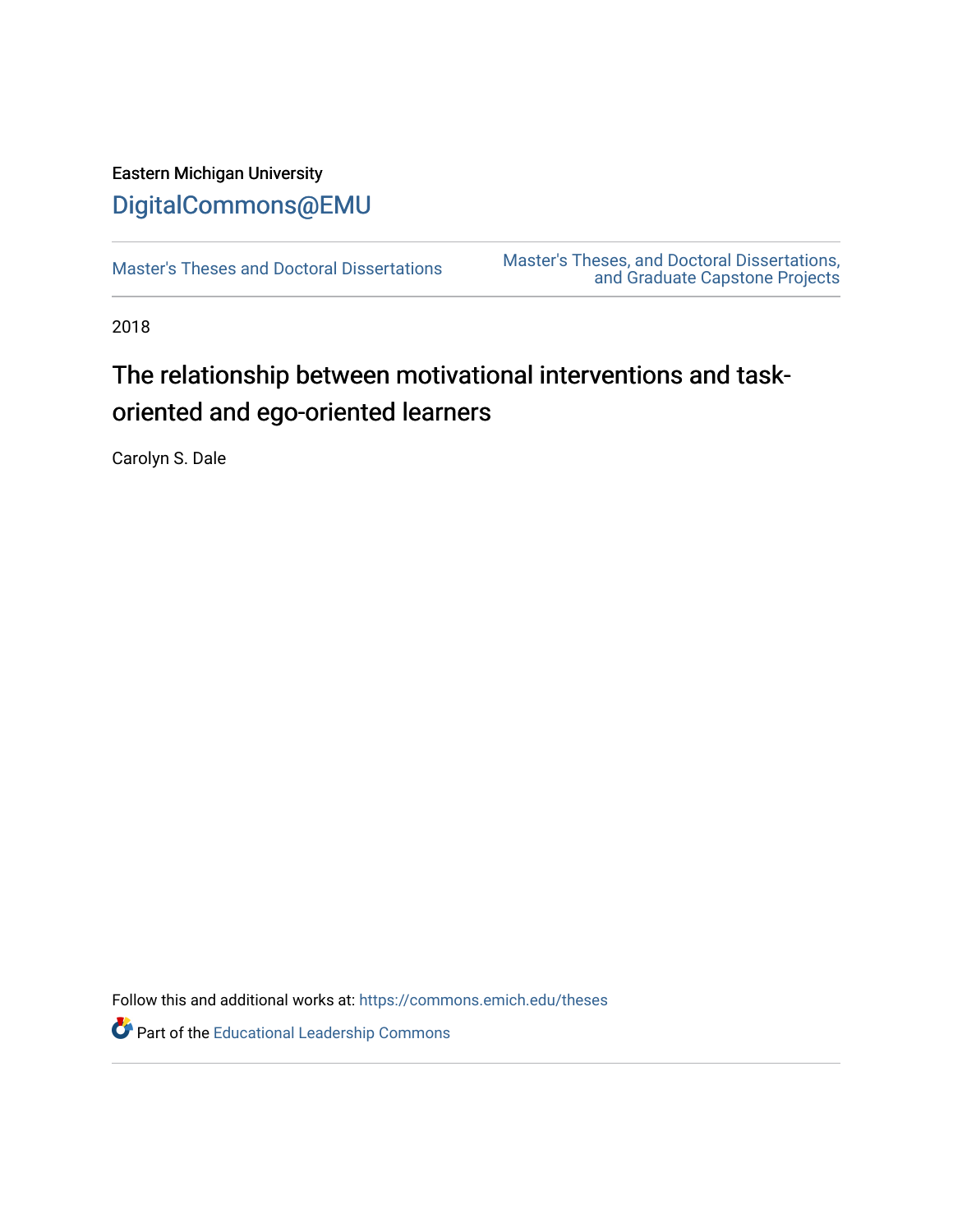## Running head: TASK AND EGO ORIENTED MOTIVATIONAL INTERVENTIONS

# The Relationship Between Motivational Interventions and Task-Oriented and Ego-Oriented Learners

by

Carolyn S. Dale

Dissertation

Submitted to the College of Education Eastern Michigan University in partial fulfillment of the requirements for the degree of

## DOCTOR OF PHILOSOPHY

in

Education Concentration in Educational Leadership

> Dissertation Committee: David Anderson, PhD, Chair Jaclynn Tracy, PhD Murali Nair, PhD James Berry, PhD

> > July 22, 2018 Ypsilanti, Michigan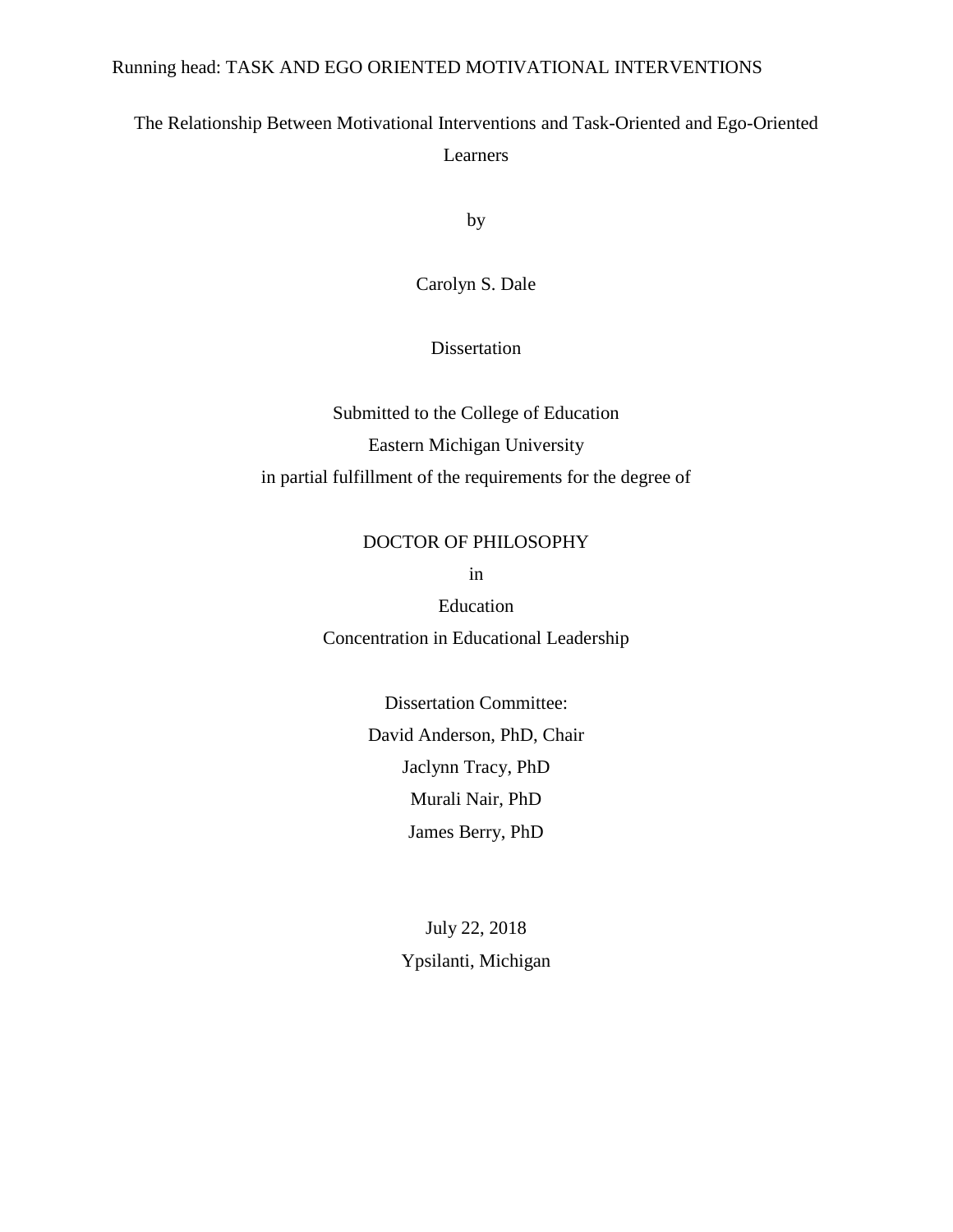## Dedication

This dissertation is dedicated to my parents, William and Rita Dale, who passed during this effort. They both worked multiple jobs to ensure my sisters and I had every opportunity possible. They never once put themselves first.

This dissertation is also dedicated to my husband and best friend, Eric, and our five children, Alice, Todd, Tyler, Emily and Travis.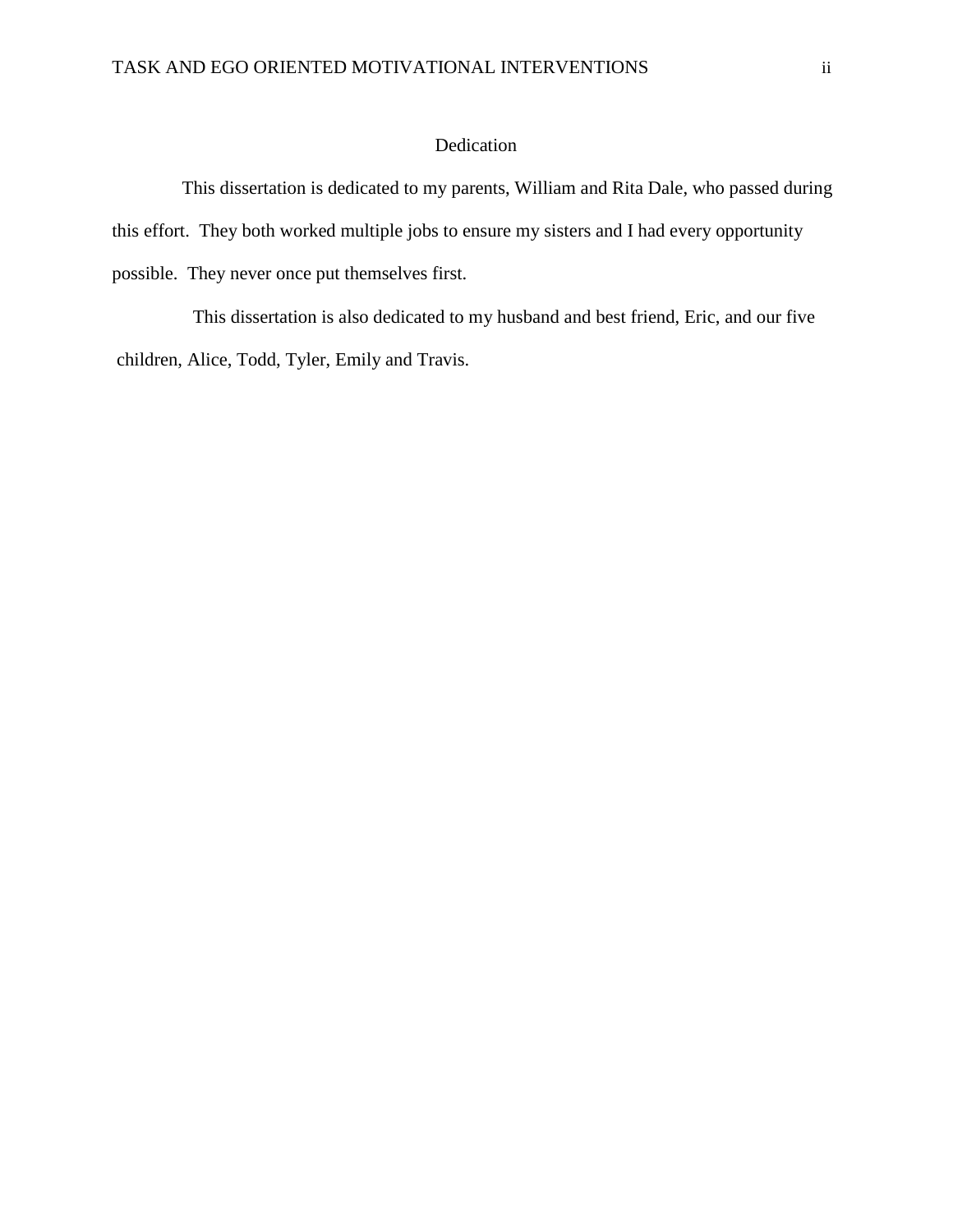## Acknowledgments

I have many people to thank for help in this work. Dr. David Anderson helped shape and guide this project with great insight, patience and forbearing, and to him I owe principal thanks. Dr. Daniel Reattoir, Superintendent of the Eastern Upper Peninsula Intermediate School District, made the study happen with his help in distributing the survey. My son, Tyler, was of invaluable help with his professional training in statistical data analysis. My husband, Dr. Eric Gadzinski, helped edit the manuscript.

These people, along with colleagues, coworkers, family and friends all provided me with continued help, support and encouragement along the way.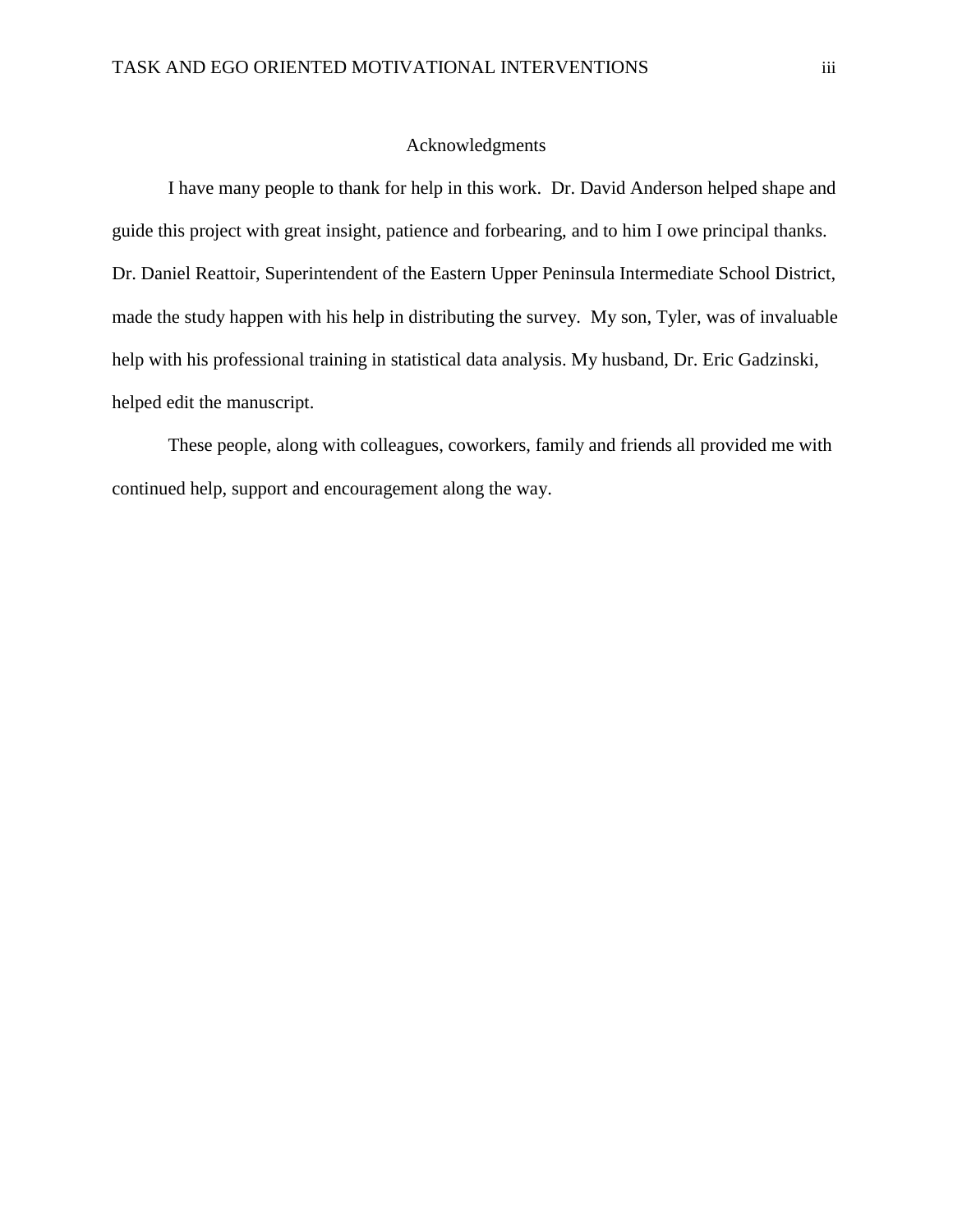#### Abstract

*Background:* The current high stakes standardized testing mandate, wherein school funding and other resources depend on successful student test performance, makes student motivation especially important. This study seeks to examine factors affecting K-5 teachers' ability to recognize different types of student motivation behaviors and identify corresponding interventions. The study focuses on an aspect of motivation known as goal orientation, which has been found to manifest in two basic types: ego orientation and task orientation.

*Purpose:* The study assesses the relationship between elementary teachers' goal orientations and their teaching environment, and their ability to recognize ego- and task-oriented behaviors and interventions.

*Setting and Subjects*: All K-5 teachers from schools in the Eastern Upper Peninsula Intermediate School District in Michigan.

*Data Collection and Analysis:* The survey consisted of background questions followed by a series of scenarios of student avoidance behaviors, after which respondents were asked if they were familiar with such behaviors, and then asked to select from a list of interventions. The scenarios were designed to depict the ego- and task-oriented avoidance behaviors. The interventions were taken from the commonly used *Guide to Behavioral Interventions* and organized into ego- or task-oriented approaches. Respondents were asked to select from lists of both types of interventions.

*Findings:* The results showed that 57% of respondents successfully identified the respective orientations in behaviors and interventions. Success was correlated to teaching approaches that include interaction between teacher and student and collaboration on individual learning goals, to teachers' receipt of professional development, and to teachers who themselves tend toward taskorientation. The slim margin of overall success on the survey points to significant challenges in policies and practices contrary to those correlating to success.

*Conclusions*: The study suggests the descriptive and practical utility of the ego, and task, goalorientation models. For educational leaders, the survey points to the importance of motivation as a subject in teacher preparation and professional development, and the efficacy of policies for teaching philosophies that enable teacher-student interaction and collaboration on individual learning goals. Ironically, the pressure and method of standardized testing often militates against the practice of more individuated, task-oriented teaching models.

*Implications on research:* Further research includes expanding the study's demographic sample as well as examining motivation in different subjects and circumstances. In addition, further examination is needed of the way in which standardized testing forces teachers to adopt approaches counter to the best practices suggested by the study.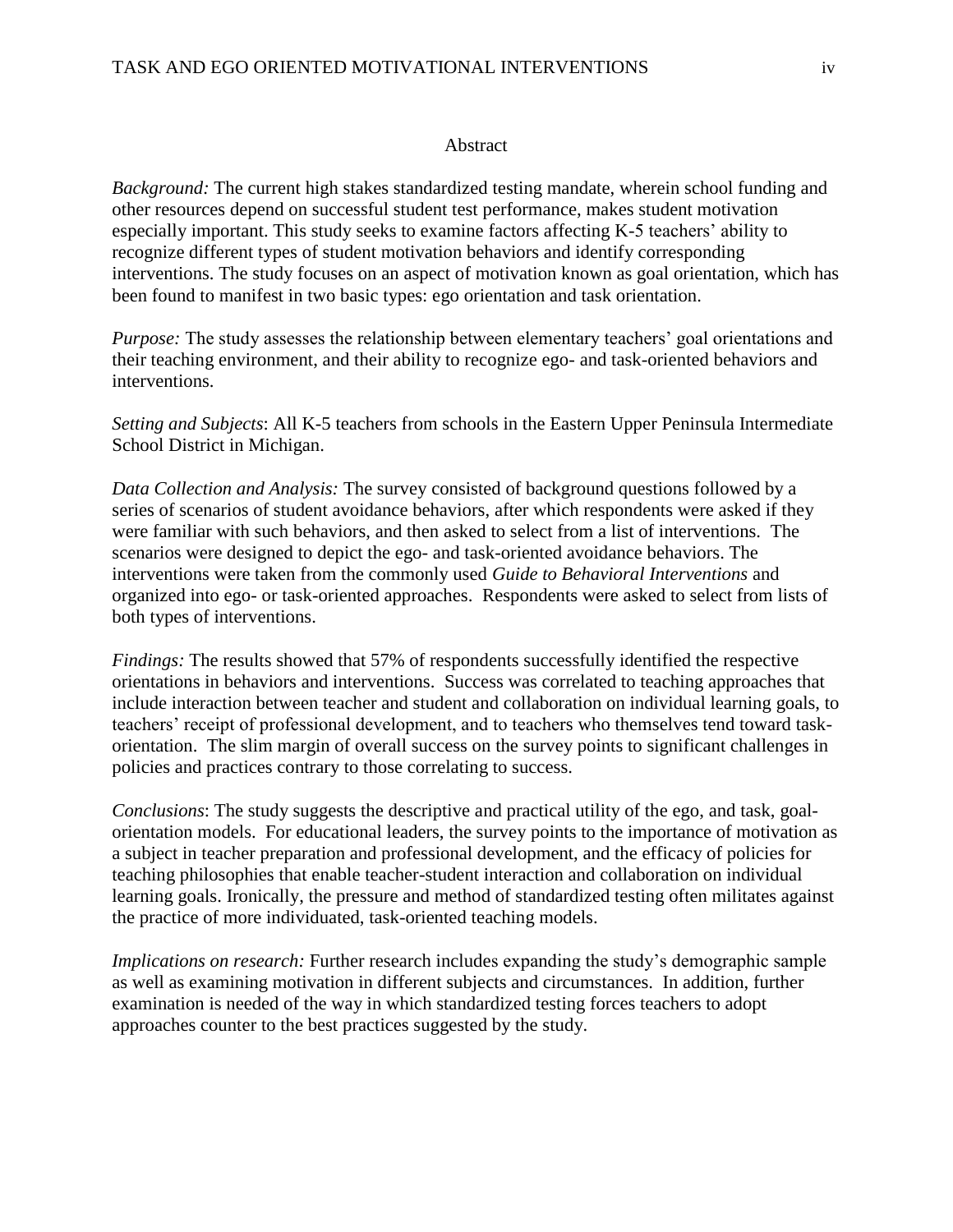## **Table of Contents**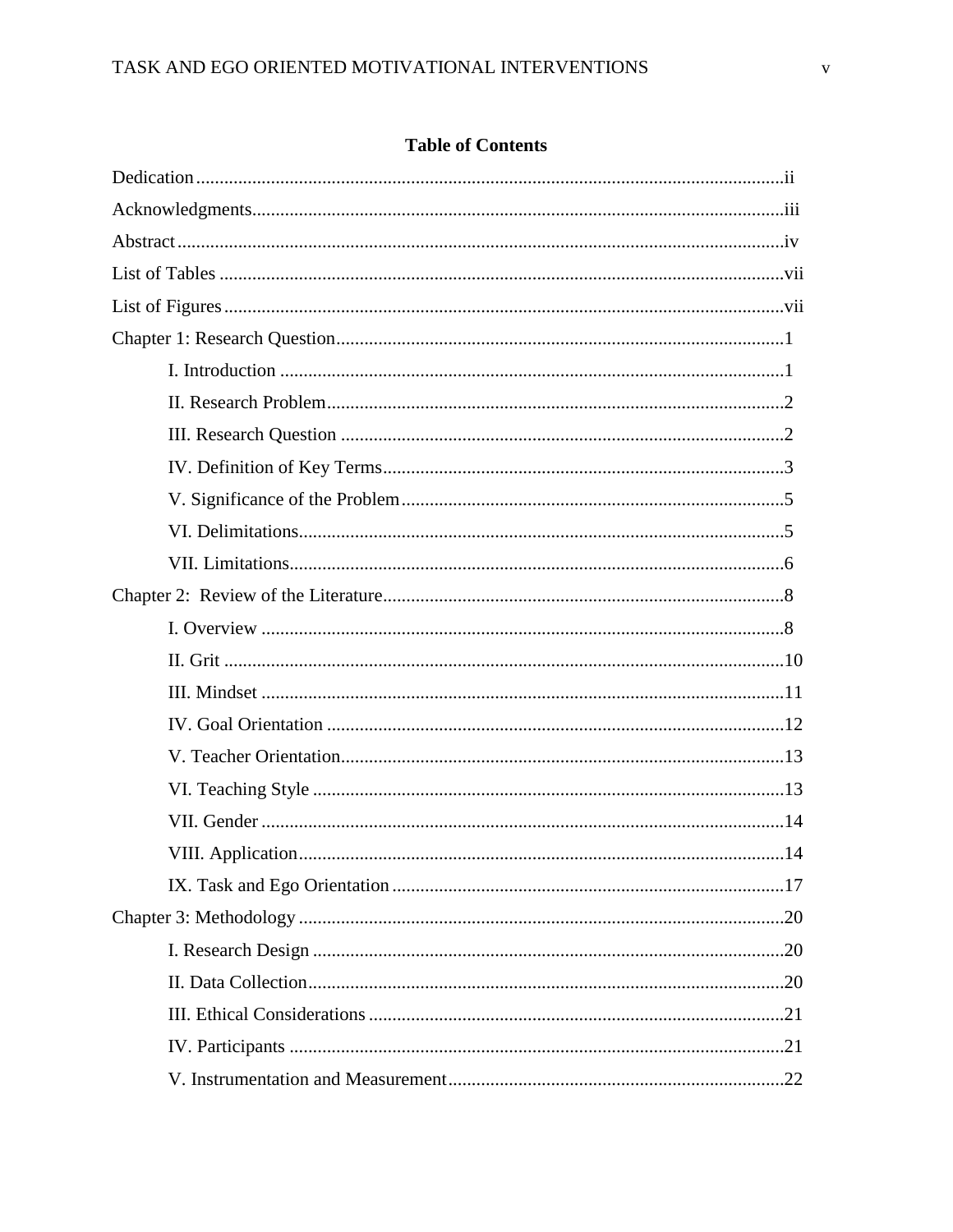| III. Implications and Recommendations for Practice and Theory46 |  |
|-----------------------------------------------------------------|--|
|                                                                 |  |
|                                                                 |  |
|                                                                 |  |
|                                                                 |  |
|                                                                 |  |
|                                                                 |  |
|                                                                 |  |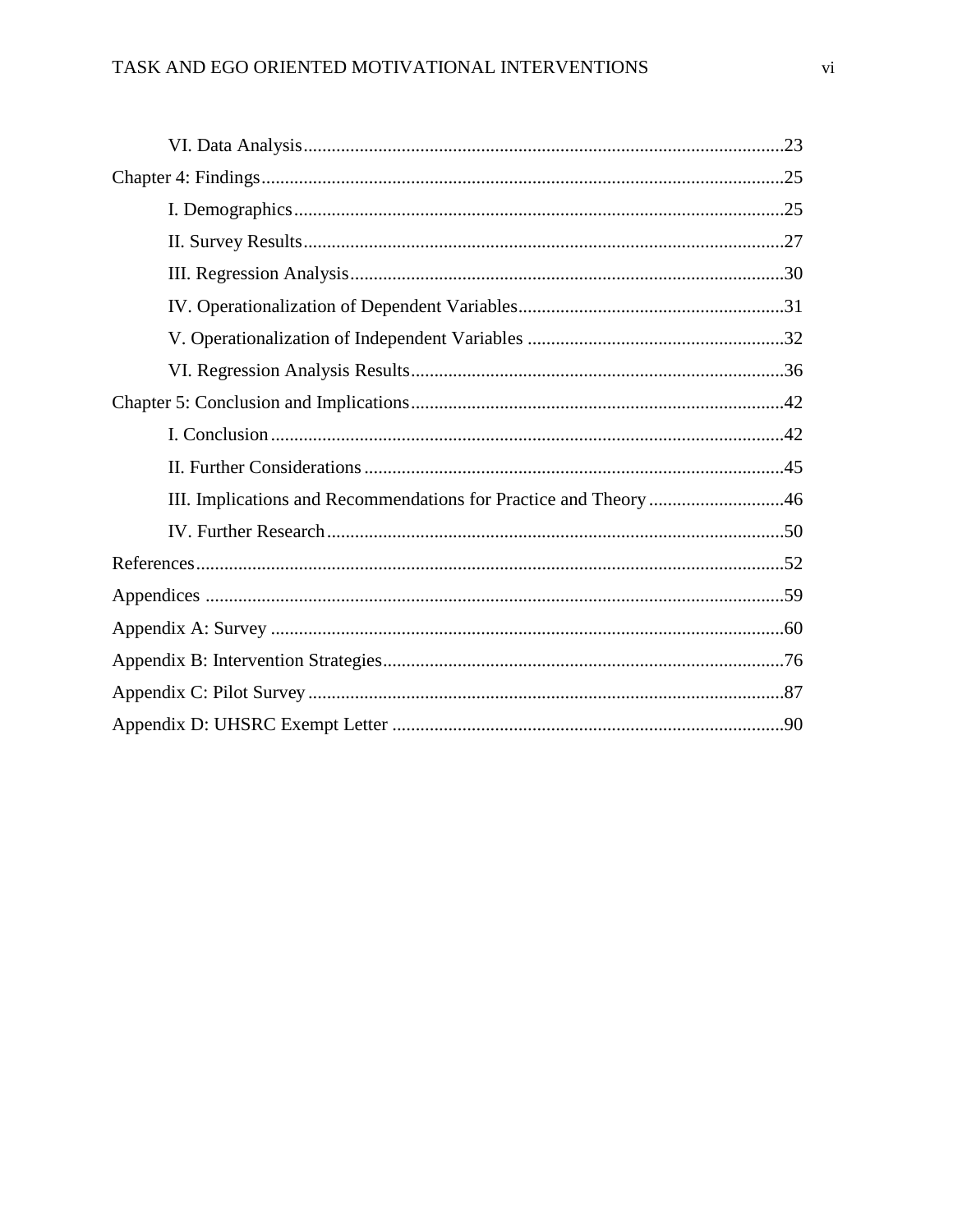## List of Tables

| Table          |  |
|----------------|--|
| $\mathbf{1}$   |  |
| 2              |  |
| 3              |  |
| $\overline{4}$ |  |
| $\overline{5}$ |  |
| 6              |  |
|                |  |

## List of Figures

Figure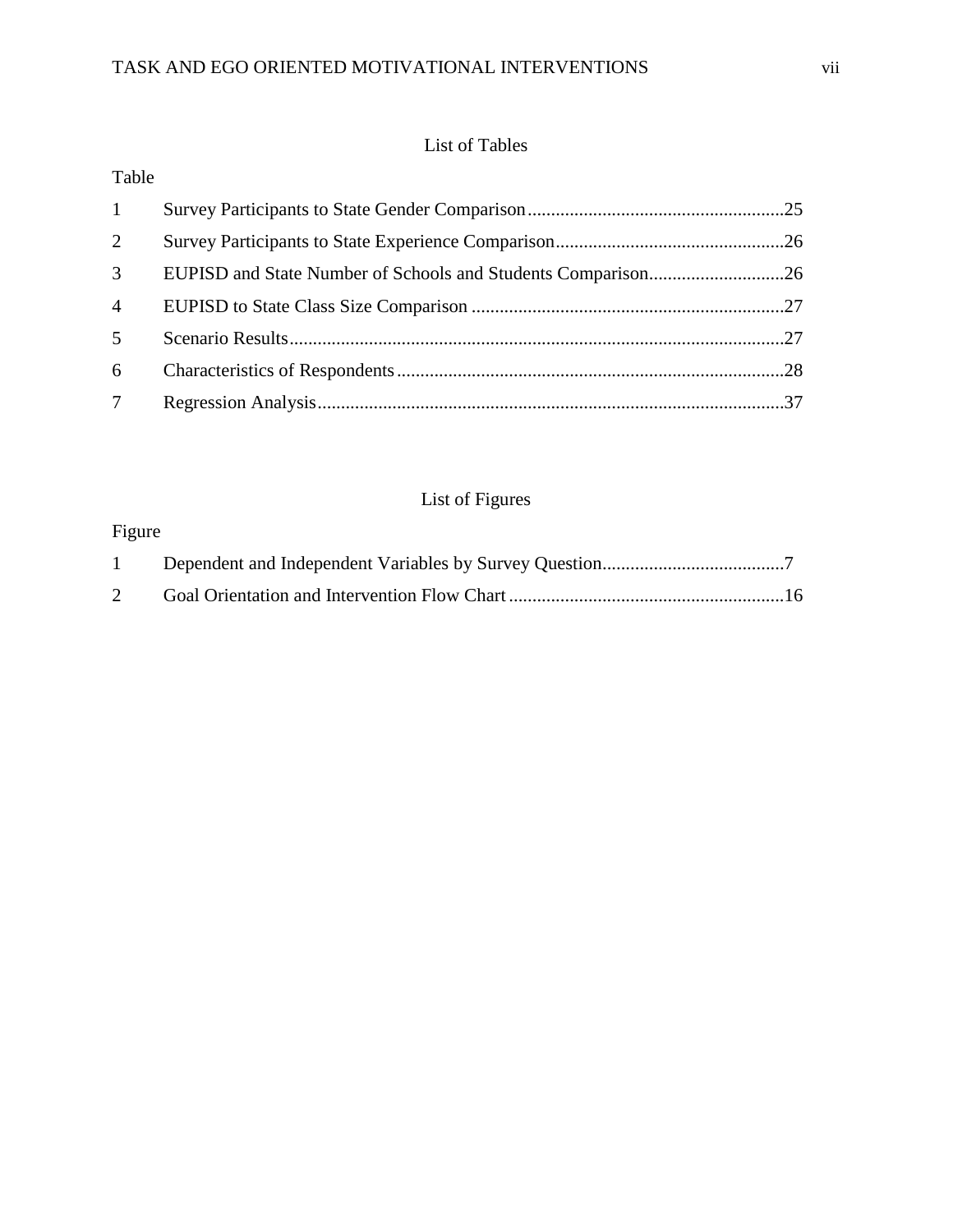#### **Chapter 1: Research Question**

#### **I. Introduction**

Federal and State policies, arising from the Every Student Succeeds Act (ESSA), require summative assessments of student achievement and growth to determine school status, funding, oversight, and teacher effectiveness (Klein, 2016). In Michigan, this assessment includes the Michigan Student Test of Educational Progress (M-STEP). These high-stakes mandates require teachers to set and achieve learning goals based on state standards.

According to the Individuals with Disabilities Education Act (IDEA) and the Michigan Merit Curriculum, all students are general education students first (IDEA, 2004). This is especially true for K-5 general education teachers, who spend most of the school day with their students teaching a range of subjects to students with varying abilities. Thus, teachers are required to become familiar with the way each student approaches academic tasks. Recognizing that these approaches can be classified into two types of motivational models would empower teachers to provide differentiated motivational strategies to facilitate and enhance individual student performance.

This study focuses on two types of motivational models known as task orientation and ego orientation (e.g., Yates, 2000). In general, educators currently focus on two related models known as "intrinsic" and "extrinsic" motivation (Deci et al., 1999). However, understanding task orientation and ego orientation can give educators a more specific set of criteria for the purpose of implementing interventions with students who struggle with motivational issues. Intrinsic motivation is described as individual interest, pleasure, or enjoyment, while extrinsic motivation is driven by reinforcement contingencies such as monetary rewards (Meese, 1988). Because patterns of motivation early in life predict adult motivational patterns, it's important that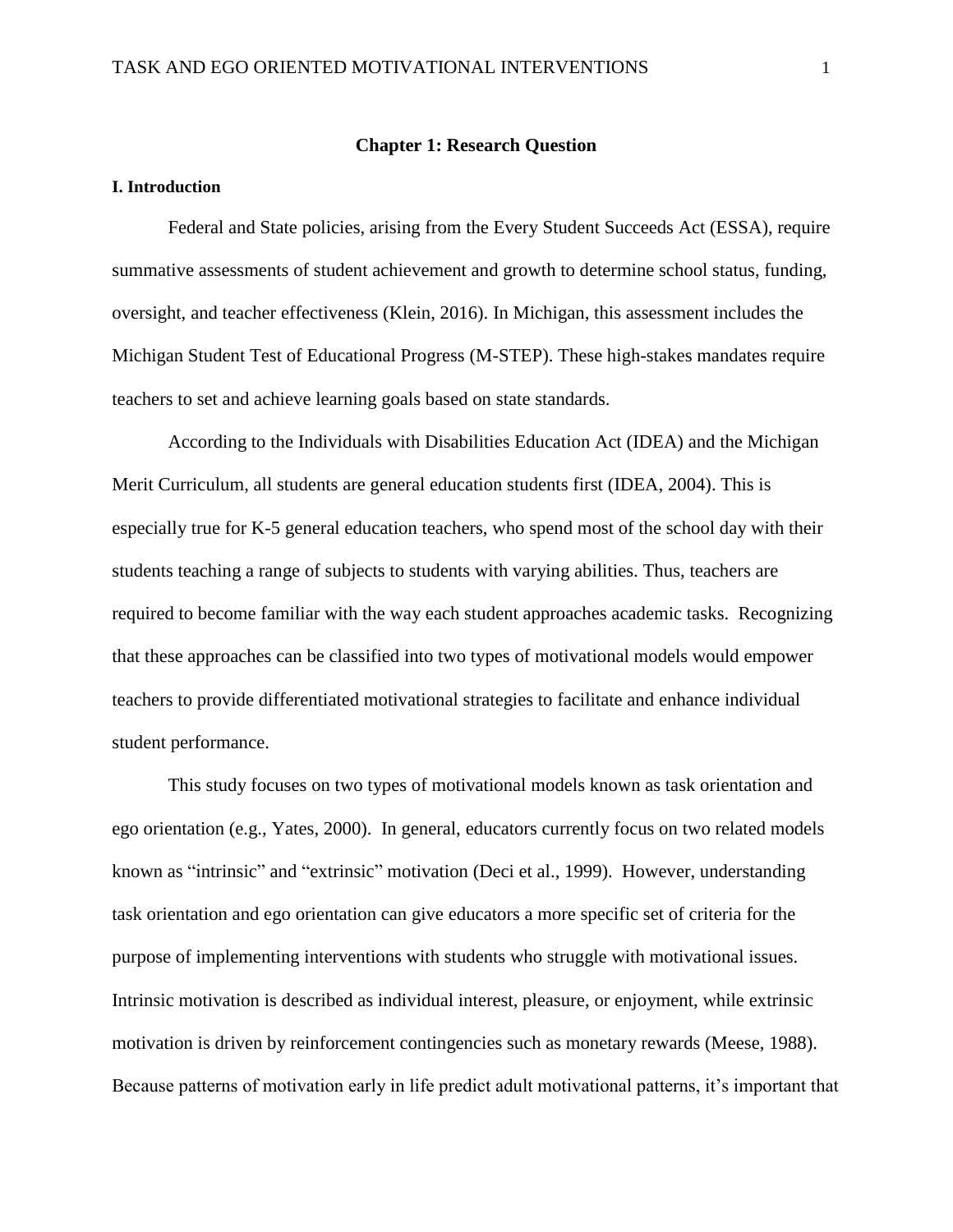educators go beyond the mainstream models of motivation and have the strategic knowledge and tools to intervene accordingly (Chow, 2009). In schools, educators not only have the task of teaching core content skills, they also have the responsibility to foster learning skills and motivational skills.

Goal orientation models, specifically ego-orientation and task-orientation (e.g., Yates 2000), provide readily discernible frameworks for observing student approaches to accomplishing learning tasks and thus are superior to other frameworks such as intrinsic/extrinsic motivation. Once these orientations are observed, teachers are more likely to design or select effective interventions.

## **II. Research Problem**

Teachers commonly encounter students who resist engagement and/or resist performing to their potential (Marks, 2000). Understanding patterns of behavior that conform to motivational models may enable teachers to better assist these students. For example, students who are "task-oriented" learners tend to show a "growth mindset" (Dweck & Leggett, 1988) that leads to the "grit" necessary for academic success (Duckworth & Quinn, 2009). Beyond the ideal of effective teaching, the current educational public policy climate of legislative and economic pressure on summative assessments makes maximizing student performance especially important. There is limited data on how currently practicing elementary teachers perceive, identify, and address motivational anomalies, and the factors involved, in an academic setting.

## **III. Research Question**

This study seeks data to examine the following questions: (a) What is the teachers' ability to recognize task and ego-involved motivation in student behavior to identify corresponding interventions? (b) What is the relationship between teaching environment, teacher background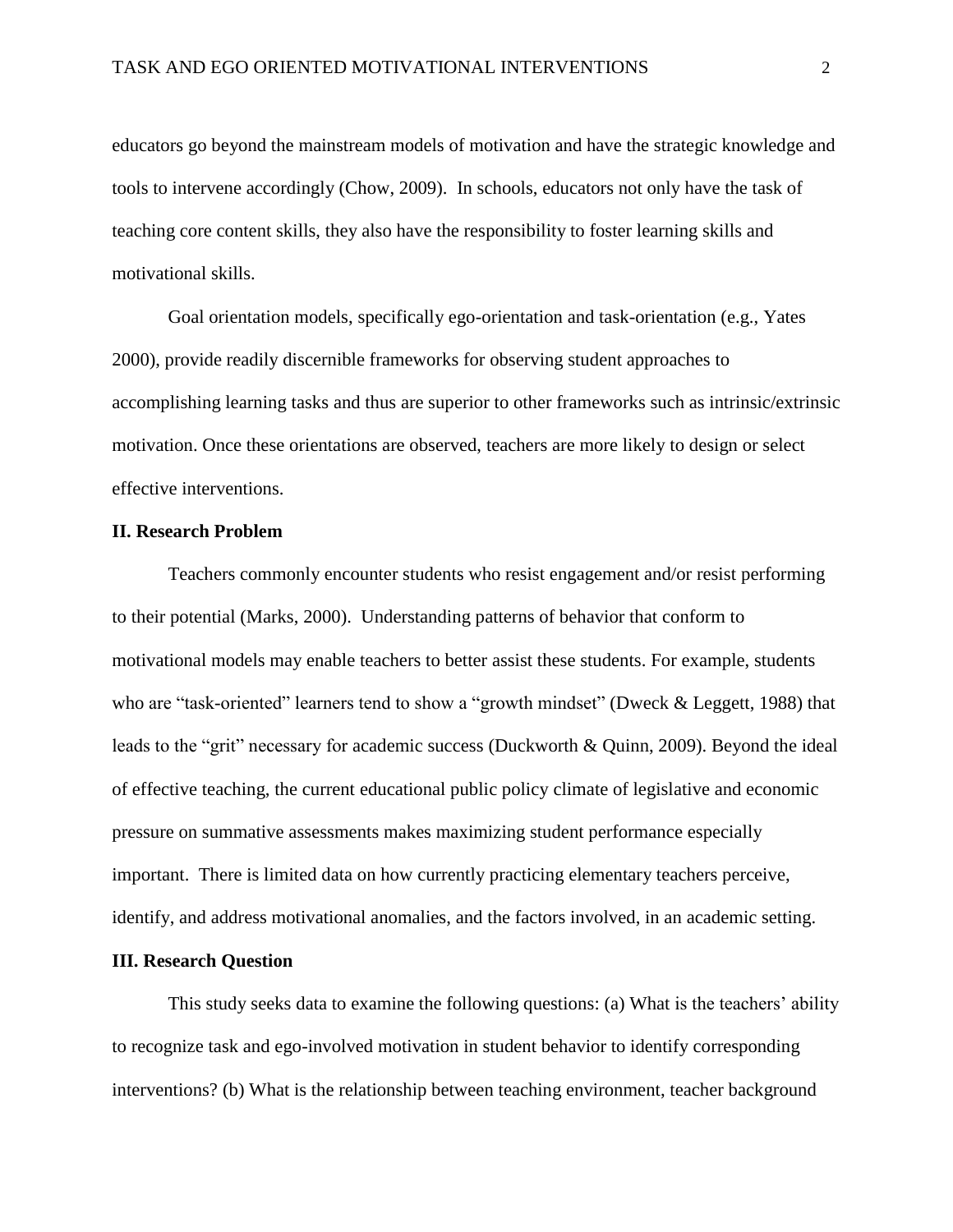characteristics, and the teachers' ability to match student behaviors to corresponding interventions?

 The study focuses on an aspect of motivation known as goal-orientation, which has been found to manifest in two basic types: ego orientation and task orientation. Specifically, this study seeks to examine factors affecting teachers' ability to recognize these types of behaviors and identify corresponding interventions.

#### **IV. Definition of Key Terms**

**Class size.** The number of students in a classroom.

**Ego orientation.** An individual disposition towards protecting self-worth and seeing learning as a way to achieve normatively defined success and is concerned with demonstrating competence publicly or achieving success with little effort (Eccles & Wigfield 2002).

**Experience**. Number of years teaching in the same or similar position.

**Fixed mindset.** Fixed mindset students believe their basic abilities, their intelligence, their talents are just fixed traits. They have a certain amount and that's that, and then their goal becomes to look smart all the time (Morehead, 2012).

**Gender.** Socially constructed categories associated with sexual identity, which, in this study, consists of "male," "female," or "other."

**Goal orientation.** "An individual disposition toward developing or validating one's ability in achievement settings" (VandeWalle, 1997). Previous research has established goal orientation as an important motivation variable useful for recruitment, climate and culture, performance appraisal, and selection (DeGeest & Brown, 2011).

**Grade level.** The grade level and students age that the teacher teaches.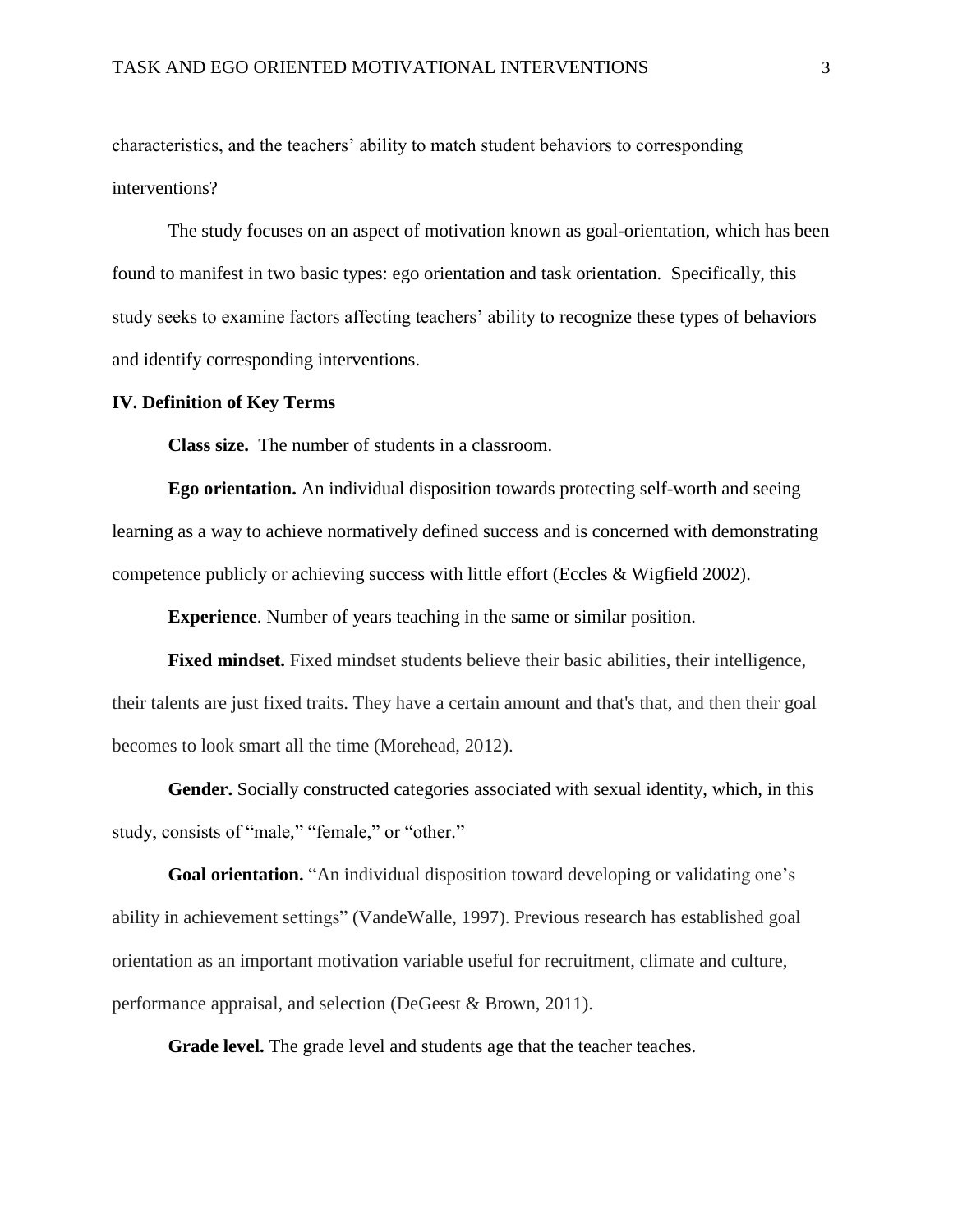Grit. A positive, non-cognitive [trait](https://en.wikipedia.org/wiki/Trait_theory) based on an individual's passion for a particular long-term goal or end state, coupled with a powerful [motivation](https://en.wikipedia.org/wiki/Motivation) to achieve their respective objectives. This perseverance of effort promotes the overcoming of obstacles or challenges that lie within a gritty individual's path to accomplishment and serves as a driving force in achievement realization. Commonly associated concepts within the field of psychology include "perseverance," ["hardiness,](https://en.wikipedia.org/wiki/Hardiness_(psychological))" ["resilience,](https://en.wikipedia.org/wiki/Psychological_resilience)" "ambition," ["need for achievement,](https://en.wikipedia.org/wiki/Need_for_achievement)" and ["conscientiousness.](https://en.wikipedia.org/wiki/Conscientiousness)" These constructs can be conceptualized as individual [differences](https://en.wikipedia.org/wiki/Differential_psychology) related to the accomplishment of work rather than talent or ability (Wikipedia, 2018).

**Growth mindset.** Growth mindset students understand that their talents and abilities can be developed through effort, good teaching and persistence. They don't necessarily think everyone's the same, but they believe everyone can get smarter if they work at it (Morehead, 2012).

**Intervention strategies**. The use of conditioning models such as positive and negative reinforcement to modify undesired behaviors.

**Learning goals**. Student achievement and growth benchmarks as measured by summative data.

**Motivation**. The attribute that moves us to do or not to do something (Broussard  $\&$ Garrison, 2004).

**Perseverance.** Steadfastness in doing something despite difficulty or delay in achieving success (Dictionary.com, 2017).

**Professional development**. Teacher training on a specific topic.

**Reinforcers.** A desirable stimulus event which is presented as a consequence of a behavior in order to increase the desired behavior.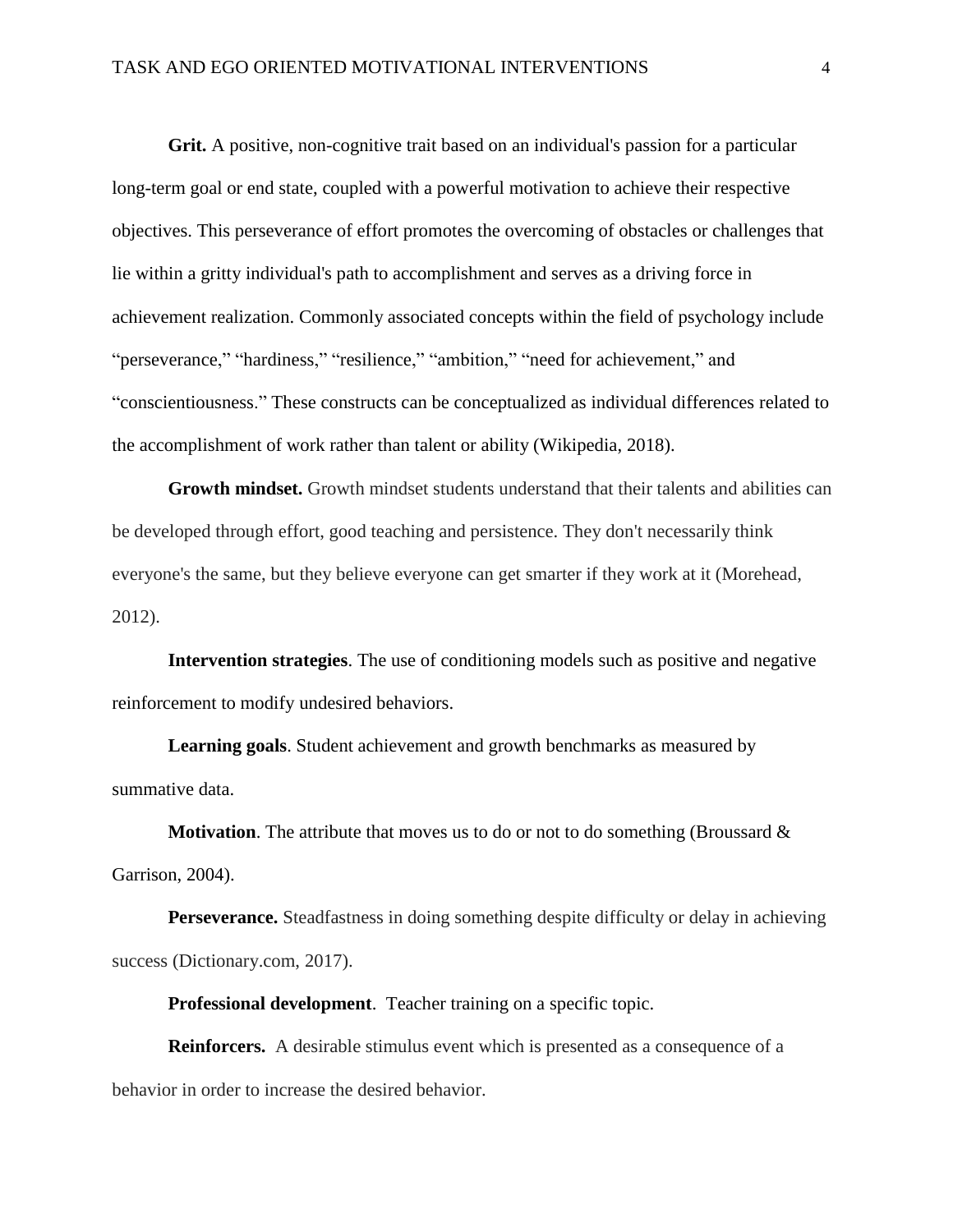Task orientation. An individual disposition that views ability as incremental and seeks to improve competence by increasing knowledge and understanding regardless of performance conditions (Eccles & Wigfield, 2002).

**14. Teaching approach.** The way in which a teacher delivers lessons and guides learning.

## **V. Significance of the Problem**

There is currently limited research that investigates a sample of practicing elementary teachers' approaches to motivation in the context of motivational theory as it relates to goal orientation. As discussed in the literature review, much work in motivation, and specifically in goal orientation, has been done in sports education and psychology, but not in the academic classroom setting. Any attempt to address classroom motivation must begin with an attempt to understand the factors that affect teachers' perceptions and practices. As stated previously, motivation has gained added prominence due to academic performance mandates.

## **VI. Delimitations**

This study includes some important delimitations to address research feasibility. First, the research is confined to a sample of K-5 teachers in Michigan's Eastern Upper Peninsula Intermediate School District. This sample is drawn from a sparsely populated rural area. This rural district, and the focus on K-5 teachers, limits the external generalizability of the findings. However, because of the remote nature of rural education, motivation can be a particularly important issue, and because these early grades include the first encounters with the pressures of summative assessment, the student motivational orientations reinforced here are predictors of later motivational behaviors. Nevertheless, the perceptions and practices of teachers in later grades are omitted, and thus a sense of how motivation continues or changes as students progress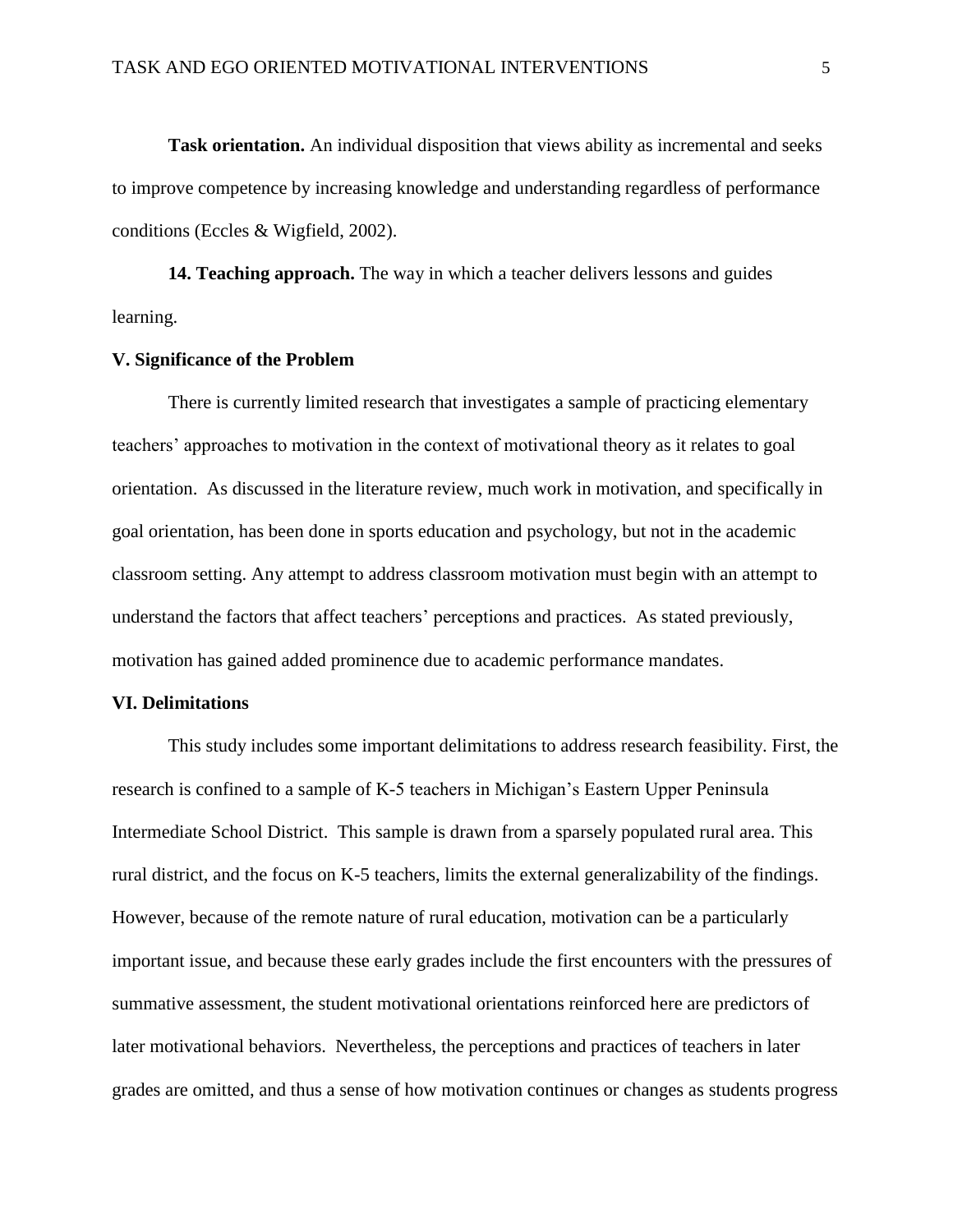through later grades will not be addressed. Second, the data collection is delimited to a survey. It is only one of a possible range of measurement strategies for substantiating results.

#### **VII. Limitations**

In addition to delimitations, there are unavoidable limitations in this type of research design. First, the study sample cannot be randomized nor can it include pre/post comparisons. However, statistical methods will be used to control for comparisons within the sample. Second, the survey is designed to obtain data on the research question, but it addresses only a limited number of factors in order to enhance ease of response and timeliness. The survey instrument itself involves uncontrolled factors concerning participants' motive or bias to complete or not complete the survey and to answer in a certain way. However, to improve the survey's effectiveness and efficiency, the researcher conducted two pilots; one informal and one formal. The informal survey consisted of an initially read-though by several trusted colleagues who advised that the survey was far too long and expansive. This is when the decision was made to narrow the scope of the study to elementary grades  $(K-5)$ . All secondary questions were removed, and the elementary questions were refined. The formal pilot consisted of six questions added to the end of the revised survey. The questions assessed feedback from the dissertation committee regarding survey length, completion time, and possible incentives for completing the survey. This was distributed to a number of educational experts including state and federal level educators, school administrators and classroom teachers. Their feedback was incorporated into the final version of the survey. The independent and dependent variables included in the survey are outlined in Figure 1.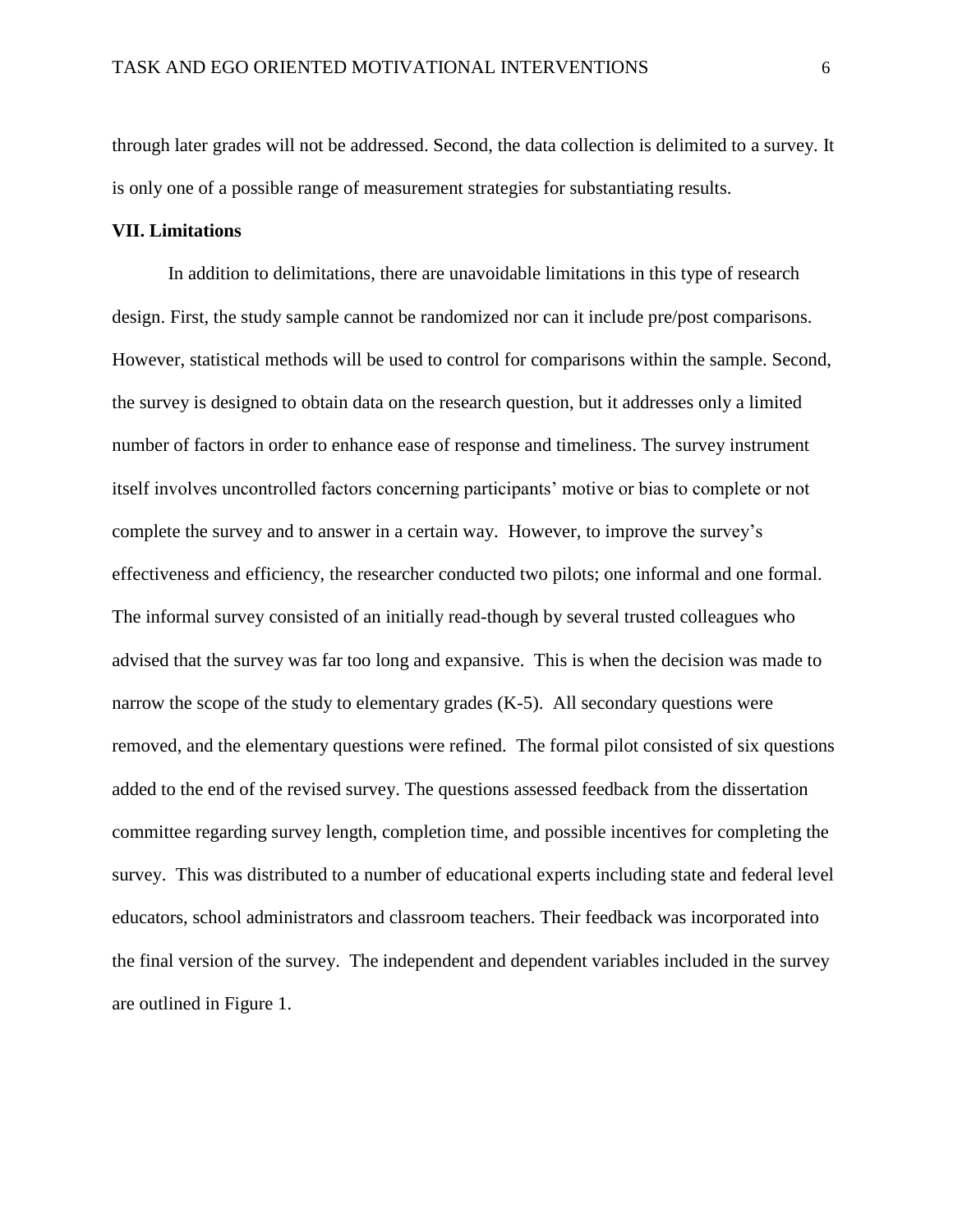

*Figure 1*. Dependent and independent variables by survey question.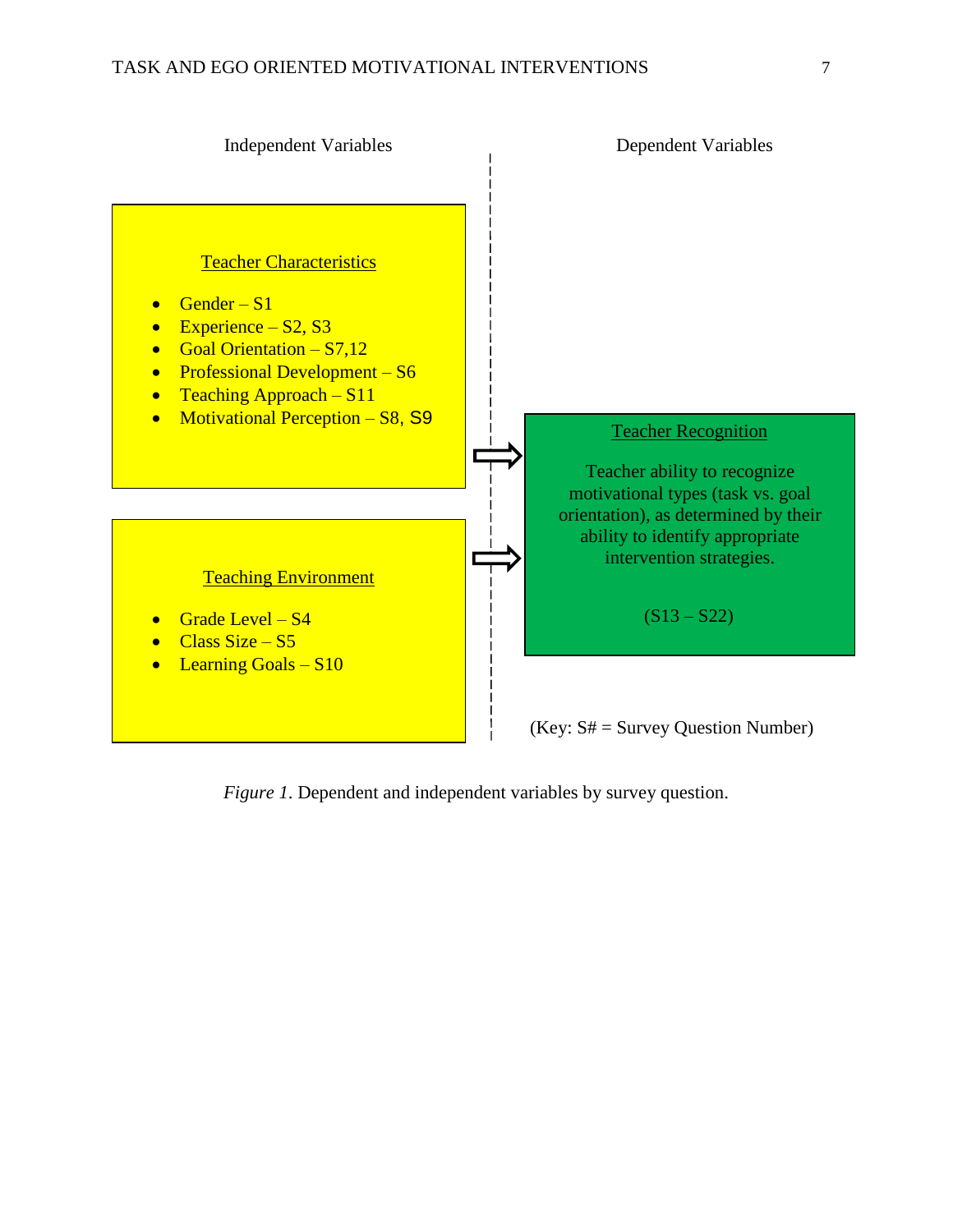## **Chapter 2: Review of the Literature**

#### **I. Overview**

 Achievement goal research has grown increasingly complex with the number of proposed goal orientations that motivate students. As the number of proposed goal constructs proliferates, a variety of challenges have emerged, such as profiling students on different types of goal pursuit as well as evaluating the relationships of multiple goal pursuits with different educational outcomes (McCarthy, 2011).

Motivation is "the attribute that moves us to do or not to do something" (Broussard  $\&$ Garrison, 2004, p.106). Intrinsic motivation is animated by personal interest or pleasure, while extrinsic motivation is produced by external reinforcements (Deci et al., 1999, p.658). Historically, academic motivation was defined as an internal need for achievement resulting in a particular set of behaviors to improve performance and achieve desired outcomes (Atkins, 1957). As this theoretic framework evolved and became more refined, leading researchers settled on two main motivational theories: mastery and performance (Grant & Dweck, 2003) as represented through goal orientations. Ames (1992) further identified two parallel types of motivation, mastery and performance, or as further defined, ego and task orientation.

 Theories of extrinsic motivation, such as those of B. F. Skinner, identify types of reinforcers, positive and negative, to regulate behavior. It has been found that this approach does not prove equally effective for all students and that the benefits decay with time (Stipek, 1996). Theories of intrinsic motivation focus on cognitive processes and their modification (Stipek, 1996). Conversely, theories of self-efficacy focus on students' perceptions of confidence in how well they can "execute courses of action required to deal with prospective situations" (Bandura,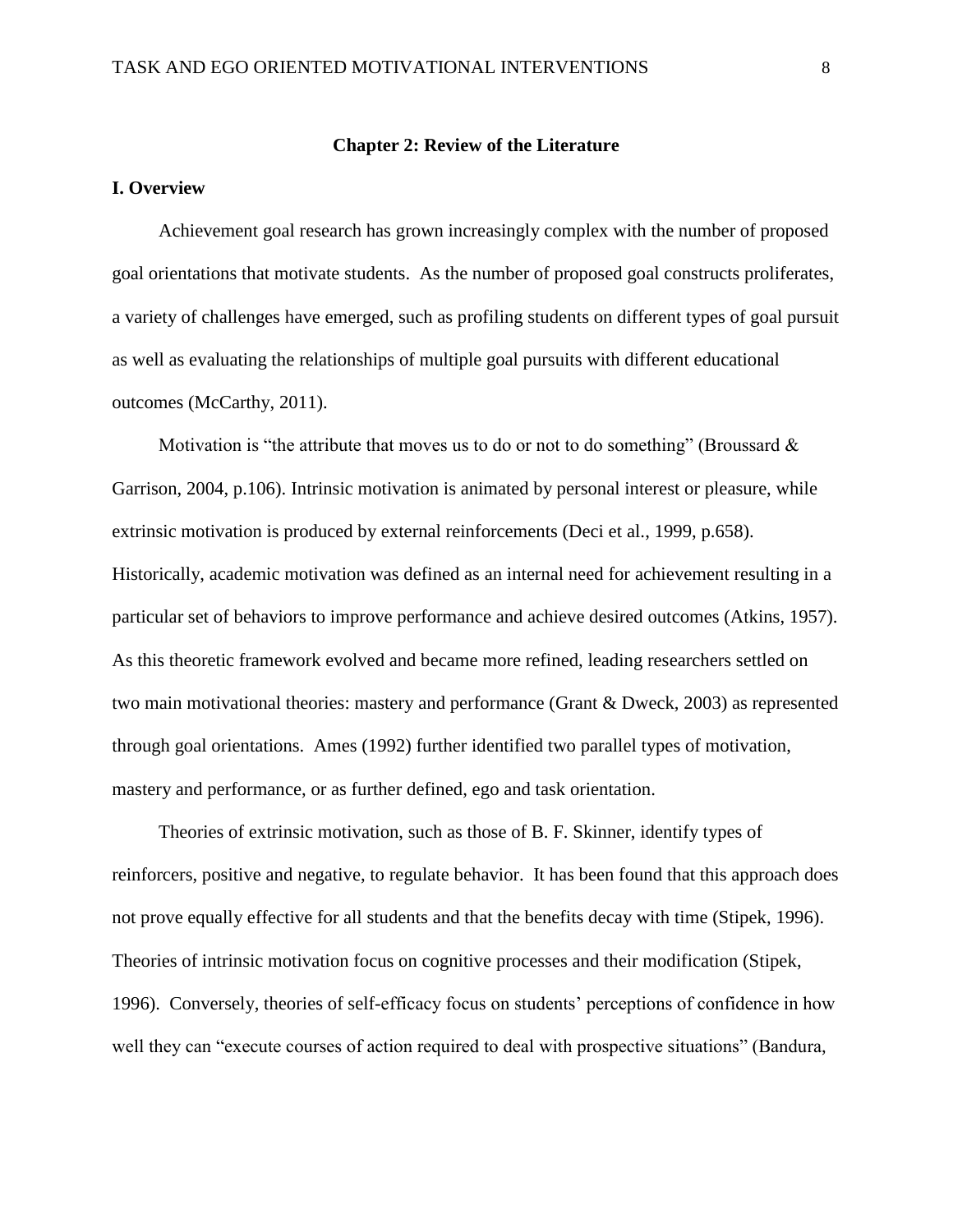1982, p.122), and research has shown a connection between self-efficacy and success (Pintrich & Degroot, 1990).

 Theories concerning students' "locus of control" suggest that motivation is affected by the extent to which students feel they are in control of successes and failures (Eccles & Wigfield, 2002). Attribution theory focuses on beliefs about causes of success or failure and whether those causes, such as ability, effort, task characteristics, or luck, are considered fixed or within an individual's control (Eccles & Wigfield, 2002). Research has shown a connection between effort attribution and positive learning behaviors (Miller & Meece, 1997; Stipek, 1996). Self-worth theory contends that students need to feel competent in the school setting, and that is affected by their attribution of causes for success or failure, which also involves their sense of control (Eccles & Wigfield, 2002).

 Expectancy theory focuses on the incentives or reasons for participating in activities, and identifies four components: attainment value, the value of doing well on a task; intrinsic value, the interest or enjoyment in the task; utility value, how the task contributes to goals; and cost, the negative aspects of the task (Eccles & Wigfield, 2002; Stipek, 1996). Self-determination theories identify regulatory mechanisms that affect behavior. External regulation is where behavior is affected by desire for reward or to avoid punishment. Introjected regulation occurs when behavior is affected by internal pressures such as obligation or guilt. Identified regulation is the extent to which students identify with reasons for performing a task, and integrated regulation is the extent to which the regulator is consistent with or integrated into students' values, needs, and identity (Ryan, Connell, & Plant, 1990; Guay et al., 2010).

 Theories of interest focus on the interaction between individuals and aspects of their environment (Hidi & Harackiewicz, 2000, p.152) and distinguish between personal interest in a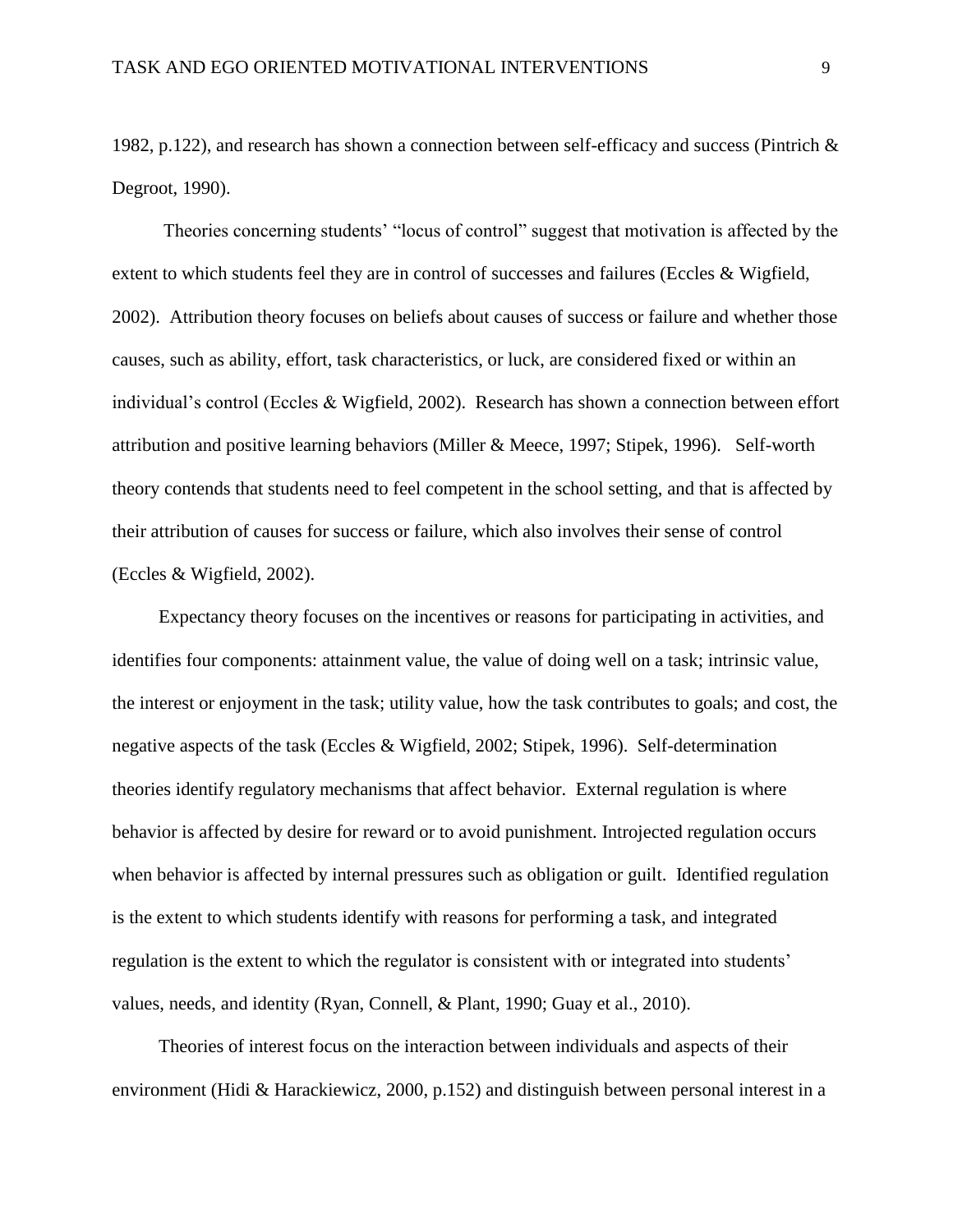subject or topic and situational interest which is affected by features of the task, such as relevance, novelty, activity level, and comprehensibility (Hidi & Baird, 1986 as cited in Eccles & Wigfield, 2002).

Related to theories of interest is the scholarly area of goal theory. Similar to theories of interest, goal theory concerns individuals' reasons for engaging in tasks, and identifies mastery goals, which focus on learning for the sake of learning, and performance goals, which focus on achievement such as grades or external rewards (Broussard & Garrison, 2004).

## **II. Grit**

 Two recent concepts related to goal theory are grit and mindset. Although not directly addressed in this research, grit and mindset provide an important context for understanding the significance of the results. Grit has come up as a relatively new gauge of character properties in the literature (Duckworth & Quinn, 2009). According to Peterson and Selgiman (2004), grit is defined as a continuation of a purposeful action, or goal-directed action, despite hindrance, troubles, or despair (Duckworth, Peterson, Mathews, & Kelly, 2007), and further defined grit as determination in the character or ambition for the completion of long term targets. Individuals who have grit, or are gritty, never tire. When others may give up in similar situations, gritty people move on. Gritty people are also more flexible and self-reflective, and they can conceptualize problems abstractly (Willis, 2008).

 The relationship between grit and academic success or failure has yielded consistent results (Duckworth & Quinn, 2009). Students who endeavor to make a dedicated effort toward acquired new knowledge or self-seek strategies to solve problems, even when they encounter short-term difficulty, are considered gritty (Ayers, Cooley, & Dunn, 1990), which aligns with many of the attributes of task orientation. Students who cannot push forward despite various challenges tend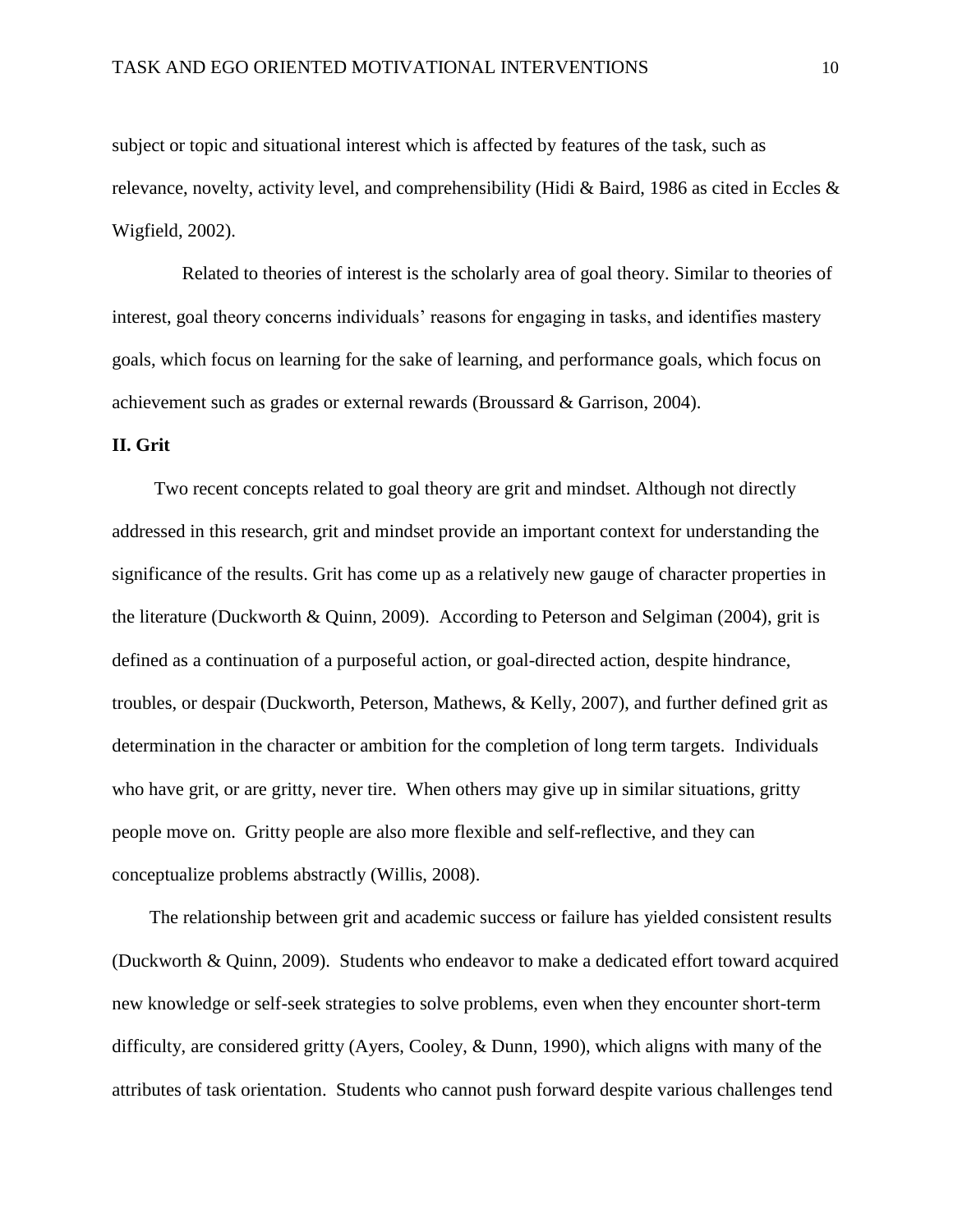to struggle academically, fail long term, and are considered to be less gritty and have less perseverance (Duckworth & Quinn, 2009), which aligns more with ego orientation. Students' individual grit and perseverance for long-term goals may influence their goal orientation choice and pursuit in conjunction with their achievement motives (task and ego orientation).

 Researchers have also suggested that goal-orientation may play a significant role in grit, as it relates to an intrapersonal/self-reference of competence. Thus, students adopting learningapproach (i.e., task orientation) goals try to enhance their abilities and give preference to effortful tasks. They do not give up when they are confronted with a problem, and they behave in an adaptive way when they encounter failure (Ahmet & Serhat, 2014). Conversely, performance approach (i.e., ego orientation) focuses on following the achievement, which requires that an individual is trying not to do anything to hinder his or her performance (Arslan & Cardak, 2012).

## **III. Mindset**

Dr. Carol Dweck introduced the concept of "mindset" in 1988. Mindset is a scientifically research-based framework, or model, that illustrates how a person's self-concept can predict a performance goal or learning goal approach toward learning. Students with a performance goal mindset, or fixed mindset, are concerned about appearing smart to others. Conversely, a student with a learning goal mindset, or growth mindset, pursue tasks that are challenging and individually interesting for the sake of learning more (Dweck & Leggett, 1988). As Dweck continued her research, she found that people's perception about their intelligence had a substantial impact on their motivation, persistence, perseverance, and effort. She also noted an increased desire to choose more challenging tasks for the sake of additional learning. Dweck also learned that students who believed that their thinking was malleable are more likely to take on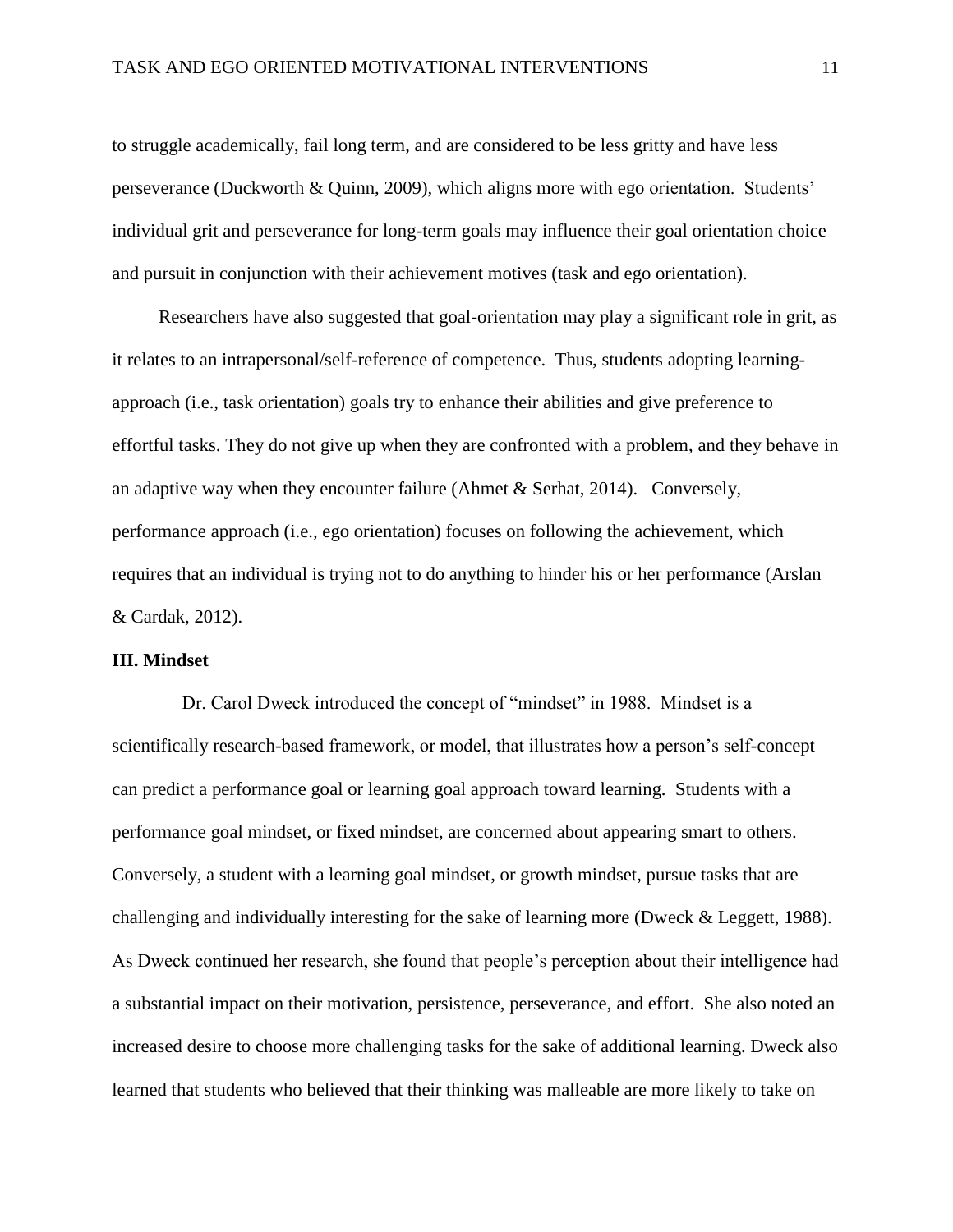more challenging tasks, and persist in these tasks, despite possible or perceived failure (Dweck, 2000).

## **IV. Goal Orientation**

Based on goal theory, the early conceptualizations of goal orientation include Nicholls (1975) and Eison (1979) who both start to identify possible types of goal orientations through the development and implementation of surveys and interviews. In 1986, Carol Dweck's early work identifies two types of goal orientations: learning and performance. It wasn't until 1997 that substantial research in goal-orientation started to gain serious consideration within the fields of psychology as attributed to VanderWalle, and then its application in education in 2001 through the continued research of VanderWalle, Cron, and Slocom. More recent studies by Duda (1989), McBride, Bruene, & Yanlong (2007),and McCarthy (2011) in the area of goal orientation have focused specifically on task and ego-orientation in the teaching and coaching of physical education. As described by Yates (2000) ego orientation concerns protecting self-worth, sees learning as a way to achieve normatively defined success, and is concerned with demonstrating competence publicly or achieving success with little effort. Students who demonstrate egoorientation tend to exhibit low task engagement and less persistence, and can respond to impending failure by adopting an attitude of academic alienation to preserve self-image (Yates, 2000, pp.1-3). Task orientation views ability as incremental and seeks to improve competence by increasing knowledge and understanding regardless of performance conditions (Yates, 2000, p.2). Research has shown strong evidence connecting mastery or task-orientation to selfcompetence, increased persistence, problem-solving and self-regulation (Eccles & Wigfield, 2002).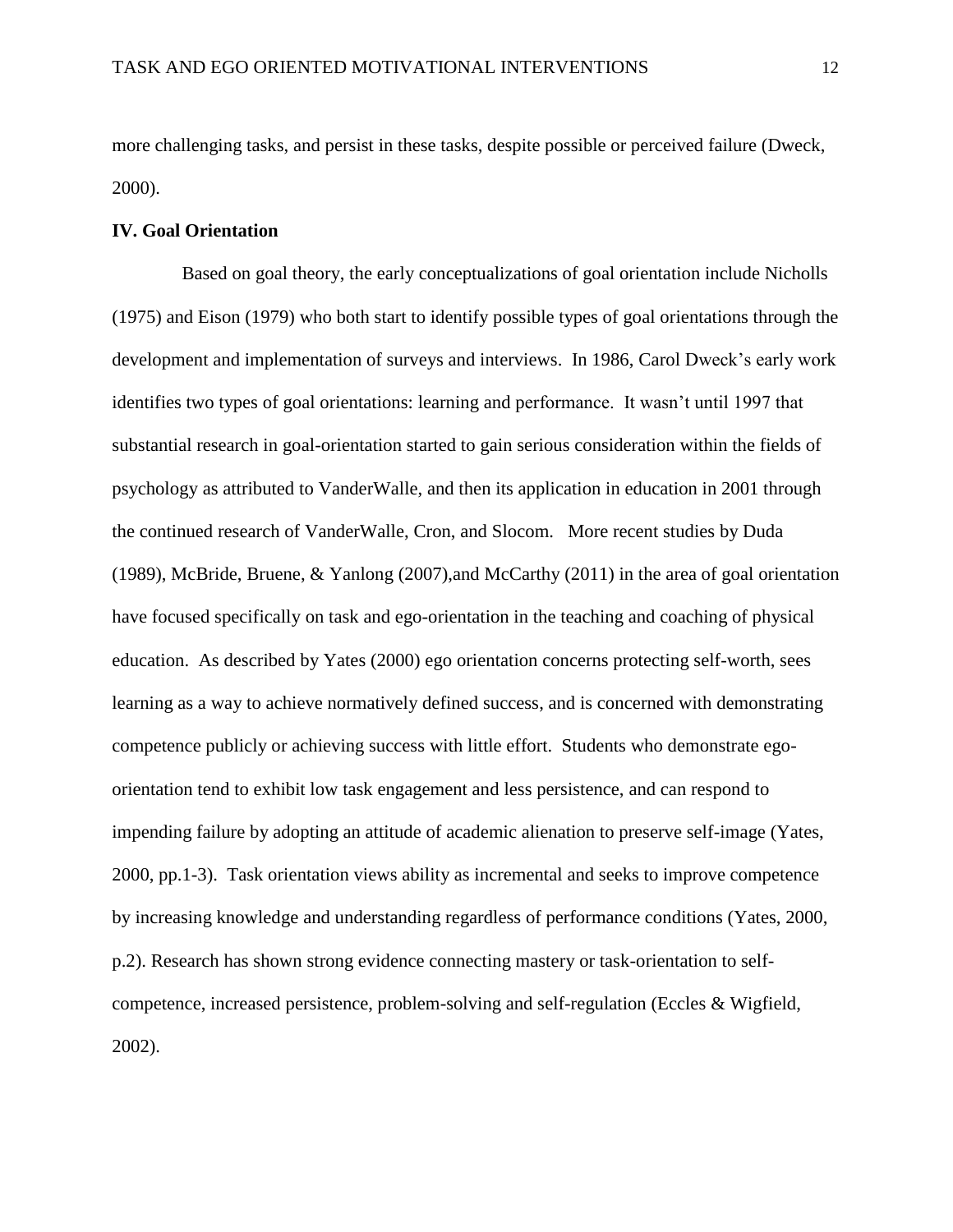Researchers such as Yates and Nicholls have sparked further interest in how these motivational theories can inform both teaching and learning. Given this is a relatively new area of study and its link to physical education, some interesting questions arise regarding classroom application, such as how do the factors of educators' years of experience, grade level taught, and gender affect student goal orientation and goal orientation development?

Although there has been insufficient conclusive research done to determine the direct effects of motivational feedback in the motivational learning environment, the theory is generally accepted that a students' goal orientation and goal-oriented feedback, has a direct effect on students' perseverance, or grittiness, in the face of adversity (Atkins, Johnson, Force, & Petrie, 2015).

## **V. Teacher Orientation**

The teacher's own goal orientation, whether task or ego-oriented, has a significant impact on the learning environment. For a student to learn task-oriented behaviors, the task must appeal to the students. The first step in developing and fostering task orientation is to capture the attention of the students. The second step is to keep students' attention by heightening their interest in a task (Dynneson, 2009). This starts with lesson planning and continues with the presentation of the lesson, or task, as well as the way the task is assessed.

#### **VI. Teaching Style**

Goudas, Biddle, Fox, and Underwood (1995) found that teaching style has an independent effect on a study of 24 girls who were taught track and field lessons over a 10-week period of time. A differentiated teaching style was associated with high levels of intrinsic motivation and task involvement, as well as lower levels of work avoidance versus a direct skill and drill teaching style.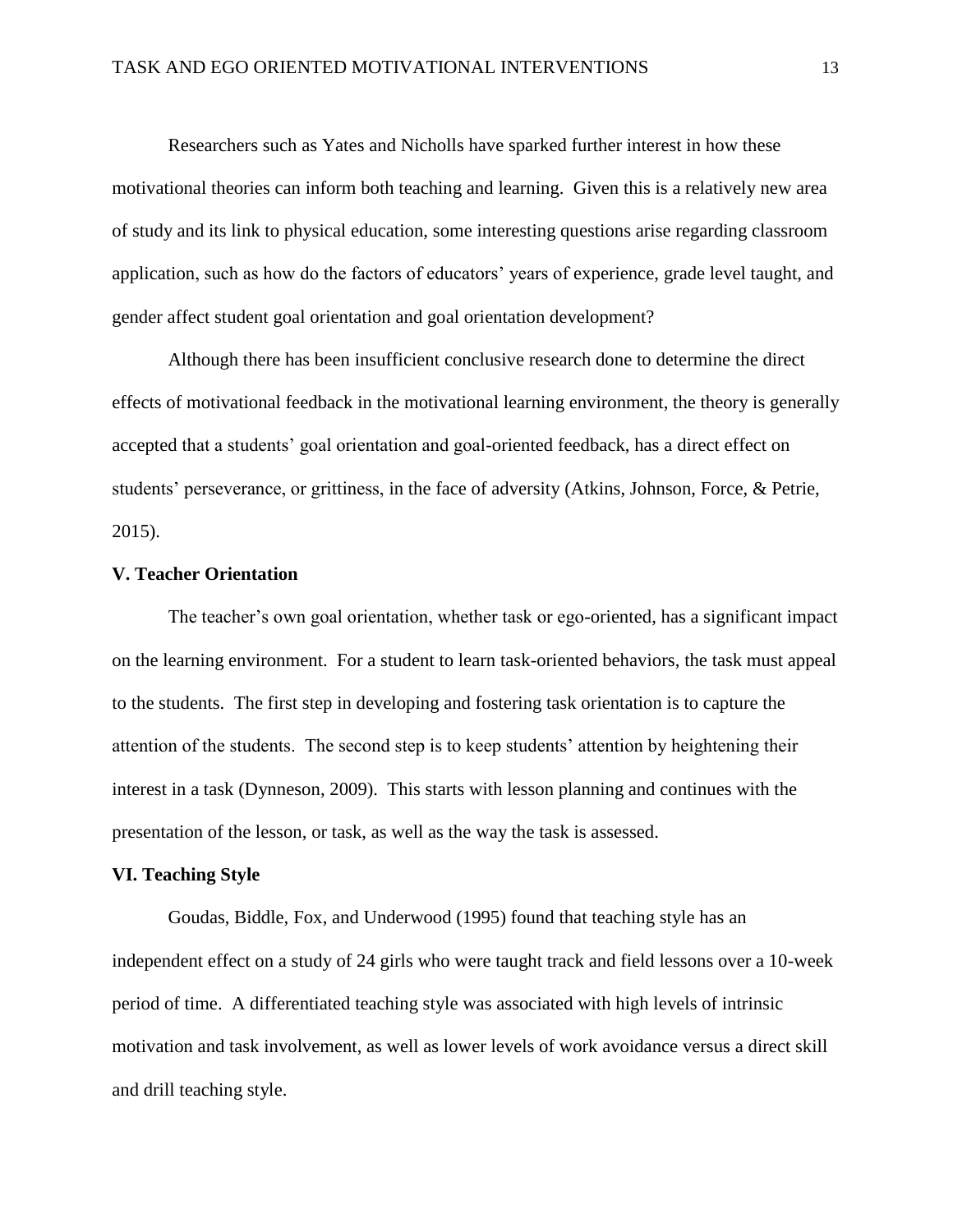## **VII. Gender**

According to a recent study by Beli (2015) of task and ego orientations among students majoring in sports sciences, task and ego orientation levels did not differ in terms of gender, which is in contrast to a study by Duda and White (1994) that focused on the relationship between ego- and task-oriented goals and motivation, gender, and level of sports involvement. That study revealed significant differences in goal orientation and in relation to one's gender. Males were found to be more task-oriented than females. This study seeks to add to previous research by gathering data on correlations that may exist between teacher gender and goal orientation.

#### **VIII. Application**

Goal orientation theory became a particularly important theoretical framework in the late 1980s. Whereas other motivational theories examine students' beliefs about their successes and failures, goal orientation theory examines the reasons why students engage in their academic work (Hurst, 2016). Additionally, as compared to other motivational theories that describe behavior in theoretical terms or as states of being, goal orientation provides observable or concrete behaviors that teachers can identify to assign specific interventions. Students who are task-involved exhibit high task engagement and focus on the task, display persistence and a willingness to be challenged. Conversely, students who are ego-involved present with a low focus on the task, are resistant to challenge, and give up easily. Moreover, both task and ego orientation include a failure response. Students who are task-involved respond to failure with increased effort, further investigation and strategy-shifting. Ego-involved students respond to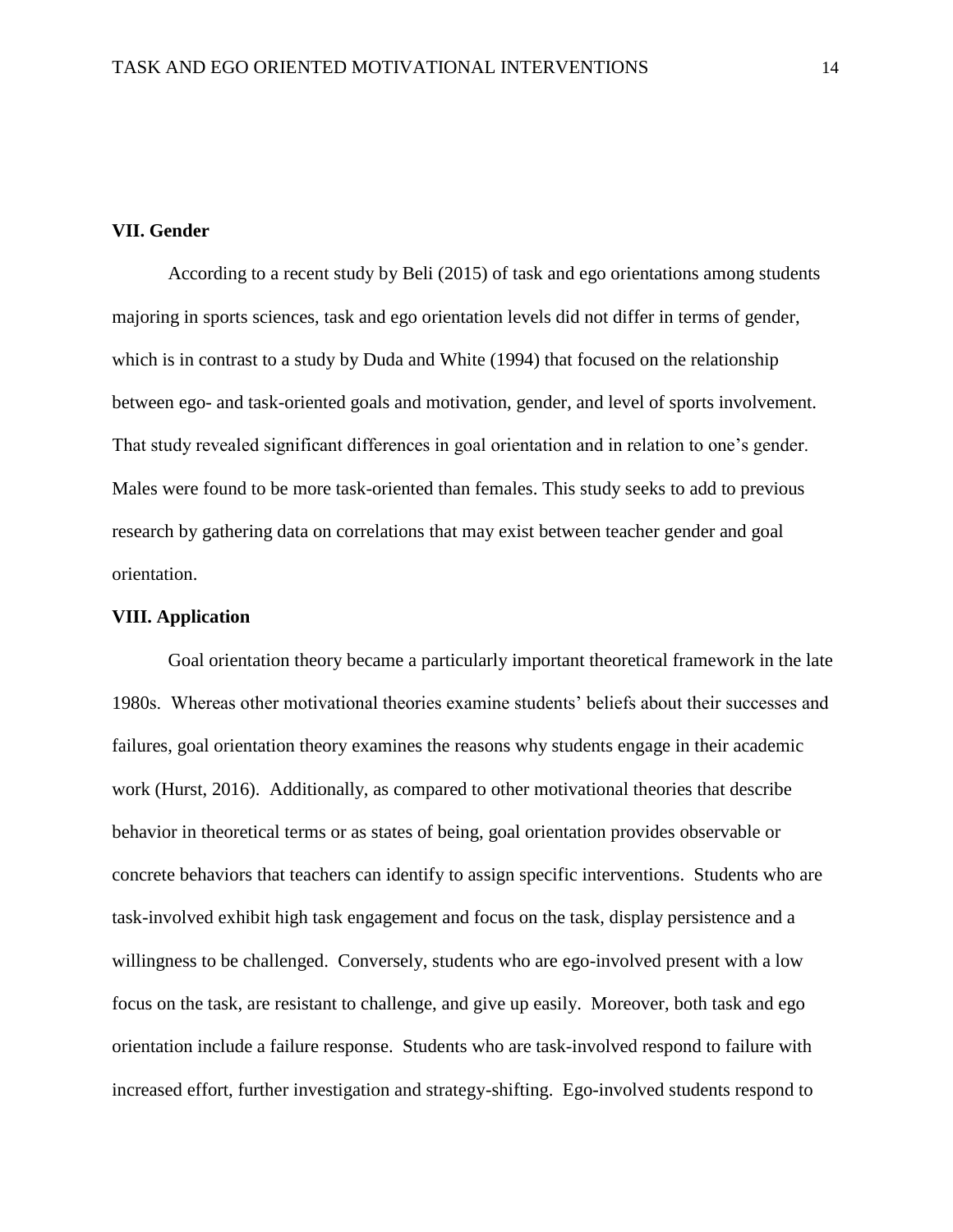failure with self-alienation, producing reduced or limited responses and do not alter their strategy (Yates, 2000).

This study adopts the concepts of ego- and task-orientation due to the research evidence noted above, and because these orientations are readily identifiable in student behavior. This is supported by literature on ego- and task-orientation which observes these traits. Based on the review of the literature, ego-oriented behaviors are at the foundation of a fixed mindset. Conversely, task-oriented behaviors are at the core of a growth mindset, and growth mindset is thought to be at the core of "grittiness" or what makes a person "gritty."

While task orientation is viewed as preferable, and there is the question of reasons why respective orientations occur, this study simply views the respective orientations as given, with the teachers' task as that of identifying interventions to achieve success through appealing to those orientations.

 According to a study by Moreno-Murcia (2011), a task-involving motivational climate directly predicts the task-orientation behaviors of individual team members. Likewise, an egoinvolving motivational climate directly predicts the ego-orientation behaviors of individual team members. This study assesses a possible correlation between teacher orientation and the interventions chosen in the survey (Figure 2). The results may further inform our understanding of other current concepts, such as "grit" and "mindset."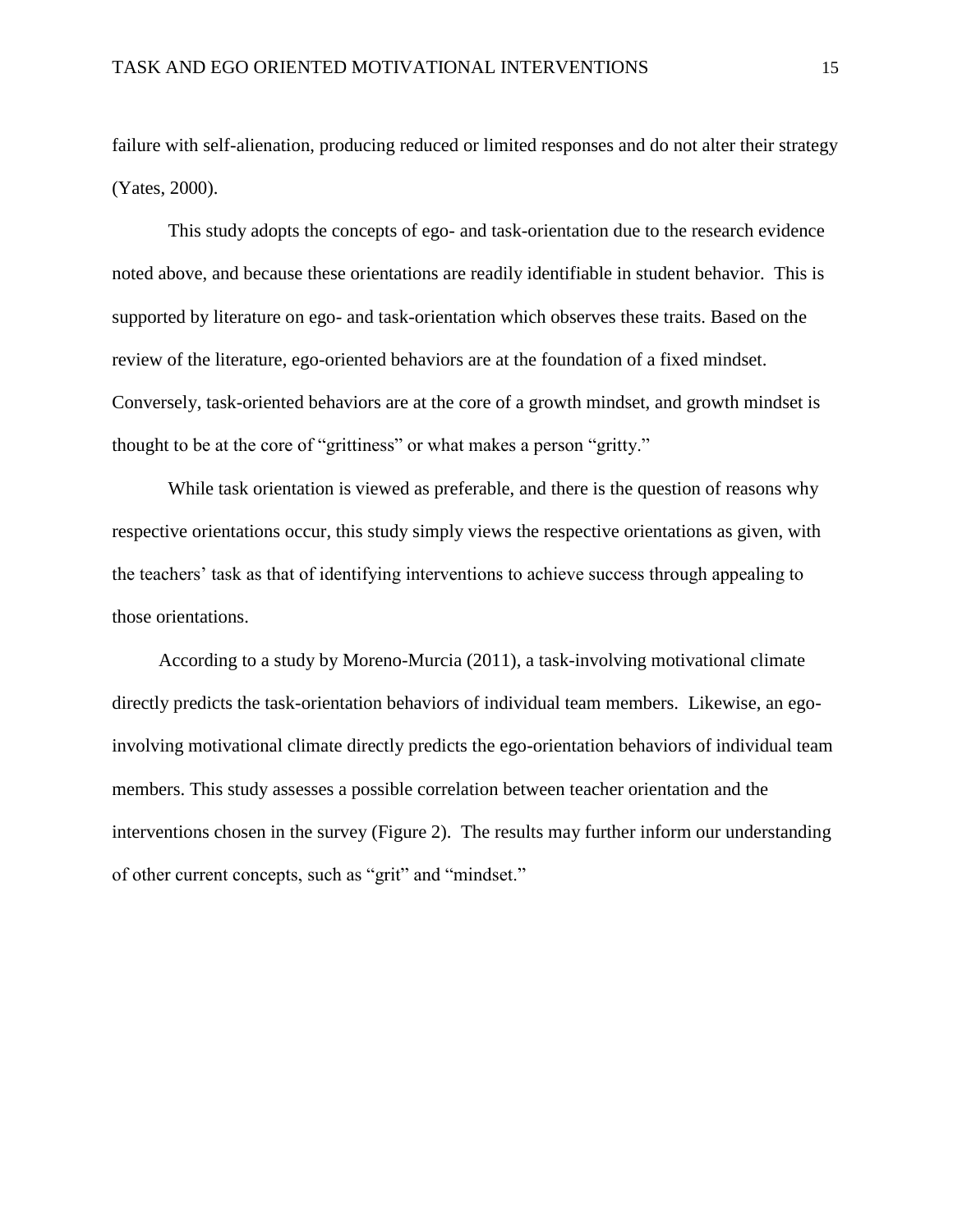

*Figure 2.* Goal orientation and intervention flow chart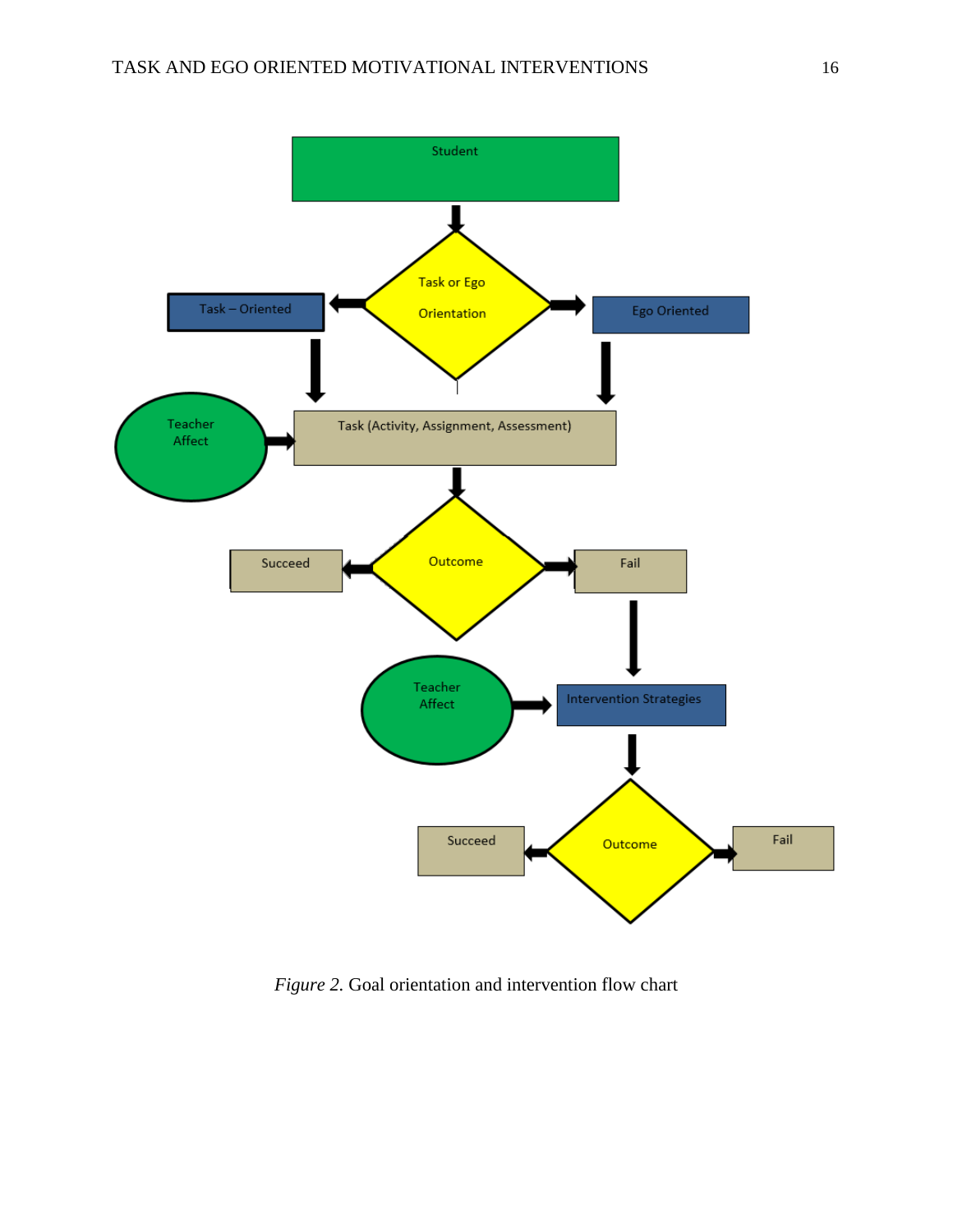## **IX. Task and Ego Orientation**

The research surrounding goal orientation does not speak to the possible disposition of teachers based on the grade level taught. This study examines if a correlation exists between lower elementary teachers' goal-orientation as compared to upper elementary teachers' goalorientation. State and federal benchmarks make a clear delineation between expectations for lower elementary (Grades K-2) and upper elementary (Grades 3-5) students and teachers. According to the Center for Public Education (2013), 3<sup>rd</sup> grade is a pivotal year for mastering literacy. By the end of third grade students are expected to read to learn, not still learn to read, and to show that they can extract and analyze new information and expand their vocabulary by reading (O'Brien, 2008) across all content areas. Third grade is also the year that students begin taking the State of Michigan's standardized assessment called the M-STEP.

Upper elementary teachers face incredible stress and accountability in terms of reaching students' growth and performance targets set by the state. Teacher evaluation effectiveness ratings are now reported to the state and made public. Also by state mandate, upper elementary teachers receive merit pay if their students' standardized test scores are proficient, whereas K-2 teachers are evaluated on other measurements as deemed appropriate by the school and approved by the state. For instance, the schools in the Eastern Upper Peninsula, as well as many other schools, use the Northwest Evaluation Association (NWEA) Measurement of Academic Progress (MAP) for K-2 teacher evaluations. Students must score in the  $50<sup>th</sup>$  percentile or demonstrate a year's growth. However, in order to predict proficiency on the M-STEP, students must score in the 60<sup>th</sup> percentile. This exerts more pressure on upper elementary teachers and students and less pressure on lower elementary teachers and students, thus, reducing the need for more egooriented motivators in Grades K-2.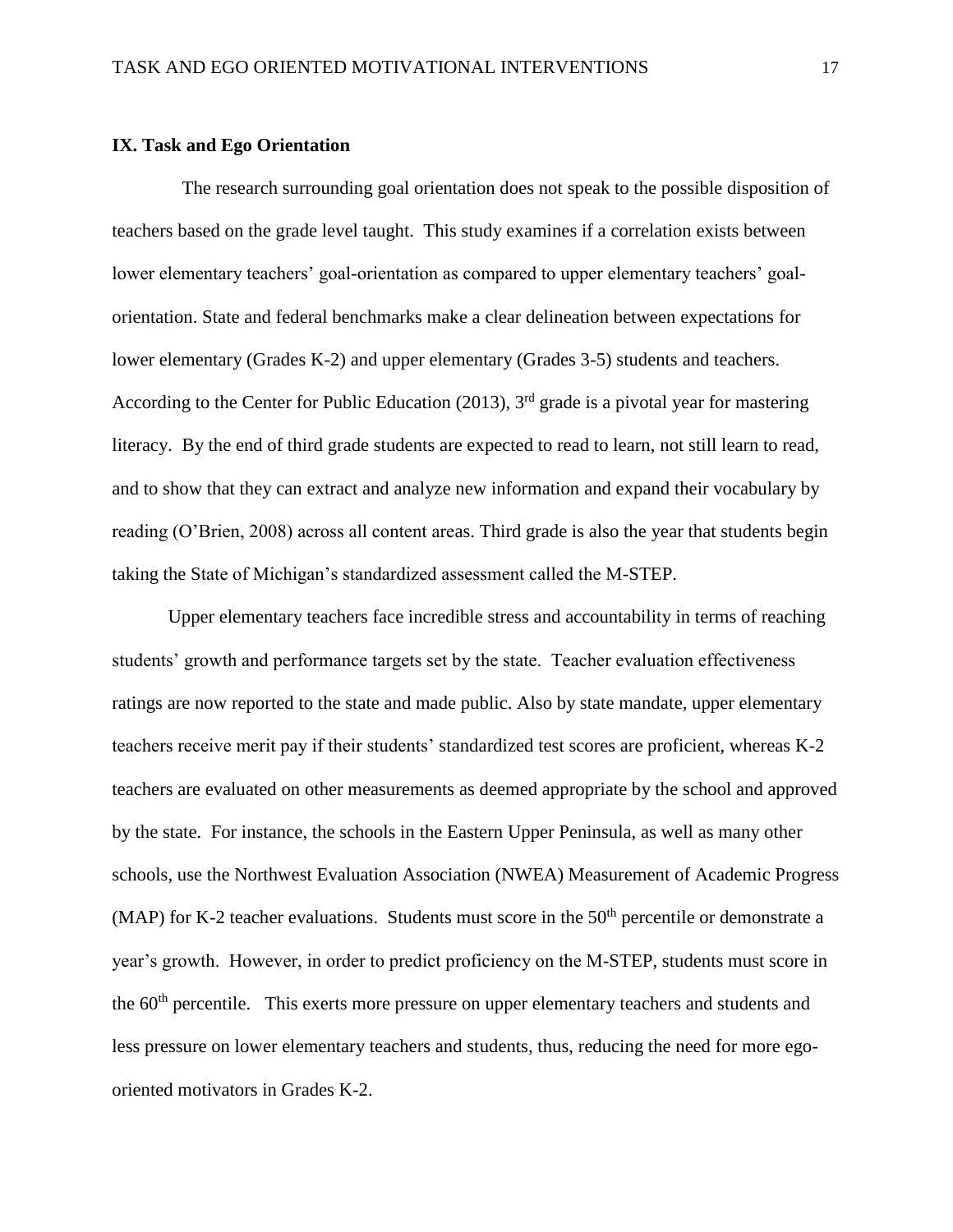In Michigan, and all other states that receive federal dollars, teachers are incentivized through an ego-oriented approach. Extrinsic reinforcers, or tangible rewards, are offered to classroom teachers, and thereby their students to encourage student achievement and appropriate behavior. According to Lepper, Lyengar and Corpus (2005), consistent with previous research, the use of extrinsic motivation toward a task showed a linear decrease in third through fifth grade, which positively proved a correlation between children's grade level standardized test scores and motivational approaches used. This means that in the grades when standardized tests are given, the use of intrinsic motivation, associated with task orientation, is reduced and the use of extrinsic motivators associated with ego orientation increases. This study seeks to identify a correlation between elementary teachers' use of task- and ego-oriented motivational approaches and the grade levels they teach.

According to Nicholls, there is a conceptually cohesive relationship between students' personal goals and their views about what schools ought to accomplish. Further, the results of work by Nicholls and his colleagues suggest that there might be a link between an individuals' motivation orientation in a particular achievement setting (Nicholls, Cheung, Laur, & Patashnick, 1989) including class size. The number of students in a class has the potential to affect noise level, disruptive behaviors, student focus and distractibility, how students interact and their level of social engagement. In turn, the teachers can be limited in their ability to focus on individual students including the consideration of academic and behavioral motivational interventions (Chingos, 2012). This study seeks to further examine the relationship between student goal-setting and learning environment, which includes professional development history in motivational orientation, as well as teacher perception of students' level of motivation.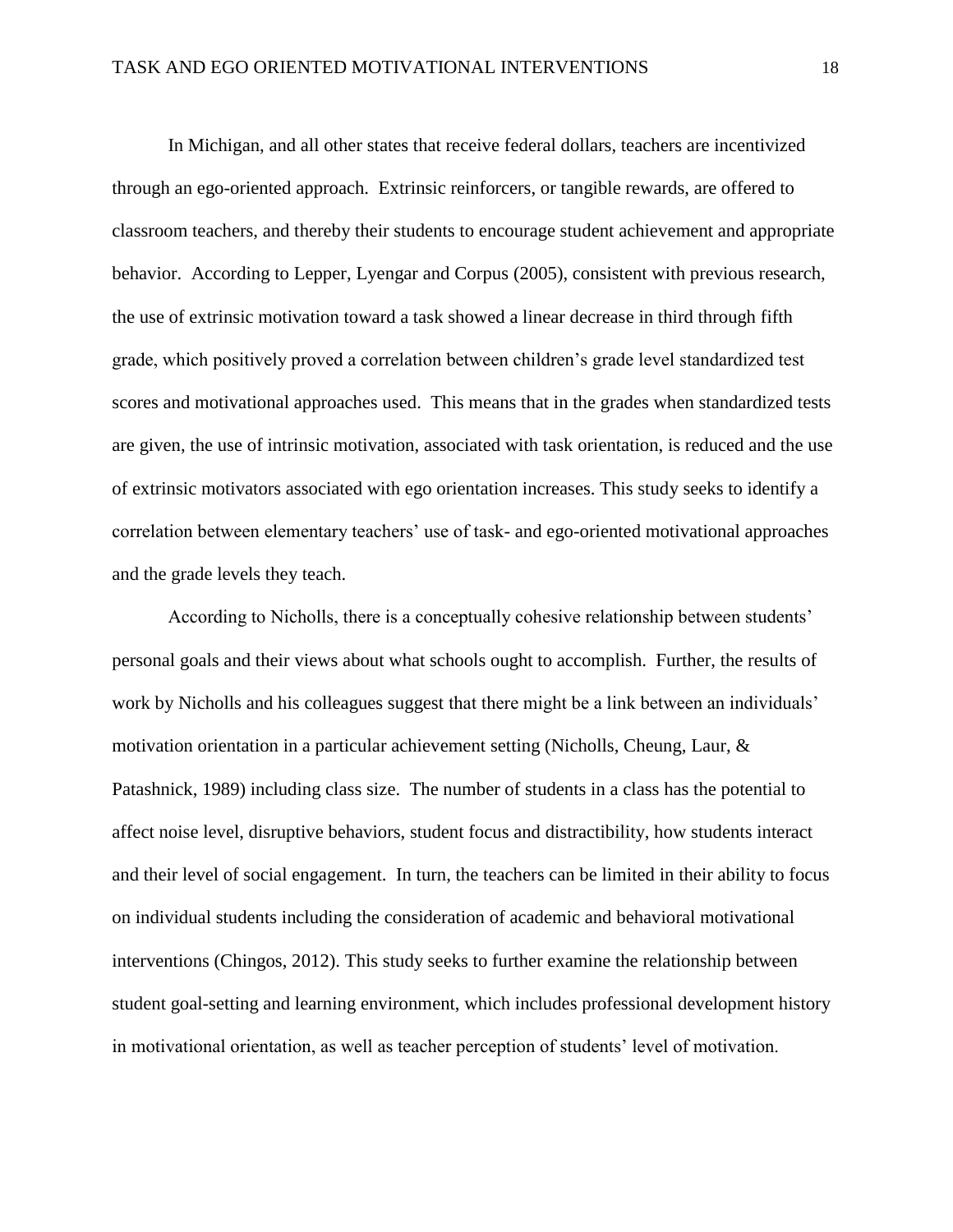Individual student success and the motivation to persevere and succeed are recognized as important elements in sports education and athlete development but are not widely accepted and implemented in academic learning and behavioral development (Hartel, 2004). The intention of this study is to contribute to the existing body of research by informing the educational community of the Eastern Upper Peninsula Intermediate School District (EUPISD), of another approach to student learning: task and ego orientation. The EUPISD, which consists of Chippewa, Mackinaw and Luce Counties in the Eastern Upper Peninsula of Michigan, is working diligently to support its schools with motivation and engagement strategies, but schools have yet to identify a common lens, or set of lenses, to examine learning behaviors. The findings of this study will be shared with EUPISD staff, which may help, in part, to focus the regions' efforts in combating the pervasive and increasing lack of student motivation as noted in the EUPISD Multi-Tiered Systems of Support (MTSS) Plan.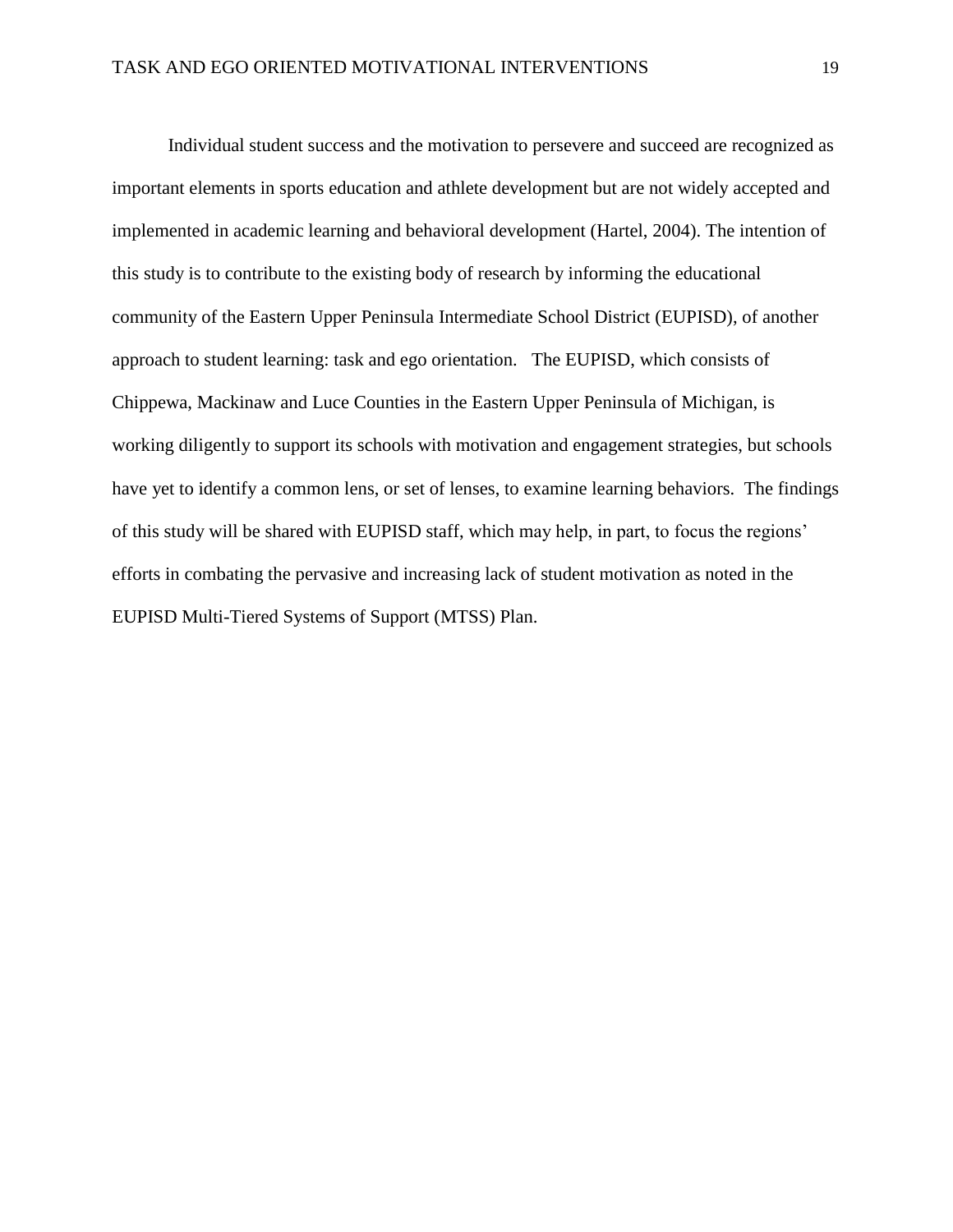#### **Chapter 3: Methodology**

#### **I. Research Design**

 The study focuses on an aspect of motivation known as goal orientation, which has been found to manifest in two basic types: ego orientation and task orientation. Specifically, this study seeks to examine factors affecting teachers' ability to recognize these types of behaviors and identify corresponding interventions.

The purpose of this study is to collect data on the relationship between teachers' orientations and teaching environment and their ability to recognize task- and ego-involved motivation in student behavior and to identify corresponding interventions. The study uses a quantitative, descriptive, and quasi-experimental comparative approach via a survey (questionnaire) to examine correlations between dependent and independent variables for possible insight into systemic perceptions of achievement and behavior in motivation.

### **II. Data Collection**

This study involves a survey of K-5 classroom teachers in Michigan's Eastern Upper Peninsula Intermediate School District (EUPISD). Dr. Dan Reattoir, EUPISD superintendent, agreed to distribute the survey to elementary teachers in the region after review (see Appendix A). The survey consists of three components: demographic information, scenarios and intervention strategies. Participants read scenarios of student behavior and select intervention strategies from a list of strategies provided in a commonly used teacher resource: *The Teacher's Guide to Behavioral Interventions: Intervention Strategies for Behavior Problems in the Educational Environment* (Wunderlich, 2003). The scenarios were constructed to demonstrate avoidance behaviors corresponding to each goal orientation type, such as described in Yates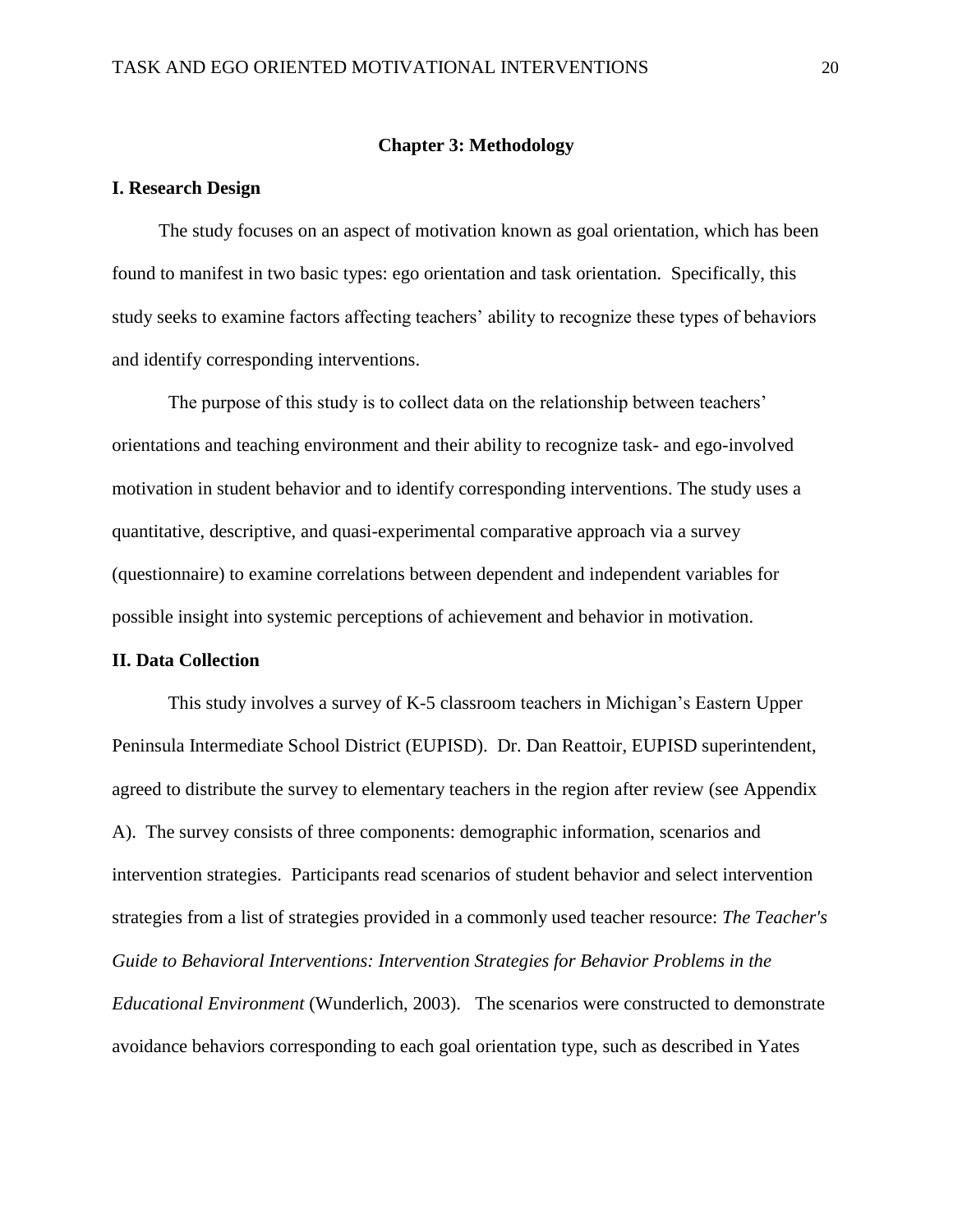(2000). The intervention strategies were each analyzed to determine the orientation to which the strategy corresponds (see Appendix B).

To improve the survey's efficiency and effectiveness, a pilot (draft) survey with a brief questionnaire was distributed to a number of education experts, who provided feedback. Respondents suggested making the survey shorter, and as a result some scenarios were removed. There was also a discussion of incentives, although none were used (see Appendix C).

#### **III. Ethical Considerations**

The study used uncoded responses only. The survey will be accessed from password protected computers, with the survey also being password protected. All participants were required to read, and actively agree to, informed consent before completing the survey (see Appendix A). The Informed Consent Agreement is in complete alignment with IRB requirements and standards. The research project was submitted for expedited, exempt status following IRB guidelines and the researcher has passed all CITI certification requirements (see Appendix D).

#### **IV. Participants**

The teachers participating in this survey work within the Eastern Upper Peninsula Intermediate School District (EUPISD). The EUPISD covers the largest geographical area in Michigan (the size of the state of Delaware) but has one of the lowest populations. The EUPISD covers approximately 4,000 square miles and serves three counties (Chippewa, Mackinaw, and Luce), 21 school districts, 34 schools, 440 classroom teachers, 7,500 students and three Native American Reservations. The average free and reduced lunch count is over 50%.

The EUPISD offers many services and collaborates with the 21 districts, Lake Superior State University, Bay Mills Community College, and human service providers as well as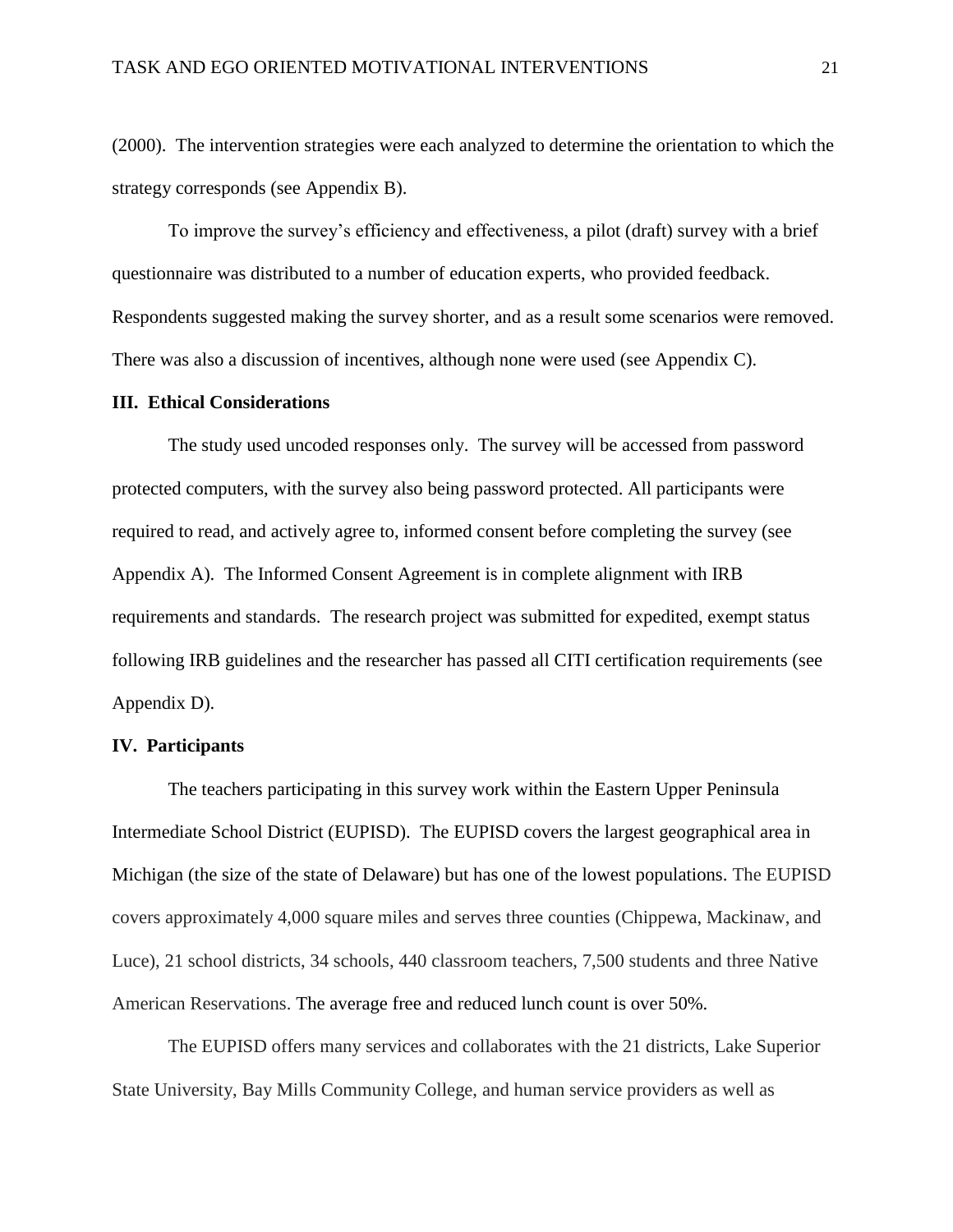business and industry to offer quality educational opportunities to all citizens in the tri-county area. All EUPISD area schools are considered the central gathering place for their citizenry.

The teachers taking the survey present some outward consistency as a group. The majority are white and female, are native residents of the region with Bachelor or Master degrees in elementary education from local or relatively nearby institutions Most teachers live in the city, township or village in which they teach. Teachers often live in neighborhoods with their students and share the same gathering places, stores and services.

## **V. Instrumentation and Measurement**

The survey was distributed to teachers by email using addresses provided by the EUPISD. The text of the email asked recipients for assistance in a study of student motivation and provided a link to the survey on Kiwi Surveys, a survey and data collection platform. Results of the survey were expected to show the frequency with which respondents have encountered behaviors like those in the scenarios, and the extent to which respondents match interventions with the orientations demonstrated in the scenarios.

*The Teachers' Guide to Behavioral Interventions* is based on the most commonly encountered behavioral problems in the educational environment. The list of behavioral problems was compiled as a result of survey activities designed to identify the most common behavior problems encountered by classroom teachers. Input was gathered from 156 classroom teachers from elementary, intermediate, and high school classroom settings (Wunderlich, 2003). The interventions in this manual are appropriate for educational environments; however, to respond to the broad spectrum of behavioral interventions, both preventative and reactive solutions were represented. Preventative interventions are environmental modifications used to reduce stimulation, teach problem-solving skills, redirect thinking, etc. (task orientation).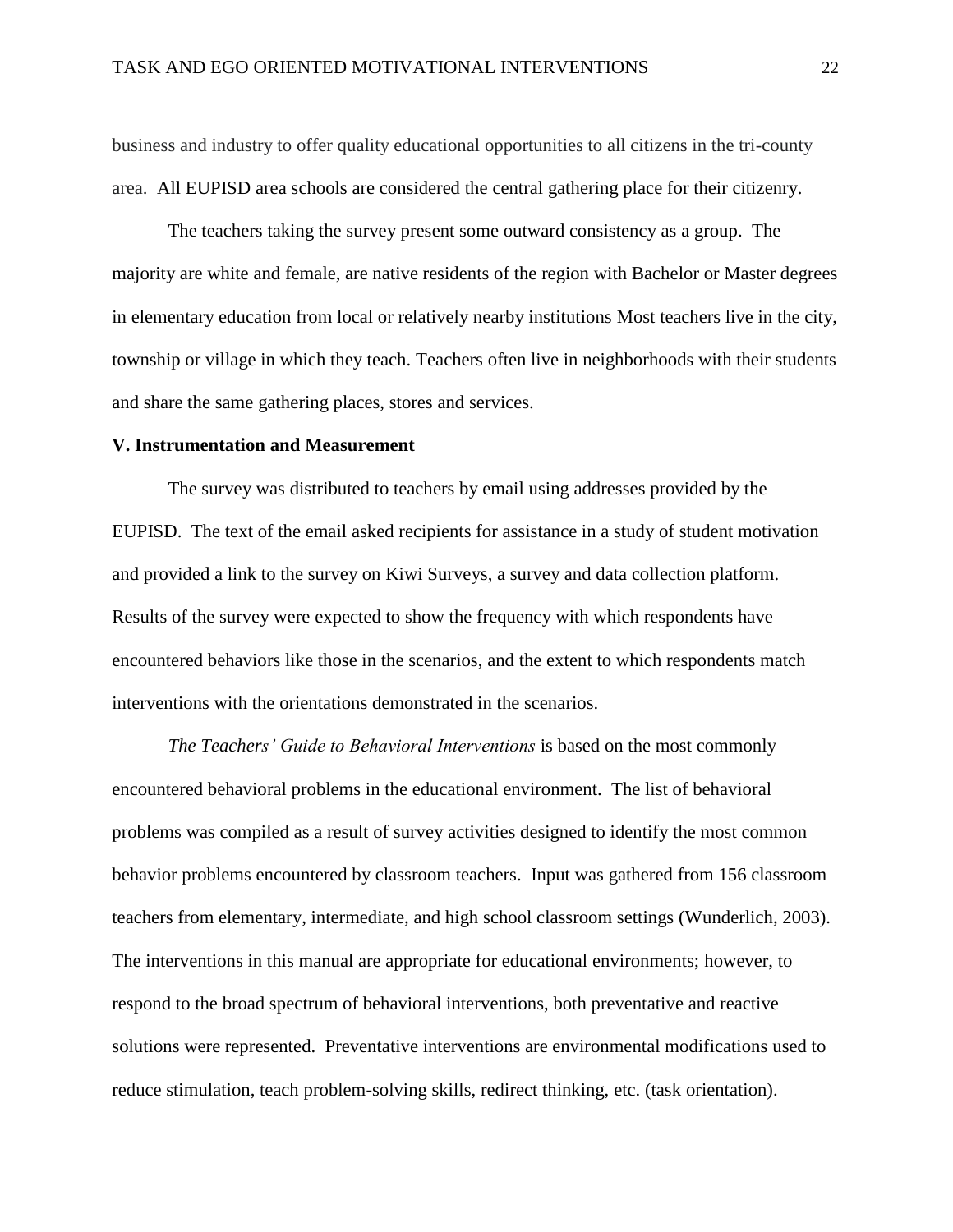Reactive interventions are more immediately related to the situation, such as increased supervision, contracts, tangibles, etc. (ego orientation).

Additional results included a correlation between grade level taught and motivational interventions employed, as well as a correlation between teacher orientation and motivational interventions used in the classroom. Other results included a correlation between professional development provided within the Eastern Upper Peninsula Intermediate School District and the motivational intervention chosen in response to the survey scenarios. Possible professional development stemming from the results may include examination of *The Teachers' Guide to Behavioral Interventions*, comparing the list of motivational interventions and the student behavior at the core of ego and task orientation, subsequently leading to the development and awareness of mindset and grit. This benefits students by enabling teachers to better recognize types of motivation behaviors and the strategies best suited to them. The validity of the results was limited due to sample size and other possible mitigating factors particular to grade levels and conditions specific to the EUPISD; nevertheless, the results were broadly suggestive of certain conditions among a larger population and provide a basis for further research.

#### **VI. Data Analysis**

Regression analysis was conducted to establish correlations between independent and dependent variables. Regression analysis is a quantitative research method utilized when the study involves the analysis and modeling of several variables. To the extent possible, the regression analysis for this study will establish correlations and relationships between dependent variables and multiple independent variables as pictured in Figure 1.

A "power analysis" was performed to ensure an appropriate sample size for the analysis. The regression analysis will included the following: (a) identification and removal of any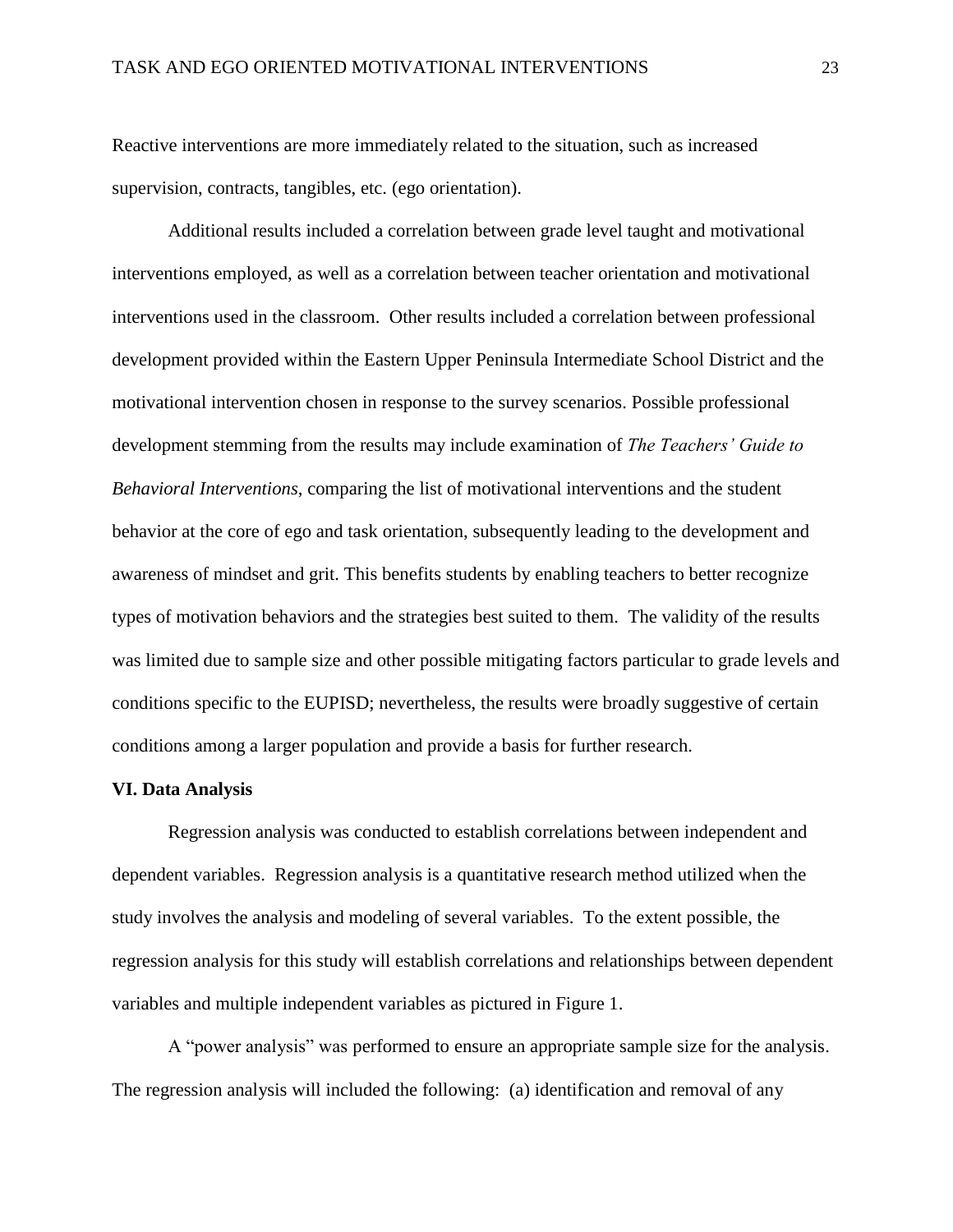outliers from the data, and (b) identification of any deviations from underlying statistical assumptions. The underlying statistical assumptions for this regression-based technique include: (a) normally distributed variables, (b) linear relationships, (c) low intercorrelations among predictor variables, and (d) homoscedasticity. Variables were transformed as necessary to achieve normality of distributions, residual errors were examined for evidence of nonlinear relationships, and, as necessary, nonlinear "factors" were added to model these nonlinear relationships in the data. Finally, interaction (or moderating) effects were examined and included in the analysis as appropriate.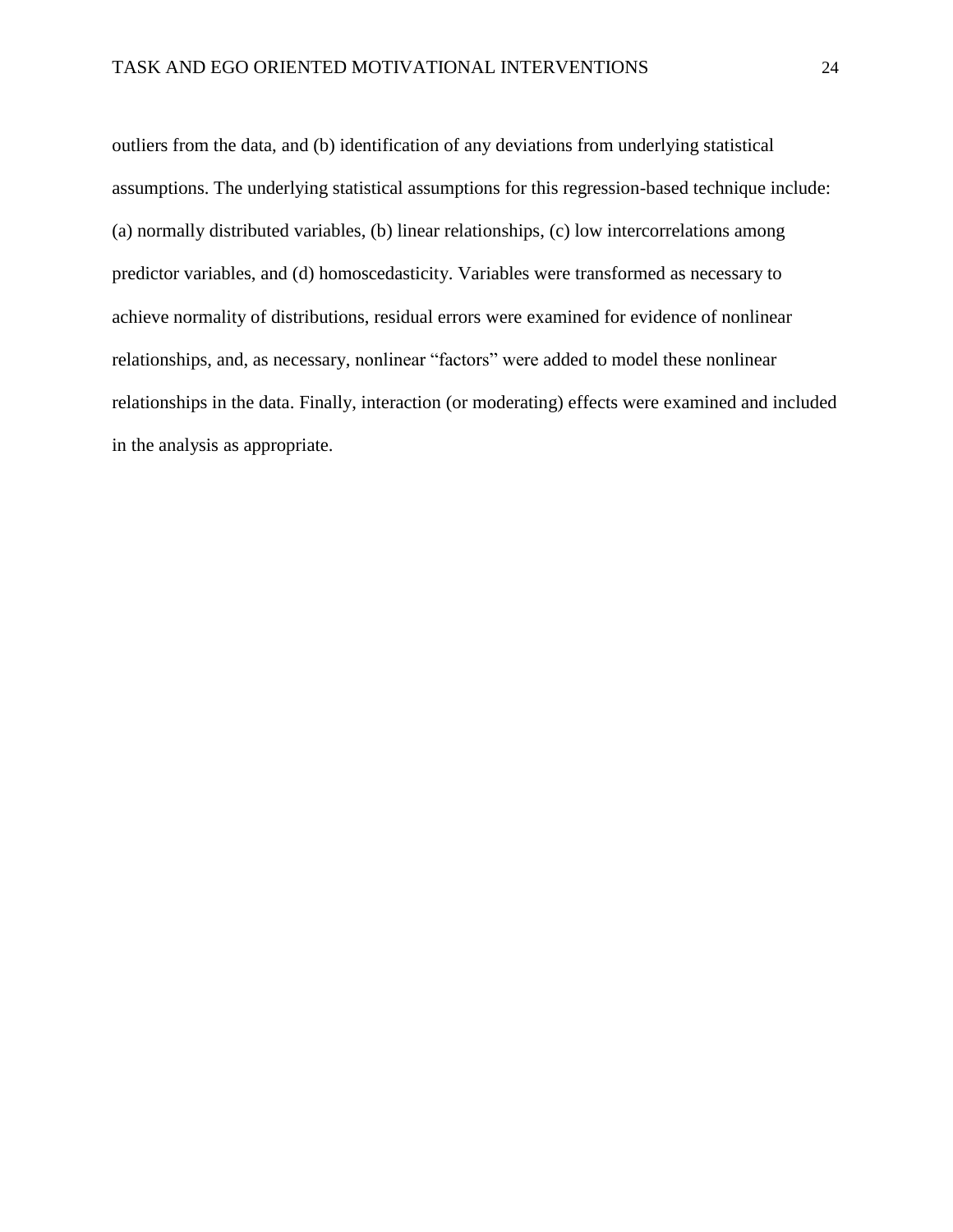#### **Chapter 4: Findings**

#### **I. Demographics**

This survey was sent to all elementary (K-5) teachers by Eastern Upper Peninsula Intermediate (EUPISD) School District Superintendent, Dr. Dan Reattoir. The survey was optional and included informed consent, and there was no completion incentive given to participants. Of the 221 elementary teachers in the EUPISD, 125 teachers started the survey and 123 completed it resulting in a 56% return rate.

The tables below provide a general demographic description of participants/EUPISD as compared to the state of Michigan. Table 1 compares survey participants to state elementary teachers in terms of gender. Both survey participants and state teachers are predominantly female, with the female majority more pronounced among survey participants.

### Table 1

| Survey Participant to State Gender Comparison |                            |                                              |  |
|-----------------------------------------------|----------------------------|----------------------------------------------|--|
| Demographic Groups                            | <b>Survey Participants</b> | <b>State of Michigan Elementary Teachers</b> |  |
| <b>Total Number</b>                           | 123                        | 98.481                                       |  |
| Male                                          | 11(8%)                     | 22,540 (23%)                                 |  |
| Female                                        | 113 (92%)                  | 75,941 (77%)                                 |  |

*Survey Participant to State Gender Comparison*

*Note.* Statistics were collected from Michigan Department of Education Registry of Educational Personnel (2016).

Table 2 compares years of teaching experience between survey participants and state elementary teachers. No participants had less than 3 years of experience, thus affording no comparison with the state percentages for first and second year teachers. The state shows a "spike" at 5 years that is not shown by the participants. Like the state, however, survey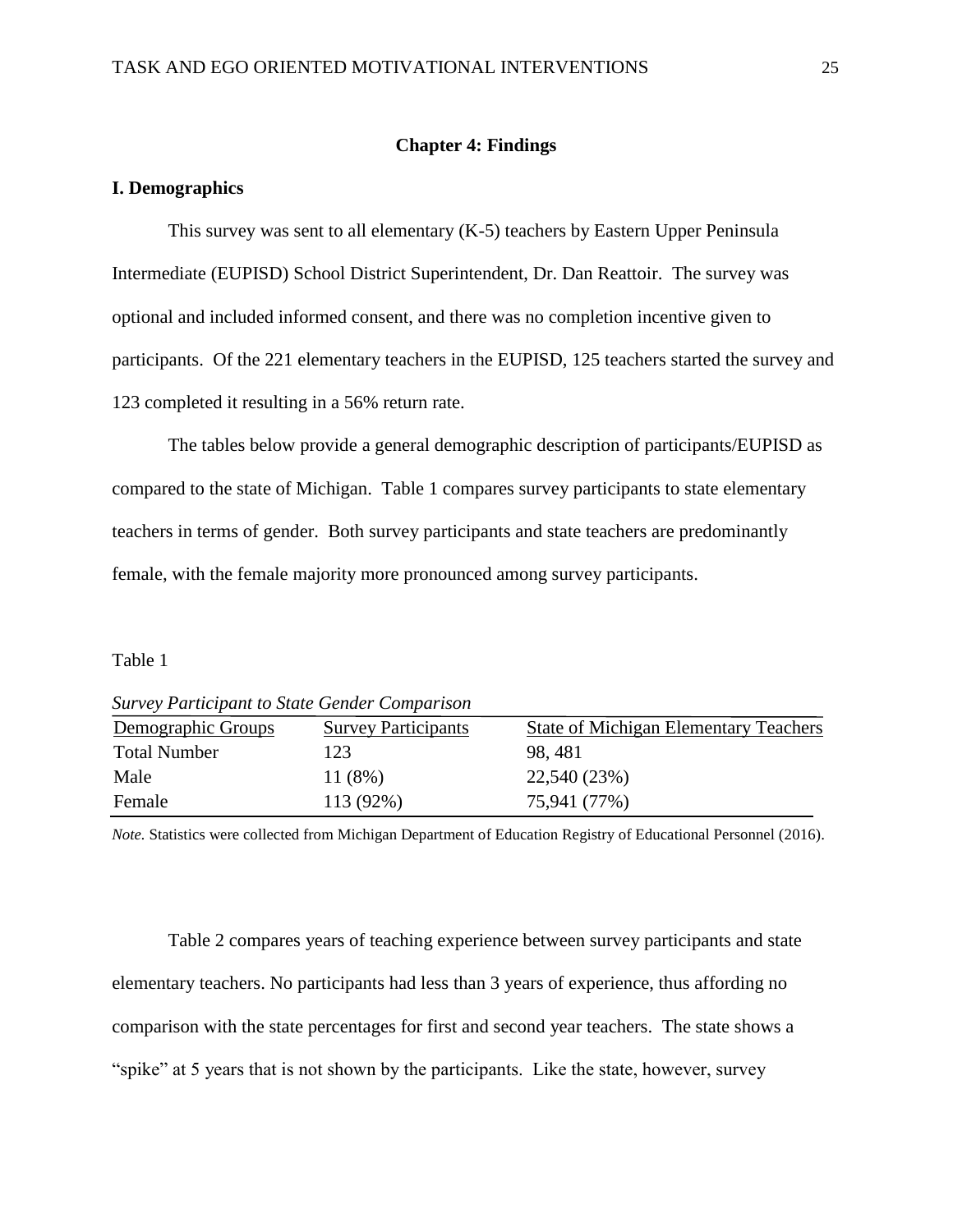participants show the highest percentages (for the state, topped only by the 5-year percentage) for the range of 16-20 years, so in both cases, roughly a quarter have significant, long-term experience.

| Survey Participant to State Experience Comparison |                            |                                              |  |
|---------------------------------------------------|----------------------------|----------------------------------------------|--|
| <b>Experience in Years</b>                        | <b>Survey Participants</b> | <b>State of Michigan Elementary Teachers</b> |  |
| $\mathbf{1}$                                      | 0%                         | 8.37%                                        |  |
| 2                                                 | $0\%$                      | 7.38%                                        |  |
| 3                                                 | 2%                         | 5.22%                                        |  |
| $\overline{4}$                                    | 5%                         | 4.27%                                        |  |
| 5                                                 | 6%                         | 3.55%                                        |  |
| $6 - 10$                                          | 14%                        | 22.04%                                       |  |
| $11 - 15$                                         | 8%                         | 16.86%                                       |  |
| $16 - 20$                                         | 25%                        | 18.45%                                       |  |
| $21 - 30$                                         | 12%                        | 13.86%                                       |  |

*Survey Participant to State Experience Comparison*

Table 2

*Note.* Statistics were collected from Michigan Department of Education Registry of Educational Personnel (2016).

Table 3 compares the EUPISD, from which participants came, with the state in terms of number of schools and number of students. Perhaps reflecting the comparatively sparsely populated, rural area of the EUPISD, it has an average of 221 students per school, whereas the state average is 1,667. The state has a much higher ratio of academies to Local Education Agencies (LEAs), i.e., public schools (1:1.2), than the EUPISD (1:7.5).

Table 3 *EUPISD and State Number of Schools and Student Comparison* District # of LEAs # of Academies # of Public Schools # of Students EUPISD 30 4 34 7,500 Michigan 540 302 899 1,507,743

*Note.* Statistics were collected from Michigan School Data (2016).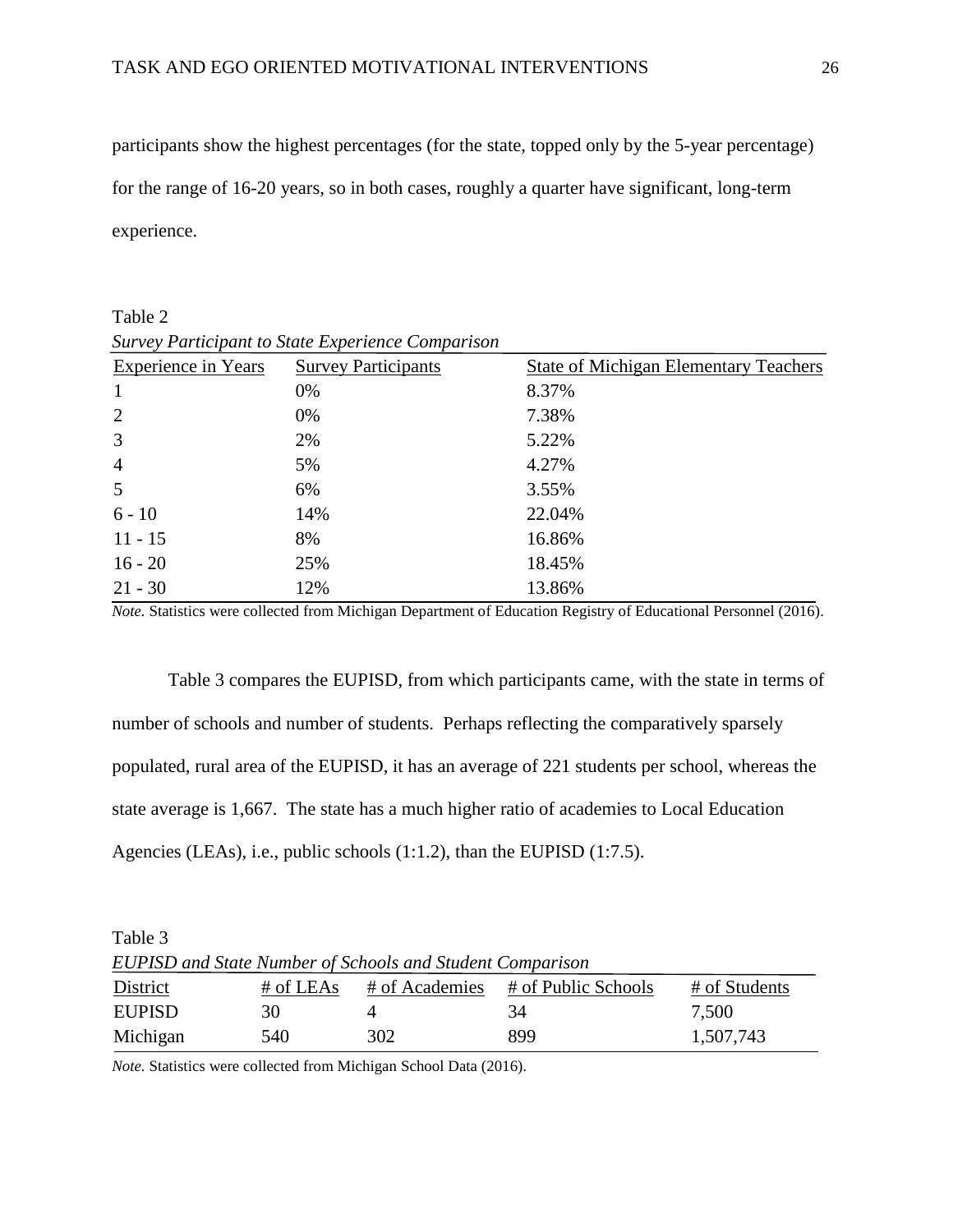As Table 4 shows, classes in the EUPISD typically have five fewer students than the state

average.

| Table 4                                      |                    |                        |  |
|----------------------------------------------|--------------------|------------------------|--|
| <b>EUPISD</b> to State Class Size Comparison |                    |                        |  |
|                                              | Average Class Size | Staff-to-Student Ratio |  |
| <b>EUPISD</b>                                | 22                 | 17:1                   |  |
| State of Michigan                            | 27                 | 23:1                   |  |

*Note.* Statistics were collected from Michigan School Data (2016).

## **II. Survey Results**

Overall survey results indicate that 57% of participants correctly identified the

corresponding ego and task-oriented motivational interventions based on the scenario questions

(Table 5).

| Table 5                              |           |  |
|--------------------------------------|-----------|--|
| <b>Scenario Recognition Results</b>  |           |  |
| <b>Task Scenario</b>                 | % Correct |  |
| William                              | 74        |  |
| Zoe                                  | 84        |  |
| Michael                              | 36        |  |
| Tammy                                | 46        |  |
| Anastasia                            | 83        |  |
| <b>Task Score</b>                    | 65        |  |
| Ego Scenario                         | % Correct |  |
| Travis                               | 55        |  |
| Anne Marie                           | 57        |  |
| Morgan                               | 56        |  |
| Randi                                | 58        |  |
| Scotty                               | 23        |  |
| Ego Score                            | 48        |  |
| All Scenarios                        | % Correct |  |
| Total Score (Ego Score + Task Score) | 57        |  |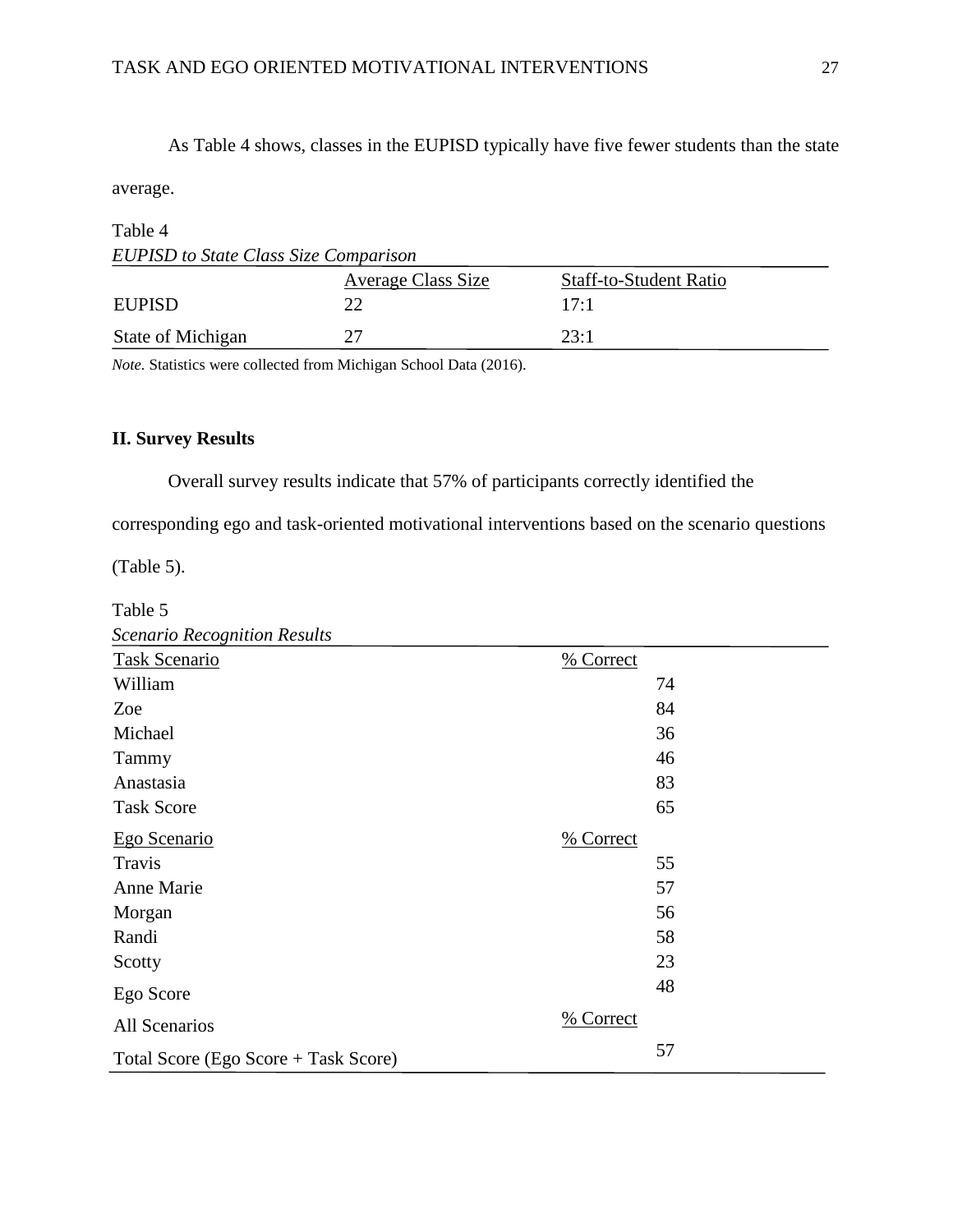Participants better identified task-oriented (65%) versus ego-oriented (48%) behaviors and interventions. However, there were two task-oriented scenarios on which participants scored less than 50%, compared to one ego-oriented scenario.

For teaching philosophy, the majority of participants favored direct instruction, followed (or accompanied) by, in order of preference, class discussion, open-ended questions, assigning questions, probing questions, and lastly, the only selection chosen by less than 50%: group discussion (Table 6).

| Table 6                                          |                      |
|--------------------------------------------------|----------------------|
| <b>Characteristics of Respondents</b>            |                      |
| <b>Teaching Approach</b>                         | <b>Response Rate</b> |
| Direct instruction                               | 71%                  |
| Assign questions                                 | 61%                  |
| Open-ended questions                             | 62%                  |
| <b>Class discussion</b>                          | 68%                  |
| Group discussion                                 | 45%                  |
| Probing questions                                | 56%                  |
|                                                  |                      |
| <b>Professional Development</b>                  | <b>Response Rate</b> |
| No pro-development                               | 46%                  |
| Some pro-development                             | 36%                  |
| Moderate pro-development                         | 19%                  |
|                                                  |                      |
| Number of Unmotivated Students Per Year          | <b>Response Rate</b> |
| No unmotivated students                          | 3%                   |
| Few unmotivated students                         | 32%                  |
| Moderate unmotivated students                    | 44%                  |
| Extensive unmotivated students                   | 21%                  |
|                                                  |                      |
| <b>Learning Problems Identified in Classroom</b> | <b>Response Rate</b> |
| No experience with learning problems             | 2%                   |
| Some experience with learning problems           | 53%                  |
| Moderate experience with learning problems       | 11%                  |
| Extensive experience with learning problems      | 10%                  |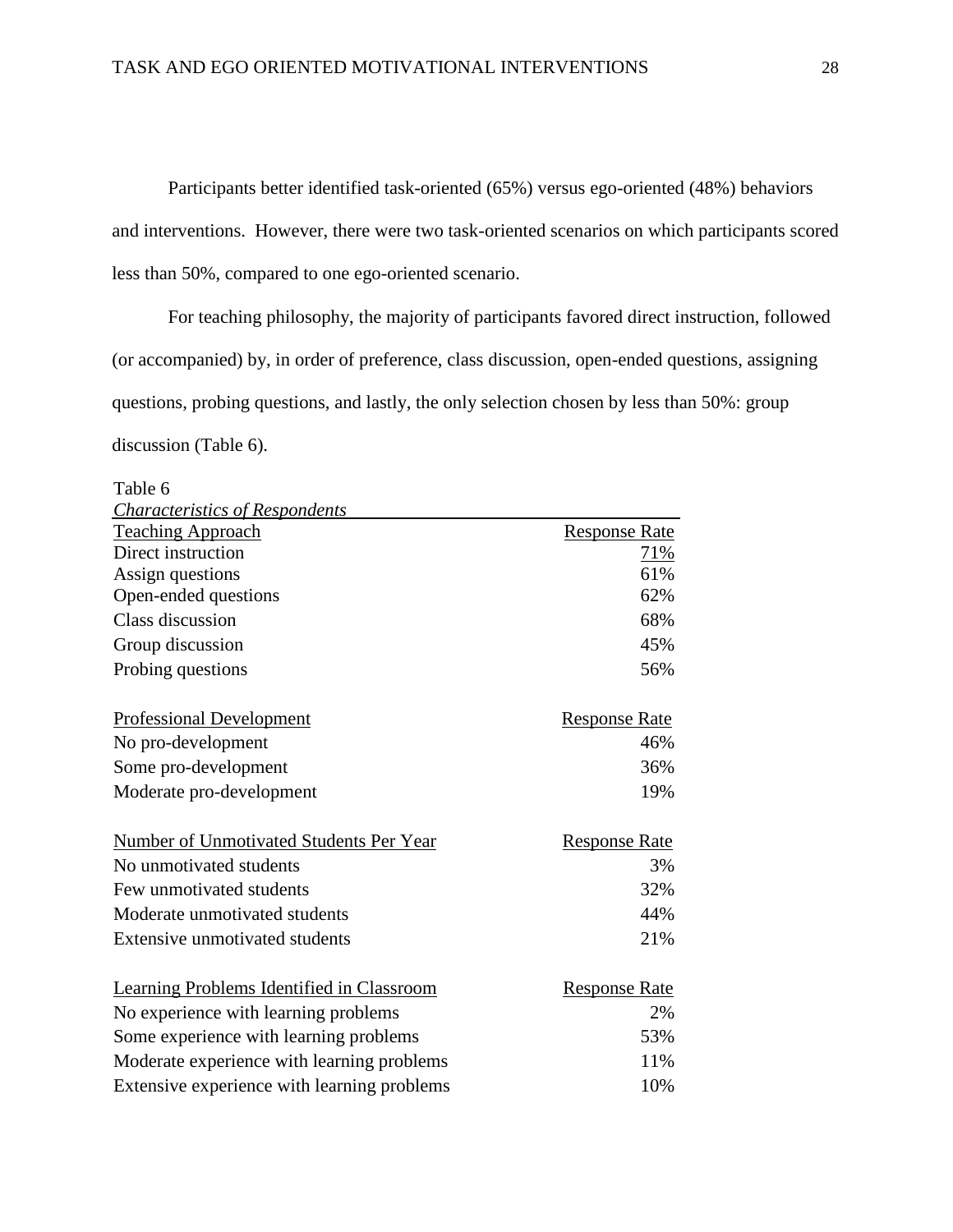Experience with all learning problems 25%

| Primary Motivation When Playing Sports | <b>Response Rate</b> |
|----------------------------------------|----------------------|
| Play to have fun                       | 51%                  |
| Play to win                            | 11%                  |
| Play to perform                        | 17%                  |
| All the above reasons equally          | 23%                  |
| Who Establishes Learning Goals?        | <b>Response Rate</b> |
| Teachers establish learning goals      | 73%                  |
| Students establish learning goals      | 71%                  |
| District establishes learning goals    | 25%                  |
|                                        |                      |

Nearly half (46%) of participants had not received any professional development in motivation, while roughly a third of all participants had "some" and a fifth had "moderate" amounts. Thus, somewhat more than half had received training in motivation, which is perhaps represented in the overall success rate on the survey (Table 6).

Almost all participants attested to encountering unmotivated students during a school year, with most describing their number as moderate (44%), followed by few (32%), while approximately one fifth of all participants attested to extensive numbers of unmotivated students. Asked to rate their experience in identifying learning problems in the classroom, the majority of participants attested to some experience, while roughly 20% had either moderate or extensive experience. One quarter of participants attested to having experience identifying all learning disabilities.

Asked their motivation for playing sports (an indicator of goal orientation), the majority of participants attested to playing for fun, while roughly 20% played to perform, and 10% played to win. Approximately a quarter attested to playing for fun, performance, and winning equally. According to the participants, learning goals are set by teacher (73%) and student (71%), while a quarter of all participants said goals were set by the district.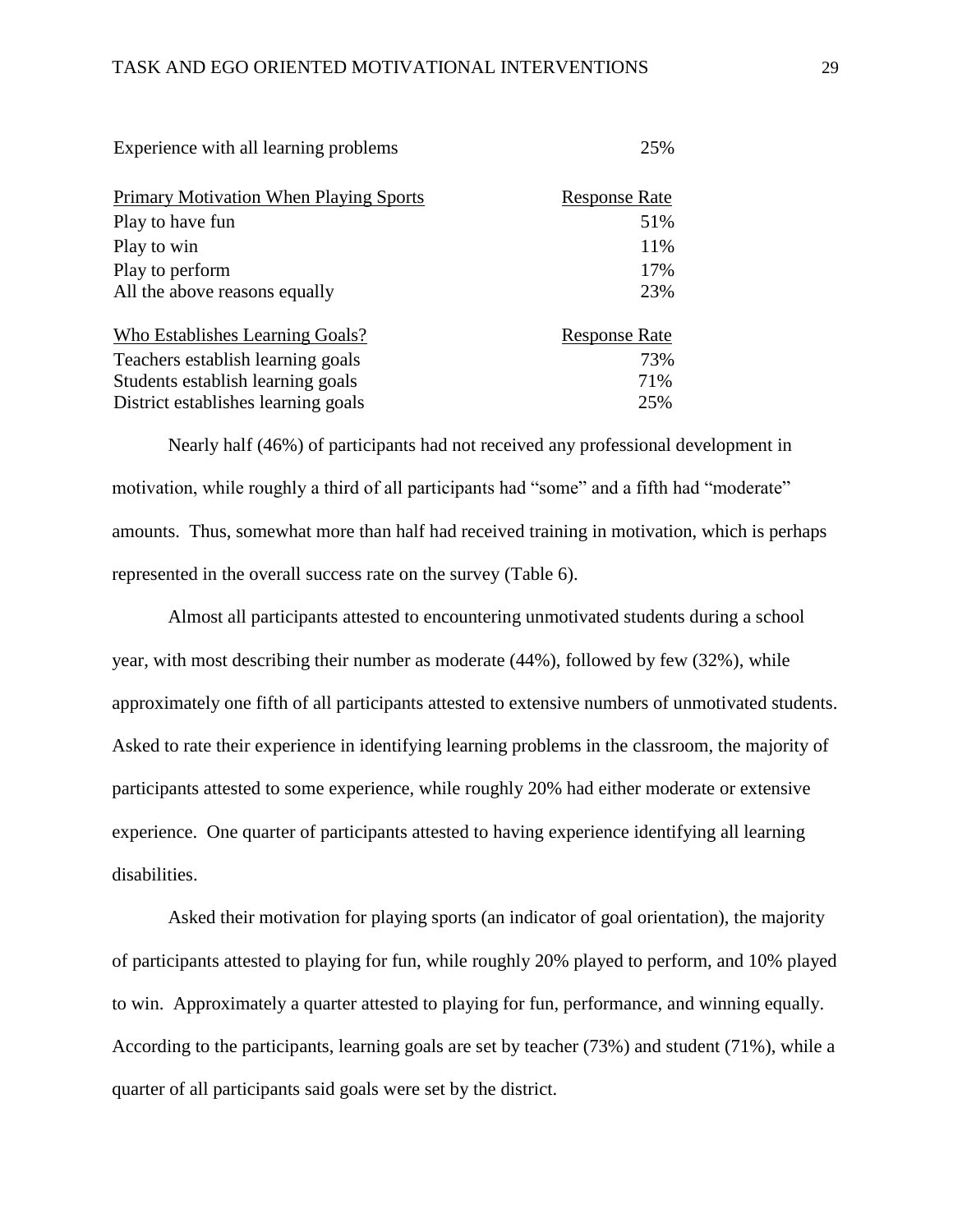The participant profile that emerges from the survey is that of a female teacher with 16- 20 years of experience, who works at an LEA, has classes averaging 22 students, and each year encounters a moderate number of unmotivated students. She has some experience with identifying learning problems in the classroom and has received some or more professional development in motivation. She favors direct instruction with class discussion, collaborates with students in setting learning goals, and plays sports for fun. She is somewhat better at identifying task-oriented versus ego-oriented behaviors and interventions but, on the whole, can identify both. These features may indicate overall experience with and sensitivity to student motivation, behavior, and needs as well as a collaborative and individuated teaching approach in a noncompetitive performance atmosphere. Responses to the question of who sets learning goals suggest participant teachers' perception of a high degree of autonomy. This apparently rosy scenario is mitigated by the fact that it only represents a little more than half of the participants, leaving almost half for whom address of student motivation is problematic.

## **III. Regression Analysis**

Ordinary least squares linear (OLS) regression analysis estimates the extent to which independent variables (any variable that is not the dependent variable) explains or predicts the dependent variable. Essentially, OLS assesses the effects variables have on the outcome of the dependent variable, like the total number of "correct" responses. When several independent variables are analyzed, this method is referred to as multiple regression analysis. Each independent variable that is incorporated in the multiple regression analysis has its own regression coefficient that represents that particular variable's effects independent of the other variables.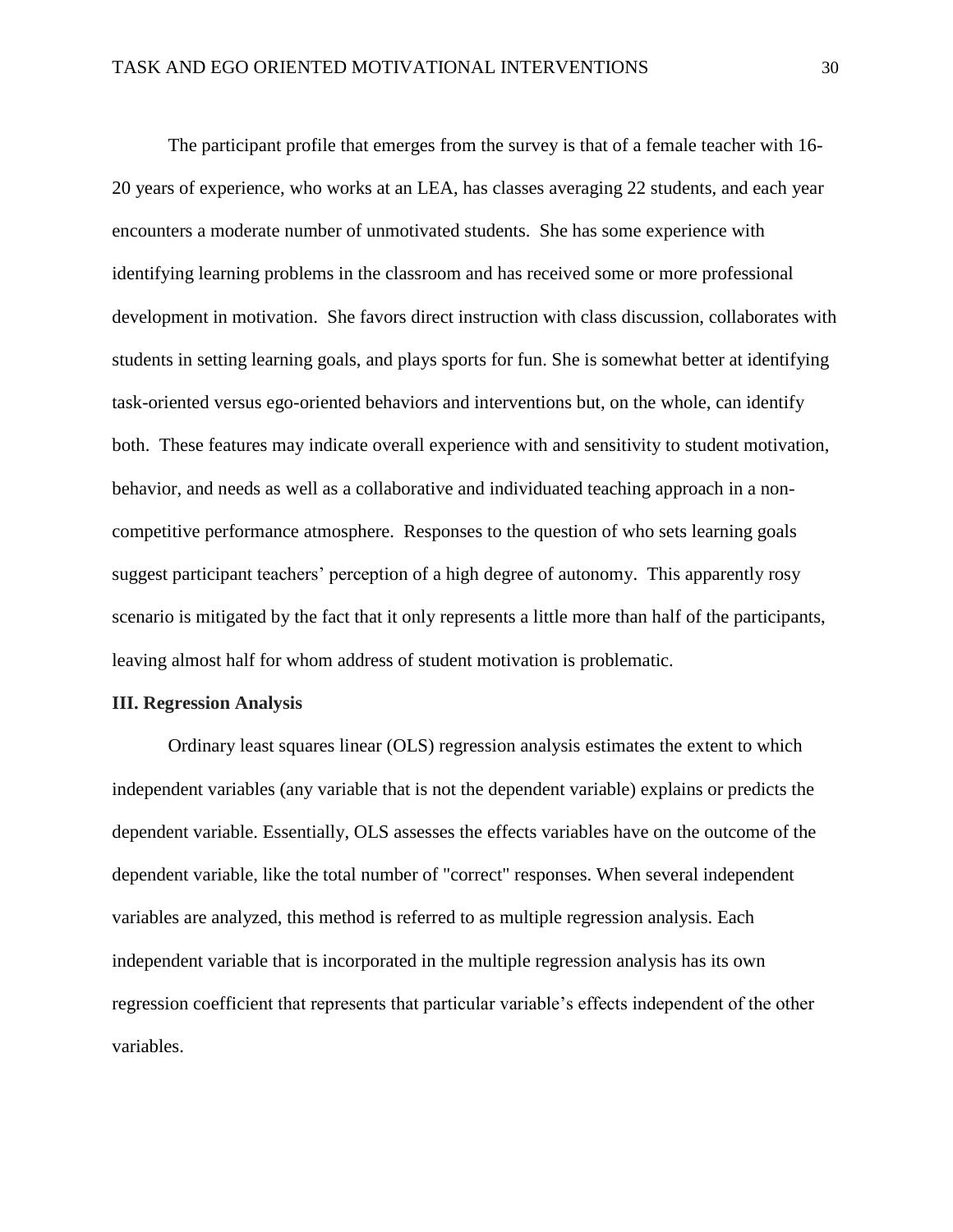The regression coefficient is a value assigned to each independent variable that describes the extent by which each particular independent variable predicts the dependent variable. Each variable's regression coefficient is ranged from -1 to 1. If the range of the coefficient includes 0, there is a possibility that the variable's regression coefficient is 0, or has no effect either positive or negatively impacting the dependent variable.

The p-value is the probability that coefficient is zero -- in other words, whether it has nothing to do with what one is actually testing for. P-values of .06 - .10 (6 to 10 percent chance of containing zero) can be considered "somewhat statistically significant" coefficients, whereas results with P-values of .00-.05 (0 to 5 percent chance of containing zero) are considered to be "significant coefficients."

If the coefficient is a positive number and likely to not be zero (with a p-value ranging between the .0 to .1) then we can predict that the *greater* the variable's value the *greater* the dependent variable's value, e.g., we can predict that when a teacher has a higher perception of learning behaviors (independent variable), since the coefficient is positive and significant, that the teacher is more likely to have a greater total motivation score (dependent variable). If the coefficient is a negative number and likely to not be zero (with a p-value ranging between the .0 to .1) then we can predict that the *smaller* the variable's value the *greater* the dependent variable's value, e.g., we can predict that when a teacher does NOT utilize assigning problems and remediating (independent variable), since the coefficient is negative and significant, that the teacher is more likely to have a higher total motivational score (dependent variable).

# **IV. Operationalization of Dependent Variables**

Operationalization refers to how a concept is being quantitatively measured and given a value. Below explains how each variable was given value.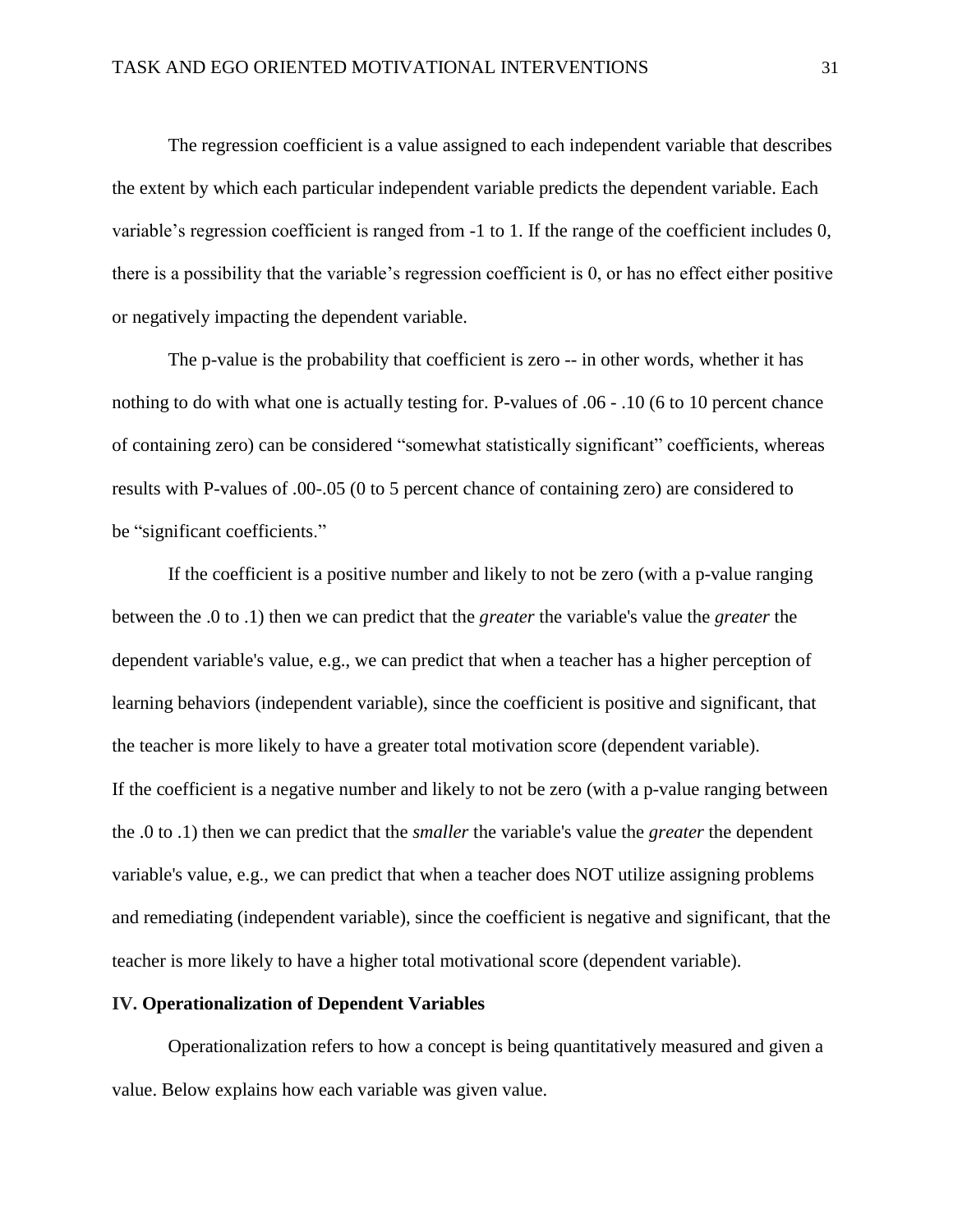**Ego score.** Number of responses that identify an ego-oriented strategy address a scenario in which a student has an ego-oriented behavioral problem (0-5 score based on number out of five questions).

Task score. Number of responses that identify a task-oriented strategy to address a scenario in which a student has a task-oriented behavioral problem (0-5 score based on number out of five questions)

**Total score.** Combine ego score and task score (0-10 score based on number out of 10 questions).

**Ego-leaning.** A respondent who answers a majority of scenario questions (6+ responses) using a ego-oriented strategy ( $0 = not$  an ego-leaner;  $1 = an$  ego-leaner).

**Task-leaning.** A respondent who answers a majority of scenario questions (6+ responses) using a task-oriented strategy  $(0 = not a task-learner; 1 = a task-learner)$ .

#### **V. Operationalization of Independent Variables**

For each of the dependent variables described in the previous section (task score, ego score, total score, ego-leaning, and task-leaning), the following independent variables were analyzed to see how well they predict outcomes. Each of these variables is given a coefficient and p-value. If the p-value is above .1, it has no significance. If the p-value is between .06 and .1, it is somewhat significant. If it is between .0 and .5, it is highly significant. If the p-value is below .1 and the coefficient is positive, this independent variable is predictive of (or correlates with) a higher motivation score. If the p-value is below. 1 and the coefficient is negative, this independent variable is predictive of (or correlates with a lower motivational score).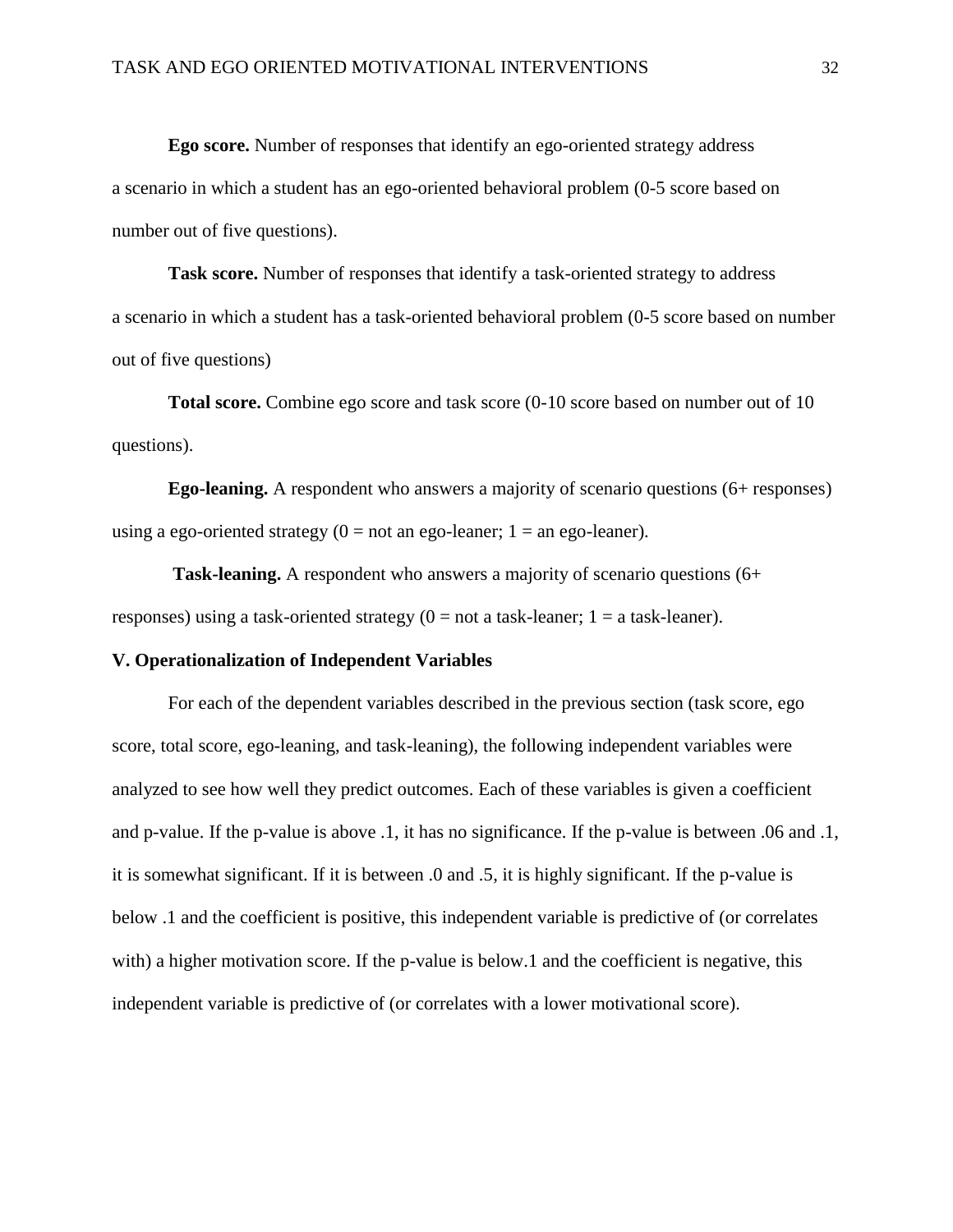## **1. Teacher characteristics.**

*Sex of teacher.* Possible responses to the question are as follows: Male = "0" and Female  $= "1."$ 

*Teaching experience*. Possible responses to the question are as follows: Years of teaching = "n" (i.e. 1 year of teaching = "1," 2 years of teaching = "2," 3 years of teaching = "3" …).

*Current class size taught.* Possible responses to the question are as follows:

Kindergarten = "0," 1<sup>st</sup> grade = "1," 2<sup>nd</sup> grade = "2," 3<sup>rd</sup> grade = "3," 4<sup>th</sup> grade = "4," 5<sup>th</sup> grade = "5," middle school = "6."

*Current grade-level taught.* Possible responses to the question are as follows: Kindergarten = "0," 1<sup>st</sup> grade = "1," 2<sup>nd</sup> grade = "2," 3<sup>rd</sup> grade = "3," 4<sup>th</sup> grade = "4," 5<sup>th</sup> grade = "5," middle school = "6."

**2. Who establishes leadership goals?** This variable assesses to whom the teacher believes the responsibility of establishing learning goals for a given student belongs to primarily. The respondents could choose at least one and two choices maximum among "the teacher," "the school district," and "the student."

*Teacher goal-setting.* Question: The teacher should be primarily responsible for establishing a student's educational goals. Possible responses to the question are as follows: not primarily responsible= "0" or primarily responsible = "1."

*District goal-setting.* Question: The school district should be primarily responsible for establishing a student's educational goals. Possible responses to the question are as follows: not responsible  $=$  "0" or primarily responsible  $=$  "1."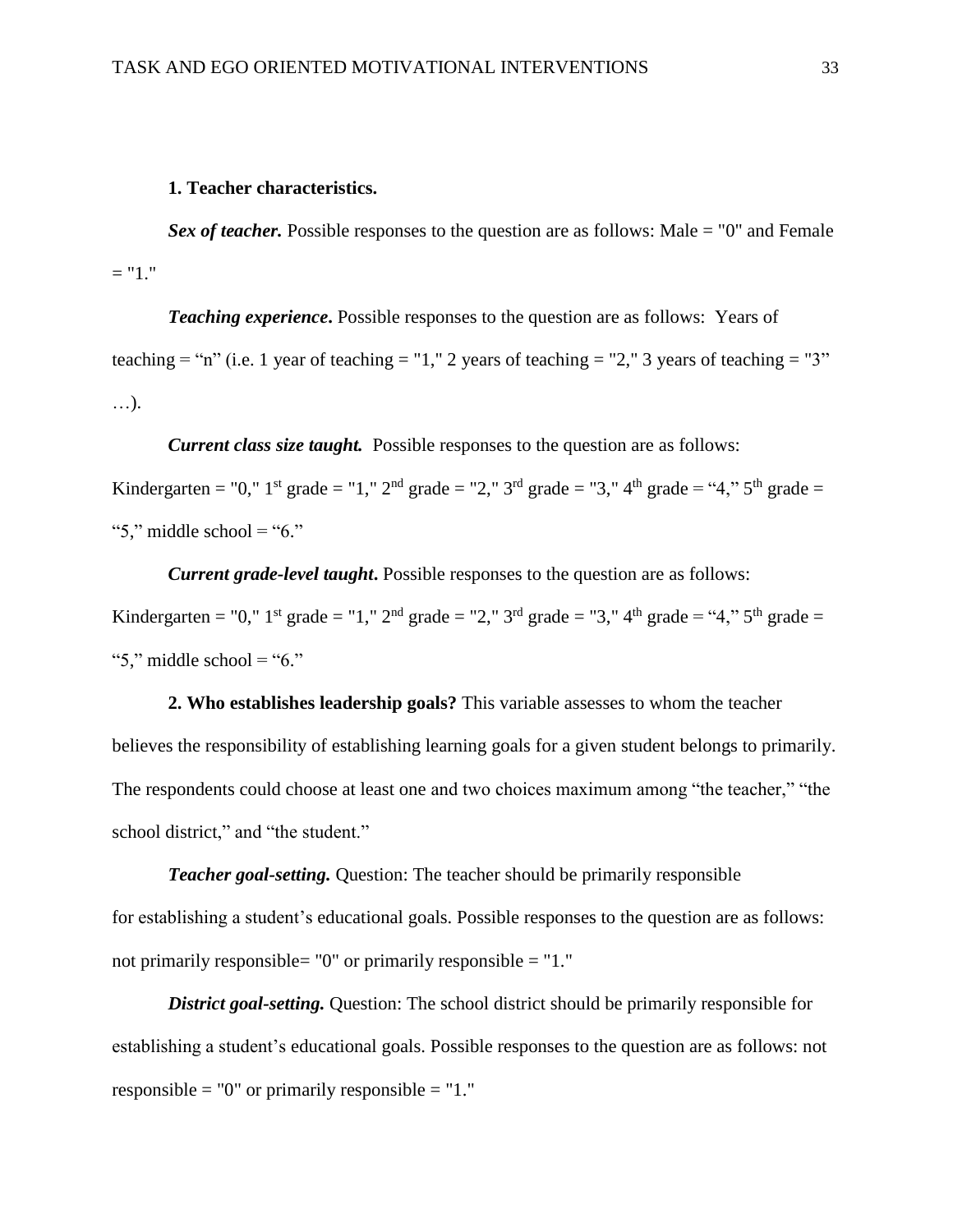*Student goals.* Question: the student should be primarily responsible for establishing their own educational goals. Possible responses to the question are as follows: not primarily responsible  $=$  "0" or primarily responsible  $=$  "1."

**3. Recognition of learning and motivational issues: "recognition."** This measure assesses the teacher's recognition of motivational and learning issues affecting their students. "Recognition" is the combined score of respondent's identification of behavioral issues in the classroom and the perceived number of students with a motivational problem in each of their classes on average. Possible combined score range is between 0 and 10.

# **T***eacher's perception of student with learning behavioral problems.* The survey describes six different circumstances of learning behavioral problems. The respondent is asked to indicate how many of the behavioral problems she has experienced in her classroom. The number of behaviors checked is tallied as a subscore. Possible responses to the question are as follows: encountered all 6 of the behaviors = "6," encountered five of the behaviors = "5," encountered four of the behaviors = "4," encountered three of the behaviors = "3," encountered 2 of the behaviors = "2," encountered 1 of the behaviors = "1," encountered zero of the behaviors  $=$  "0." The range of scores is between 0 and 6.

#### *Average number of students with motivational issues experienced in each class per*

*year.* This variable assesses, on average, how many students the teacher believes have motivational problems in a classroom per year. It is important to remember that class sizes are controlled for in the regression analysis. Possible responses to the question are as follows: Zero students with motivational issues  $= 0$ , one student with motivational issues  $= 1$ , two students with motivational issues  $= 2$ , three students with motivational issues  $= 3$ , or four or more students with motivational issues  $= 4$ . The range of scores is between 0 and 4.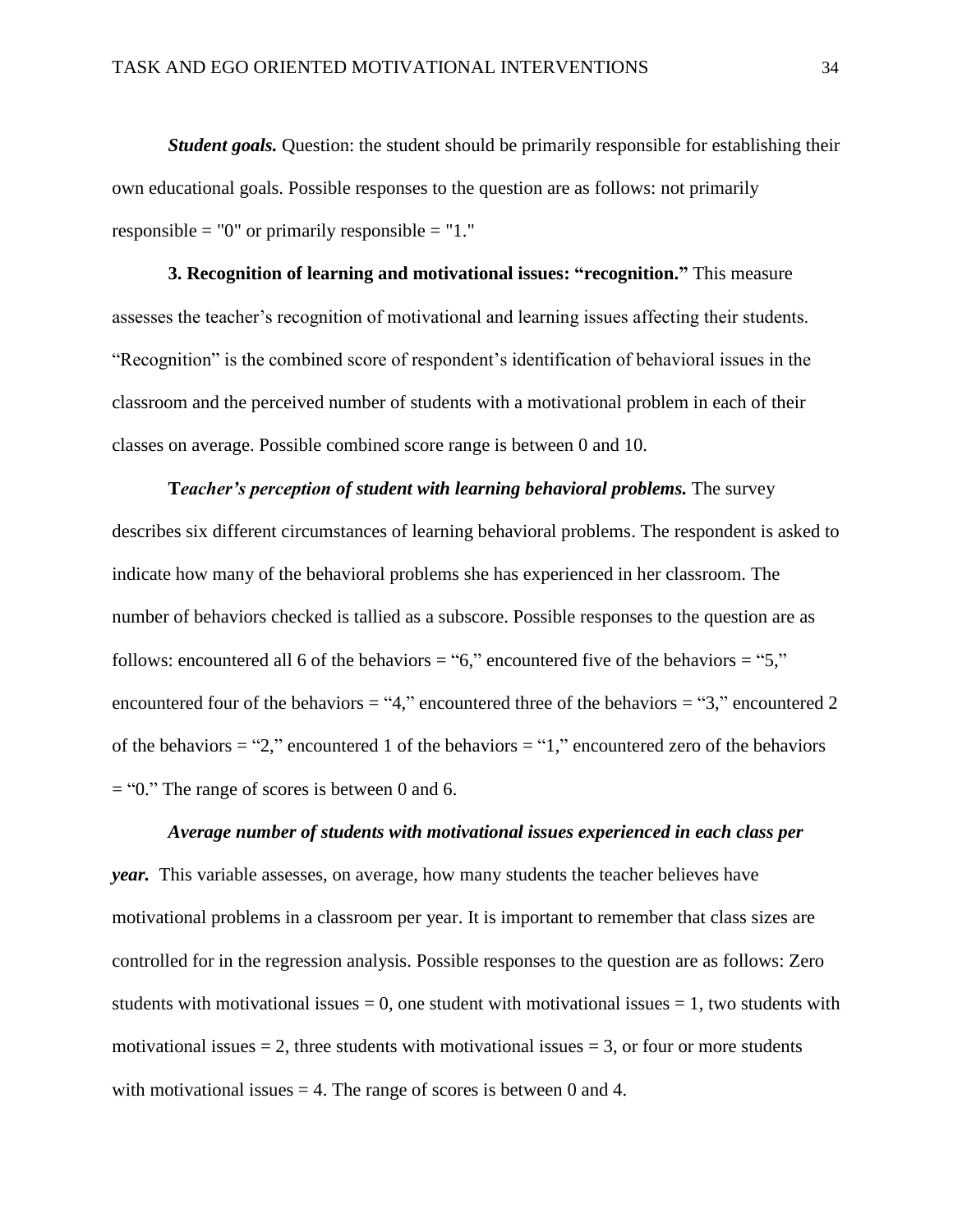*Professional development.* Question: To which extent have you participated in professional development and student motivational trainings and conferences? Possible responses to the question are as follows: no experience attending trainings = "0," low experience attending trainings  $=$  "1," moderate experience attending trainings  $=$  "2," and extensive experience attending trainings = "3".

# **4. Motivational-orientation of teacher**

*Career*. Question: I attend professional development primarily to further my career. Possible responses to the question are as follows: No, I do not attend professional development events primarily to further my career  $=$  "0" and Yes, I do attend professional development events primarily to further my career= "1."

*Goal-Orientation.* Question: When playing a sport, which of the following are your primary goals? Possible responses to the question are as follows: "I play sports to win,"  $No = 0$ and Yes = 1; "I play sports to perform well,"  $No = 0$  and Yes = 1; "I play sports to have fun," No  $= 0$  and Yes  $= 1$ .

**5. Teaching style.** Respondents were asked to select as many and at least one response indicating a learning strategy utilized in their classrooms. There was a total of six strategies respondents were able to select from.

*Answer.* I utilize the learning strategy of answering student questions with probing questions (i.e., Socratic method). Possible responses to the question are as follows: No= "0" or  $Yes = "1."$ 

*Group Discussion.* I utilize the learning strategy of "Small Group Discussions." Possible responses to the question are as follows:  $No = "0"$  or  $Yes = "1."$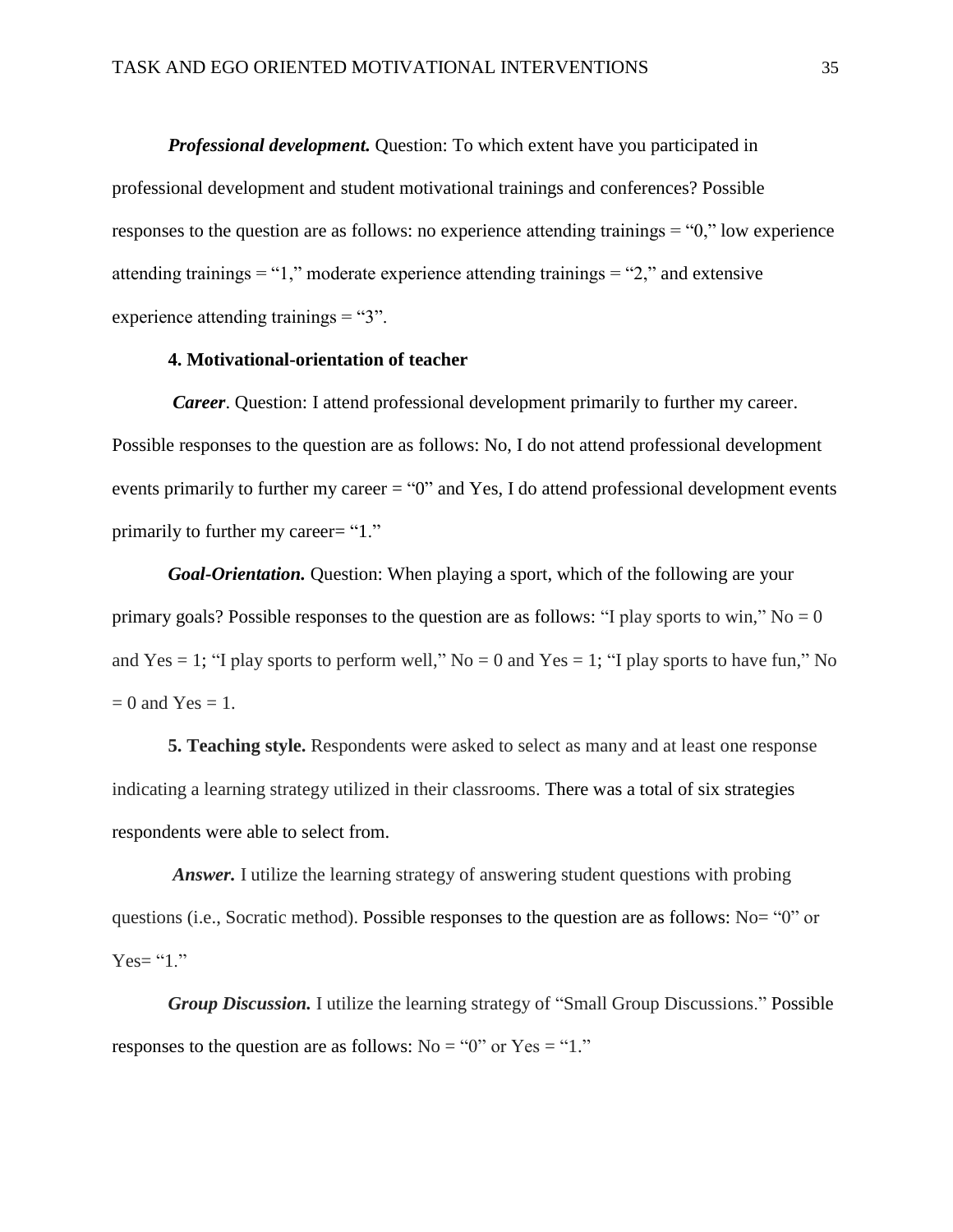**Direct**. I utilize the learning strategy of "Direct Instruction." Possible responses to the question are as follows:  $No = "0"$  or  $Yes = "1."$ 

*Ask*. I utilize the learning strategy of "Asking Open Ended Questions." Possible responses to the question are as follows:  $No = "0"$  or  $Yes = "1."$ 

*Class Discussion.* I utilize the learning strategy of Class Discussion**.** Possible responses to the question are as follows:  $No = "0"$  or  $Yes = "1."$ 

*Assign.* I utilize the learning strategy of assigning problems and assessing areas needed for remediation. Possible responses to the question are as follows:  $No = "0"$  or  $Yes = "1."$ 

## **VI. Regression Analysis Results**

The results of the regression analysis are contained in Table 7.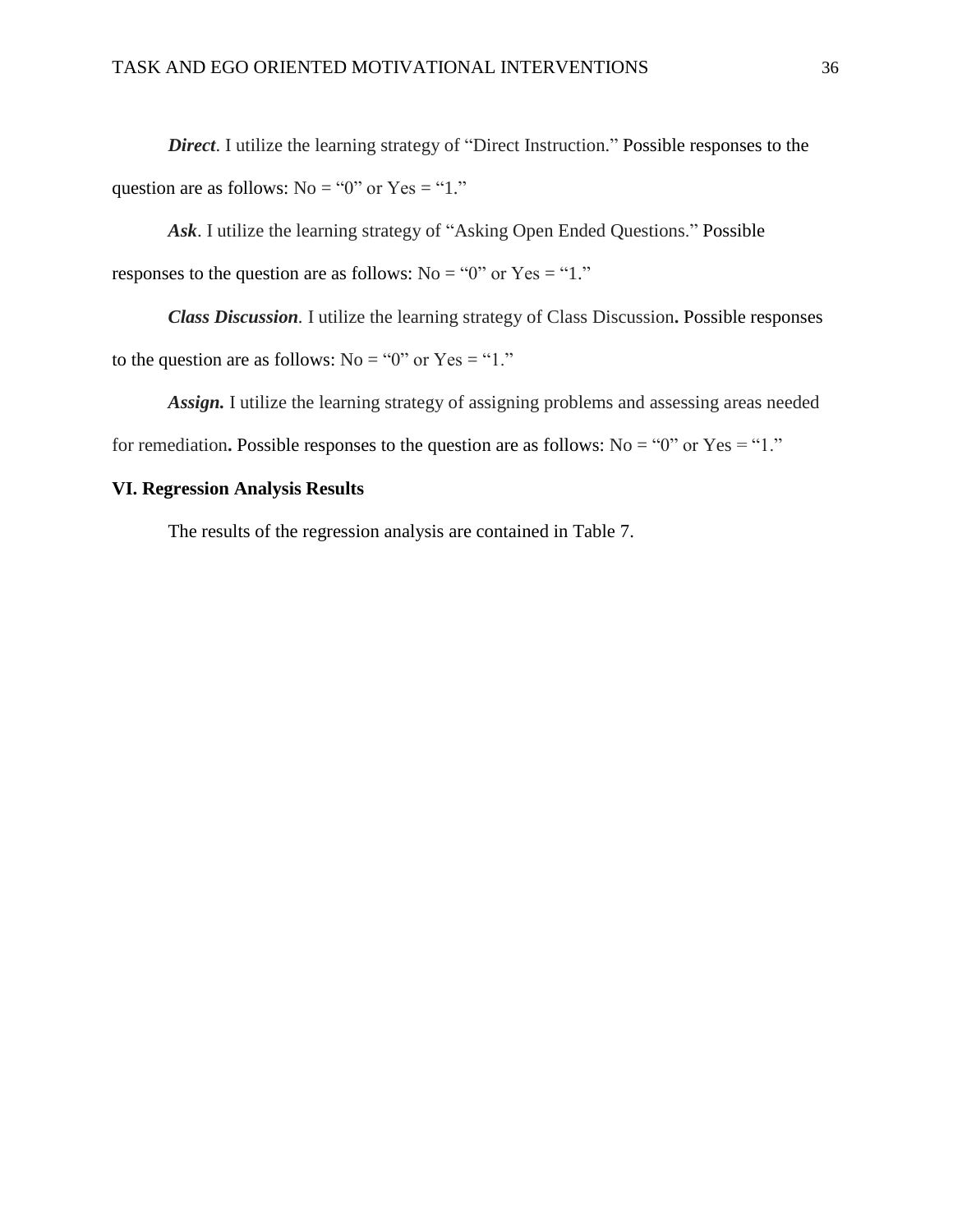# Table 7

# *Regression Analysis*

|                                                   | 1. Ego-Leaning  | 2. Task-Leaning                                             | 3. Ego Score    | 4. Task Score   | 5. Total Score |
|---------------------------------------------------|-----------------|-------------------------------------------------------------|-----------------|-----------------|----------------|
| <b>Demographic Information</b>                    |                 |                                                             |                 |                 |                |
| Grade Level                                       | 0.0011989       | 0.015114                                                    | $-0.0213049$    | 0.073217        | 0.051912       |
| Experience                                        | $-0.0098691**$  | 0.0063861                                                   | $-0.0139539$    | 0.0185942       | 0.0046403      |
| Female                                            | 0.2012772       | $-0.1471722$                                                | 0.569816        | 0.1769203       | 0.7467364      |
| Csize                                             | 0.0084457       | 0.008898                                                    | $-0.0596128$    | 0.0149907       | $-0.0446221$   |
| Who Establishes Learning Goals?                   |                 |                                                             |                 |                 |                |
| <b>Teacher Goals</b>                              | $-0.2813356$    | 0.1064177                                                   | $-1.229346$     | $-1.528746*$    | $-2.758091**$  |
| Student Goals                                     | $-0.1870446$ ** | 0.3037033**                                                 | $-0.7426463**$  | 0.3072855       | $-0.4353608$   |
| <b>District Goals</b>                             | $-0.0617068$    | $-0.0823757$                                                | $-0.5966153$    | $-2.009872***$  | $-2.606488**$  |
| <b>Motivational Orientation</b>                   |                 |                                                             |                 |                 |                |
| <b>Further Career</b>                             | 0.456115**      | $-0.4774043**$                                              | 1.007409        | $-1.607858**$   | 0.6004484      |
| Play to Win                                       | $-0.017157$     | $-0.0589063$                                                | $-0.3855592$    | $-0.238259$     | $-0.6238182$   |
| Play for Fun                                      | $-0.0303343$    | 0.1625548                                                   | $-0.5590455*$   | 0.2472559       | $-0.3117896$   |
| Play to Perform                                   | $-0.0190897$    | 0.243136*                                                   | $-0.9706417***$ | 0.1610326       | $-0.8096091*$  |
| Recognition of Learning and Motivational Problems |                 |                                                             |                 |                 |                |
| Pro-Development 0.0145352                         |                 | 0.0550178                                                   | 0.1204488       | 0.2765887       | 0.3970375**    |
| Recognition                                       | 0.0056325       | $-0.0147877$                                                | 0.1480906**     | 0.0068617       | 0.1549524*     |
| <b>Teaching Style</b>                             |                 |                                                             |                 |                 |                |
| <b>Direct</b>                                     | $-0.245786**$   | 0.2224623*                                                  | $-0.8295999**$  | 0.2550785       | $-0.5745214$   |
| Assign                                            | 0.1031257       | $-0.0586932$                                                | $-0.1595356$    | $-0.5607885***$ | $-0.7203241**$ |
| Ask                                               | $-0.1885053*$   | 0.1341179                                                   | $-0.3740958$    | 0.4283874       | 0.0542915      |
|                                                   |                 | Class Discussion 0.2011106* 0.0123054 0.6073004* 0.1560993  |                 |                 | 0.7633998**    |
|                                                   |                 | Group Discussion -0.1872168** 0.084452 -0.1194622 0.2368457 |                 |                 | 0.1173834      |
| Answer                                            |                 | 0.0806035 -0.0391266                                        | 0.2135147       | $-0.0468721$    | 0.1666426      |
| $*$ indicates a n-value of $\leq$ 0.10            |                 |                                                             |                 |                 |                |

\* indicates a p-value of  $\leq$  0.10<br>\*\* indicates a p-value of  $\leq$  0.05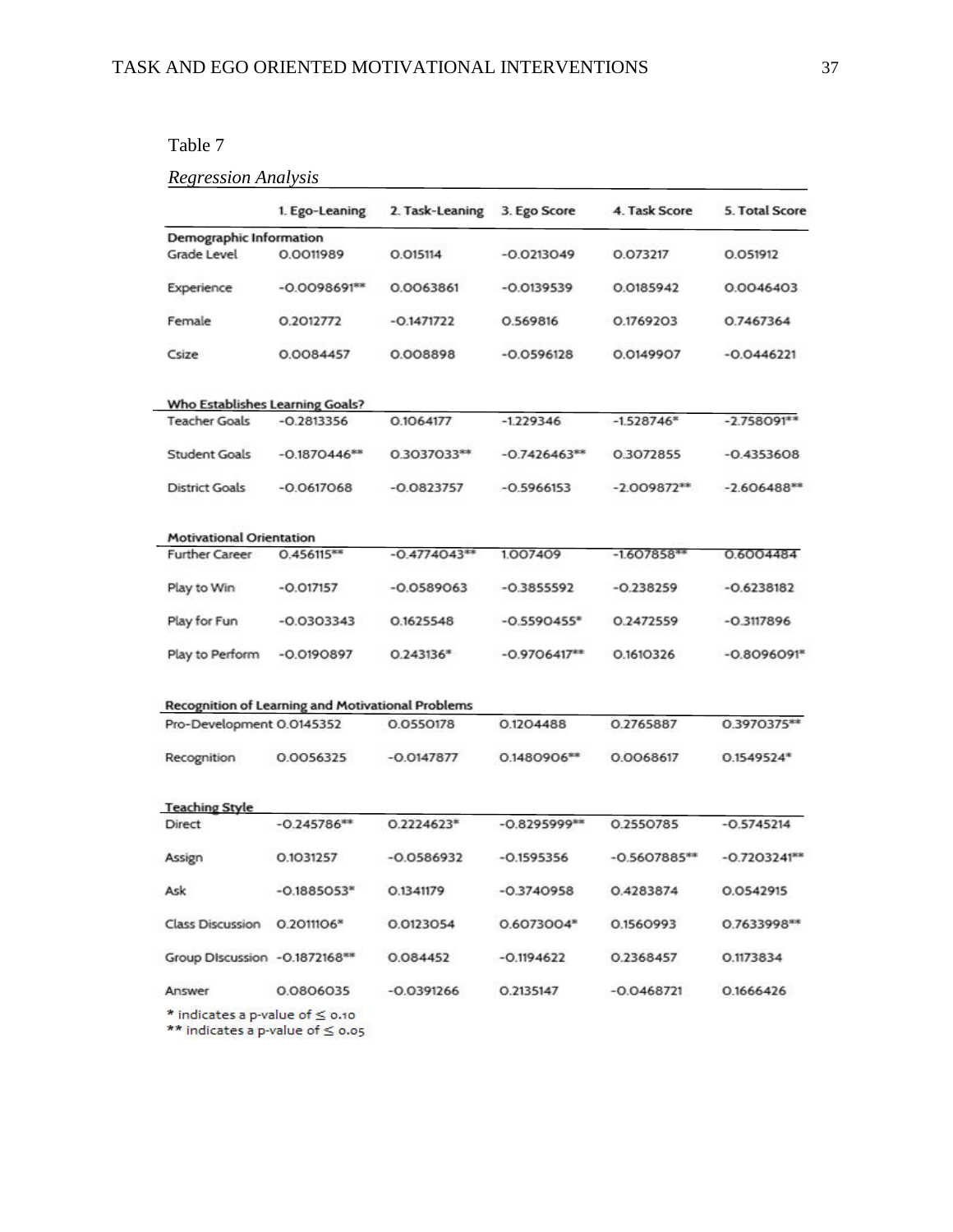The interpretations of these results are as follows:

**A. Total score** – The total score (0-10) represents respondents who were more likely to identify the corresponding strategies to both task-oriented and ego-oriented scenarios according to the statistically significant beta coefficients in Table 7.

Regression coefficients indicate the following:

• Respondents who do not perceive that teachers determine learning goals are more likely to have higher total scores.

• Respondents who do not perceive that school districts determine learning goals are more likely to have higher total scores.

• Respondents with higher motivational perception were more likely to have higher total scores.

• Respondents who do not perceive that they play sports to perform well and enhance skills were more likely to have a higher total score.

• Respondents who do not utilize assigning practice questions and remediation as a part of their teaching technique were more likely to have higher overall scores.

• Respondents who utilize class discussion as a part of their teaching technique were more likely to have higher total scores.

**B. Ego-leaners** – Ego-leaners were respondents who answered with 6 or more ego-based answers out of 10 according to the statistically significant beta coefficients in Table 7.

Regression Coefficients indicate the following:

• Professional Development –Those who answered to "further career" were more likely to be ego-leaners.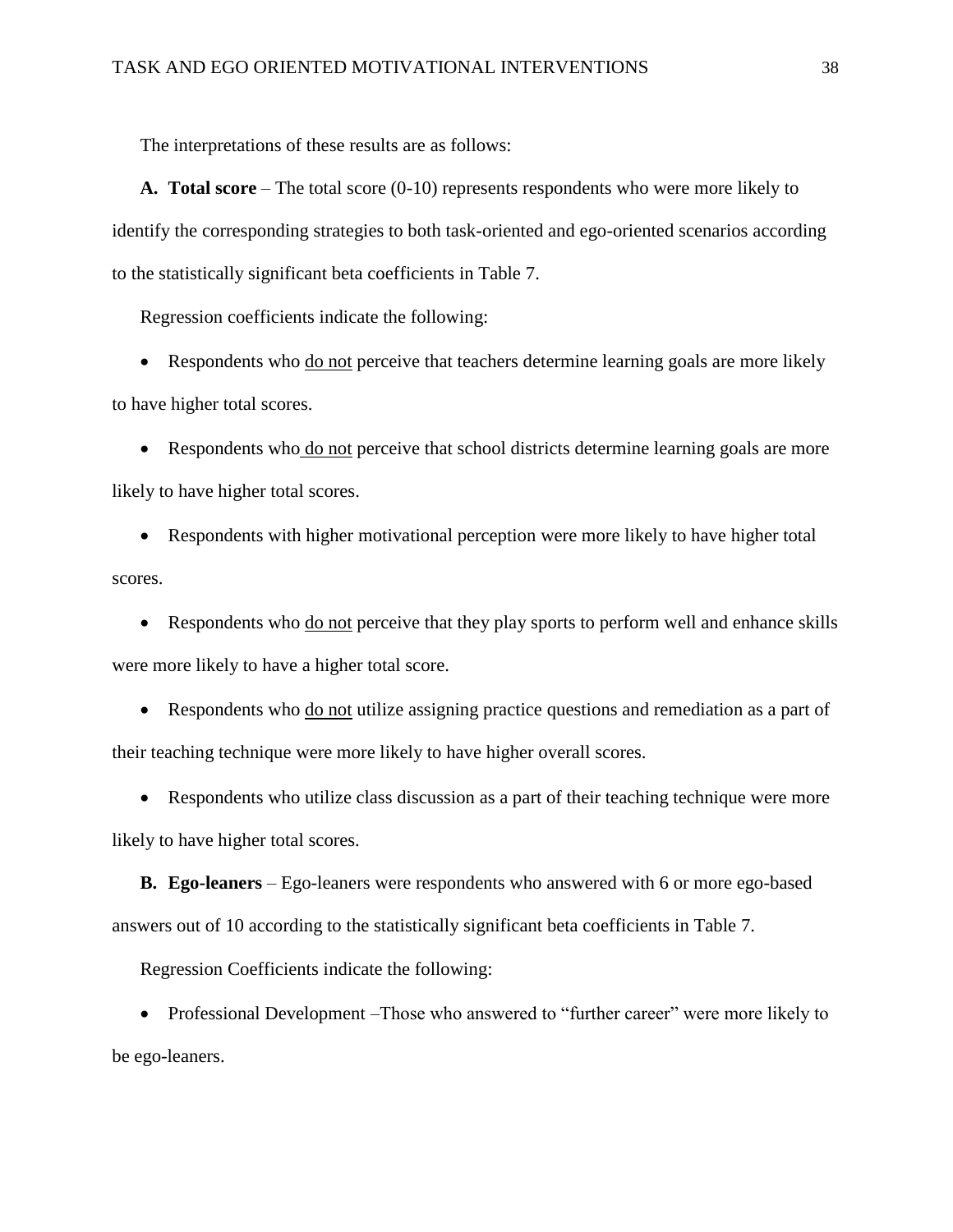• Respondents who utilize class discussion as a part of teaching technique were more likely to be ego-leaners.

• Respondents with fewer years of experience were more likely to be ego-leaners.

• Respondents who indicated that students do not determine their own learning goals are more likely to be ego-leaners.

• Respondents who do not utilize direct instruction as a part of their teaching technique were more likely to be ego-leaners.

• Respondents who <u>do not</u> ask open-ended questions as a part of their teaching technique were more likely to be ego-leaners.

• Respondents who do not utilize group discussion as a part of their teaching technique were more likely to be ego-leaners.

**C. Task-leaners**. Task-leaners were respondents who answered with 6 or more task-based answers out of 10 according to the statistically significant beta coefficients in Table 7.

Regression coefficients indicate the following:

• Professional Development – Respondents who did not answer "further career" were more likely to be task-leaners.

• Respondents who indicated that students determine their own learning goals are more likely to be task-leaners.

• Respondents who indicated that they play sports to perform well and enhance skills were more likely to be task-leaners.

• Respondents who utilize direct instruction as a part of their teaching technique were more likely to be task-leaners.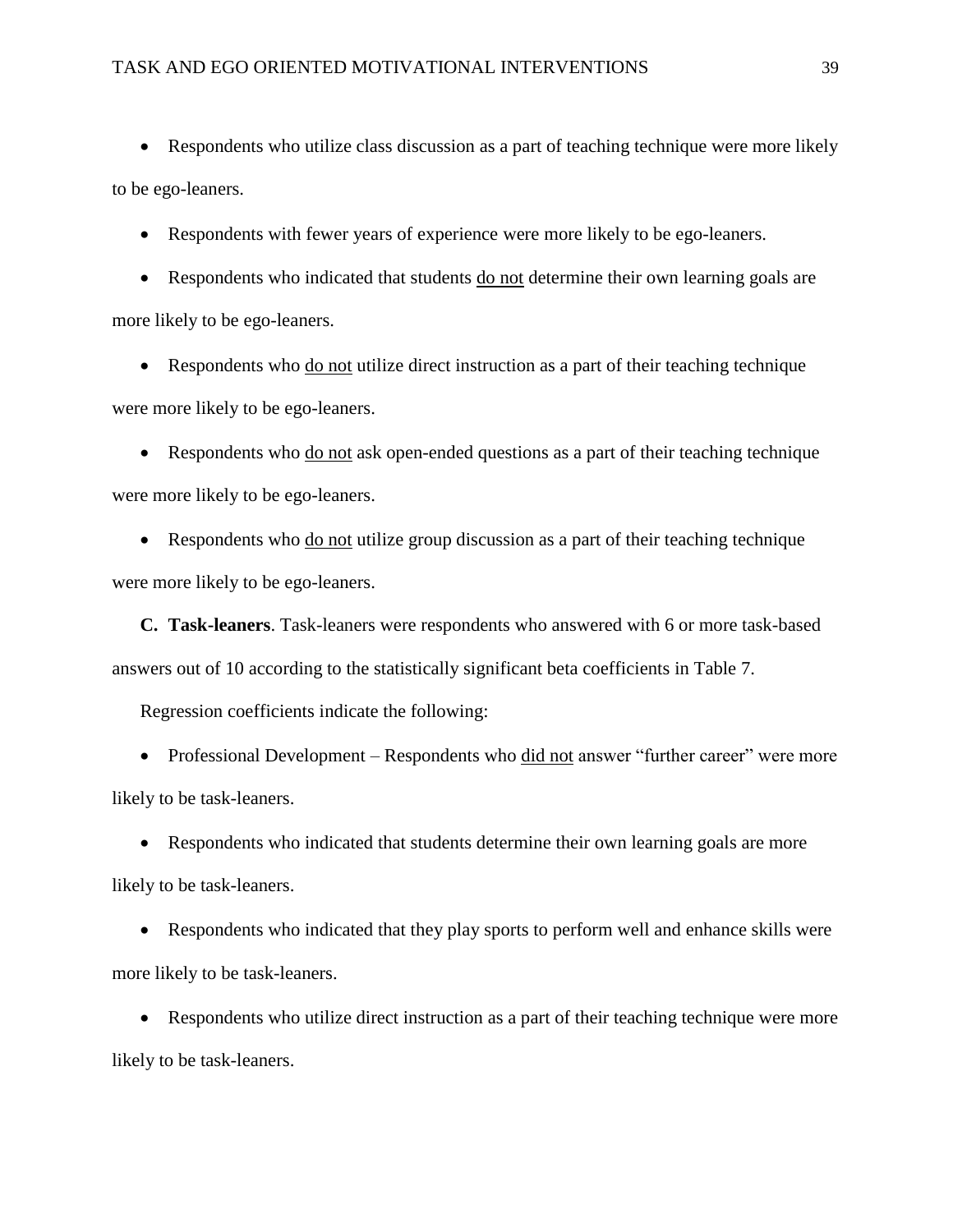**D. Ego score.** The ego-score (0 to 5) represents respondents who were more likely to identify the corresponding ego-oriented strategy to the ego-oriented scenario.

Regression coefficients indicate the following:

• Respondents who perceived that students do not determine their own learning goals are more likely to have a higher overall ego score.

• Respondents who <u>do not</u> report that they play sports to perform well and enhance skills were more likely to have a higher overall ego score.

• Respondents who do not report that they play sports to have fun were more likely to have a higher overall ego score.

• Respondents who with higher motivational perception were more likely to have higher overall ego score.

• Respondents who do not utilize direct instruction as a part of their teaching technique were more likely to have higher overall ego scores.

• Respondents who utilize class discussion as a part of their teaching technique were more likely to have higher overall ego scores.

**E. Task score**. The task score (0 to 5) represents respondents who were more likely to identify the corresponding task-oriented strategy to the task-oriented scenario according to the statistically significant beta coefficients in in Table 7.

Regression coefficients indicated the following:

• Professional Development – Those who did not answer to "further career" were more likely to have higher overall task scores.

• Respondents who do not report that teachers determine learning goals are more likely to have higher overall task scores.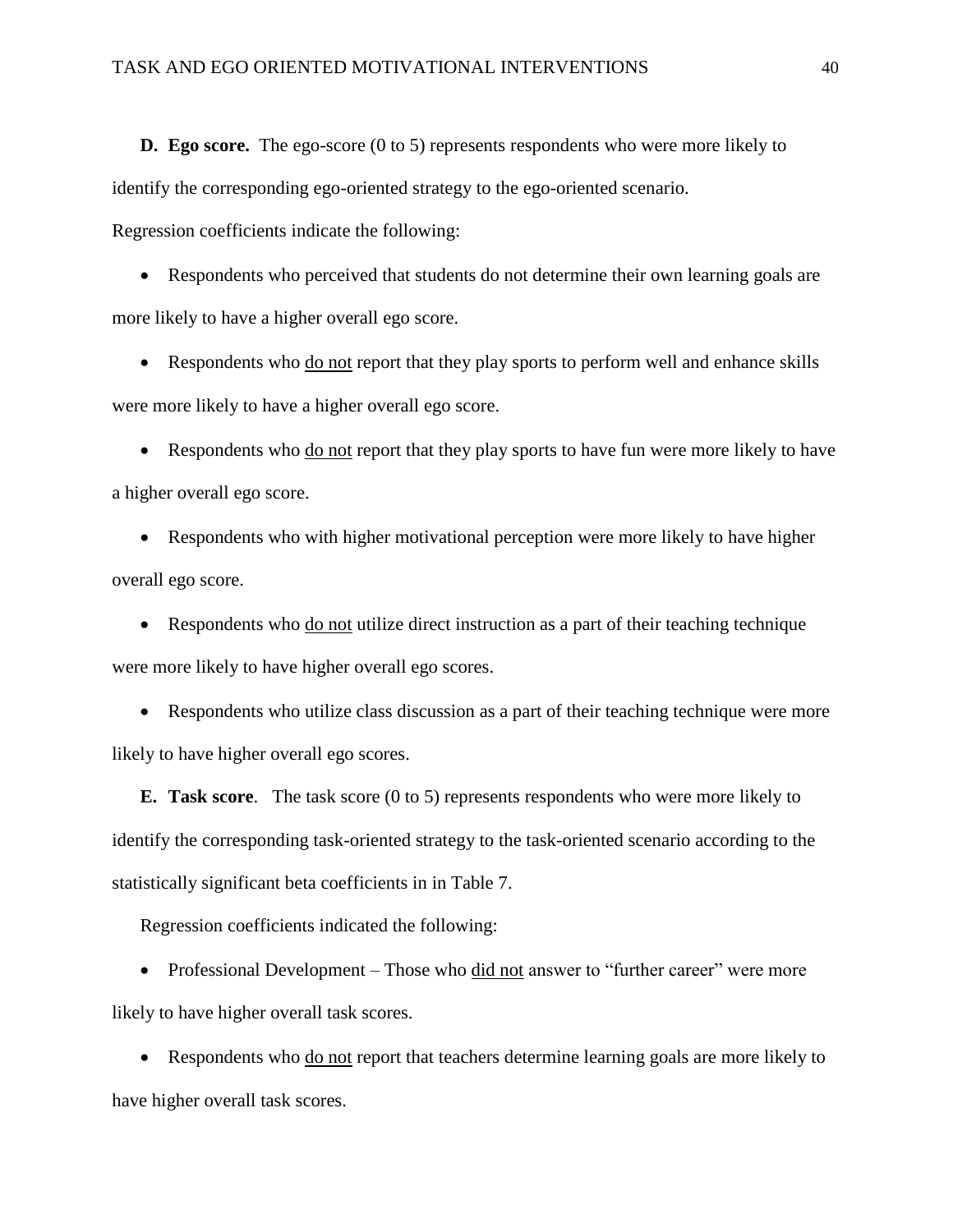• Respondents who do not report that school districts determine learning goals are more

likely to have higher overall task scores.

• Respondents who do not report that assigning practice questions and remediation as a

part of their teaching technique were more likely to have higher overall task scores.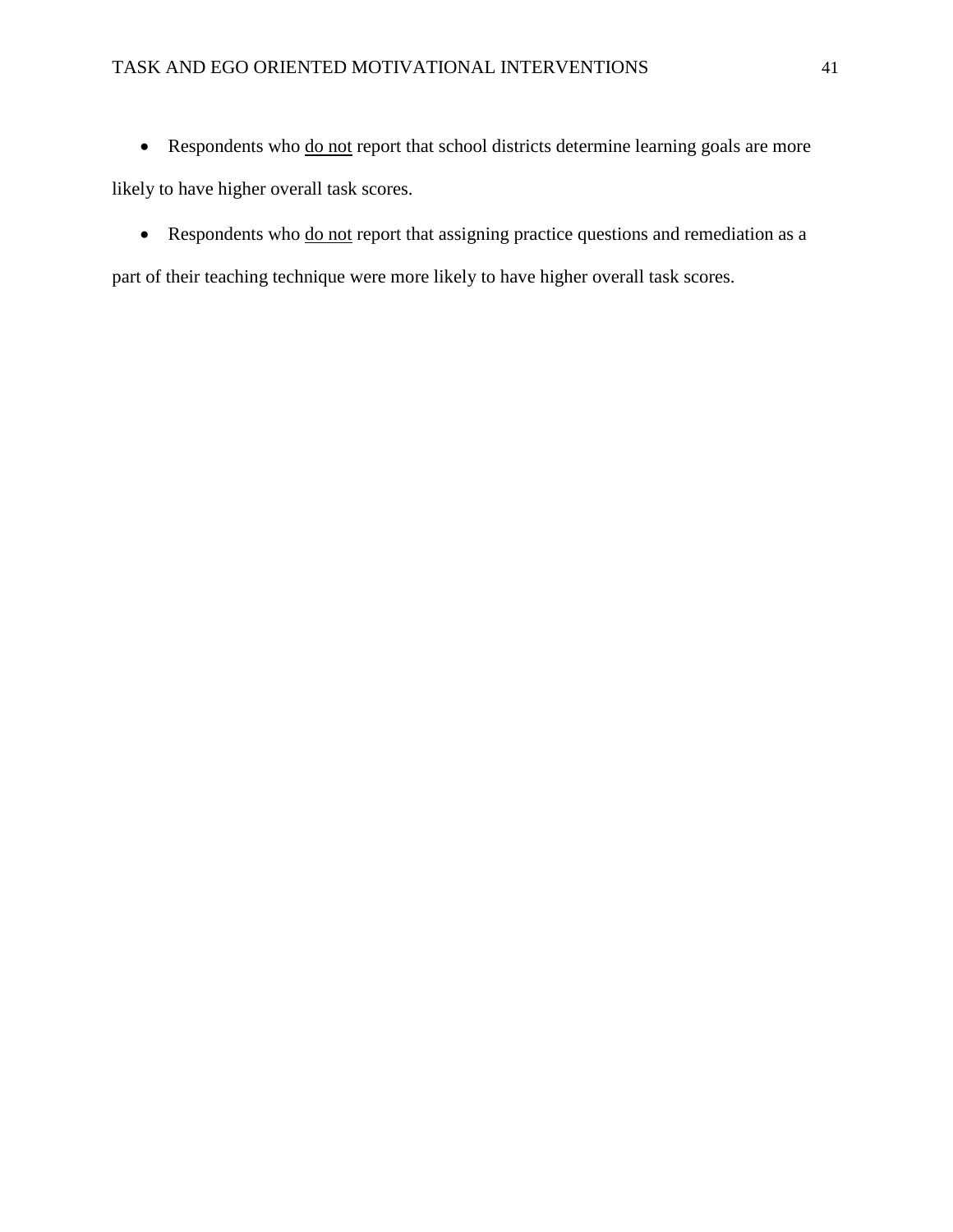#### **Chapter 5: Conclusions and Implications**

#### **I. Conclusions**

 The overall results of the survey are layered and complex, and they lead to interpretations that are both encouraging and concerning. There are five primary conclusions that can be drawn from the results described in Chapter 4: (a) teachers were moderately successful in identifying motivation orientations and appropriate interventions, (b) professional development is valuable in identifying matching task and ego-oriented strategies to behaviors, (c) not allowing students to set learning goals hinders teacher recognition of motivational strategies, (d) teachers who use direct instruction were less able to identify correct motivational strategies, and (e) teacher selfmotivation influenced identification of appropriate intervention strategies.

**Conclusion #1: Teachers were moderately successful in identifying motivation orientations and appropriate interventions**. Respondents identified most task-oriented scenarios by 70-80%, while 40-50% identified most ego-oriented scenarios (see Table 5). While a majority of respondents successfully identified respective ego- and task-oriented behaviors and interventions, the margin of majority was slim (57%), leaving a significant number of participants for whom identification of these behaviors and interventions were problematic. The overall success rate shows that ego- and task-oriented behaviors can be (are being) identified, the theory has descriptive utility, and these orientations are perceived as components of frequently encountered motivational problems. However, this success rate is still low, and more needs to be done to increase teacher skills in this area.

**Conclusion #2: Professional development is valuable in identifying matching task and ego-oriented strategies to behaviors.** Respondents who had more extensive EUPISD professional development were most likely to identify the correct motivational strategy as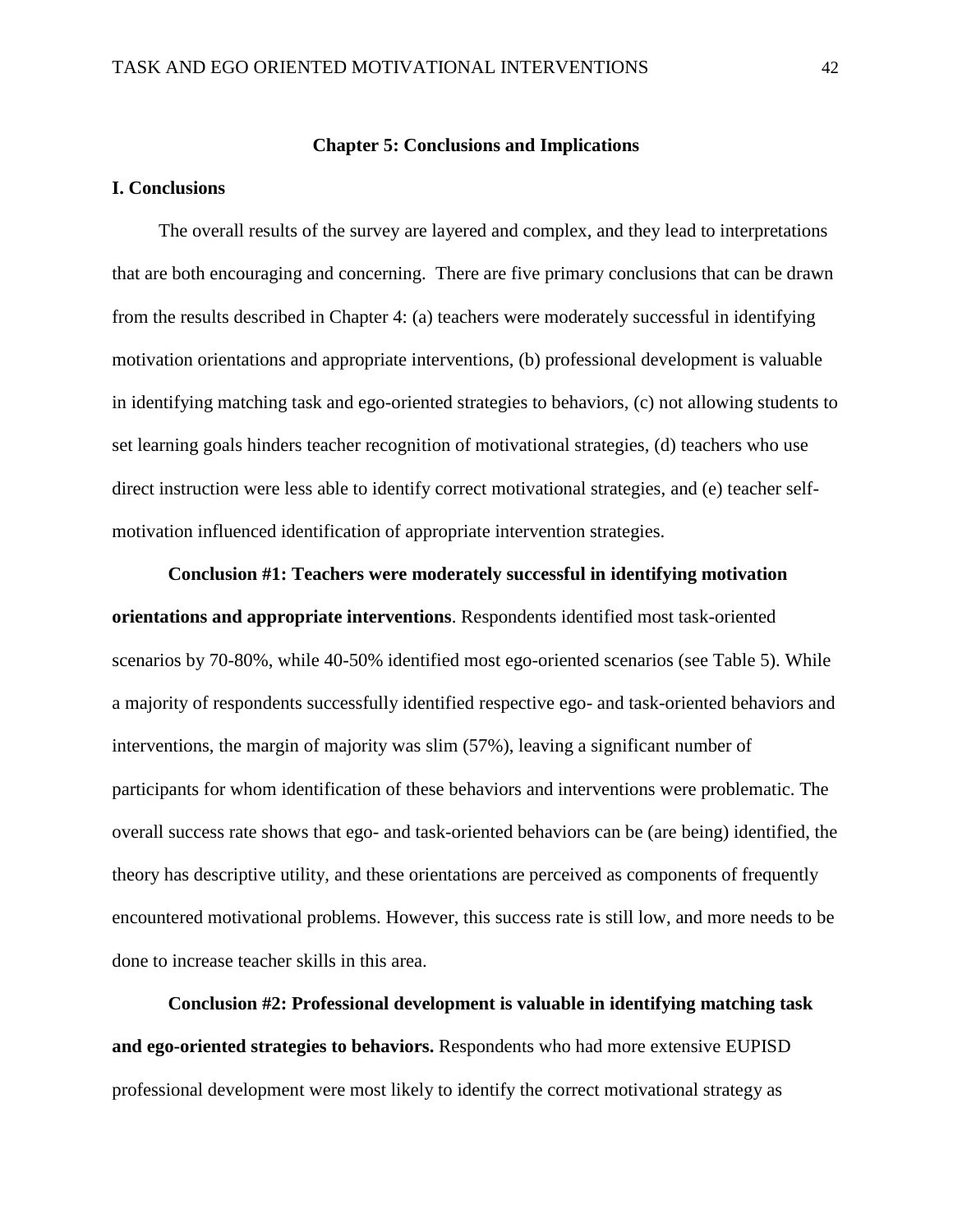indicated by the corresponding regression coefficient of 0.397 (significance <.001). Also, the margin of overall success in the survey, 57%-43%, is mirrored by the percentage of respondents who had some or more professional development, 54%-46% (see Table 5). Therefore, respondent sensitivity to student motivational problems is enhanced by, if it not a product of, professional development provided by the EUPISD. Certainly, the overall success rate on the survey marks the success of the EUPISD's professional development programs, but also argues for further effort given an almost equally high survey failure rate. The data in this dissertation provides an opportunity for the EUPISD to expand current motivational professional development offerings including grant funding possibilities. The extent to which current programs explicitly address motivational theories, and specifically ego and task orientations needs to be determined. There are, for example, similarities to the ego- and task-oriented constructs in the concepts of grit and mindset. A question that arises is whether training in student motivation, regardless of theory, increases sensitivity to and finer discernment of adverse behaviors and available strategies. Another suggestion from this finding is that professional development is a determinant of success in addressing motivational problems, and therefore, teachers in the sample are not coming to their vocation with significant undergraduate preparation in student motivation. More needs to be known about training in student motivation in the undergraduate teacher education curricula represented by the sample.

**Conclusion #3: Not allowing students to set learning goals hinders teacher recognition of motivational strategies.** Survey respondents who did not select that students are involved in setting learning goals were less likely to identify the correct motivational strategy. A lack of student input on learning goals, therefore, obscures or otherwise hinders teacher

sensitivity to student ego or task orientations, and argues for a motivational approach that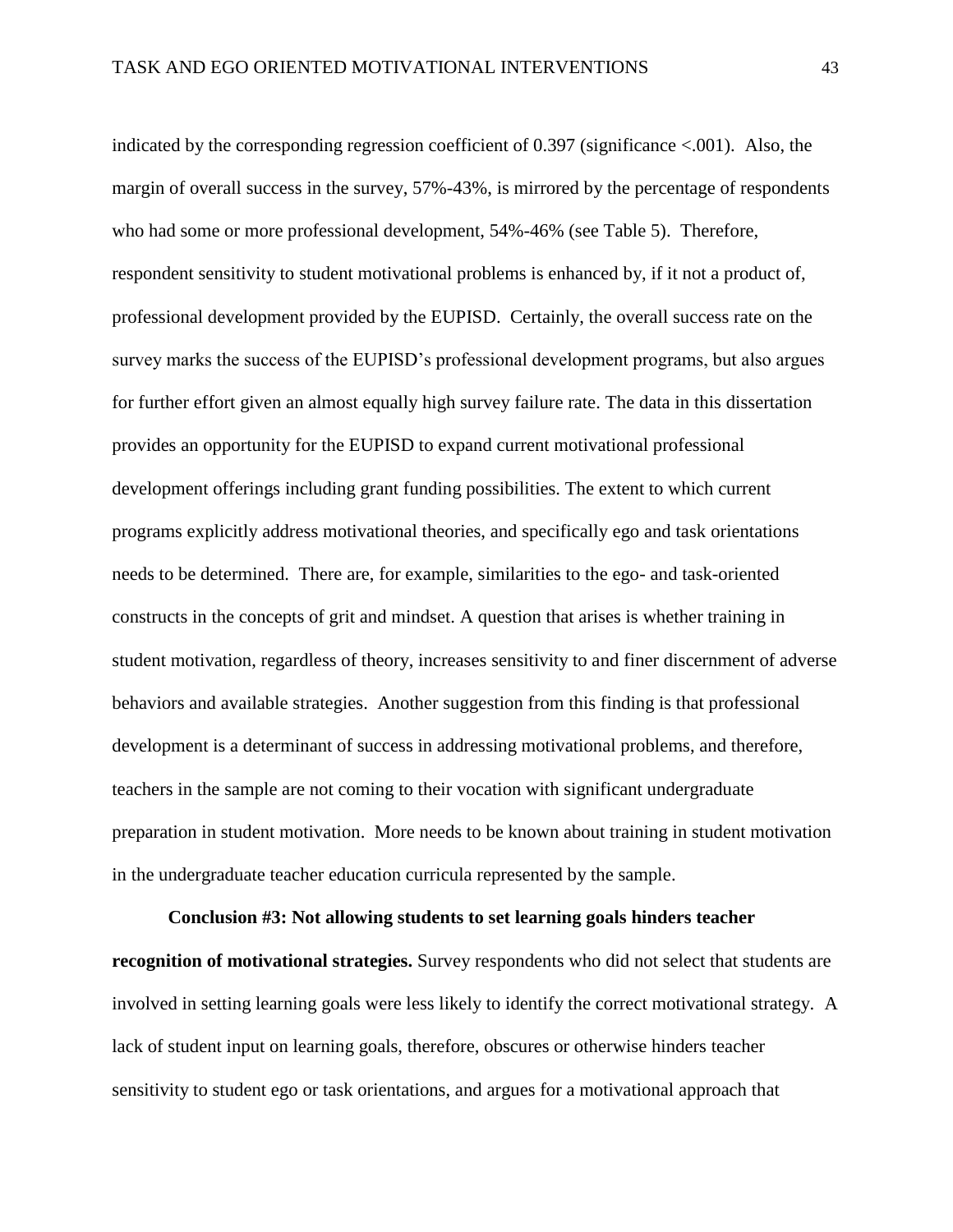includes individuation. It remains to be seen if the evidence of exclusion of students from the learning goal process indicates individual viewpoints or reflects the administrative culture of certain schools.

**Conclusion #4: Teacher who use direct instruction were less able to identify correct motivational strategies.** Respondents who assigned practice questions to check for understanding and remediate were less likely to identify correct motivational strategies, while respondents who used class discussion were most successful. This suggests that more interactive instruction, such as class discussion, aligns with greater sensitivity to motivational problems, i.e., that interaction among students and between students and teacher provides teachers in the sample with greater discernment of individual student motivation than the practice question approach. This again means that the distinctions between ego and task orientation can be discerned and suggests that highly interactive approaches provide teachers in the sample with greater sensitivity to student individuation than more remote approaches.

#### **Conclusion #5: Teacher self-motivation influenced identification of appropriate**

**intervention strategies.** The survey showed that respondents' self-motivation corresponded with greater or lesser success in identifying motivational behaviors. Respondents were classified as "ego leaning" or task leaning." Of ten survey questions where respondents were asked to identify their own motivation with task- or ego-oriented answers, respondents who chose six or more ego-oriented answers were classified as ego leaning. Conversely, respondents who chose six or more task-oriented answers were termed task leaning.

 The correspondence between teacher motivation and motivational perception suggests the usefulness of a theoretical framework to optimize motivation sensitivity and that teacher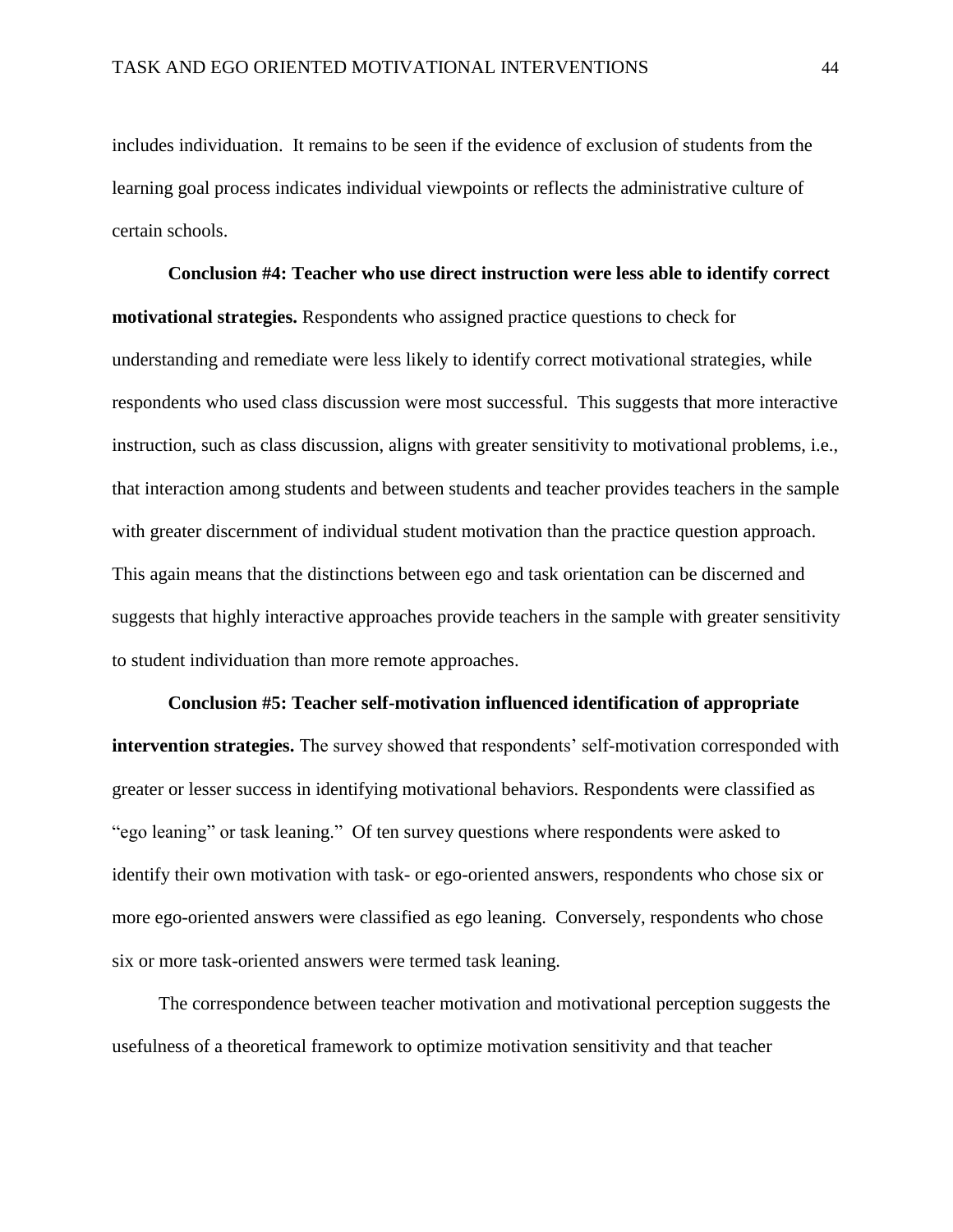education, school policy, and professional development should be consistent within such a framework in providing and promoting motivational skills

*Conclusion #5a: Ego-oriented teachers were less able to identify appropriate motivational strategies.* Respondents who were ego leaning were less likely to successfully identify respective motivational types and their interventions. Perhaps ego orientation, which defines itself in relation to others, has less interest or motive in differentiating among others, and competes against a mass. Ego-orientation is advertised and glorified in American culture, with sports, business, and entertainment as prime examples. It is also implicit in the current competitive, incentive/penalty, summative performance environment of school policy and funding. This analysis suggests that ego-oriented individuals may be successful in some situations, but it hinders their interpersonal sensitivity in others.

*Conclusion #5b: Task-oriented teachers were more able to identify appropriate motivational strategies.* Conversely, task-leaning respondents were more likely to successfully identify respective ego- and task-oriented behaviors and interventions. In contrast to egoorientation, task-orientation, defined as the self-engaged with the other, seems to involve differentiation in its incremental process toward mastery.

The success of motivation perception grounded in a prior task-orientation suggests that a task-oriented teacher perspective and instructional environment achieves better sensitivity to student motivation problems.

# **II. Further Considerations**

 These findings show that, for this sample, professional development coupled with an educational environment that features interactive instruction and collaboration with students on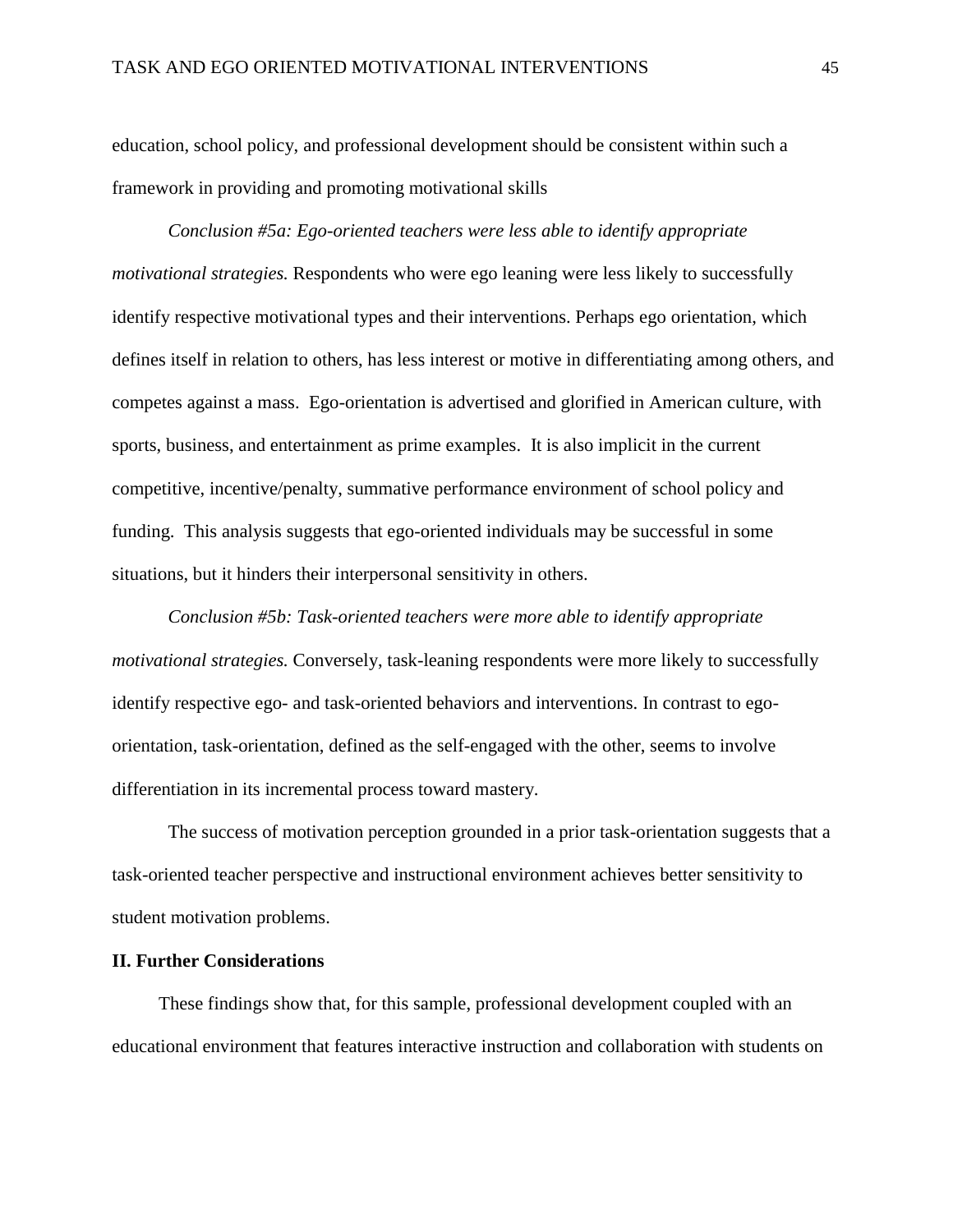learning goals provides respondents with a greater sensitivity to student motivation behaviors. More fundamentally, greater motivation sensitivity seems to depend on task-oriented perception.

 Professional development presumably provides a framework for perceiving motivation and emphasizes its importance, and interaction and collaboration with students presumably provide awareness of student individuation that allows discernment of different motivational types. For this sample, the extent to which professional development is explicit in the theories of ego and task orientation, and the extent to which respondents are sensitive to differences in motivational behaviors without necessarily being aware of the ego and task orientation models, remain to be seen.

 The type of motivation through which teachers perceive student behaviors plays an important role in sensitivity to student motivation problems. An ego-orientation does not differentiate motivational types as successfully as task-orientation. It remains to be seen how respondents acquire their motivation, but the results suggest that task-oriented educational perspective and environment are better suited to addressing student motivation problems than an ego-orientation.

 For this sample, the survey shows that, albeit by a slim majority, the distinctions between ego and task-oriented avoidance behaviors and their corresponding interventions are observable, and furthermore, are recognized by respondents in students they have encountered who demonstrate motivation problems. This suggests the utility of the ego and task-oriented models, and possibly explains why the literature on these models has grown in recent years.

# **III. Implications and Recommendations for Practice and Theory**

**A. Professional development.** The survey indicated that professional development was associated with better perception of student motivation by teachers.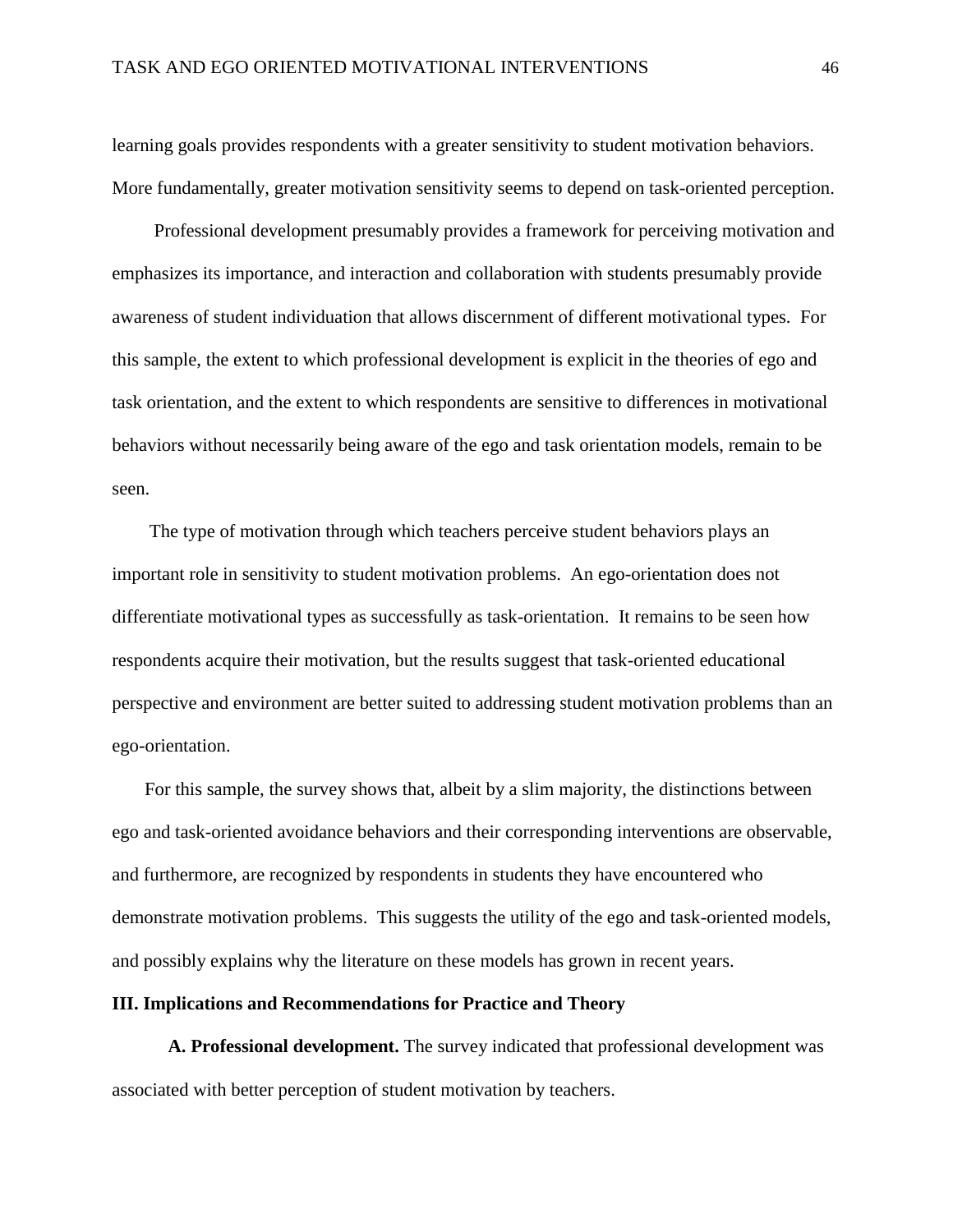*Recommendations for policy and practice.* The overall 43% failure rate of the survey may suggest that, for the EUPISD, professional development is either not reaching or not affecting a substantial number of teachers. This could suggest the need for educational leaders to expand professional development policy and opportunities, including specific training in student motivation (e.g., using ego and task-oriented goal theory).

*Implications for theory.* The importance of professional development testifies to the need for more robust theories combining professional development with motivation theories based on task and ego orientations. Educational leaders should examine the professional development provided by school districts to assess the theories and practices of student motivation they employ. Again, the survey suggests that the ego and task orientation models are discernible by teachers who may not have had training in those models per se. Since the survey focuses on training received after employment, there is no indication of prior, undergraduate training in student motivation. More needs to be known about the subject of motivation in teacher education curricula, student teaching, and effects on teacher recognition of student motivation problems.

**B. Learning goals.** The survey indicated that student input on learning goals aligned with better perception of student motivation by teachers. The segment of survey respondents who indicated that students were excluded from the process is either a coincidence or represents a specific school culture.

*Recommendation on policy and practice.* To better address student motivation in the EUPISD, educational leaders should develop school policy mandating student input on learning goals and provide teachers with training in practices.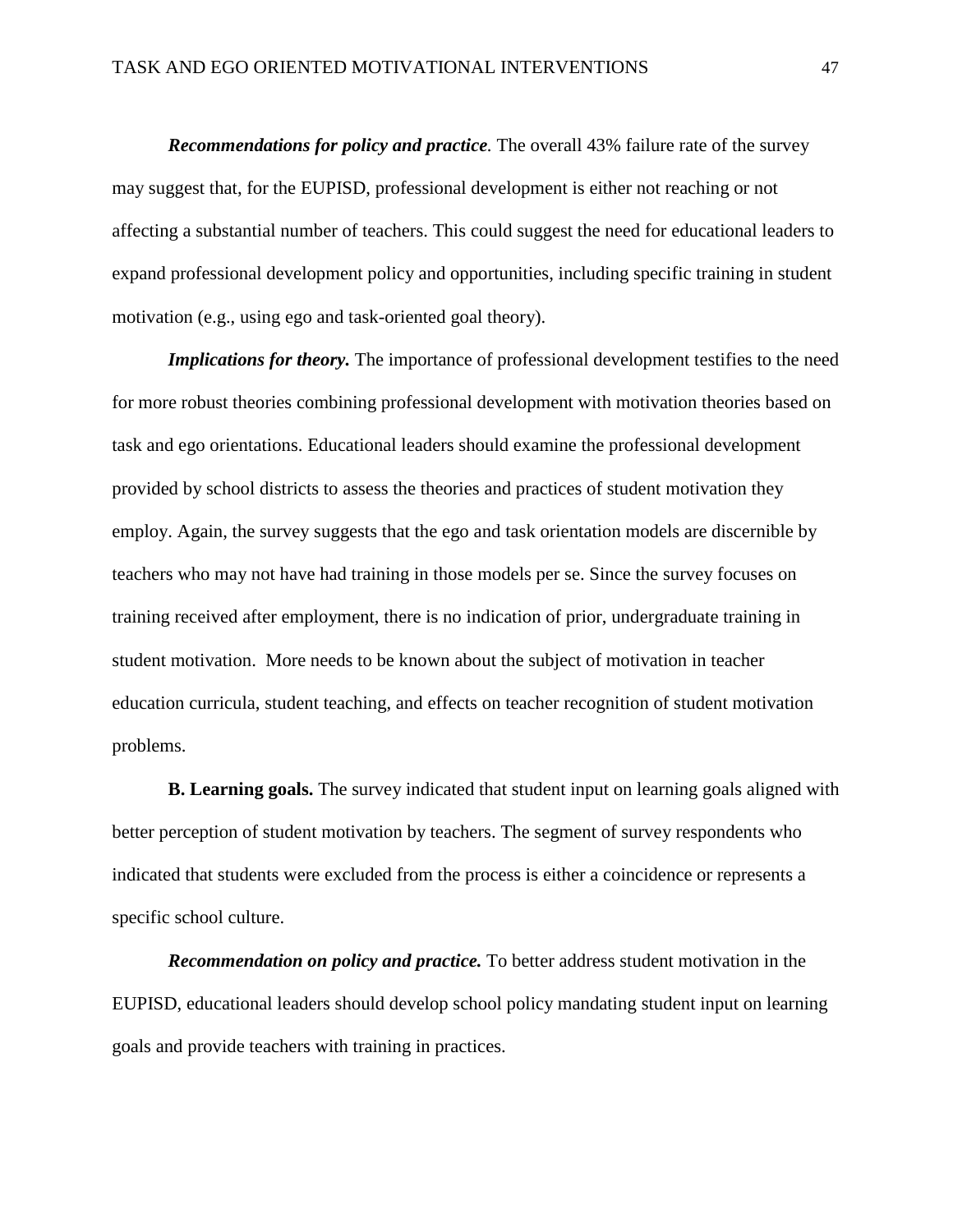*Implications for theory.* The importance of student input testifies to the extent to which interaction and observation allows the teacher to distinguish differences in individual motivation. The models of ego and task orientation better describe these differences than other more abstract and intangible models, or the basic distinction between intrinsic and extrinsic motivation. The importance of student input also testifies to the extent to which motivation is presented or expressed, as well as created, and is the sum of a constellation of factors under given circumstances. More can be studied about the student-teacher dynamic in setting learning goals, and whether student input in these goals correlates positively with performance.

**C. Teaching philosophy.** The survey indicated that the use of class discussion corresponded to better perception of student motivation by teachers.

*Recommendations for policy and practice.* The correspondence between class discussion and motivation perception suggests the advantage of an educational leadership policy promoting interactive teaching methods with a possible array of practices.

*Implications for theory.* Similar to learning goals, the importance of class discussion suggests the importance of student interaction in enhancing the ability of teachers to gauge motivational differences and prompts further questions about the factors involved in an individual goal orientation and the student-teacher dynamic. A study of the learning processes involved in class discussion, as well as other interactive methods, may aid understanding of how motivation is manifested in those settings. In addition is the question of how use of class discussion, or other interactive methods, correlates with motivation and performance success.

**D. Teacher self-motivation**. The survey indicated that the teacher's motivation affected perception of student motivation.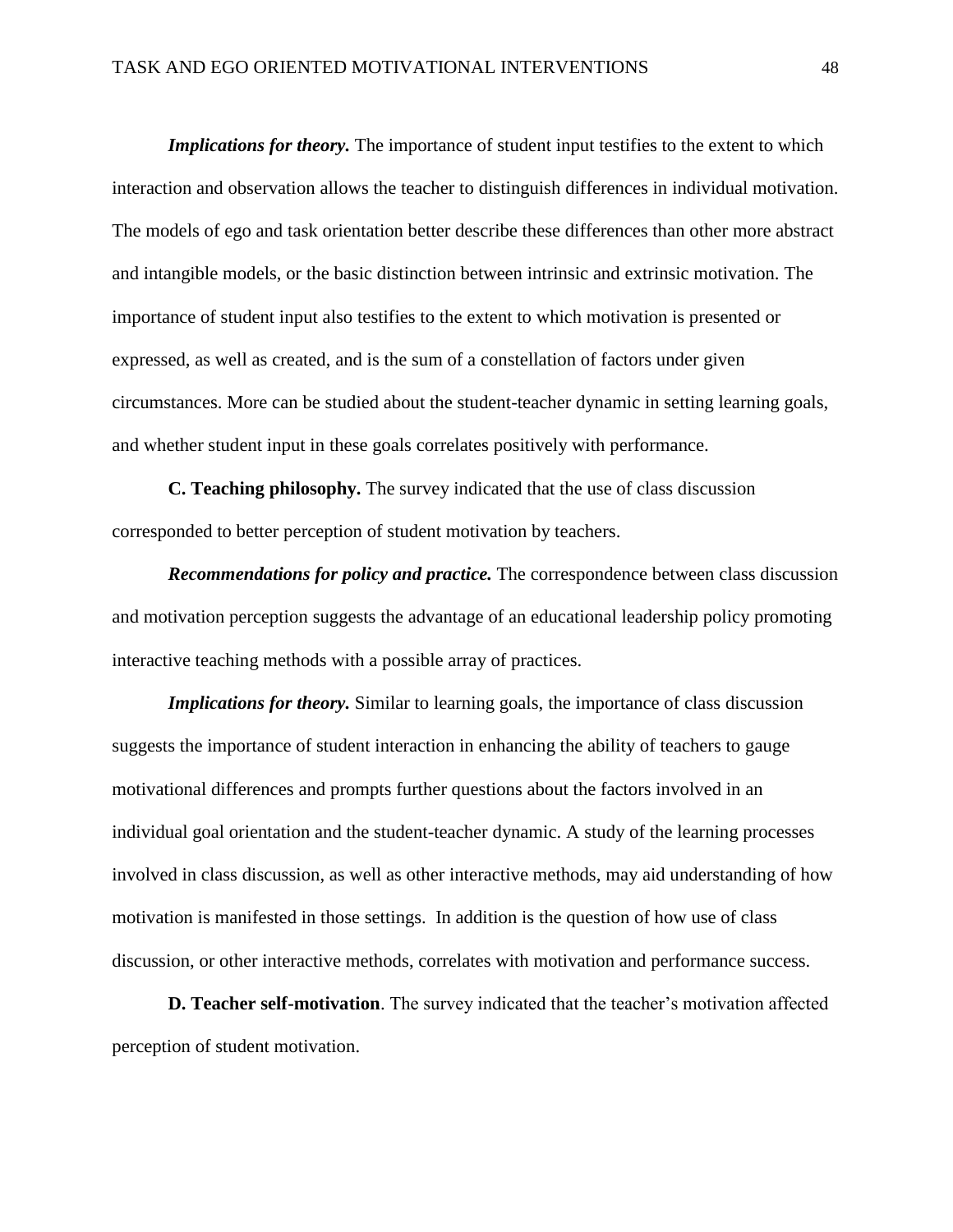*Recommendations for policy and practice.* There should be consistency in the motivation theory and practice from teacher education through professional development to inform teachers' perception. Educational leaders should develop policies that establish an educational environment that enhances perception of student motivation.

*Implications for theory*. The finding suggests that observers' perceptions are conditioned by their prior assumptions, and that a theory commensurate with individuation and diversity may prove most comprehensive for addressing the practical realities of the classroom.

**E. Ego-oriented perception.** The survey found that respondents demonstrating an egoorientation were less successful at distinguishing differences in motivation behavior

*Recommendations for policy and practice.* Educational leaders need to critically examine the motivation models presented in the coursework and conduct of teacher education and professional development, and the instructional environment presented or produced by the classroom, to condition teachers' perception of student motivation.

*Implications for theory.* While ego orientation and task orientation are often discussed as binary opposites, the role of ego orientation and the dynamic between ego and task orientation within an individual are not well understood. The disadvantages or limitations of ego-orientation are apparent in this survey and in comparative discussions of the ego and task models. Nevertheless, the existence of the ego-orientation may point to its utility in certain contexts.

**F. Task-oriented perception.** According to the survey, respondents who demonstrated a task orientation were more successful in identifying ego- and task-oriented behavior problems and interventions.

*Recommendations for policy and practice.* Educational leaders need to recognize the advantages of a task-oriented instructional environment for teacher perception of motivation as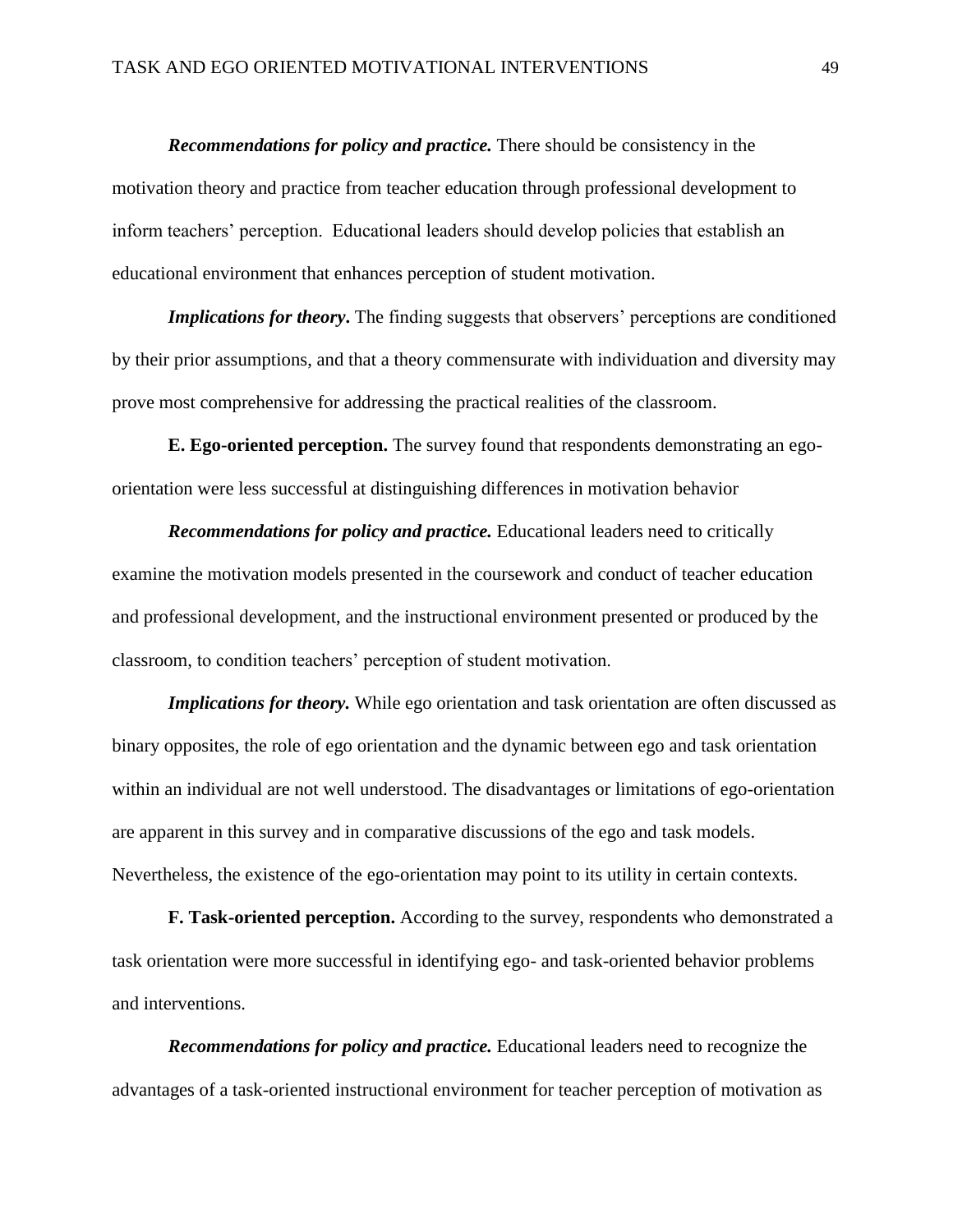well as other student learning benefits ascribed to this model. Teacher education, school policy, and professional development should be consistent in their approach to student motivation and the instructional environment that reflects that approach.

*Implications for theory.* The existence of both ego and task orientations may suggest an interdependent or perhaps oscillating relationship between the two rather than a simple opposition. As implied by the terms ego leaning and task leaning discussed previously, a given individual may be located on a spectrum between the two. Nevertheless, the concept of task orientation proved, in this study, to define an approach commensurate with the environment most successful for perceiving and engaging student motivation.

## **IV. Further Research**

A larger sample would give a more thorough picture of motivational perception in the EUPISD, and a sample that included different demographics, including urban, suburban and rural in the state and beyond would offer opportunities to make broader generalizations, as well as examine the effects of various demographic and environmental factors. Gender's effects on teacher goal orientation and motivation perception, for example, did not register in the survey since there were not enough male respondents to suggest comparisons.

Yates and others write of ego and task orientation as products of an array of environmental and situational factors, and note that orientations are not exclusive in individuals, but occupy a spectrum of ego and task-oriented responses to individual circumstances. It may be more accurate to describe individuals as ego or task leaning and to describe tendencies rather than absolute categories. Studies of the dynamic among factors and their relation to types and degrees of motivational response could provide insights on situational motivation. In addition,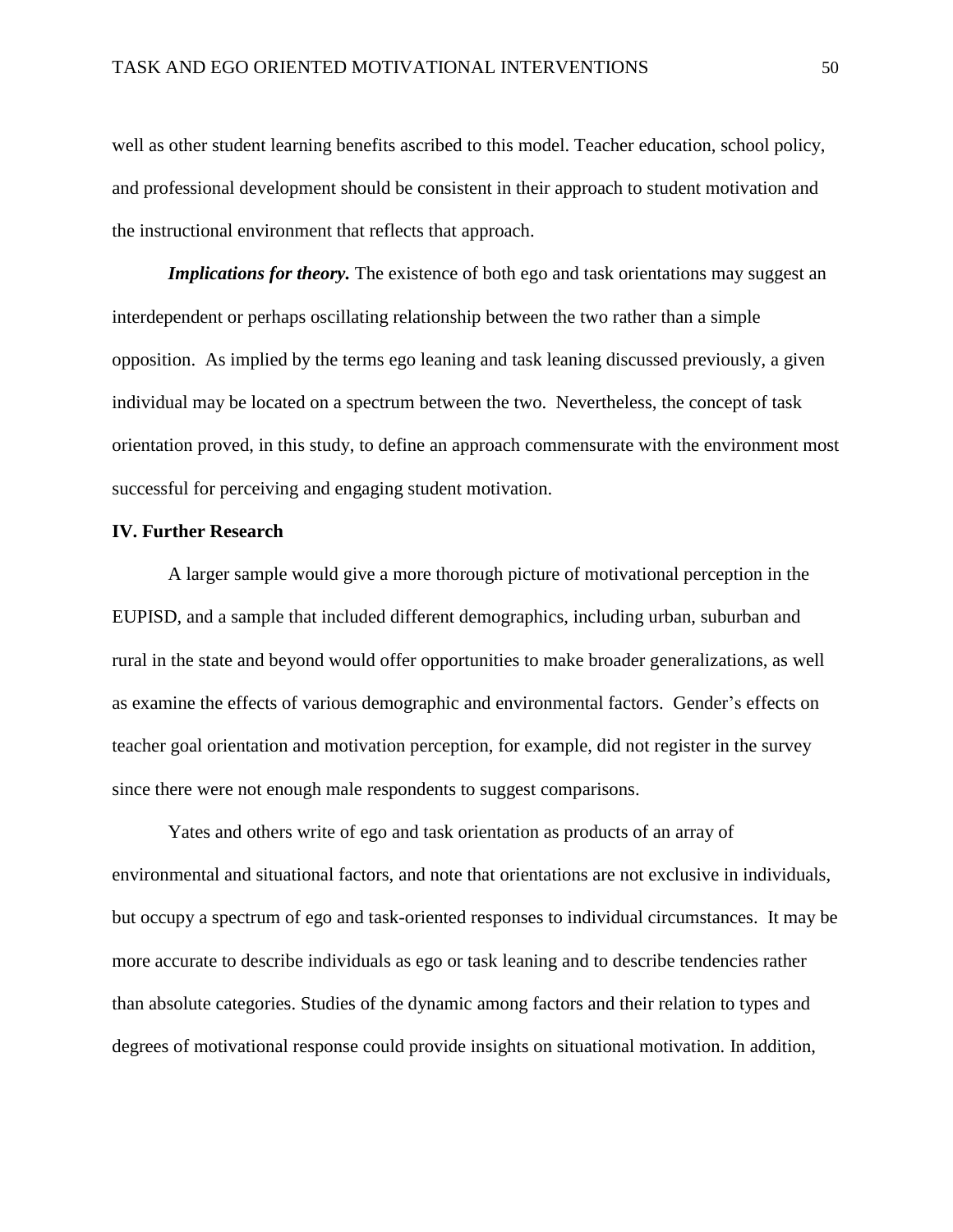the relation or dynamic between the two orientations can be explored to better understand their respective roles in individual motivation.

The interactive, collaborative learning approach indicated by the survey as beneficial to motivational perception can be studied more closely to understand how it aids such perception. Discussions of ego and task orientation point to task orientation as the more flexible, adaptive, and self-rewarding, i.e., the preferred motivational strategy, and interactive teaching methods suggest by their opportunities to observe student individuation that a task-oriented teaching environment may offer the most responsive environment for supporting student motivation. Such an analysis would ultimately have to contend with the issue of summative versus formative assessment, legislative mandate versus best practice, or performance versus process. Since professional development was strongly indicated in this survey as a factor in motivation perception, the level and type off motivation training in professional development programs in various Intermediate School Districts (ISDs) bears examination. As mentioned, more also needs to be known about motivation training in teacher education programs and their effects on subsequent motivation perception. In addition, as demonstrated by the survey's use of the guide to interventions supplied to schools by the EUPISD, continued examination of related resources, such as checklists and progress monitoring, could yield information for improvement in addressing student motivation.

In the mandated performance environment of today's schools, especially considering increasing costs and declining budgets, the issue of student motivation acquires greater urgency. The models of ego- and task-oriented goal strategies have proven recognizable in student behaviors and provide a useful entry into exploration of the factors and effects of student motivation.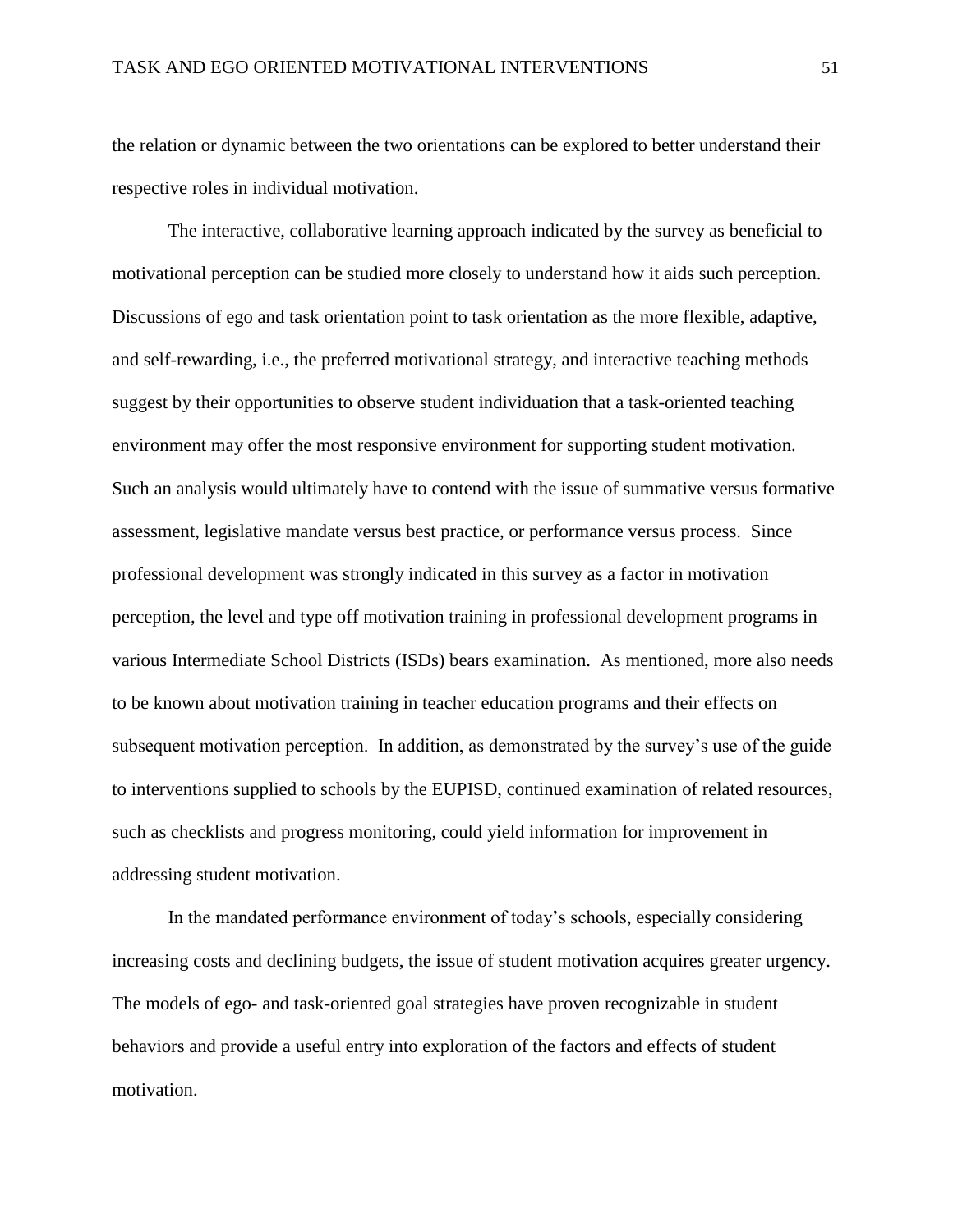#### **References**

- Almet, A., & Serhat, A. (2014). The relationship between achievement goal orientations and Grit. *Journal of Education and Science*, *39*(175), 267-274.
- Ames, C. (1992). Classrooms: goals, structures, and student motivation. *Journal of Educational Psychology, 84*(3), 261-271
- Atkins, M. R., Johnson, D. M., Force, E. C., & Petrie, T. A. (2015). Peers, parents, and coaches, oh my! The relation of motivational climate to boys' intention to continue in sport. *Psychology of Sport and Exercise, 16*(3), 170-180.
- Atkinson, J. W. (1957). Motivational determinants of risk-taking behavior. *Psychological Review, 64*(6), 359-372.
- Arslan, S., & Cardak, M. (2012). Meta-cognition, self-efficacy and learning processes inventory—science: A study of validity and reliability. *Energy Education Science and Technology Part B: Social and Educational Studies,* 4(SI-1), 739-742.
- Ayres, R., Cooley, E., & Dunn, C. (1990). Self-concept, attribution and persistence in learningdisabled students. *Journal of School Psychology, 28*(2), 153-163.
- Bandura, A. (1982). Self-efficacy mechanism in human agency. *American Psychologist, 37*(2), 122-147.
- Belli, E. (2015). An investigation of task and ego orientated goals of students majoring at the faculty of sports science. *Universal Journal of Educational Research, 3*(12) 960-966.
- Bolander, S. (1973). Class size and levels of student motivation. *The Journal of Experimental Education, 42*(2), 12-17.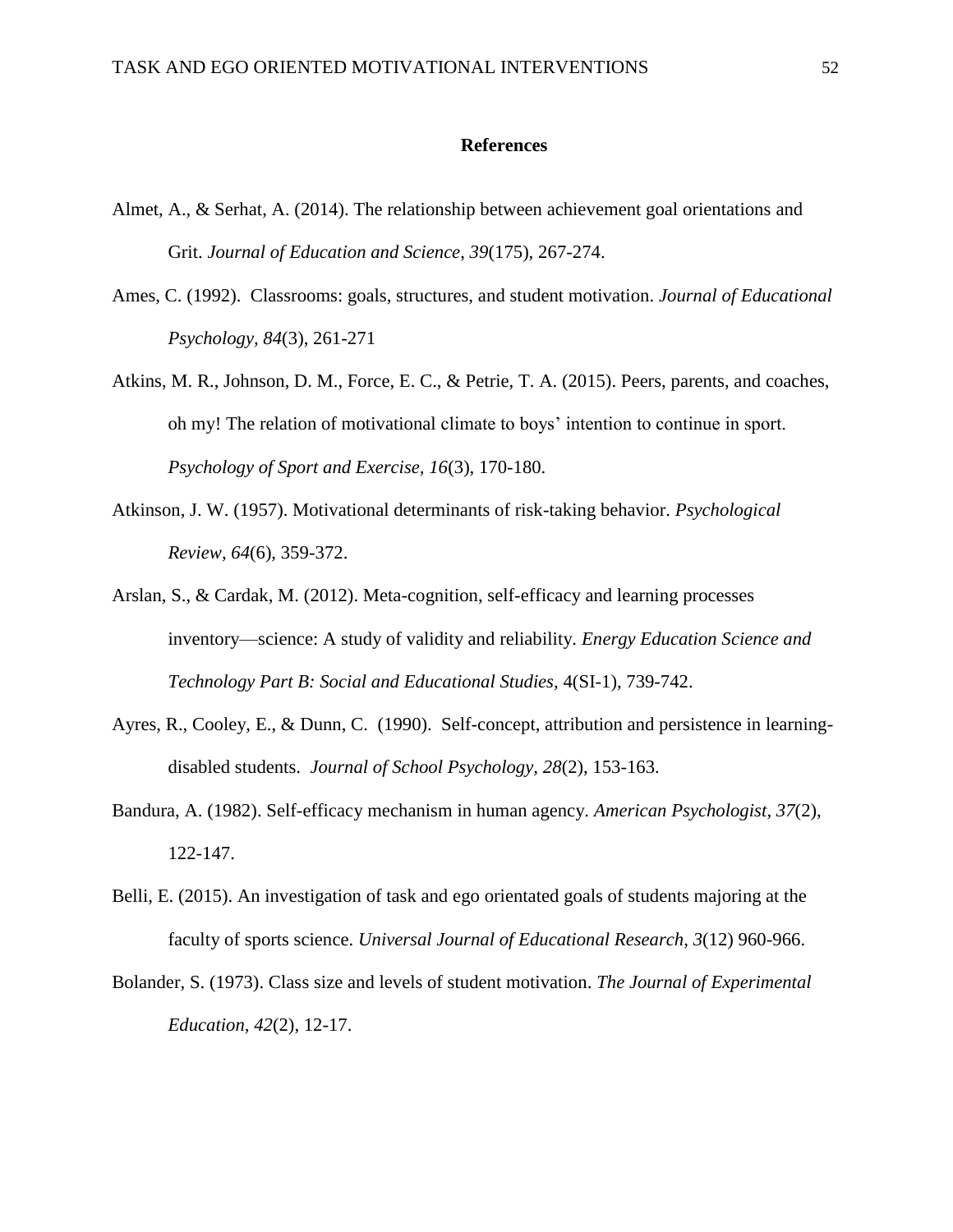Broussard, S.C. & Garrison M. E. B. (2004). The relationship between classroom motivation and academic achievement in elementary school-aged children. *Family and Consumer Sciences Research Journal, 33*(2), 106-120.

Center for Public Education (2005). Learning to read, reading to learn; why third-grade is a pivotal year for mastering literacy. Retrieved from www.centerforpubliceducation.org/research/learning-read-reading-learn-glance.

- Chingos, M. (2013). Class size and student outcomes: Research and policy implications. *Journal of Policy Analysis and Management*, *32*(2), 411–438.
- Chow, R. (2009). Understanding the adult learners' motivation and barriers to learning. *European Society for Research on the Education of Adults*. University of Macedonia, Thessaloniki, Greece. Nov. 6-8.
- Davis, W., Carson C., Ammeter, A., & Treadway, D. (2005). The interactive effects of goal orientation and feedback specificity on task performance. *Human Performance, 18*(4), 409-26.
- Davis, W., Mero, N., & Goodman, J. (2007). The interactive effects of goal orientation and accountability on task performance. *Human Performance, 20*(1), 1-21.
- Deci, E. L., Koestner, R., & Ryan, R. M. (1999). A meta-analytic review of experiments examining the effects of extrinsic rewards on intrinsic motivation. *Psychological Bulletin*.
- DeGeest, D., & Brown, K. G. (2011). The role of goal orientation in leadership development. *Human Resource Development Quarterly, 22*(2), 157-175.
- Duckworth, A. L., & Quin, P. D. (2009). Development and evaluation of the short grit scale (Grit-S). *Journal of Personality Assessment, 91*(2), 166-174.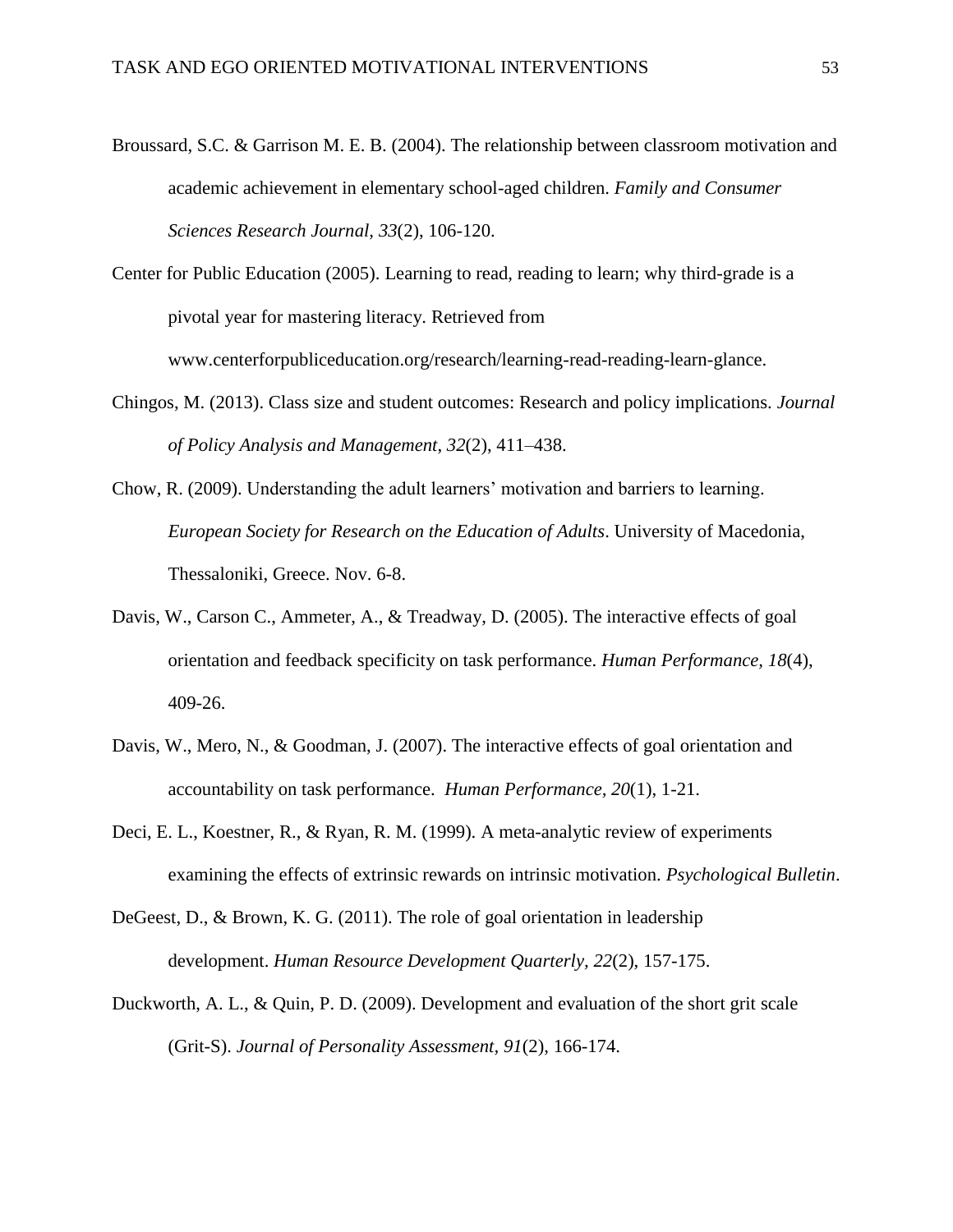- Duckworth, A. L., Peterson, C., Matthews, M. D., & Kelly, D. R. (2007). Grit: perseverance and passion for long-term goals. *Journal of Personality and Social Psychology, 9*, 1087-1101.
- Duda, J. (1989). Relationship between task and ego orientation and the perceived purpose of sport among high school athletes. *Journal of Sport & Exercise Science, 11*, 318-335.
- Duda J., & Nicholls J. (1992). Dimensions of academic motivation in schoolwork and sport. *Journal of Educational Psychology*, *84*, 290-99.
- Dweck, C. & Leggett, E. (1988). Social-cognitive approach to motivation and personality. *Psychological Review*, *95*(2), 256-273.
- Dweck, C. (1986). Motivational process affecting learning. *American Psychologist*, 41, 1040-48.
- Dweck, C. (2000). *Self-theories: Their role in motivation, personality and development.* Philadelphia: Taylor & Francis.
- Dynneson, T. (2009). Task orientation. *Social Studies Diary*. Retrieved from www.thomasdynneson.info/blog.html?post=613668
- Eccles, J. S. and Wigfield, A. (2002). Motivational beliefs, values, and goals. *Annual Review of Psychology*, *53*, 109-132.
- Ehrenberg, R., Brewer, D. Gamoran, A., & Willms, J. (2001). Class size and student achievement. *Psychological science in the public interest, 2*(1). Retrieved from www.journals.sagepub.com/doi/abs/10.1111/1529-1006.003?journalCode = psia.
- Gilson, T., Chow, G., & Ewing, M. (2008). Defining success in strength training using achievement goal orientations. *Journal of Sport Behavior, 31*(3); 220-36.
- Graham S., & Golan S. (1991). Motivational influences on cognition: task involvement, ego orientation, and depth of information processing. *Journal of Educational Psychology, 83*, 187-94.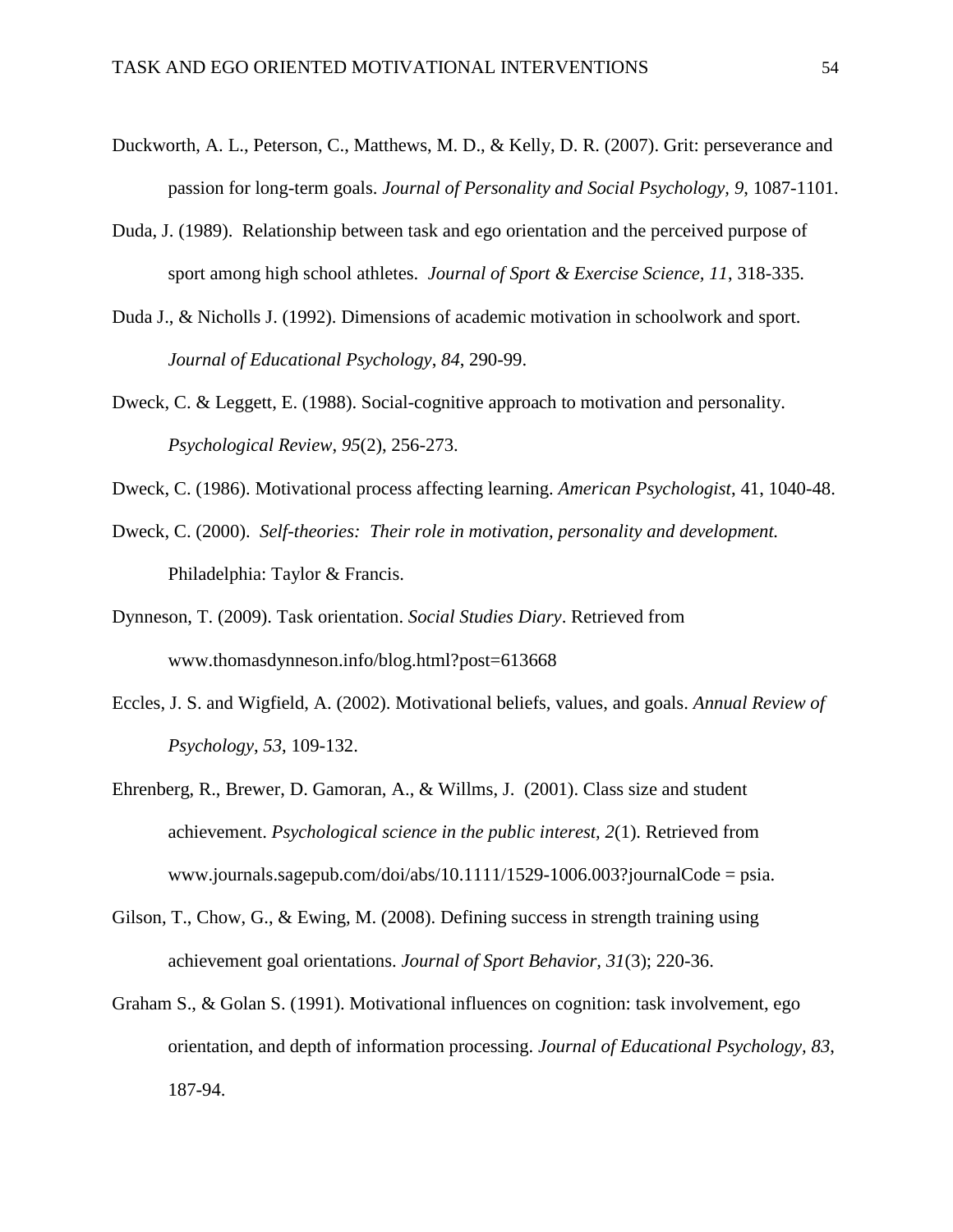- Guay, F., Chanal, J., Rattelle, C. F., Marsh, H. W., Larose, S., & Bolvin, M. (2010). Intrinsic, identified, and controlled types of motivation for school subjects in young elementary school children. *British Journal of Educational Psychology,* 80(4), 711-735.
- Goudas, M., Biddle, S., Fox, K., & Underwood, M. (1995). It ain't what you do. It's the way you do it! Teaching style affects children's motivation in track and field. *The Sport Psychologist, 9,* 248-264.
- Hensley, M., Powell, W., Lamke, S., & Hartman, S. (2007). *The well managed classroom.*  Second edition*.* Boys Town, NE: Boys Town Press.
- Hidi, S., & Harackiewicz, J. M. (2000). Motivating the academically unmotivated: A critical issue for the 21st century. *Review of Educational Research*, *70*(2), 151-179.
- Hoffman, K., Huff, J. Patterson, A., & Nietfeld, J. (2009). Elementary teachers' use and perception of rewards in the classroom. *Teaching and Teacher Education, 25,* 843-849.
- Hurst, M. (2016). Goal orientation theory: how goals affect student motivation and behavior. Retrieved from www.study.com/academy/lesson-goal-orientation-theory-how-goalsaffect-student-motivation-and-behavior.
- Individuals with Disabilities Education Act, 20 U.S.C. § 1400 (2004).
- Keeves, J. (1972). *Educational environment and student achievement.* Melbourne: ACER.
- Klein, A. (2016). The every student succeeds act: An ESSA overview. *Education Week*.
- Lepper, M, Iyengar, S, & Corpus, J. (2005). Intrinsic and extrinsic motivational orientation in the classroom: age differences and academic correlates. *Journal of Educational Psychology, 97*(2). 184-196.
- Marks, H.M. (2000). Student engagement in instructional activity: patterns in the elementary, middle, and high school years. *American Educational Research Journal, 37*(1), 153-184.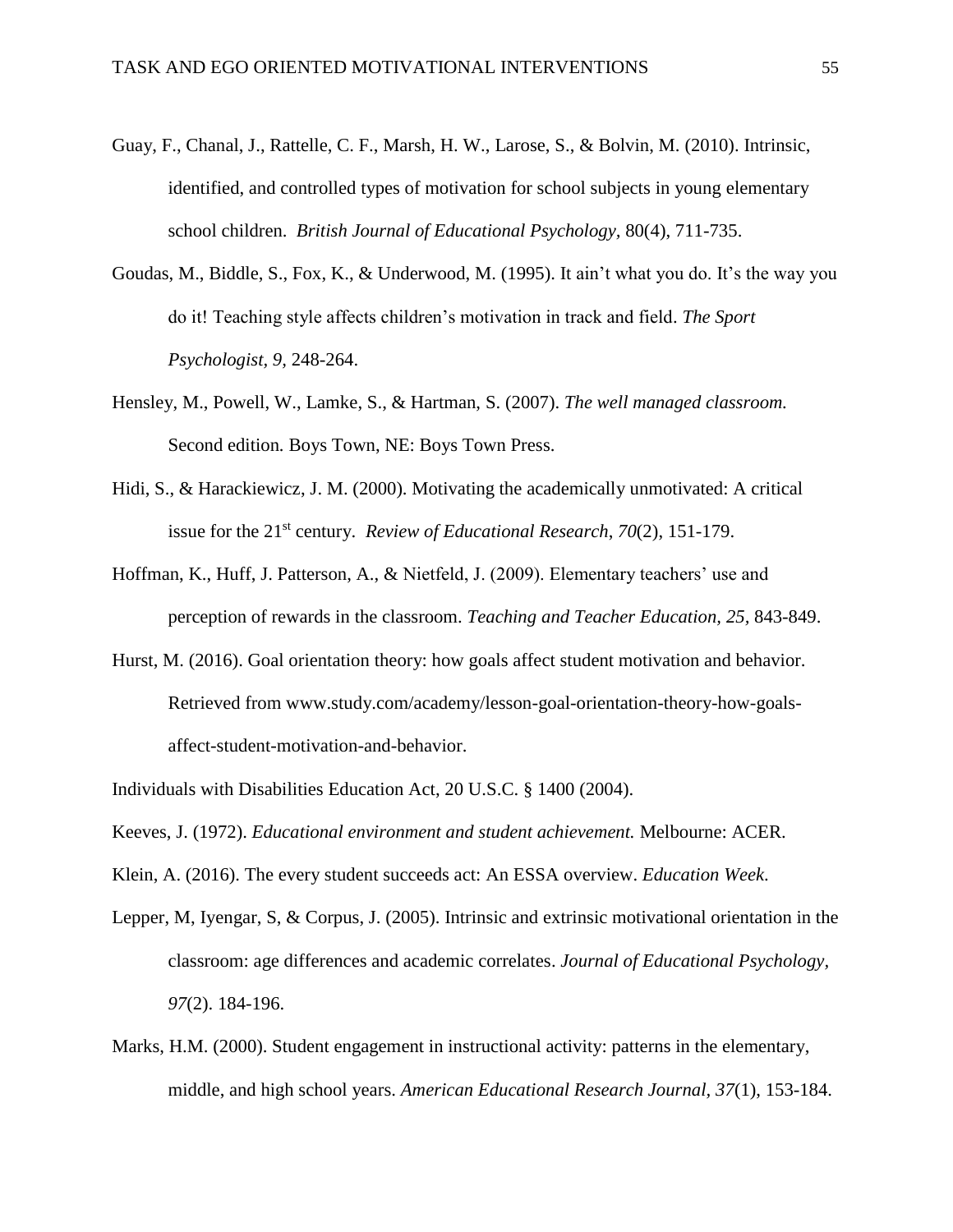- Mero, W., & Goodman J. (2007). The Interactive Effects of Goal Orientation and Davis Accountability on Task Performance. *Human Performance, 20*(1), 1-21.
- McBride, R., Bruene, A., & Yanlong, L. (2007). Achievement goal orientation patterns and fifth graders' motivation in physical education running programs. *Pediatric Exercise Science, 19*(2), 179-91.
- McCarthy, J. (2011). Exploring the relationship between goal achievement orientation and mindfulness in collegiate athletics. *Journal of Clinical Sport Psychology*. *5*(1): 44-57.
- McGraw-Hill. (2002). Behavioral intervention. *Concise Dictionary of Modern Medicine.* Retrieved from http://medicaldictionary.thefreedictionary.com/behavioral+intervention
- Meece, J., Blumenfeld, P., & Hoyle, R. (1988). Student's goal orientations and cognitive engagement in classroom activities. *Journal of Educational Psychology*, *80*, 514-23.
- Michigan Department of Education, Michigan Merit Curriculum. Retrieved from: http://www.michigan.gov/documents/mde/faq7\_178599\_7.pdf
- Michigan Department of Education. *M-Step: Michigan Student Test of Educational Progress*. Retrieved from http://www. michigan.gov/mde/o.4617.7-140-22709\_70117\_\_\_,00.html
- Miller, S. D., & Meece, J. L. (1997). Enhancing elementary students' motivation to read and write: A classroom intervention study. *The Journal of Educational Research*, *90*(5), 286- 299.
- Morehead, J., & Dweck, C. (2012). *Stanford University's Carol Dweck on the Growth Mindset and Education.* OneDublin.org. Retrieved from https://onedublin.org/2012/06/19/stanford-universitys-carol-dweck-on-growth-mindsetand-education.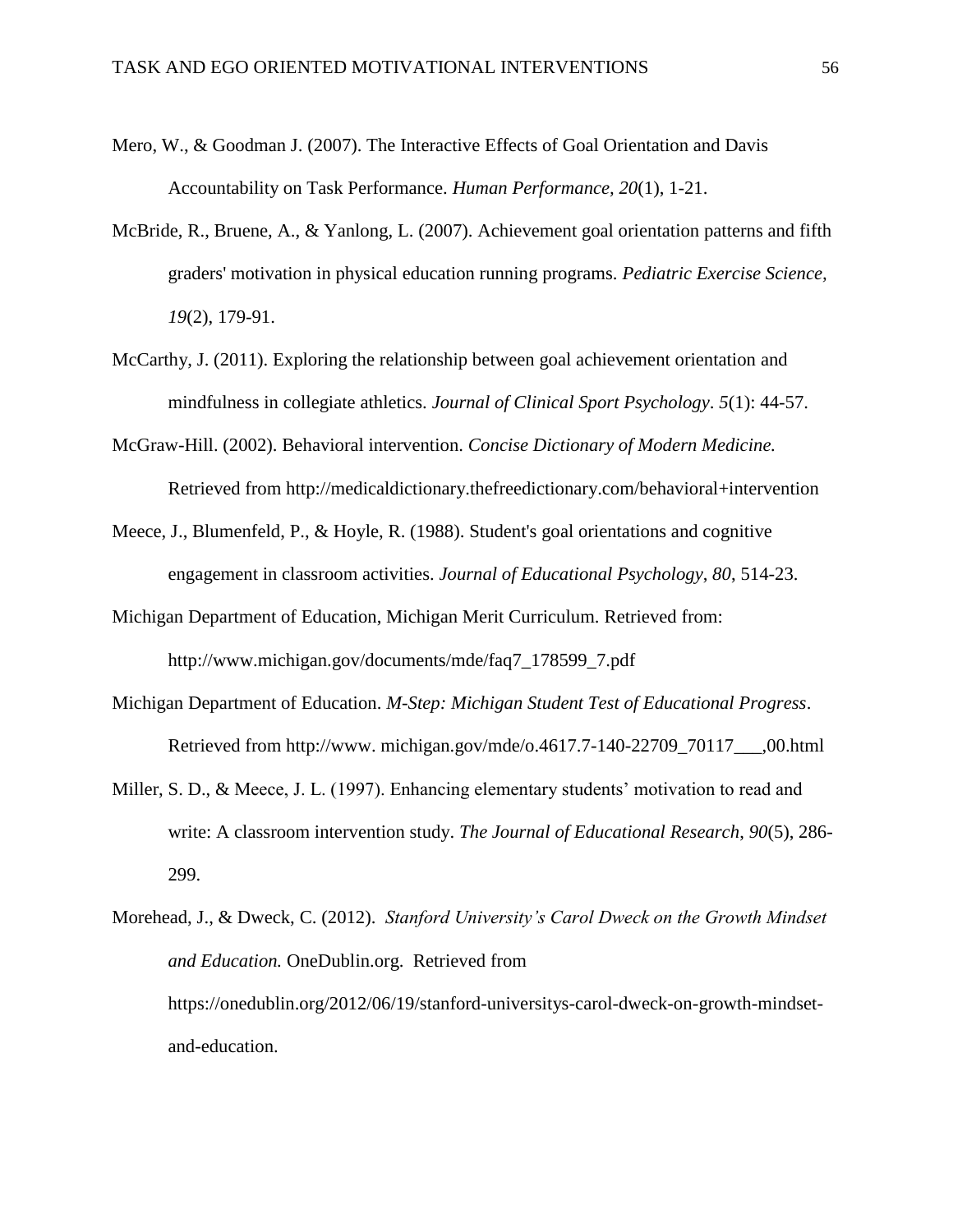- Moreno-Murcia, J., Sicilia A., Cervello E., Huescar E., & Dumitru, D. (2007). [The relationship](http://www.ncbi.nlm.nih.gov/pmc/articles/PMC3737903/)  [between goal orientations, motivational climate and self-reported discipline in physical](http://www.ncbi.nlm.nih.gov/pmc/articles/PMC3737903/)  [education.](http://www.ncbi.nlm.nih.gov/pmc/articles/PMC3737903/) *Journal of Sports Science and Medicine, 10*(1), 119–129.
- Moeller, A., Theiler, J., & Wu, C. (2002). Goal setting and student achievement: a longitudinal study. *The Modern Language Journal, 96*(ii), 153-169.
- Nicholls, J. (1984) Conceptions of ability and academic motivation. *Research on Motivation in Education: Volume one: Student motivation.* Orlando, FL: Academic Press.
- Nicholls, J., Cheung, P., Lauer, J., & Patashnick, M. (1989). Individual differences in academic motivation: Perceived ability, goals, beliefs, and values. *Learning and Individual Differences*, *1*, 63-84.
- Nicholls, J., Cobb, P., Wood, T., Yackel, E., & Patashnick, M. (1990). Assessing student's theories in mathematics: Individual and classroom differences. *Journal for Research in Mathematical Education, 21*, 109-22.
- Nolen, S. (1988). Reasons for studying; motivational orientations and study strategies. *Cognition and Instruction*, *5*, 269-87.
- Nolen S., & Haladyna T. (1990). Motivation and studying in high school science. *Journal of Research on Science Teaching*, *27*, 269-87.
- Pinterich, P., & Garcia, T. (1991). Student goal orientations and self-regulation in the college classroom. *Advances in Motivation and Achievement, 7*, 371-376. Greenwich, CT: JAI Press.
- Pinterich, P. R., & Degroot, E. V. (1990). Motivational and self-regulated learning components of classroom academic performance. *Journal of Educational Psychology*, *82*(1), 667-686.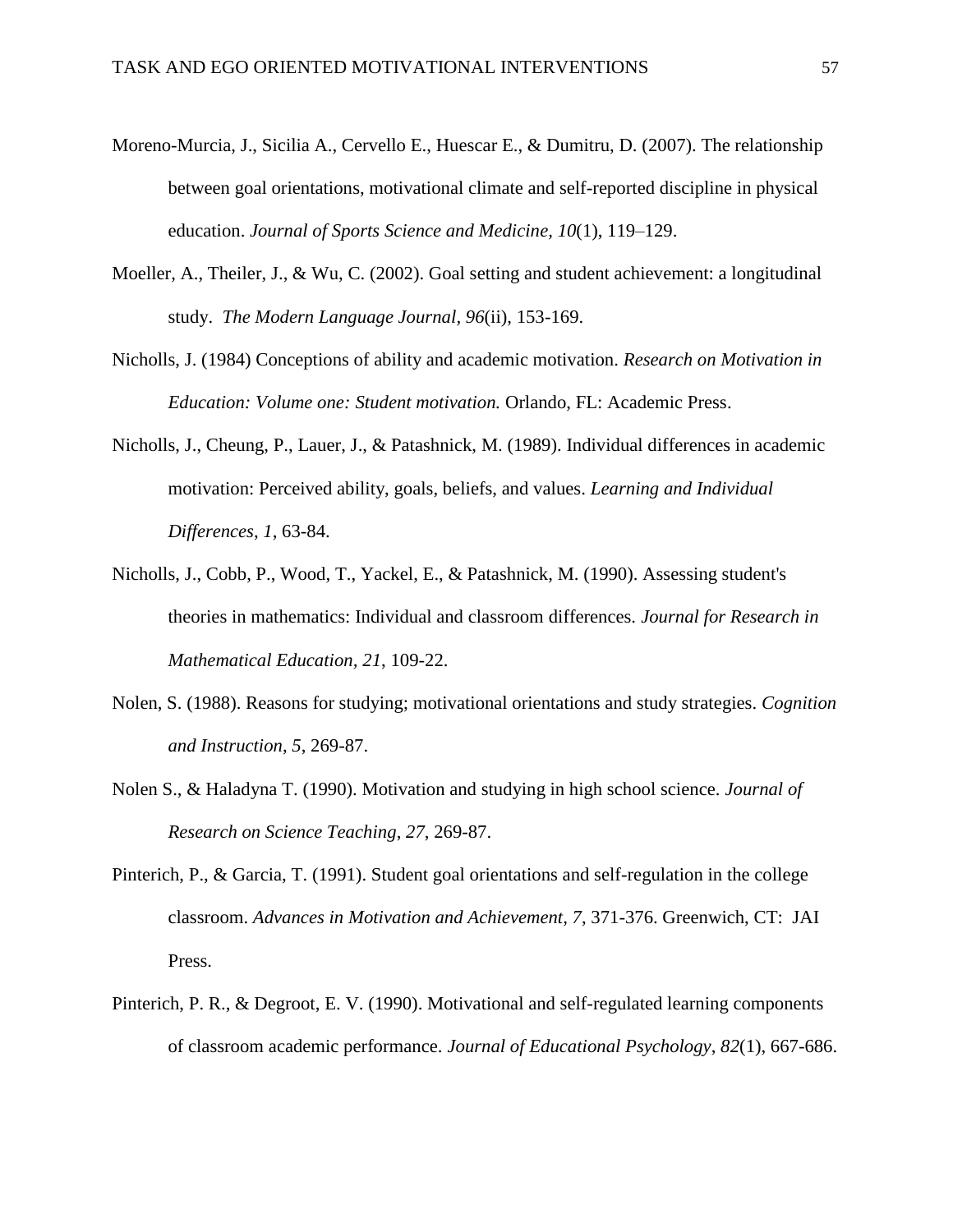- Ryan, R. M., Connell, J. P., & Plant, R. W. (1990). Emotions in non-directed text learning. *Learning and Individual Differences, 2*(1), 1-7.
- Stipek, D. J. (1996). Motivation and instruction. In D. C. Berliner and R. C. Calfee (Eds.), *Handbook of educational psychology*, 85-113. New York: Macmillan.
- United States Department of Education. *IDEA: Individuals with Learning Disabilities Act.* Retrieved from: https://sites.ed.gov/idea/
- VandeWalle, D. (1997). Development and validation of a work domain goal orientation instrument. *Educational and Psychological Measurement, 8,* 995-1015.
- Wikipedia (2018). Grit (Personality Trait). Retrieved from https://enwikipedia.org/wiki/Grit\_(personality\_trait).
- Willis, J. (2008). Teacher and neuroscientist shares her RAD teaching strategies for bypassing brain filters and turning information into knowledge. *CAIS Faculty Newsletter,* 4-7.
- Wunderlich, K. (1998). The teacher's guide to behavioral interventions: Intervention strategies for behavior problems in the educational environment. Columbia, MO: Hawthorne Publishing.
- Yates, S., Yates, G., & Lippett, R. (1995). Explanatory style, ego-orientation and primary school mathematics. *Educational Psychology*, *15*, 28-34.
- Yates, S. (2000). Task involvement and ego orientation in mathematics achievement: A threeyear follow-up. *Issues in Educational Research*, *10*(1), 77-91.
- Zimmerman, B. (1990). Self-regulated academic learning and achievement: The emergence of a social cognitive perspective. *Educational Psychology Review*, *2*, 173-201.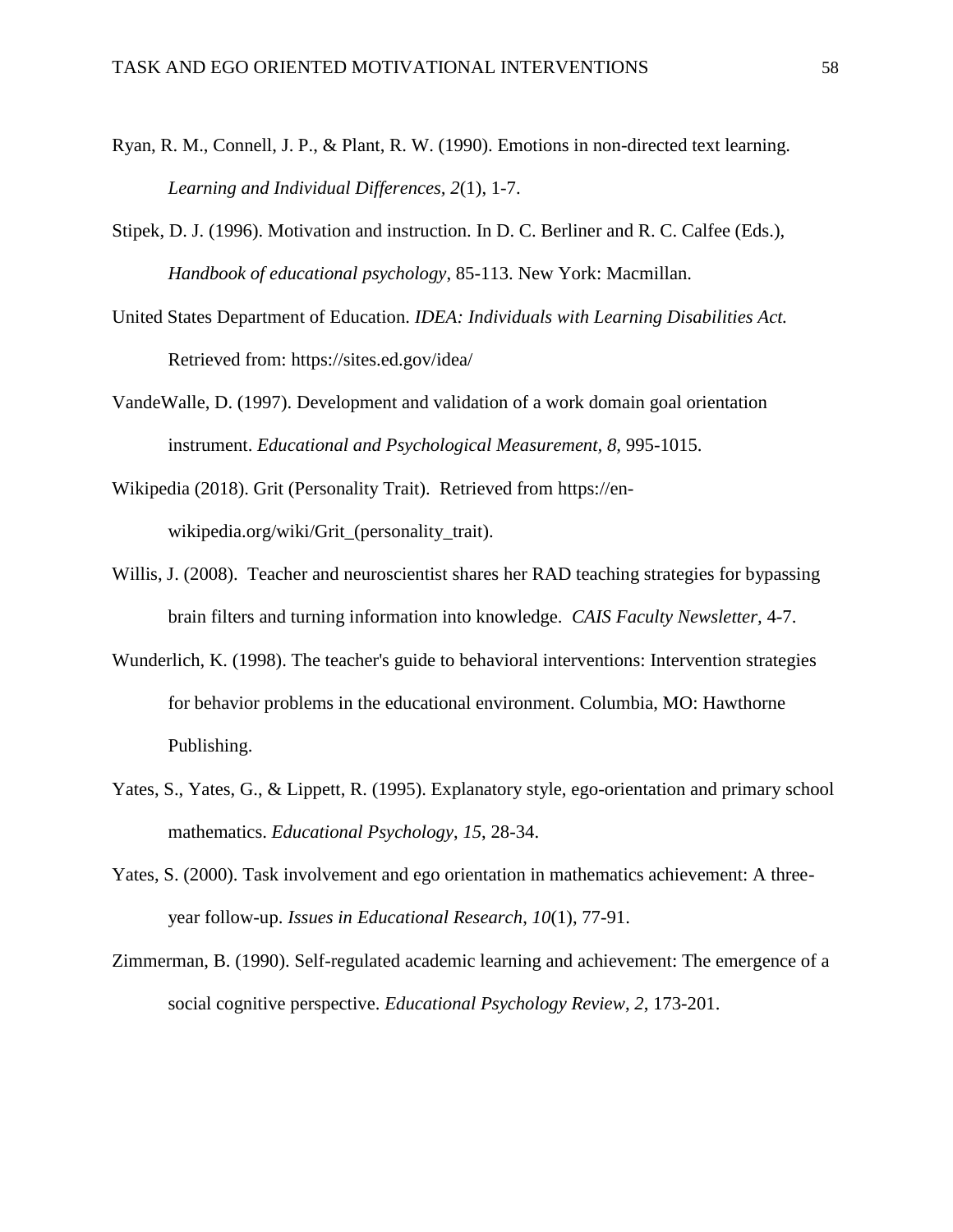APPENDICES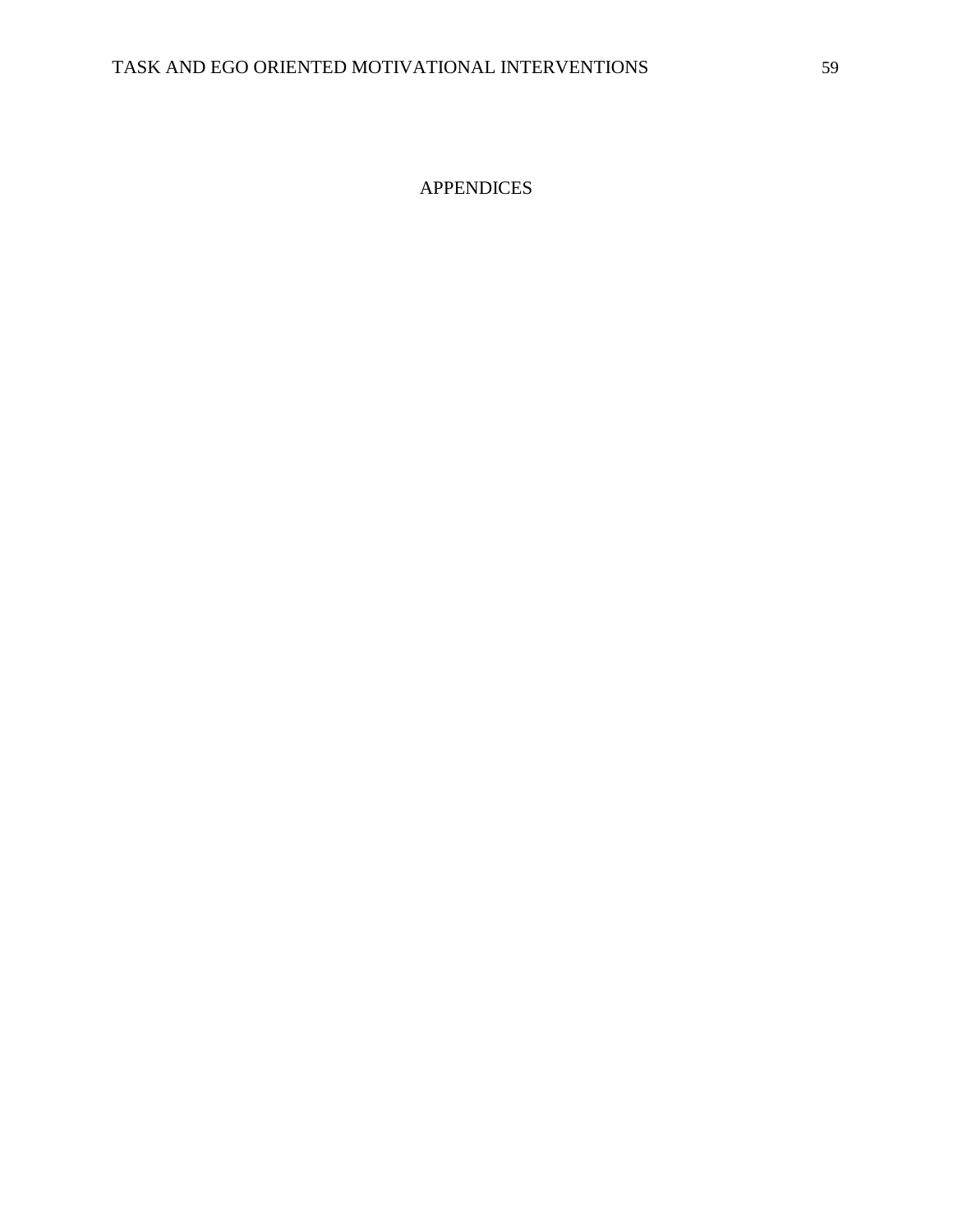## Appendix A: Survey

#### **I. Survey Introduction**

**Statement of informed consent:** I am a doctoral candidate at Eastern Michigan University, and the Director of Curriculum and Instruction at JKL Bahweting Anishinaabe PSA. This survey is being distributed to elementary teachers by email using addresses provided by the Eastern Upper Peninsula Intermediate School District (EUPISD). Results of the survey are expected to show the frequency with which respondents have encountered behaviors like those in the scenarios, and the extent to which respondents match interventions with the orientations demonstrated in the scenarios. Additional results may include a correlation between grade level taught and motivational interventions employed, as well as a possible correlation between teacher orientation and motivational interventions used in the classroom. Other results may include professional development recommendations to the EUPISD. This survey is anonymous and confidential. Your name will not be known or identified. The data will be deleted after the final survey analysis has been completed. All research projects involve a certain level of risk. This survey may remind teachers of a scenario that they encountered which may have been upsetting. All data collected will be strictly confidential and stored on a password protected data collection platform on a secure, password protected laptop. No answers will be coded and IP addresses will not be tracked. This is a volunteer survey and you can exit from the survey at any time. For information regarding this survey, please contact the researcher's advisor, Dr. David Anderson, at *danderson@emich.edu* or 734-487-0255. For information about your rights as a participant in research, you can contact the EMU Human Subjects Review Committee at [human.subjects@emich.edu](mailto:human.subjects@emich.edu) or [734-487-3090.](tel:(734)%20487-3090)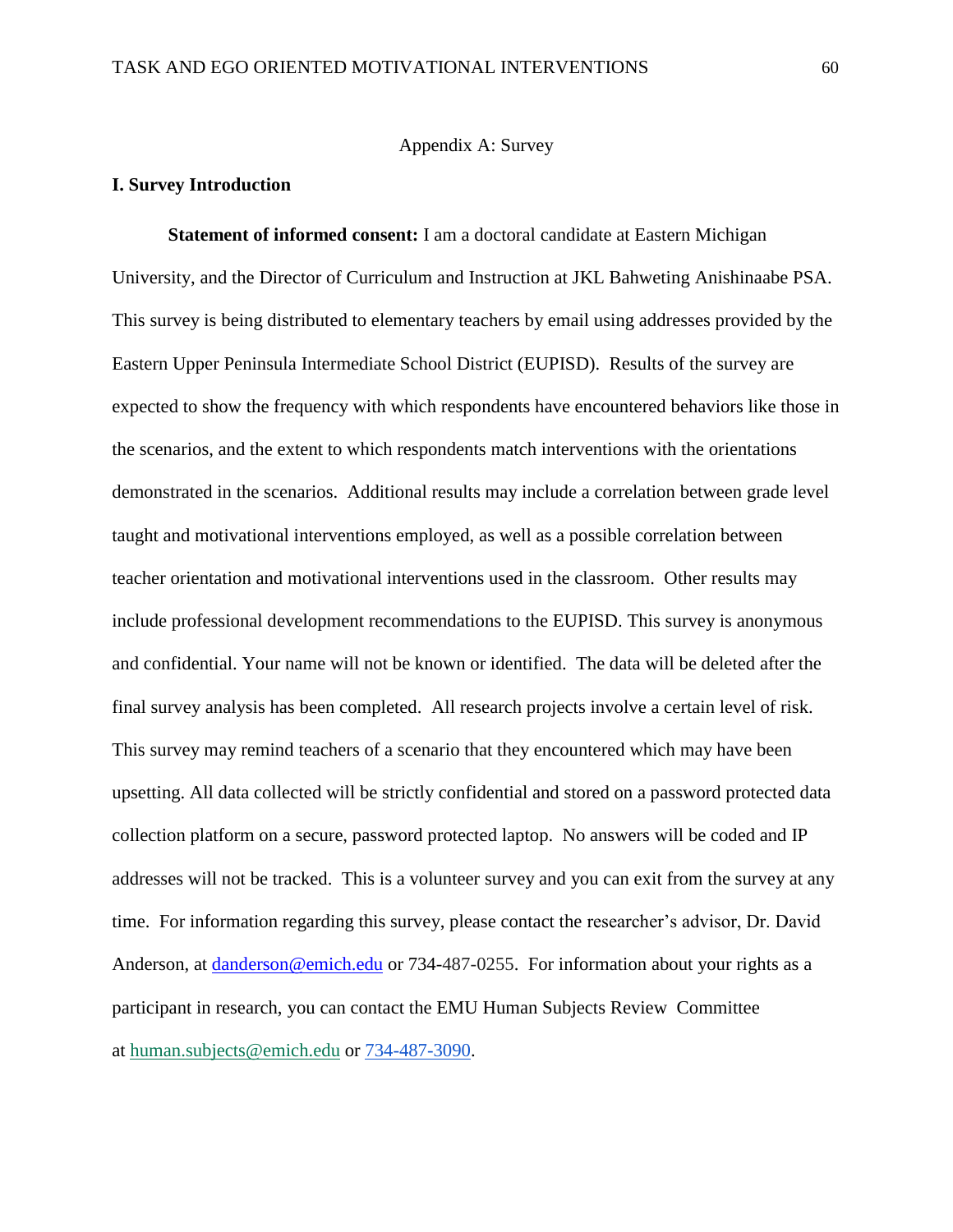Please check the Agree button to continue with the survey if you have read the Informed Consent Statement and Agree with its content.

# **II. Survey Questions**

S1. Gender

M  $\mathbf F$ 

S2. How long have you been teaching?

1-50 years (Drop-down menu)

S3. What grade level have you taught the most?

K 1 st 2 nd 3 rd  $4<sup>th</sup>$  $5<sup>th</sup>$ 

S4. What grade level do you currently teach?

K 1 st 2 nd 3 rd 4 th  $5<sup>th</sup>$ 

S5. What is the yearly average number of students in your class?

0-10 11-20 21-30 30+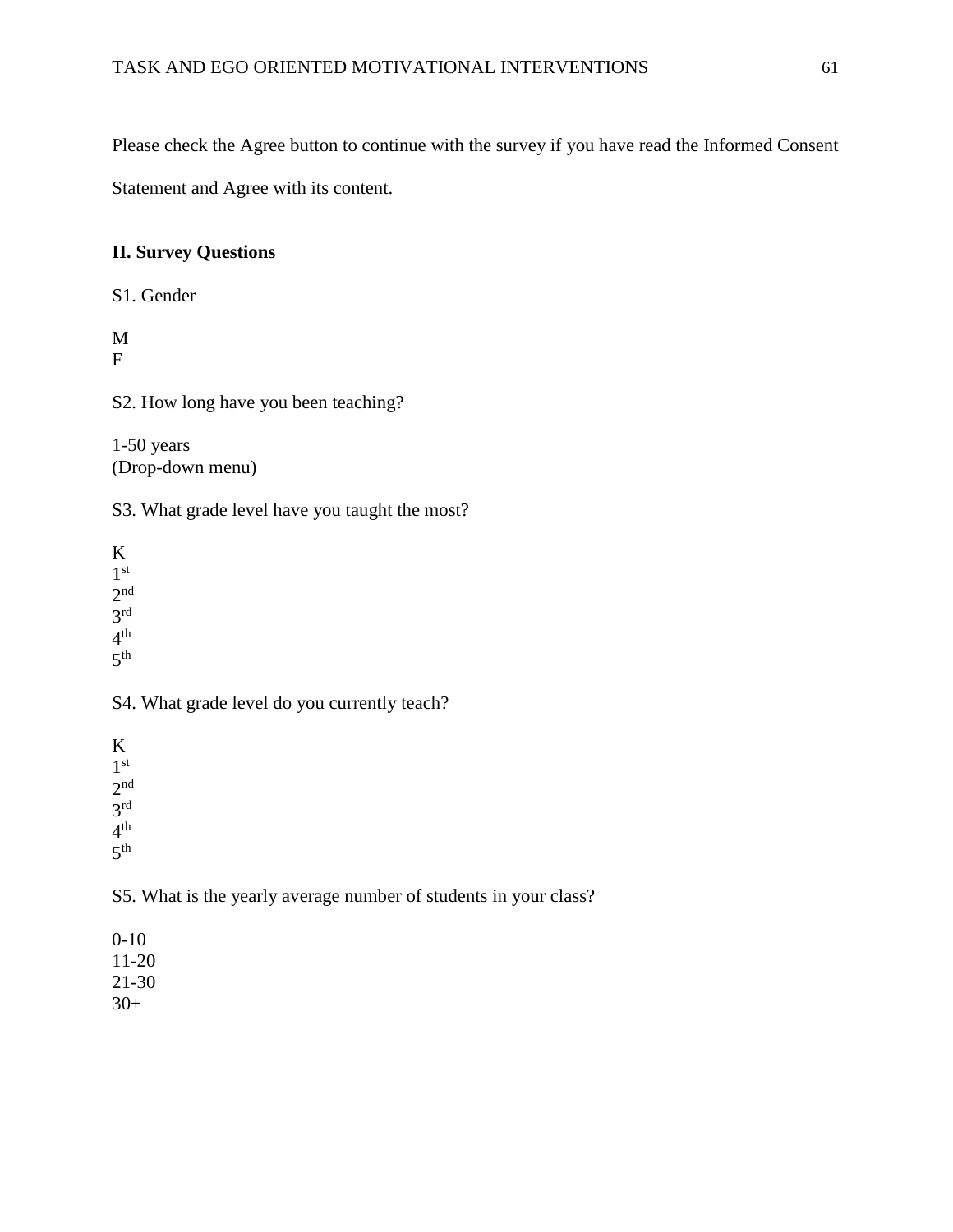S6. Have you had professional development in motivational theory or strategies within the last 5 years, and if so, to what degree? (Motivational theories and interventions might be included in CHAMPS, Safe and Civil Schools, PBIS, MIBLSI, etc.)

Extensive Moderate Some None

S7. When you play sports or a game, such as a card game, is your **main** goal to win or to have

fun?

Win Have Fun

S8. Student motivation is defined as the process that initiates, guides and maintains goal-oriented learning behaviors. Given this definition, approximately how many students would you describe as unmotivated in your class or classes each school year on average?

0  $1 - 2$ 3-4  $5+$ 

S9. What learning behaviors best describe the unmotivated students(s) in your

classroom? Choose all the apply.

Does not complete classwork Does not complete homework Appears engaged only when interested in the topic Appears disengaged when not interested in the topic

S10. Who sets the learning goals for your students?

District/School Teacher Student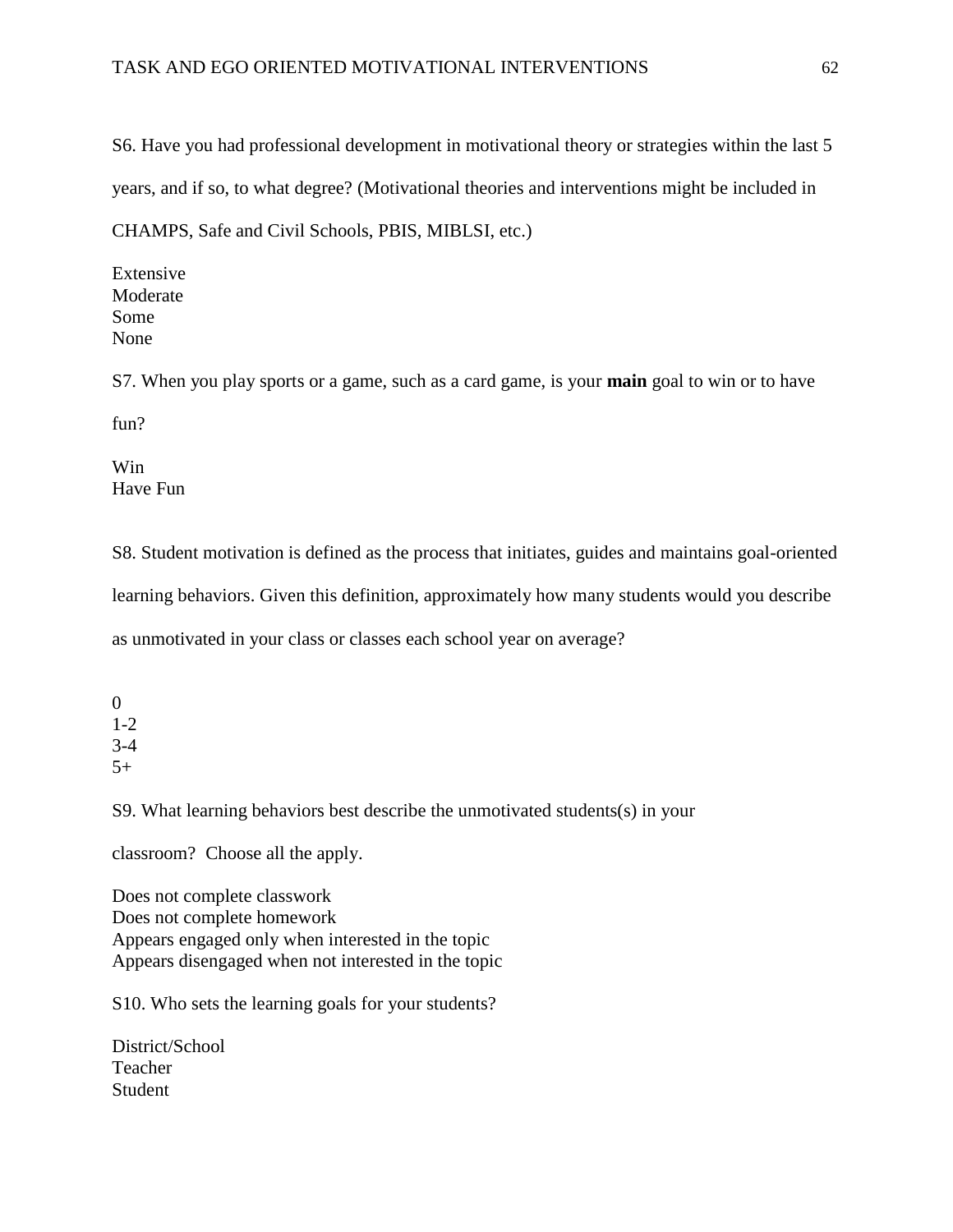Combination of teacher and student

S11. Which approach/approaches best describe your teaching style? (Choose all that apply).

Direct Instruction Assign practice questions, check for understanding and remediate Ask open-ended questions Class discussions – question/answer format Students discussing/debating in groups Answer student questions with probing questions

S12. When attending professional development, is your main goal:

To advance your career To acquire additional skills

# **III. Task-Involved Questions**

S13. William is a student who gets average scores on multiple choice standardized tests. He will

participate in reading activities, but refuses to try on writing assignments or projects, even in

groups when the rest of his peers' grades depend on his teamwork.

S13. a. Have you ever had a student like this in your class?

Yes No

S13 b. If yes, which one of the four motivational strategies below would you most likely use?

a. Allow the student to perform alternate assignments. Gradually introduce more components of

the regular assignments until those assignments are done routinely. (T-10)

- b. Work a few problems/components with the student on an assignment or project in order to serve as a model and help the student begin a task. (T14)
- c. Communicate with parents (e.g., notes home, phone calls, etc.) in order to share information concerning the student's progress and so that they may reinforce the student at home for completing assignments at school. (E17)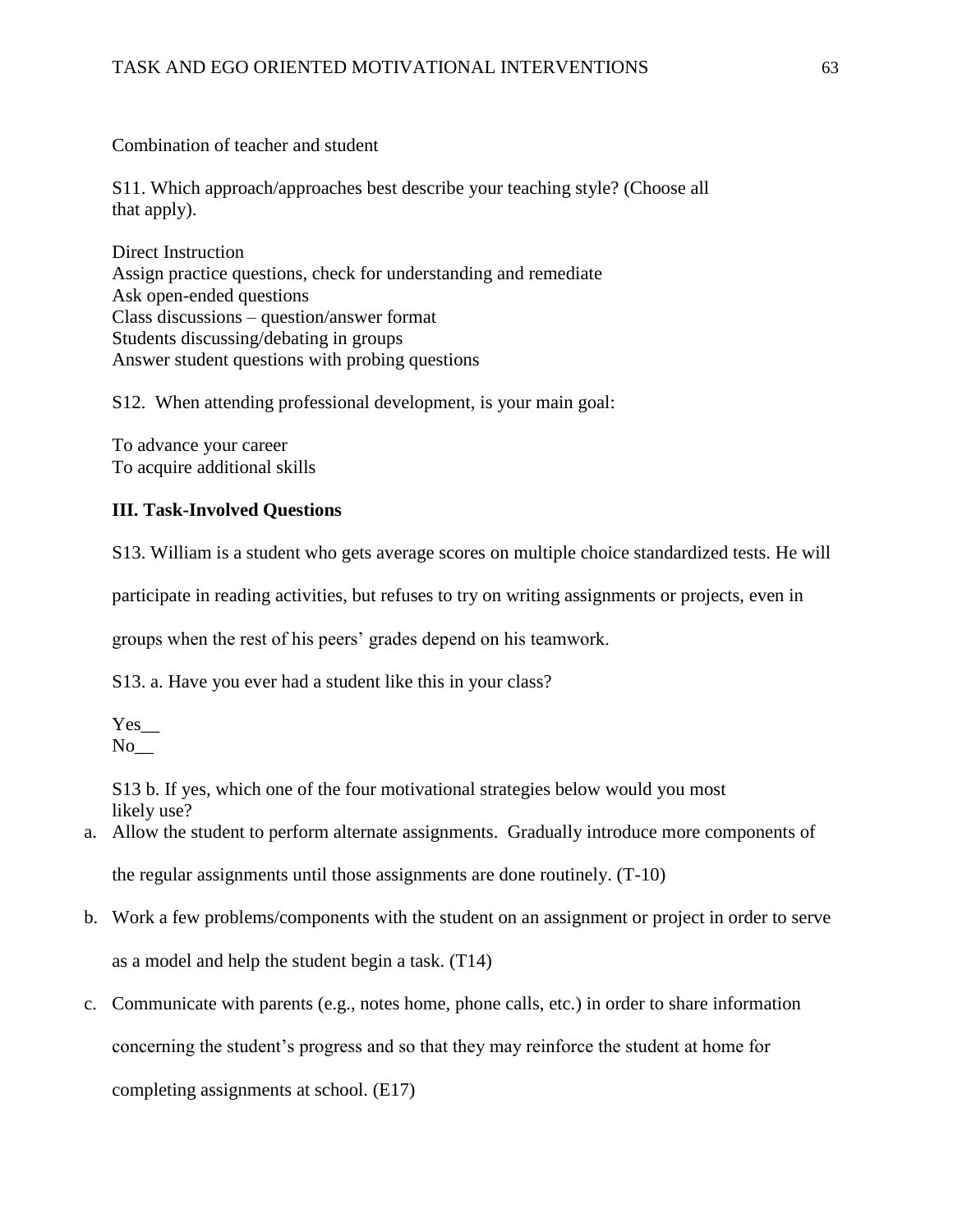- d. Give the student responsibilities with reinforcers (praise, stickers, etc., in the classroom in order to increase the probability of on-task behaviors (e.g., passing out materials, collecting school work, etc.) (E36)
- e. Other (Please specify) \_\_\_\_\_\_\_\_\_\_\_\_\_\_\_\_\_\_\_\_\_\_\_\_\_\_\_\_\_\_\_\_\_\_\_\_\_\_\_\_\_\_\_\_\_\_

S13 c. If no, which strategy below would you most likely use?

- a. Allow the student to perform alternate assignments. Gradually introduce more components of the regular assignments until those assignments are done routinely. (T10)
- b. Work a few problems/components with the student on an assignment or project in order to serve as a model and help the student begin a task. (T14)
- c. Communicate with parents (e.g., notes home, phone calls, etc.) in order to share information concerning the student's progress and so that they may reinforce the student at home for completing assignments at school. (E17)
- d. Give the student responsibilities with reinforcers (praise, stickers, etc., in the classroom in order to increase the probability of on-task behaviors (e.g., passing out materials, collecting schoolwork, etc.) (E36)
- e. Other (Please specify)
- 14. Zoe is a student who is willing to help with jobs around the classroom, is well-liked by her classmates and teachers and keeps her desk and locker organized. She often has to bring her math classwork home despite your efforts to have her finish it during class. Her homework is returned complete and without errors, but she doesn't do well on her classroom math tests. When you set up tutoring time for Zoe, she is not her agreeable self and refuses to work with the tutor. S14 a. Have you ever had a student like this in your class?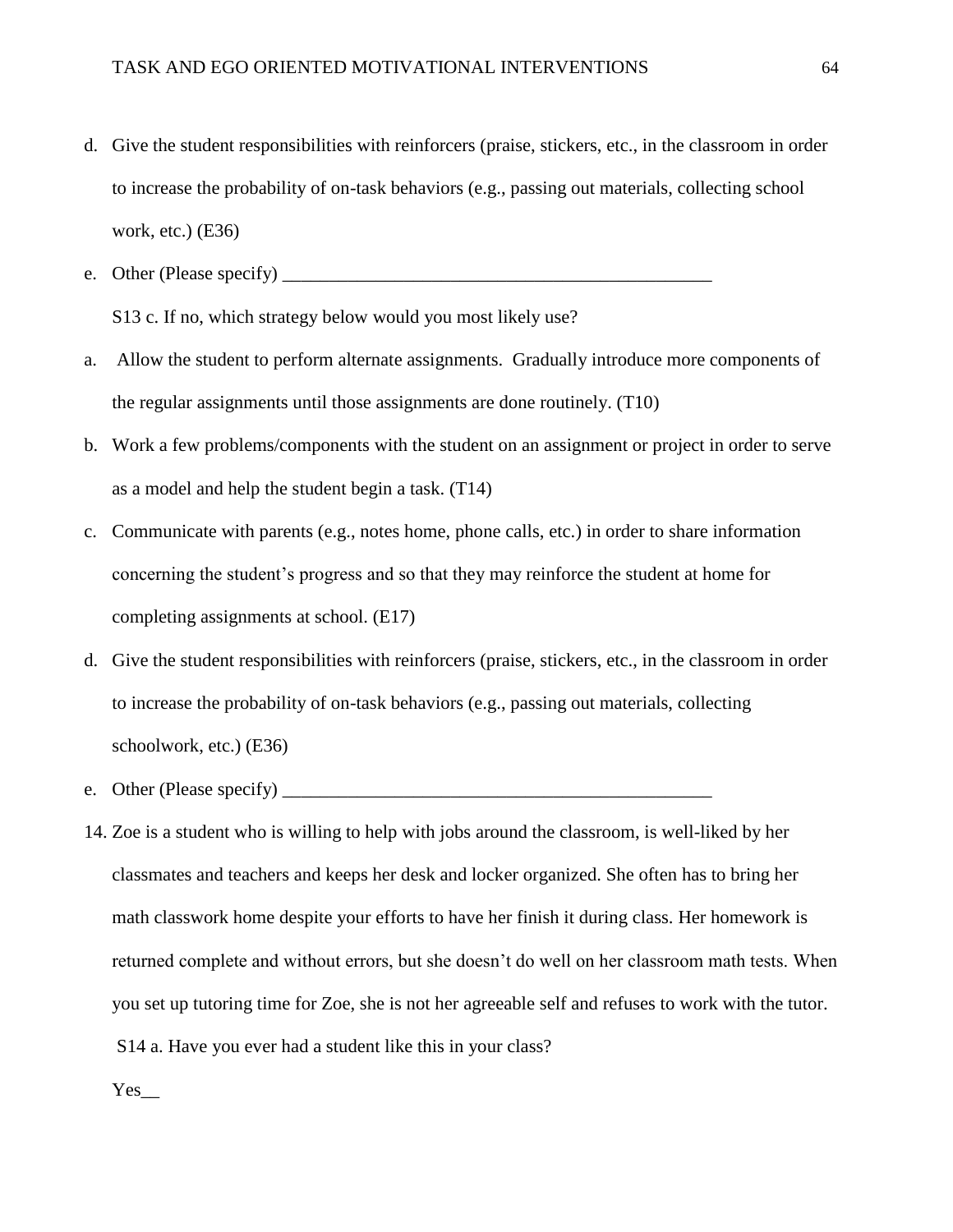$No$ 

S14 b. If yes, which one of the four motivational strategies below would you most likely use?

- a. Reinforce the student for attempting and completing assignments based on the amount of work that he/she can successfully complete. Gradually increase the amount of work required for reinforcement as the student demonstrates success. T1
- b. Provide the student with a selection of assignments and require him/her to choose a minimum number from the total amount (e.g., present the student with 10 academic tasks from which he/she must finish that day.) T13
- c. Make certain the student understands the natural consequences of failing to complete assignments (e.g., students who do not finish their work do not get to do activities that are more desirable). E12
- d. Make an agreement with the parents in order that enjoyable activities as home (e.g. watching television, riding bike, visiting friends, etc.) are contingent upon appropriate behavior at school. E38
- e. Other (Please specify) \_\_\_\_\_\_\_\_\_\_\_\_\_\_\_\_\_\_\_\_\_\_\_\_\_\_\_\_\_\_\_\_\_\_\_\_\_\_\_\_\_\_\_\_\_\_

S14. c. If no, which strategy below would you most likely use? a. Reinforce the student for attempting and completing assignments based on the amount of work that he/she can successfully complete. Gradually increase the amount of work required for reinforcement as the student demonstrates success. T1

b. Provide the student with a selection of assignments and require him/her to choose a minimum number from the total amount (e.g., present the student with 10 academic tasks from which he/she must finish that day.) T13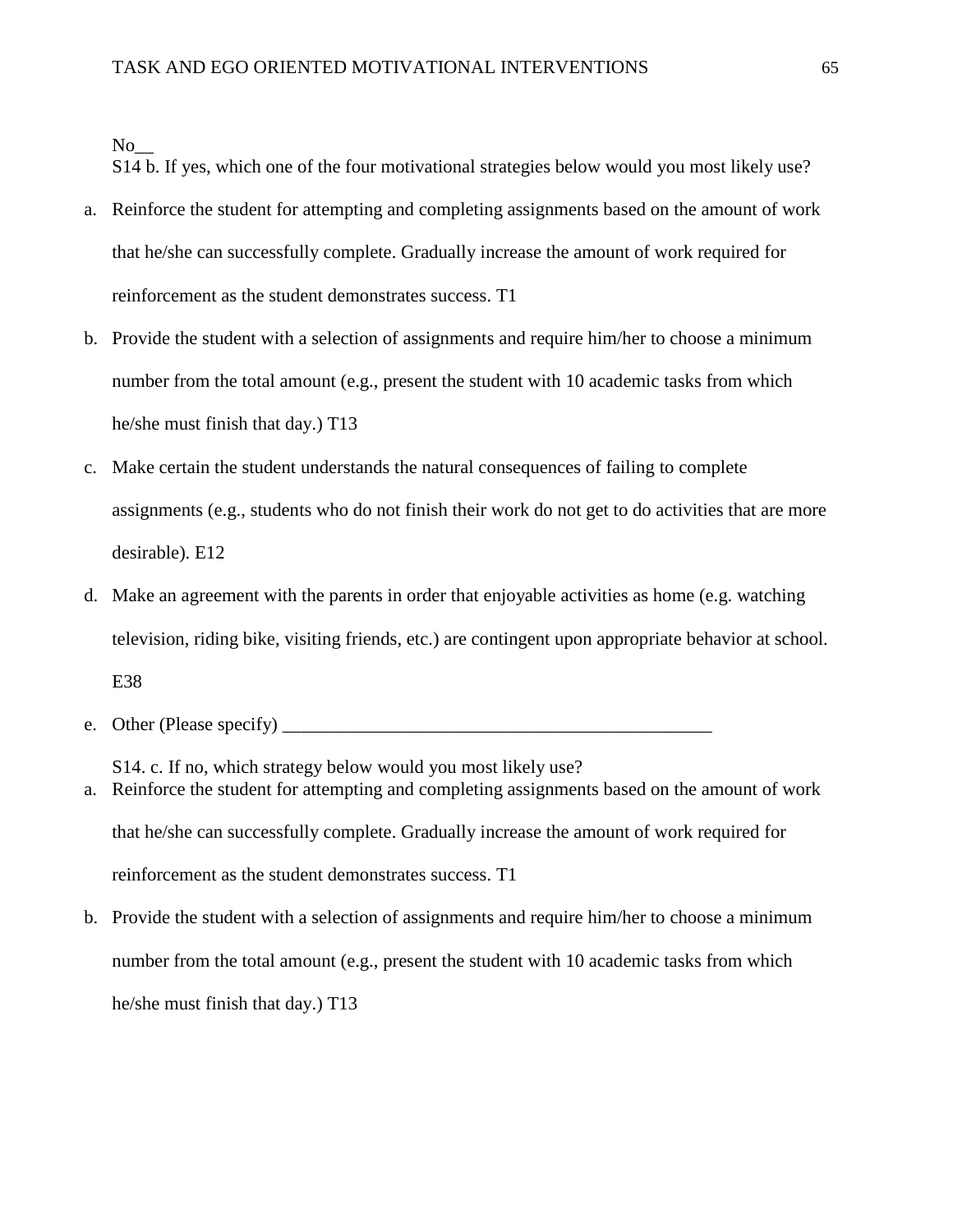- c. Make certain the student understands the natural consequences of failing to complete assignments (e.g., students who do not finish their work do not get to do activities that are more desirable). E12
- d. Make an agreement with the parents in order that enjoyable activities as home (e.g. watching television, riding bike, visiting friends, etc.) are contingent upon appropriate behavior at school. E38
- e. Other (Please specify) \_\_\_\_\_\_\_\_\_\_\_\_\_\_\_\_\_\_\_\_\_\_\_\_\_\_\_\_\_\_\_\_\_\_\_\_\_\_\_\_\_\_\_\_\_\_

S15. Michael is a basketball player who sits slouched in his seat with his hat on and arms crossed. Just getting him to take his hat off is difficult. He refuses to do anything even though he knows you have to report to the Athletic Director every Friday regarding his grade and behavior in your class.

S15. a. Have you ever had a student like this in your class?

# $Y$  $\mathbf N$

S15 b. If yes, which one of the four motivational strategies below would you most likely use?

- a. Offer the student assistance frequently throughout the day. T30
- b. Reduce emphasis on competition. Students who compete academically and fail to succeed may cease to try to do well and do far less than they are able. T60
- c. Write a contract with the student in order that he/she can earn reinforcement at home for appropriate behavior at school. E39
- d. Provide a wide variety of reinforcers for the student at school (e.g., eating lunch with the teacher, one-on-one time with the teacher, principal, custodian, extra time in a favorite class, etc.) E41
- e. Other (Please specify)  $\overline{\phantom{a}}$

S15, c. If no, which strategy below would you most likely use?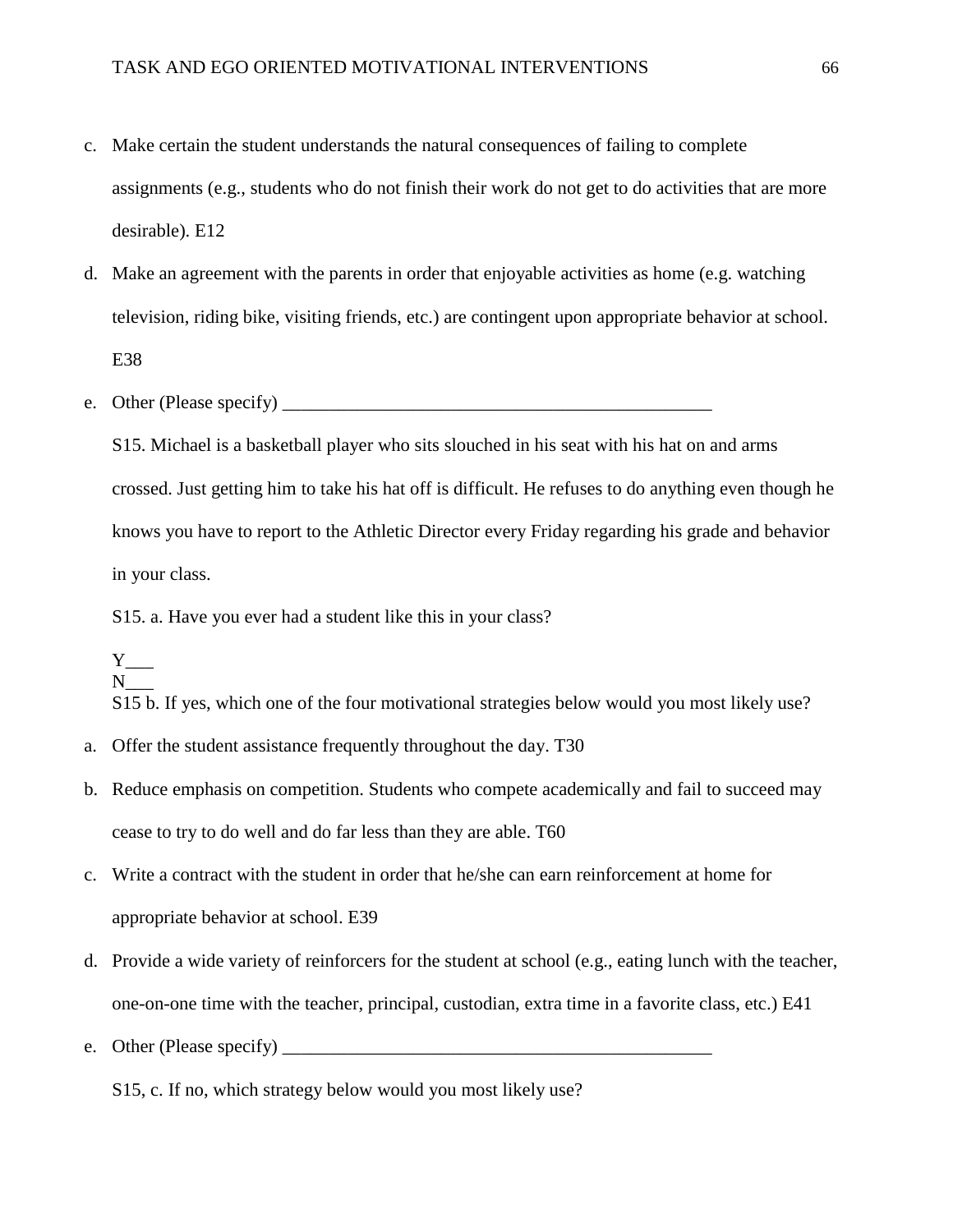- a. Offer the student assistance frequently throughout the day. T30
- b. Reduce emphasis on competition. Students who compete academically and fail to succeed may cease to try to do well and do far less than they are able. T60
- c. Write a contract with the student in order that he/she can earn reinforcement at home for appropriate behavior at school. E39
- d. Provide a wide variety of reinforces for the student at school (e.g., eating lunch with the teacher, one-on-one time with the teacher, principal, custodian, extra time in a favorite class, etc.) E41
- e. Other (Please specify)  $\qquad \qquad$

S16. Tammy loves to read and has high reading comprehension. She participates in the school talent show, performing arts club and local theater productions. However, when asked to read aloud, she hides under tables and no amount of coaxing will get her to come out.

S16 a. Have you ever had a student like this in your class?

 $Y$  $\mathbf N$ 

S16 b. If yes, which one of the four motivational strategies below would you most likely use?

- a. Provide the student with shorter tasks given more frequently. T22
- b. Structure the environment in order that the student is not required to communicate all the needs to others (i.e. make certain the student's tasks are on his/her ability level, instructions are clear, and maintain frequent interaction with the student in order to ensure his/her success.) T33
- c. Communicate with parents, agencies, or appropriate parties in order to inform them of the problem, determine the cause of the problem, and solutions to the problem. E33
- d. Make certain that the student can be successful at school in order to earn reinforcement. E40

e. Other (Please specify)

S16 c. If no, which strategy below would you most likely use?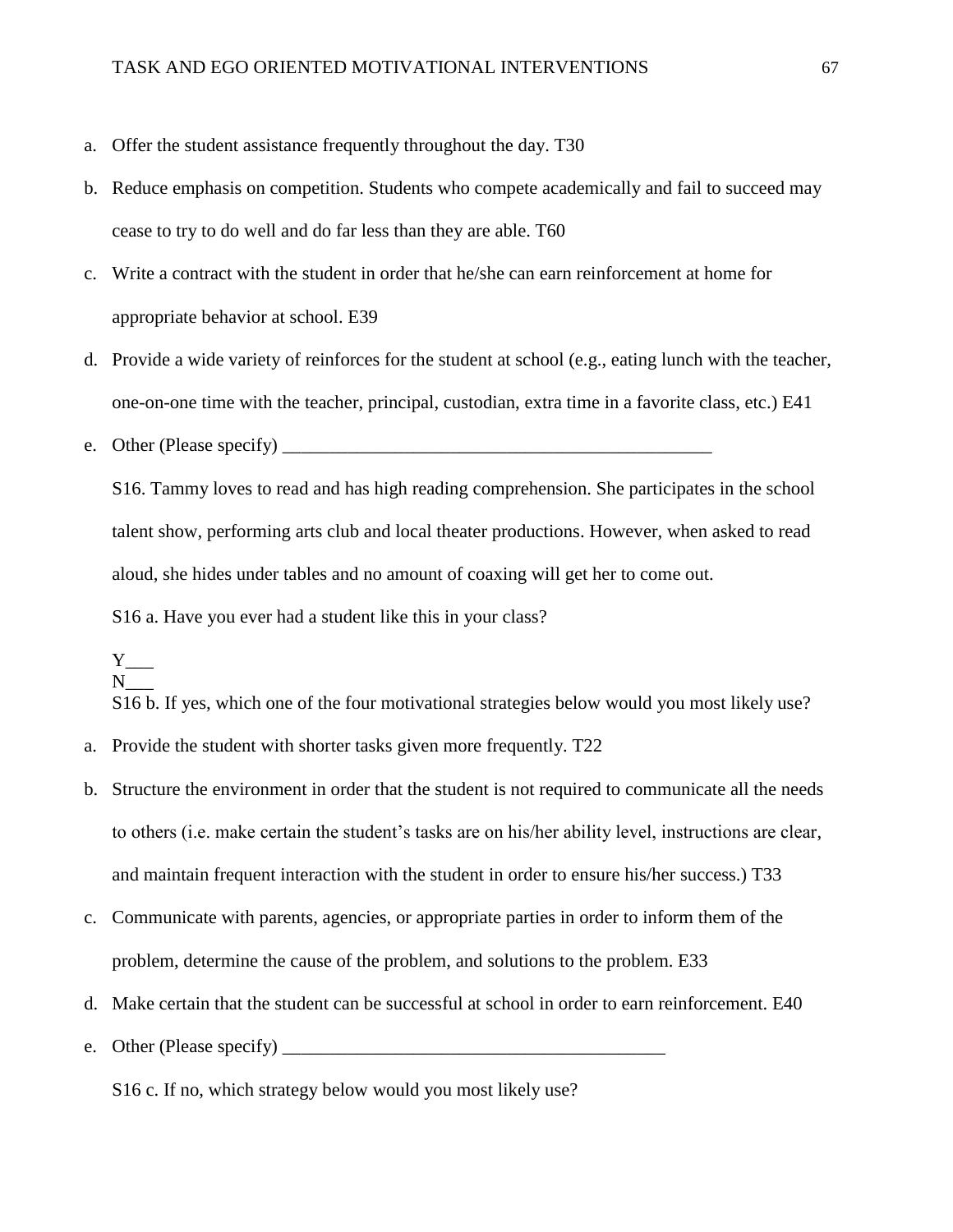- a. Provide the student with shorter tasks given more frequently. T22
- b. Structure the environment in order that the student is not required to communicate all the needs to others (i.e. make certain the student's tasks are on his/her ability level, instructions are clear, and maintain frequent interaction with the student in order to ensure his/her success.) T33
- c. Communicate with parents, agencies, or appropriate parties in order to inform them of the problem, determine the cause of the problem, and solutions to the problem. E33
- d. Make certain that the student can be successful at school in order to earn reinforcement. E40
- e. Other (Please specify)

S17. Anastasia has been retained in her grade. She is gaining self-confidence in the classroom, but when asked to write, leaves the room without permission causing her to fall further and further behind.

S17. a. Have you ever had a student like this in your class?

 $Y$  $\mathbf N$ 

S16 b. If yes, which one of the four motivational strategies below would you most likely use?

- a. Assess the degree of task difficulty in comparison with the student's ability to perform task. T3
- b. Allow the student to perform alternative assignments. Gradually introduce more components of the regular assignments until those assignments are done routinely. T10
- c. Provide a wide variety of reinforcers for the student at school (e.g., eating lunch with the teacher, one-on-one time with the teacher, principal, custodian, extra time in a favorite class, etc.) E41
- d. Remove the student from an activity until he/she can demonstrate appropriate on-task behavior. E50

e. Other (Please specify)

S16. c. If no, which strategy below would you most likely use?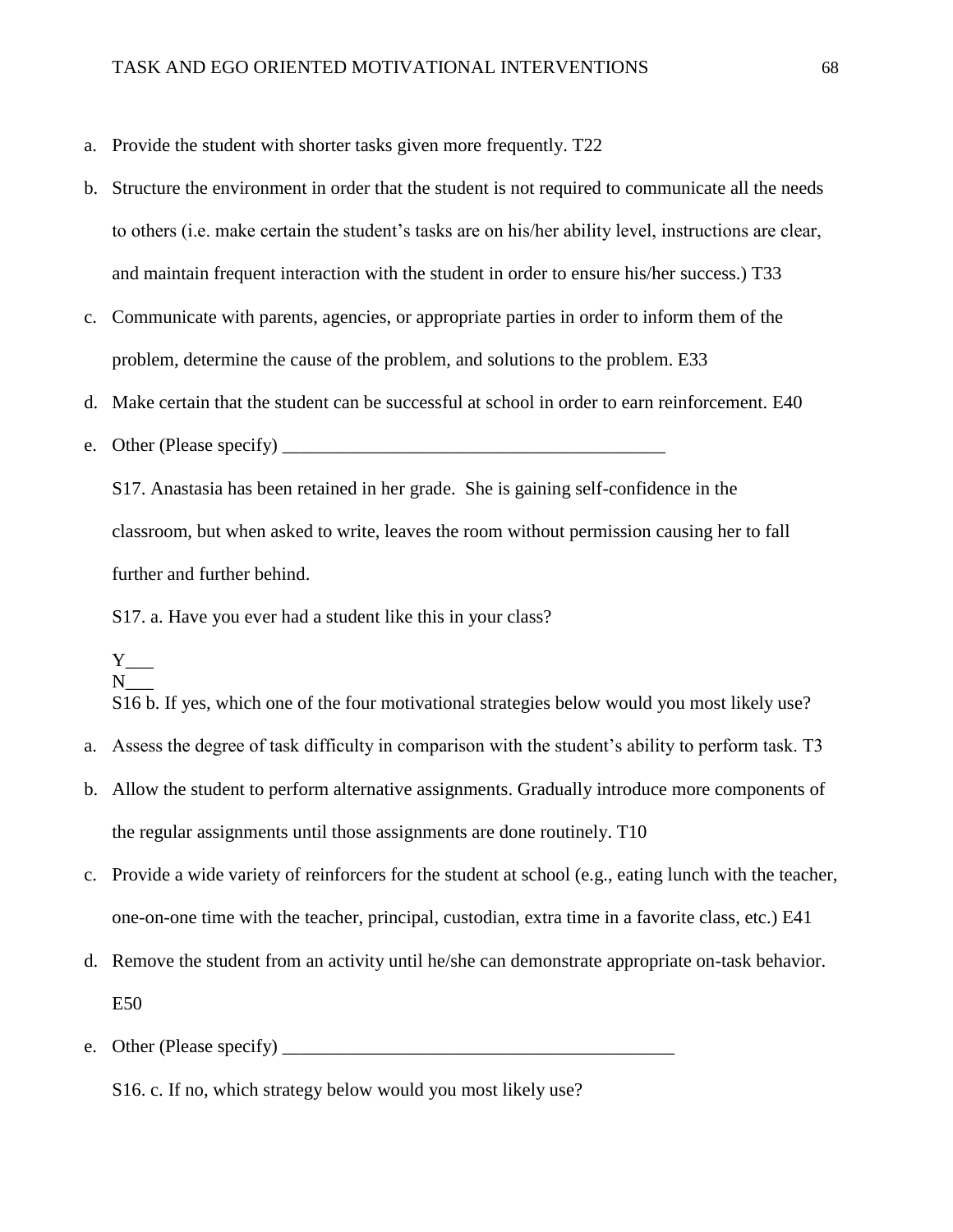- a. Assess the degree of task difficulty in comparison with the student's ability to perform task. T3
- b. Allow the student to perform alternative assignments. Gradually introduce more components of the regular assignments until those assignments are done routinely. T10
- c. Provide a wide variety of reinforces for the student at school (e.g., eating lunch with the teacher, one-on-one time with the teacher, principal, custodian, extra time in a favorite class, etc.) E41
- d. Remove the student from an activity until he/she can demonstrate appropriate on-task behavior. E50
- e. Other (Please specify) \_\_\_\_\_\_\_\_\_\_\_\_\_\_\_\_\_\_\_\_\_\_\_\_\_\_\_\_\_\_\_\_\_\_\_\_\_\_\_\_\_\_

## **IV. Ego Involved Questions**

S18. Travis is a student who is popular with his peers and has high self-esteem. In history class, they are asked to form groups for which they will receive a group grade. Travis ingratiates himself into the group of high academically achieving students that he doesn't normally hang around with. As the group is working, Travis doesn't appear to be participating.

S18. a. Have you ever had a student like this in your class?  $\rm Y$ 

 $\mathbf N$ 

S18. b. If yes, which one of the four motivational strategies below would you most likely use? a. Give the student responsibilities in the classroom that require communication (e.g., peer tutor,

group leader, teacher assistant, etc.) E37

- b. Provide the student with self-checking materials, requiring correction before turning in the assignments. E59
- c. Pair the student with a non-threatening peer, a peer with similar interests and ability level, etc. T40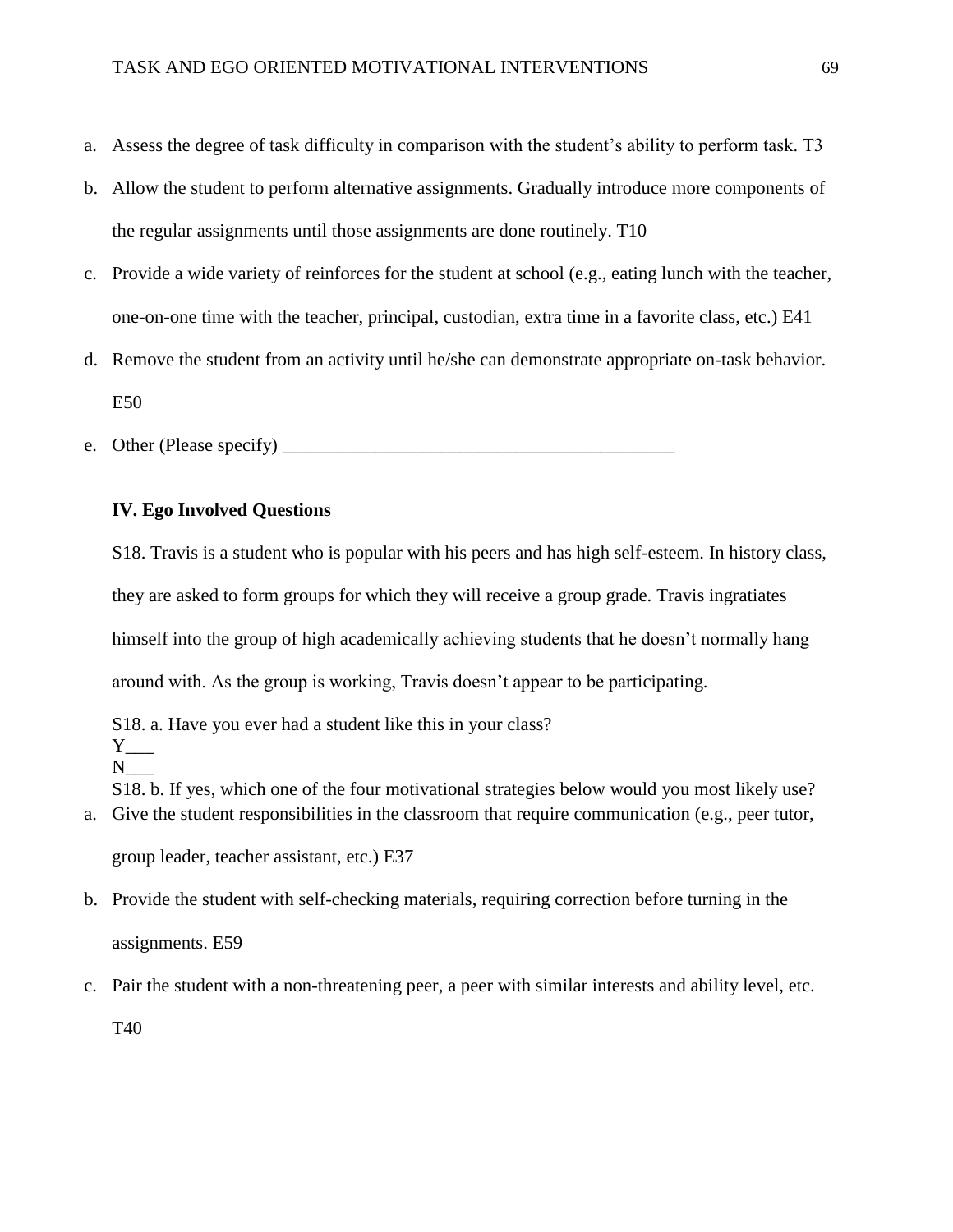- d. Structure the environment in order that the student is not required to communicate all the needs to others (i.e. make certain the student's tasks are on his/her ability level, instructions are clear, and maintain frequent interaction with the student in order to ensure his/her success.) T33
- e. Other (Please specify)

S18. c. If no, which strategy below would you most likely use?

- a. Give the student responsibilities in the classroom that require communication (e.g., peer tutor, group leader, teacher assistant, etc.) E37
- b. Provide the student with self-checking materials, requiring correction before turning in the assignments. E59
- c. Pair the student with a non-threatening peer, a peer with similar interests and ability level, etc. T40
- d. Structure the environment in order that the student is not required to communicate all the needs to others (i.e. make certain the student's tasks are on his/her ability level, instructions are clear, and maintain frequent interaction with the student in order to ensure his/her success.) T33
- e. Other (Please specify)  $\qquad \qquad$

S18. Anne-Marie is a student who is learning her multiplication facts with the rest of her class. Every time a student can recite a set of multiplication facts to a peer, they get a sticker next to their name on a poster-sized chart. Most of the class is on their 6s and 7s while Anne-Marie is on her 9s. However, during a recent math test which included multiplication through 4s, Anne Marie received a 25%. The class average was 89%. Curious about what happened, the teacher asks Anne-Marie why she thinks she did so poorly on the multiplication test. Anne Marie breaks down and admits to taking stickers and putting them on the poster next to her name.

S18. a. Have you ever had a student like this in your class?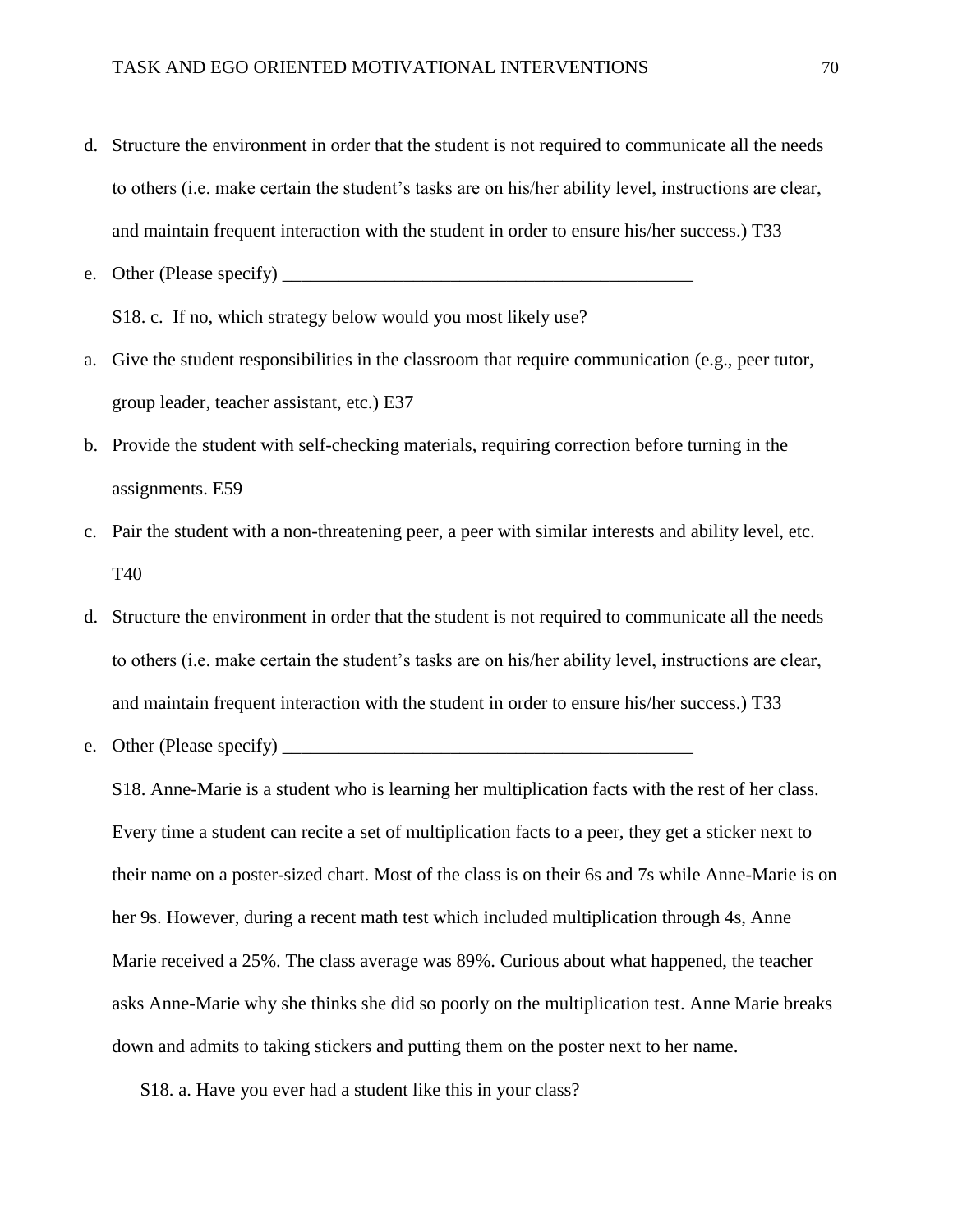- $Y_{\_\_\_\}$  $\mathbf N$
- S18. b. If yes, which one of the four motivational strategies below would you most likely use?
- a. Remove the student from an activity until he/she can demonstrate appropriate on-task behavior. E50
- b. Communicate with parents (e.g., notes home, phone calls, etc.) in order to share information concerning the student's progress and so that they may reinforce the student at home for completing assignments at school. E17
- c. Reinforce the student for attempting and completing assignments based on the amount of work that he/she can successfully complete. Gradually increase the amount of work required for reinforcement as the student demonstrates success. T1
- d. Allow the student to perform alternative assignments. Gradually introduce more components of the regular assignments until those assignments are done routinely. T10
- e. Other (Please specify)

S18. c. If no, which strategy below would you most likely use?

- a. Remove the student from an activity until he/she can demonstrate appropriate on-task behavior. E50
- b. Communicate with parents (e.g., notes home, phone calls, etc.) in order to share information concerning the student's progress and so that they may reinforce the student at home for completing assignments at school. E17
- c. Reinforce the student for attempting and completing assignments based on the amount of work that he/she can successfully complete. Gradually increase the amount of work required for reinforcement as the student demonstrates success. T1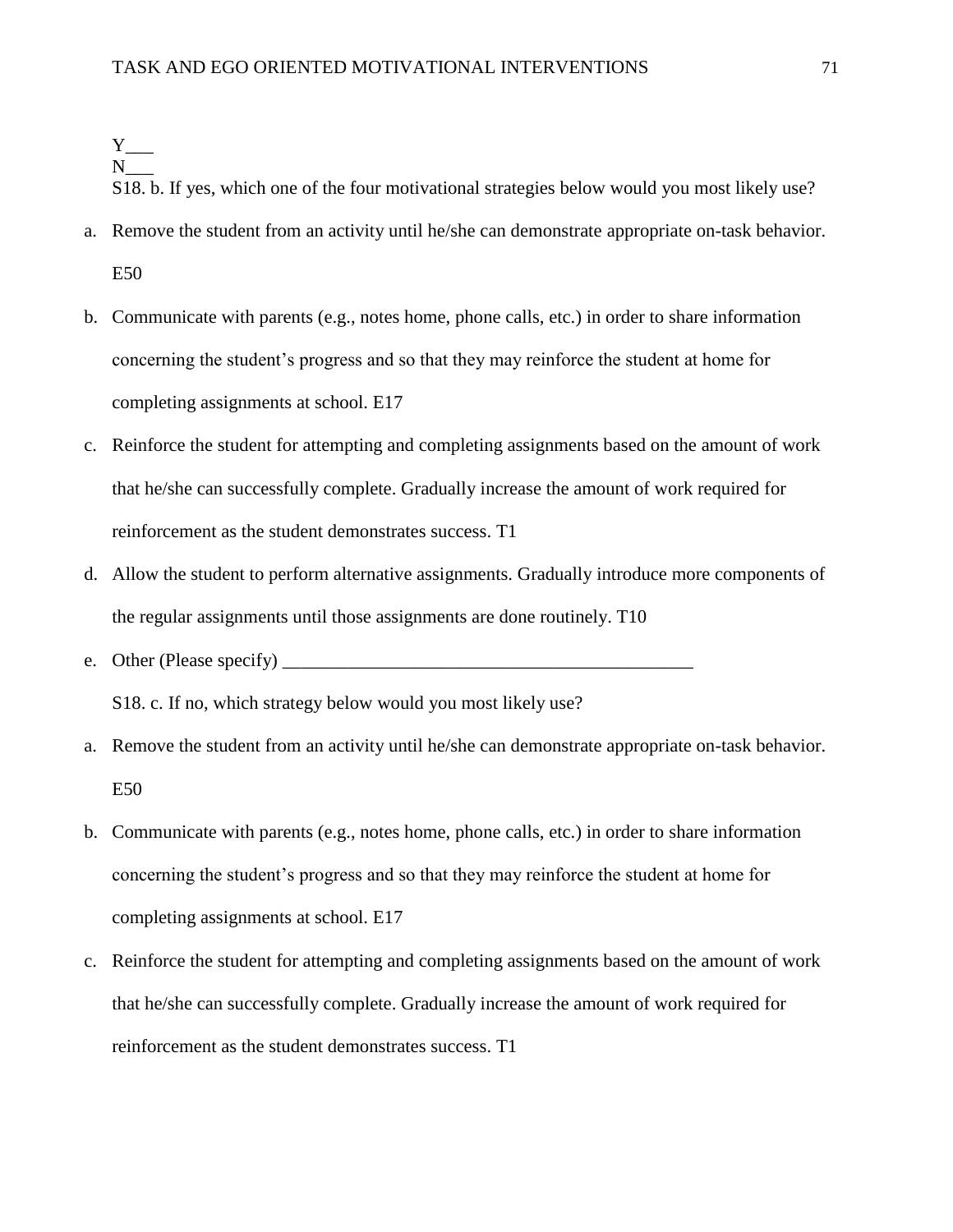- d. Allow the student to perform alternative assignments. Gradually introduce more components of the regular assignments until those assignments are done routinely. T10
- e. Other (Please specify)  $\qquad \qquad$

S19. Morgan has no behavior issues, but falls behind on his work during class and is often described as daydreaming. However, every week before "Friday Power Hour" where students can choose a favorite activity if their weekly assignments are complete or have time to complete missing assignments, Morgan comes to school with all of his week's assignments completed. This allows him to choose a favorite activity despite the teachers' concern that this pattern of not completing his daily assignments in class or as daily homework will not prepare him for the next grade.

S19. a. Have you ever had a student like this in your class?  $Y$  $\mathbf N$ S20. b. If yes, which one of the four motivational strategies below would you most likely use?

- a. Have the student keep a chart or graph representing the number of class assignments completed. E6
- b. Have the student time his/her assignments in order to monitor his/her own behavior and accept time limits. E21
- c. Structure the environment in such a way as to provide the student with increased opportunity for help or assistance. T17
- d. Evaluate the appropriateness of the task to determine: (a) if the task is too easy, (b) if the task is too difficult, and (c) if the length of time scheduled to complete the task is appropriate. T51
- e. Other (Please specify)  $\frac{1}{\sqrt{1-\frac{1}{2}}}\left\{ \frac{1}{2}, \frac{1}{2}, \frac{1}{2}, \frac{1}{2}, \frac{1}{2}, \frac{1}{2}, \frac{1}{2}, \frac{1}{2}, \frac{1}{2}, \frac{1}{2}, \frac{1}{2}, \frac{1}{2}, \frac{1}{2}, \frac{1}{2}, \frac{1}{2}, \frac{1}{2}, \frac{1}{2}, \frac{1}{2}, \frac{1}{2}, \frac{1}{2}, \frac{1}{2}, \frac{1}{2}, \frac{1}{2}, \frac{1}{2}, \frac{1}{2$

S20. c. If no, which strategy below would you most likely use?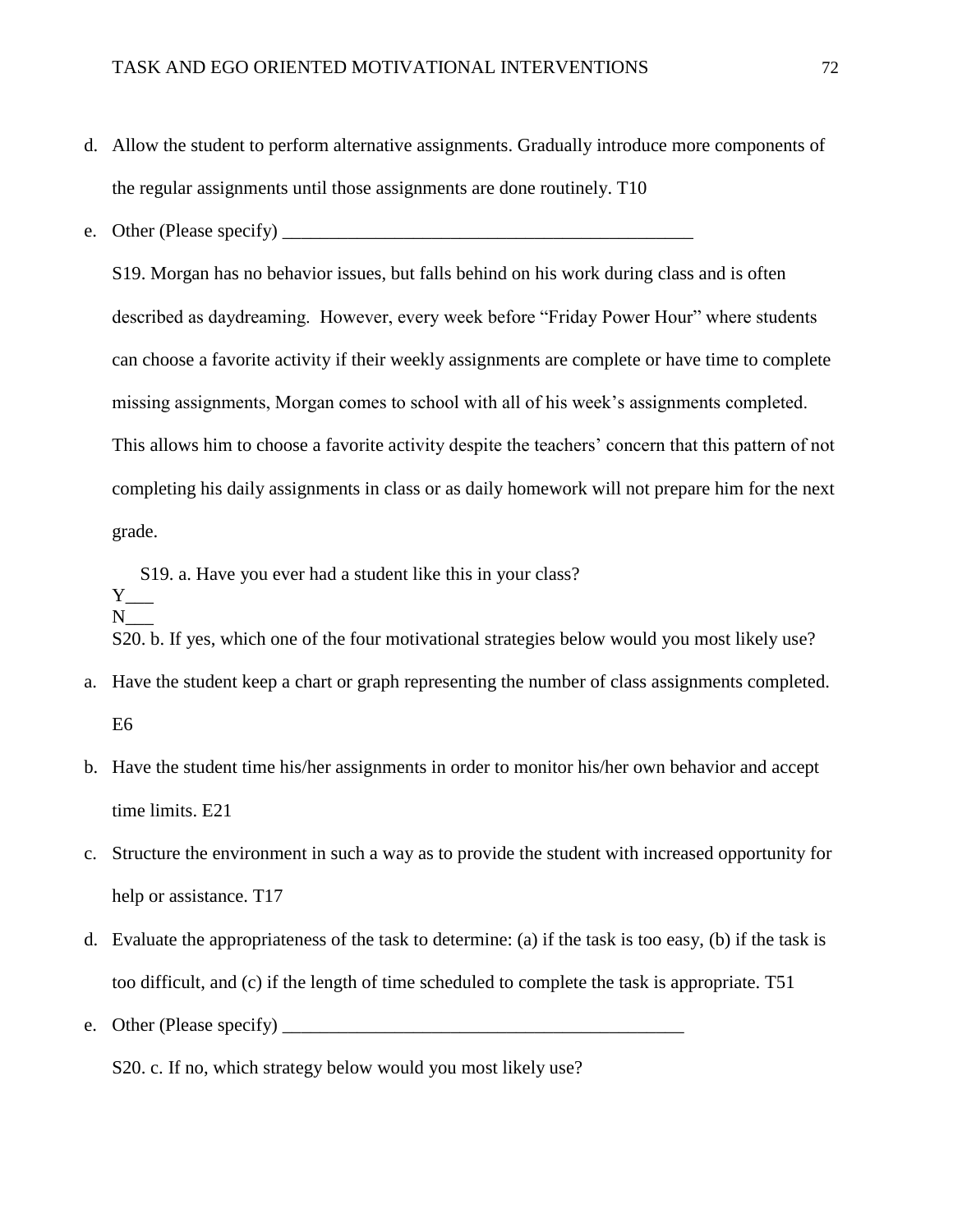- a. Have the student keep a chart or graph representing the number of class assignments completed. E6
- b. Have the student time his/her assignments in order to monitor his/her own behavior and accept time limits. E21
- c. Structure the environment in such a way as to provide the student with increase opportunity for help or assistance. T17
- d. Evaluate the appropriateness of the task to determine: (a) if the task is too easy, (b) if the task is too difficult, and (c) if the length of time scheduled to complete the task is appropriate. T51
- e. Other (Please specify) \_\_\_\_\_\_\_\_\_\_\_\_\_\_\_\_\_\_\_\_\_\_\_\_\_\_\_\_\_\_\_\_\_\_\_\_\_\_\_\_\_\_\_

S21. Randi is a volleyball and basketball player who is extremely polite to all adults in the school, offers to help her teachers before school, etc. She appears highly engaged in class and participates in group discussions. Her grades are bordering on F's due to missing or incomplete assignments and low test scores, but most of her teachers let her slide be due to her good attitude, which allows her to stay eligible for sports. During a teacher team meeting, the math teacher expresses concern about Randi's study skills and middle school preparation. The other teachers agreed.

S 21.a. Have you ever had a student like this in your class? Yes  $No$ S21.b. If yes, which one of the four motivational strategies below would you most likely use?

a. Make certain the student understands the natural consequences of failing to complete

assignments (e.g., students who do not finish their work do not get to do activities that are more desirable). E12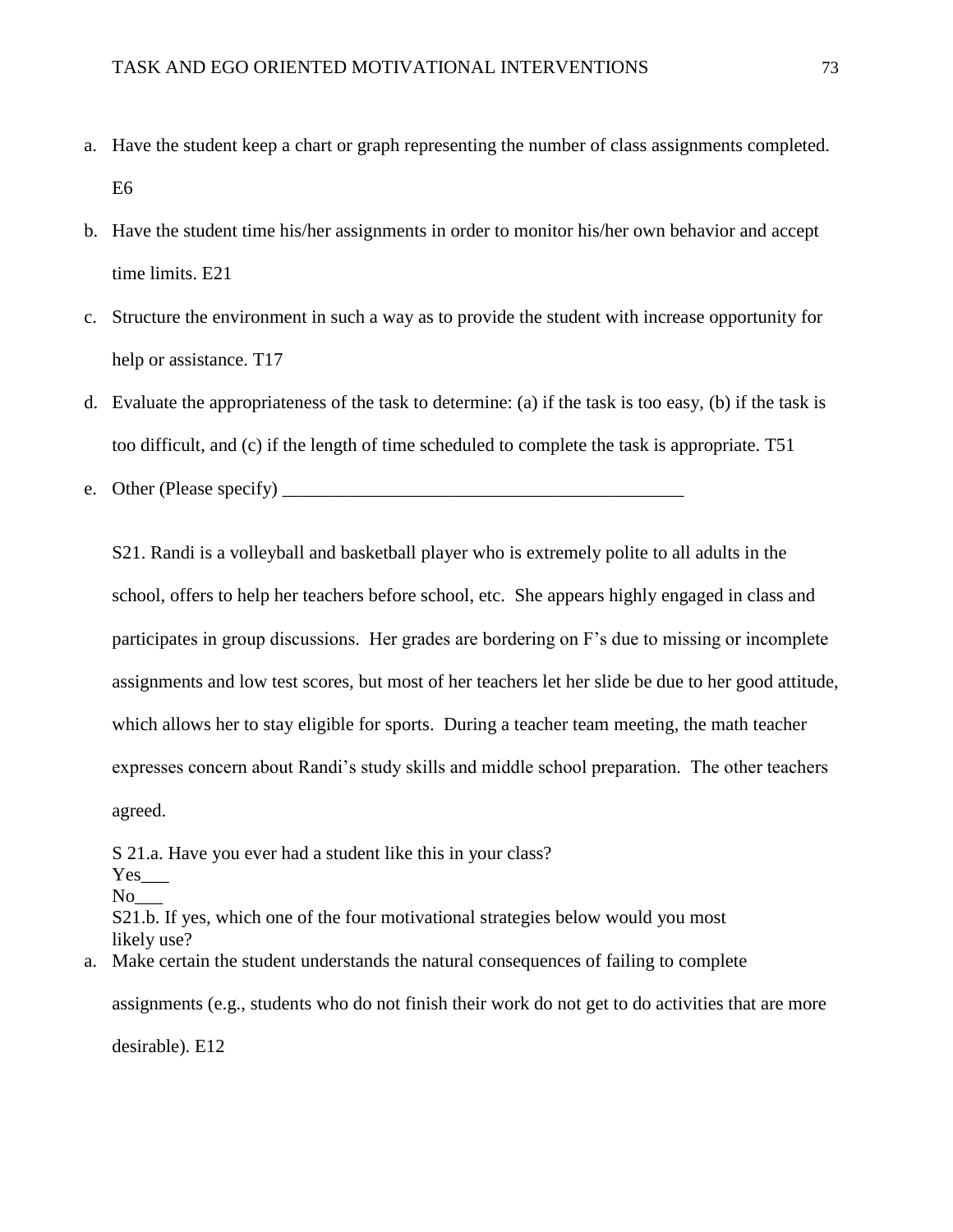- b. Write a contract with the student in order that he/she can earn reinforcement at home for appropriate behavior at school. E39
- c. Evaluate the appropriateness of the task to determine: (a) if the task is too easy, (b) if the task is too difficult, and (c) if the length of time scheduled to complete the task is appropriate. T51
- d. Identify resource personnel from whom the student may receive additional assistance (e.g., librarians, special education teacher, other personnel with expertise or time to help, etc.) T54
- e. Other (Please specify) \_\_\_\_\_\_\_\_\_\_\_\_\_\_\_\_\_\_\_\_\_\_\_\_\_\_\_\_\_\_\_\_\_\_\_\_\_\_\_\_\_

S21. c. If no, which strategy below would you most likely use?

If yes, which one of the four motivational strategies below would you most likely use?

- a. Make certain the student understands the natural consequences of failing to complete assignments (e.g., students who do not finish their work do not get to do activities that are more desirable). E12
- b. Write a contract with the student in order that he/she can earn reinforcement at home for appropriate behavior at school. E39
- c. Evaluate the appropriateness of the task to determine: (a) if the task is too easy, (b) if the task is too difficult, and (c) if the length of time scheduled to complete the task is appropriate. T51
- d. Identify resource personnel from whom the student may receive additional assistance (e.g., librarians, special education teacher, other personnel with expertise or time to help, etc.) T54
- e. Other (Please specify)

S22. Scotty is a student who gets very upset when he doesn't beat the high score on computer math games. This is a general trend for him in the classroom as well. If competition is not involved, he does only the bare minimum to get by. His teacher is concerned that if this continues to be a trend, Scotty will start to fall behind as he gets older.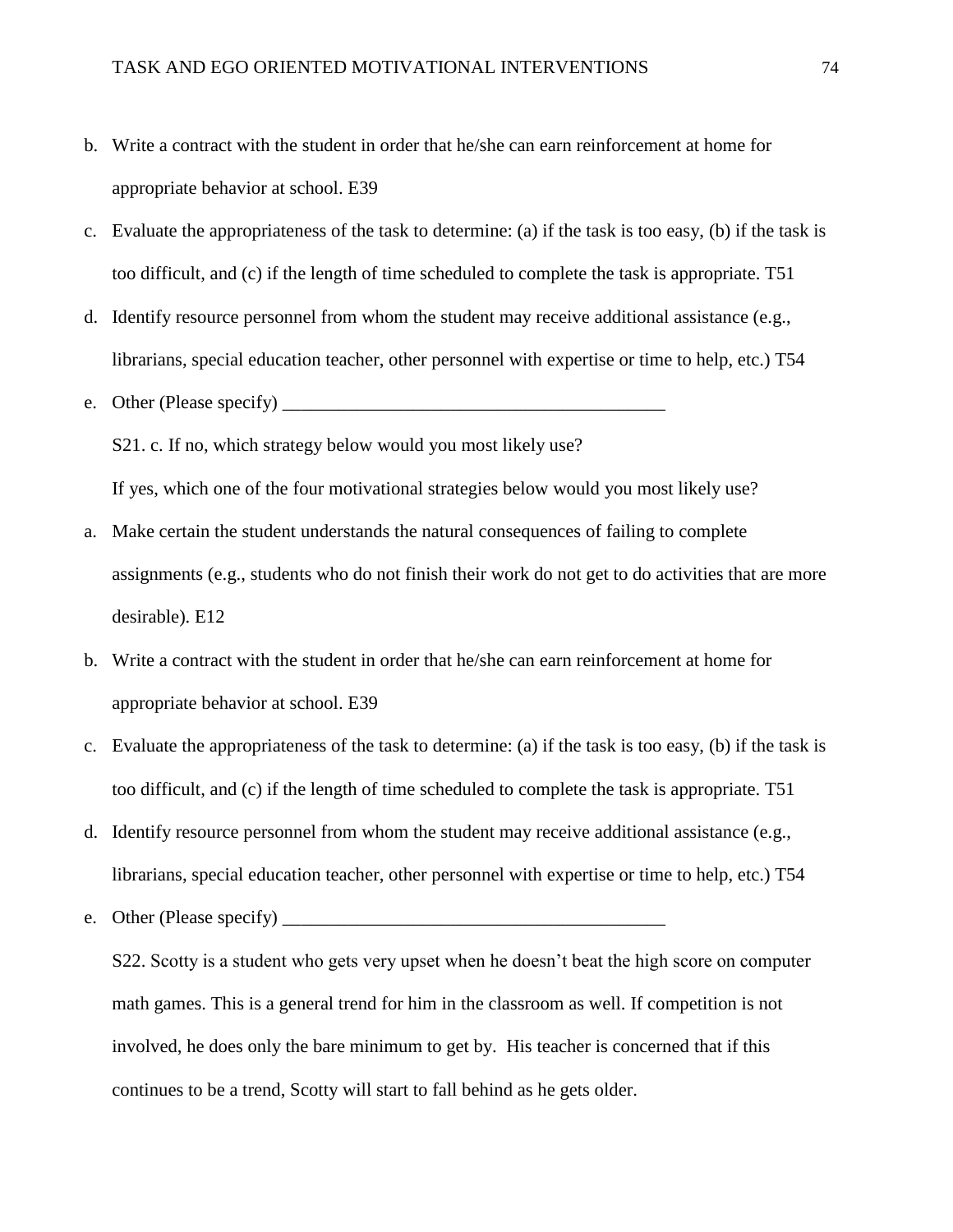S22. a. Have you ever had a student like this in your class?

Yes No

S22. b. If yes, which one of the four motivational strategies below would you most likely use?

- a. Provide reinforcers that are social in nature (e.g., extracurricular activities, clubs, community organizations such as 4-H, scouting, etc.) E43
- b. Give the student responsibilities with reinforcers (praise, stickers, etc., in the classroom in order to increase the probability of on-task behaviors (e.g., passing out materials, collecting schoolwork, etc.) E36
- c. Reduce emphasis on competition. Students who compete academically and fail to succeed may cease to try to do well and do far less than they are able. T60
- d. Deliver reinforcement for any and all measures of improvement. T55
- e. Other (Please specify)  $\qquad \qquad$

S22. c. If no, which strategy below would you most likely use?

- f. Provide reinforcers that are social in nature (e.g., extracurricular activities, clubs, community organizations such as 4-H, scouting, etc.) E43
- g. Give the student responsibilities with reinforcers (praise, stickers, etc., in the classroom in order to increase the probability of on-task behaviors (e.g., passing out materials, collecting schoolwork, etc.) E36
- h. Reduce emphasis on competition. Students who compete academically and fail to succeed may cease to try to do well and do far less than they are able. T60
- i. Deliver reinforcement for any and all measures of improvement. T55 Other (Please specify) \_\_\_\_\_\_\_\_\_\_\_\_\_\_\_\_\_\_\_\_\_\_\_\_\_\_\_\_\_\_\_\_\_\_\_\_\_\_\_\_\_\_\_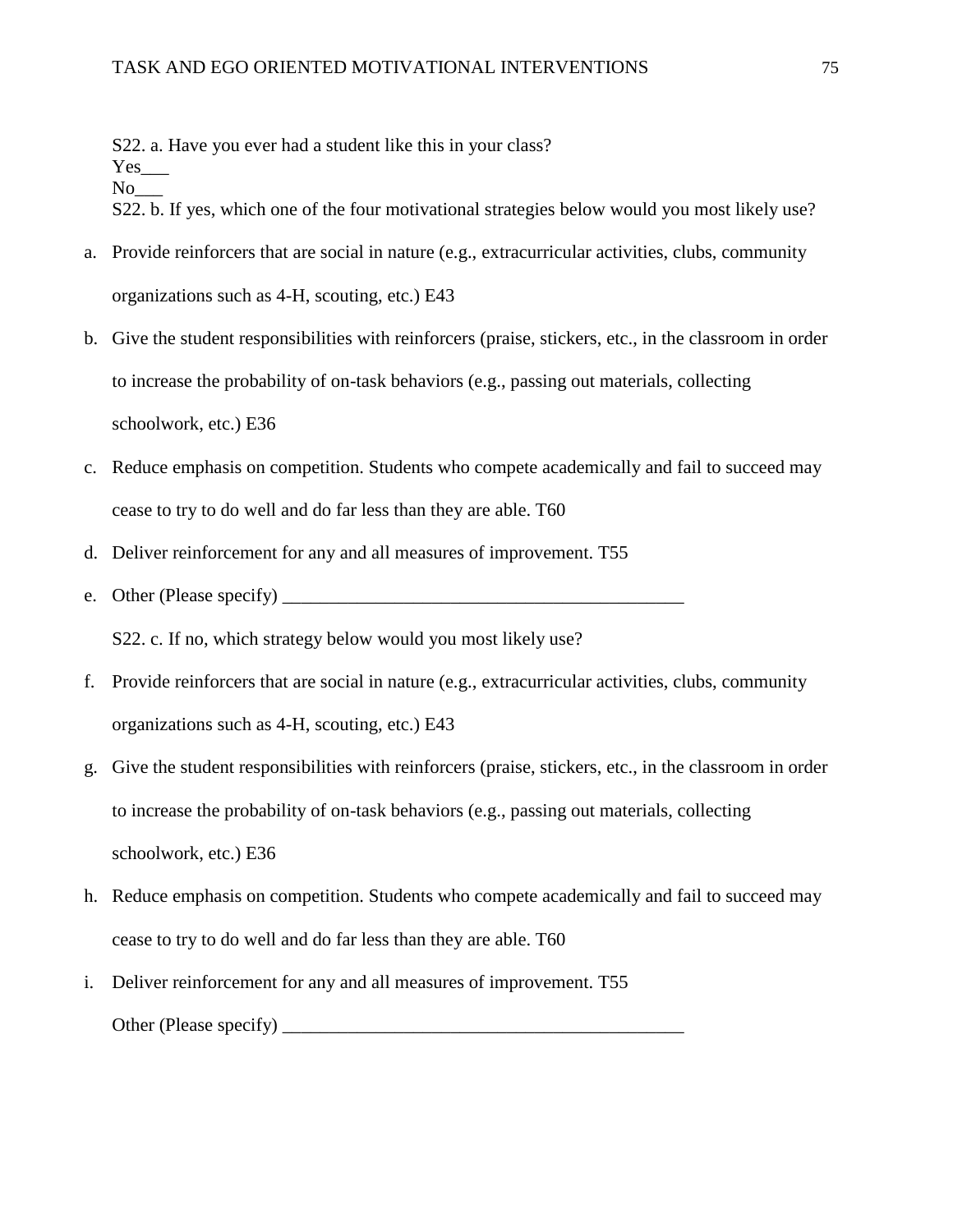#### Appendix B: Intervention Strategies

#### **I. Task-Involved Intervention Strategies**

Adapted from Teachers Guide to Behavioral Interventions, Intervention Strategies for Behavior Problems in the Education Environment. Kathy Cummins-Wunderlich. Hawthorne Educational Services, Inc. Columbia, MO. 2003

- 1. Reinforce the student for attempting and completing assignments based on the amount of work that he/she can successfully complete. Gradually increase the amount of work required for reinforcement as the student demonstrates success.
- 2. Evaluate the appropriateness of the task to determine if: (a) the task is too easy, (b) the task is too difficult, and (c) the length of time scheduled for the task is appropriate.
- 3. Assess the degree of task difficulty in comparison with the student's ability to perform task.
- 4. Present tasks in the most attractive and interesting manner possible.
- 5. Interact frequently with the student in order to maintain involvement with class assignments (e.g., ask the student questions, ask the student's opinions, stand close to the student, seat the student near the teacher's desk, etc.)
- 6. Deliver directions orally in order to increase the probability of understanding.
- 7. Encourage the student to ask for clarification of direction for classroom assignments.
- 8. Give directions in a variety of ways to increase the probability of understanding (e.g., if the student fails to understand verbal directions, present them in written form.)
- 9. Provide the student with step-by-step written directions for doing class assignments.
- 10. Allow the student to perform alternative assignments. Gradually introduce more components of the regular assignments until those assignments are done routinely.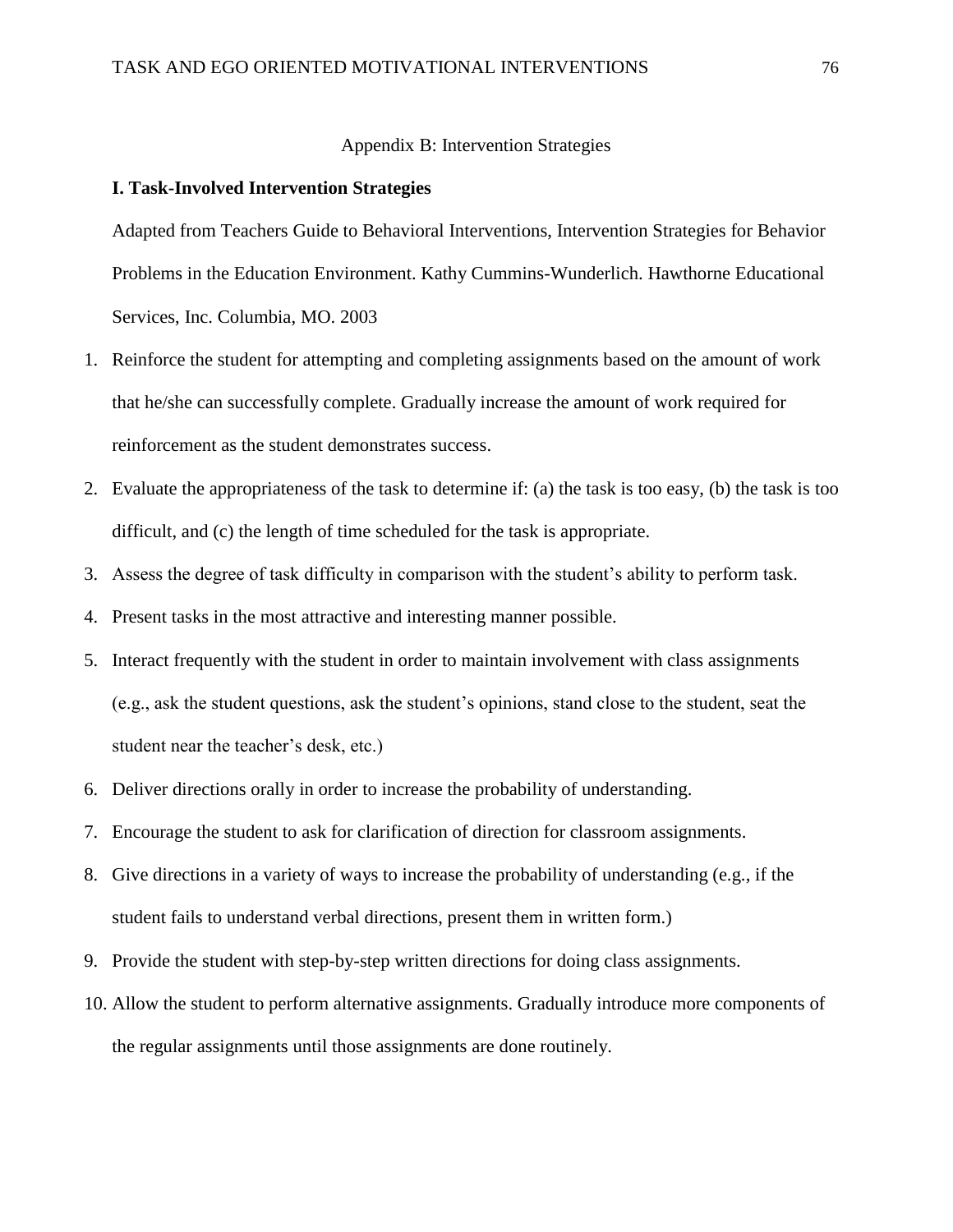- 11. Maintain consistency of expectations while keeping expectations within the ability level of the student.
- 12. Allow the student the option of performing the assignment at another time (e.g., earlier in the day, later, another day, or take the assignment home.
- 13. Provide the student with a selection of assignments and require him/her to choose a minimum number from the total amount (e.g., present the student with 10 academic tasks from which he/she must finish that day.)
- 14. Work a few problems with the student on an assignment in order to serve as a model and help the student begin a task.
- 15. Have the student question any directions, explanations, instructions given to the student.
- 16. Assess the quality and clarity of directions, explanations, and instructions given to the student.
- 17. Structure the environment in such a way as to provide the student with increase opportunity for help or assistance.
- 18. Have the student repeat the directions orally to the teacher.
- 19. Rewrite directions at a lower reading level.
- 20. Prevent the student from becoming over stimulated by activity (e.g., frustrated, angry, etc.).
- 21. Require the student to begin each assignment within a specified period of time (e.g., three minutes, five minutes, etc.).
- 22. Provide the student with shorter tasks given more frequently.
- 23. Provide clearly stated directions in written or verbal form (i.e., make the directions as simple and concrete as possible)
- 24. Provide alternatives for the traditional format of directions (e.g., tape record, summarize directions, directions given by peers, etc.)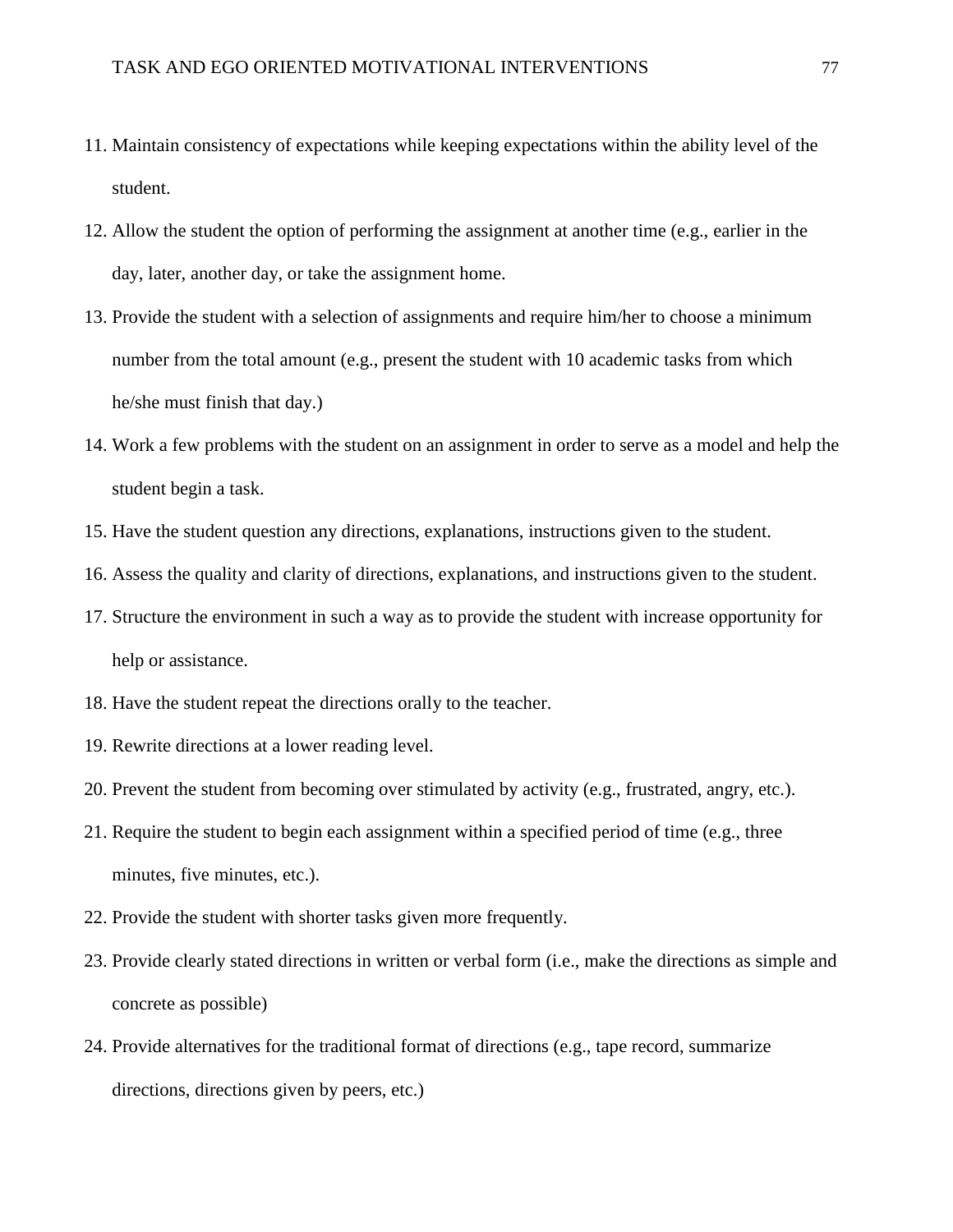- 25. Practice direction-following skills on nonacademic tasks.
- 26. Reduce directions to steps (e.g., give the student each additional step after completion of the pervious step).
- 27. Make certain the student achieves success when following directions.
- 28. Reduce the emphasis on early completion. Hurrying to complete assignments may cause the student to fail to follow directions.
- 29. Establish assignment rules (e.g., listen to directions, wait until all directions have been given, ask questions about anything you do not understand, begin assignment only when you are certain about what you are supposed to do, make certain you have all necessary materials, etc.)
- 30. Maintain mobility throughout the classroom in order to determine the student's needs.
- 31. Offer the student assistance frequently throughout the day.
- 32. Make certain that directions, explanations, and instructions are delivered on the student's ability level.
- 33. Structure the environment in order that the student is not required to communicate all the needs to others (i.e. make certain the student's tasks are on his/her ability level, instructions are clear, and maintain frequent interaction with the student in order to ensure his/her success.)
- 34. In order to detect the student's needs, communicate with the student as often as opportunities permit.
- 35. Demonstrate accepting behavior (e.g., willingness to help others, making criticisms constructive and positive, demonstrating confidentiality in personal matters, etc.)
- 36. Communicate to the student an interest in his/her needs.
- 37. Communicate to the student that he/she is a worthwhile individual.
- 38. Encourage communication skills in the classroom.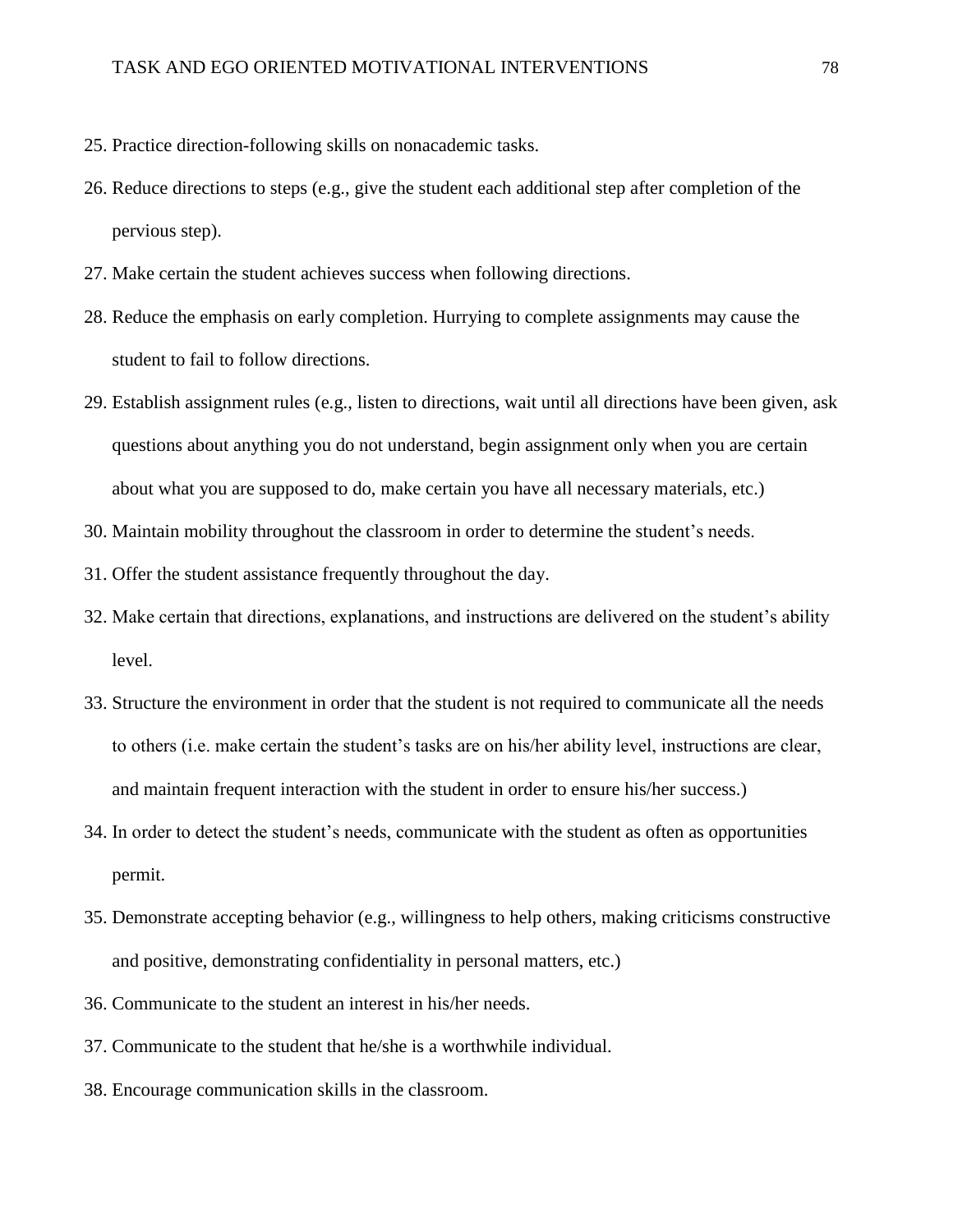- 39. Recognize the student's attempts to communicate his/her needs (e.g., facial expressions, gestures, inactivity, self-depreciating comments, etc.)
- 40. Pair the student with a non-threatening peer, a peer with similar interests and ability level, etc.
- 41. Conduct a reinforcer survey with the student in order to determine his/her reinforcer preferences.
- 42. Communicate with parents in order to determine what the student finds reinforcing at home.
- 43. Evaluate the auditory and visual stimuli in the classroom in order to determine what level of stimuli the student can respond to in an appropriate manner.
- 44. Reduce auditory and visual stimuli to a level at which the student can successfully function. Gradually allow auditory and visual stimuli to increase as the student demonstrates that he/she can successfully tolerate the increased levels.
- 45. Provide the student with the opportunity to move to a quiet place in the classroom any time that auditory and visual stimuli interfere with his/her ability to function. Gradually remove the earphones as the student can more successfully function in the presence of auditory stimuli.
- 46. Allow the student to close the door or windows in order to reduce auditory and visual stimuli outside of the classroom.
- 47. Model for the student appropriate behavior in the presence of auditory and visual stimuli in the classroom (e.g., free time, math, reading, etc.) in order to reduce the level auditory and visual stimuli in the group. Gradually increase group size as the student can function successfully.
- 48. Make certain the student has all necessary materials to perform assignments.
- 49. Make certain the student knows what to do when he/she cannot successfully perform assignment (e.g., raise hand, ask for assistance, go to the teacher, etc.)
- 50. Make certain to recognize the student when his/her hand is raise in order to convey that assistance will be provided as soon as possible.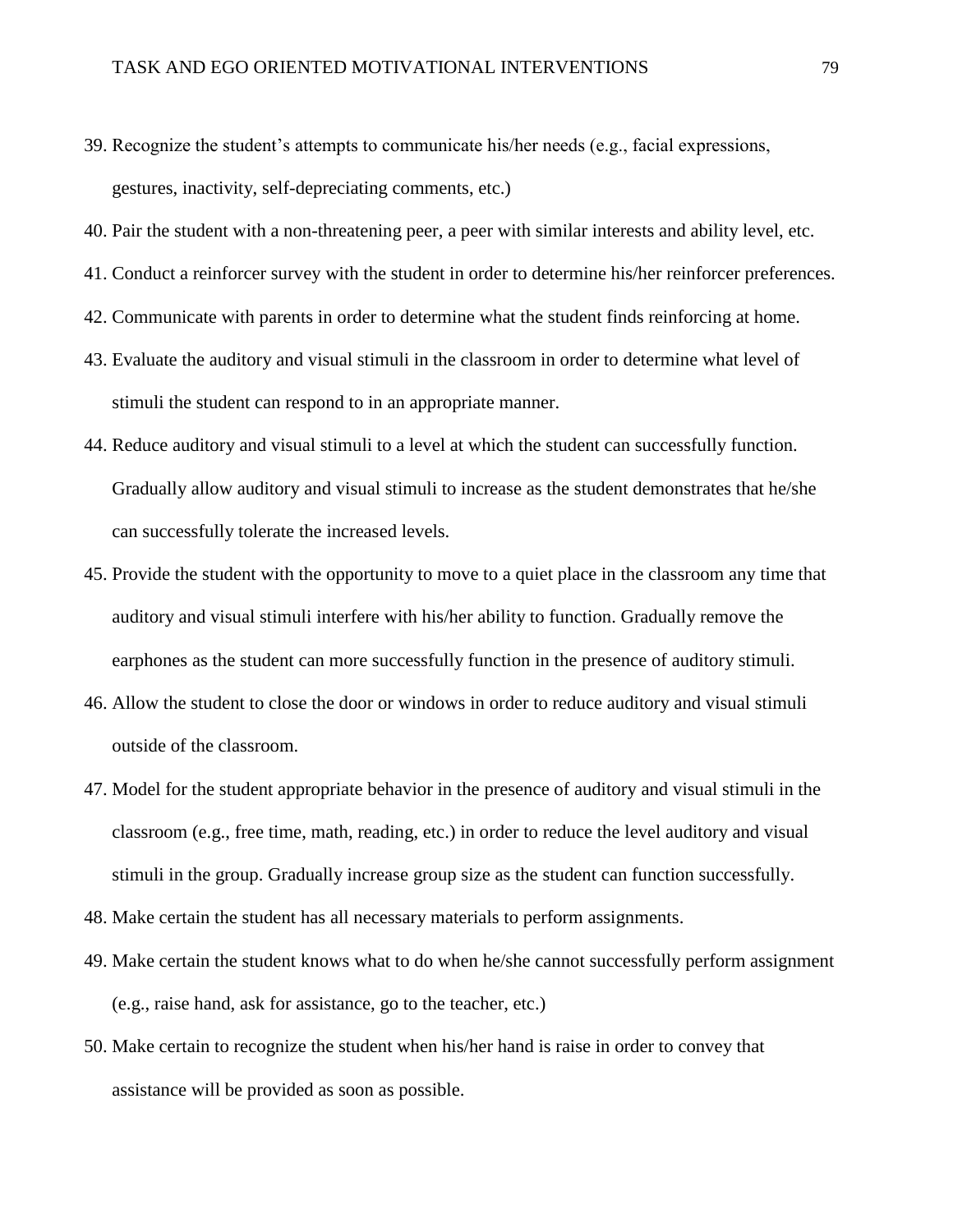- 51. Evaluate the appropriateness of the task to determine: (a) if the task is too easy, (b) if the task is too difficult, and (c) if the length of time scheduled to complete the task is appropriate.
- 52. Assess the appropriateness of assigning homework to the student.
- 53. Teach the student direction-following skills: (a) Listen carefully, (b) ask questions, (c) use environmental cues, (d) rely on examples provided, etc.)
- 54. Identify resource personnel from whom the student may receive additional assistance (e.g., librarians, special education teacher, other personnel with expertise or time to help, etc.)
- 55. Deliver reinforcement for any and all measures of improvement.
- 56. Have the assignments tape recorded, allowing the student to listen to questions as often as necessary,
- 57. Provide the student with opportunities for review prior to grading assignments.
- 58. Provide multiple opportunities for the student to learn the information covered by assignments (e.g., films, visitors, community resources, etc.)
- 59. Allow the student to respond to alternative assignment questions (e.g., more generalized questions that represent global understanding.)
- 60. Reduce emphasis on competition. Students who compete academically and fail to succeed may cease to try to do well and do far less than they are able.

### **II. Ego-Involved Intervention Strategies**

Adapted from Teachers Guide to Behavioral Interventions, Intervention Strategies for Behavior Problems in the Education Environment. Kathy Cummins-Wunderlich. Hawthorne Educational Services, Inc. Columbia, MO. 2003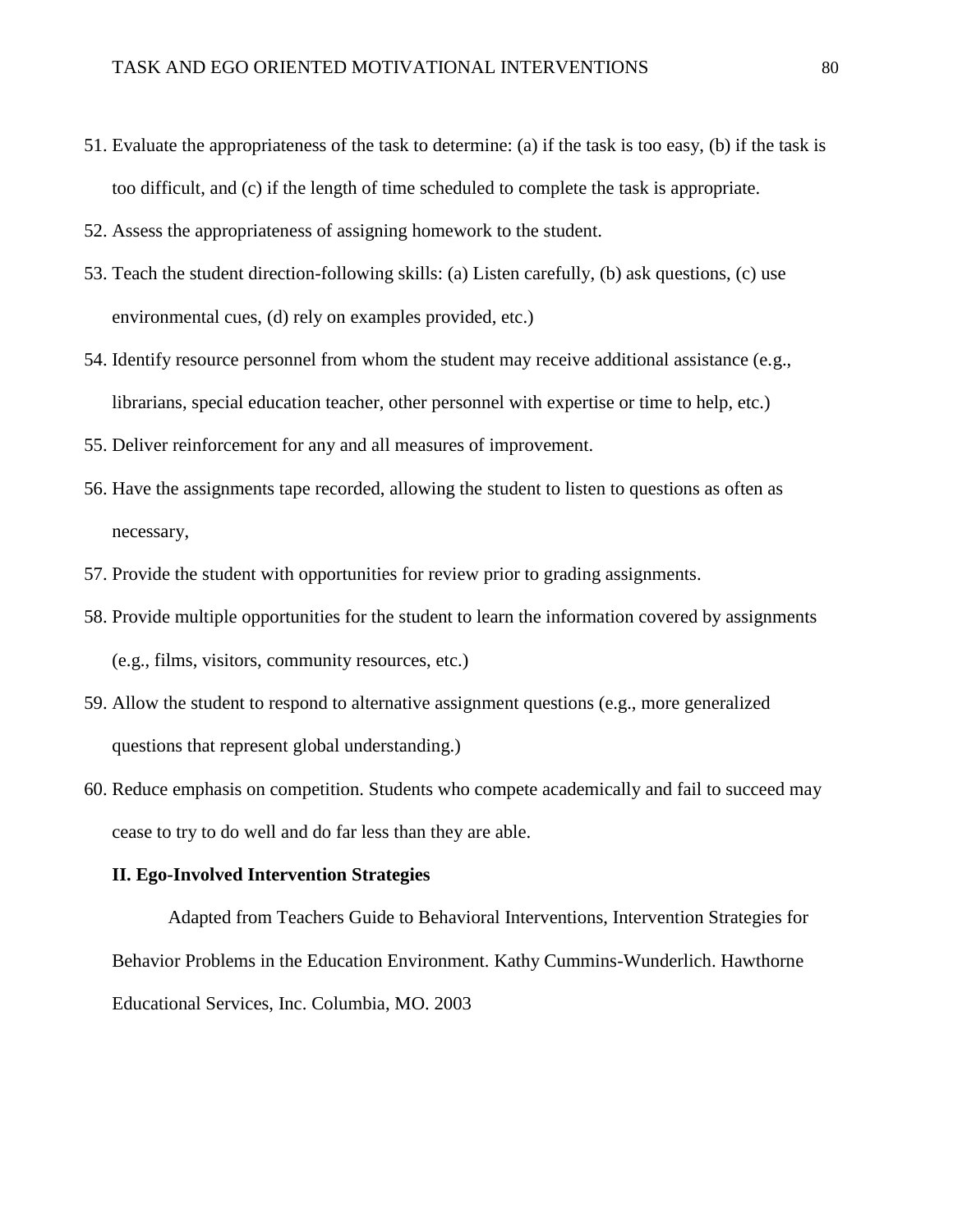- 1. Reinforce the student for attempting and completing class assignments: (a) give the student a tangible reward (e.g., classroom privileges, line leading, passing out materials, five-minute free time, etc.) or (b) give the student an intangible reward (e.g., praise, handshake, smile, etc.)
- 2. Speak with the student to explain: (a) what he/she is doing wrong (e.g., not completing assignments) or (b) what he/she should be doing (e.g., completing assignments during class).
- 3. Establish classroom rules (e.g., work on-task, work quietly, remain in your seat, finish task, meet requirements). Reiterate rules often and reinforce students for following rules.
- 4. Reinforce those students in the class room who attempt and complete assignments during class time.
- 5. Write a contract with the student specifying what behavior is expected (e.g., attempting and completing class assignments) and what reinforcement will be made available when the terms of the contract have been met.
- 6. Have the student keep a chart or graph representing the number of class assignments completed.
- 7. Assign a peer to help the student with class assignments.
- 8. Assign the student shorter tasks (e.g. modify a 20-problem math activity to 4 activities of 5 problems each to be done at various times during the day). Gradually increase number of problems over time.
- 9. Reduce distracting stimuli (e.g., place the student in the front row; provide a carrel or quiet place away from distractions). This is used as a means of reducing stimuli and not as a form of punishment.
- 10. Supervise the student during class assignments in order to maintain on-task behavior.
- 11. Follow a less desirable task with a highly desirable task, making the completion of the first necessary to perform the second.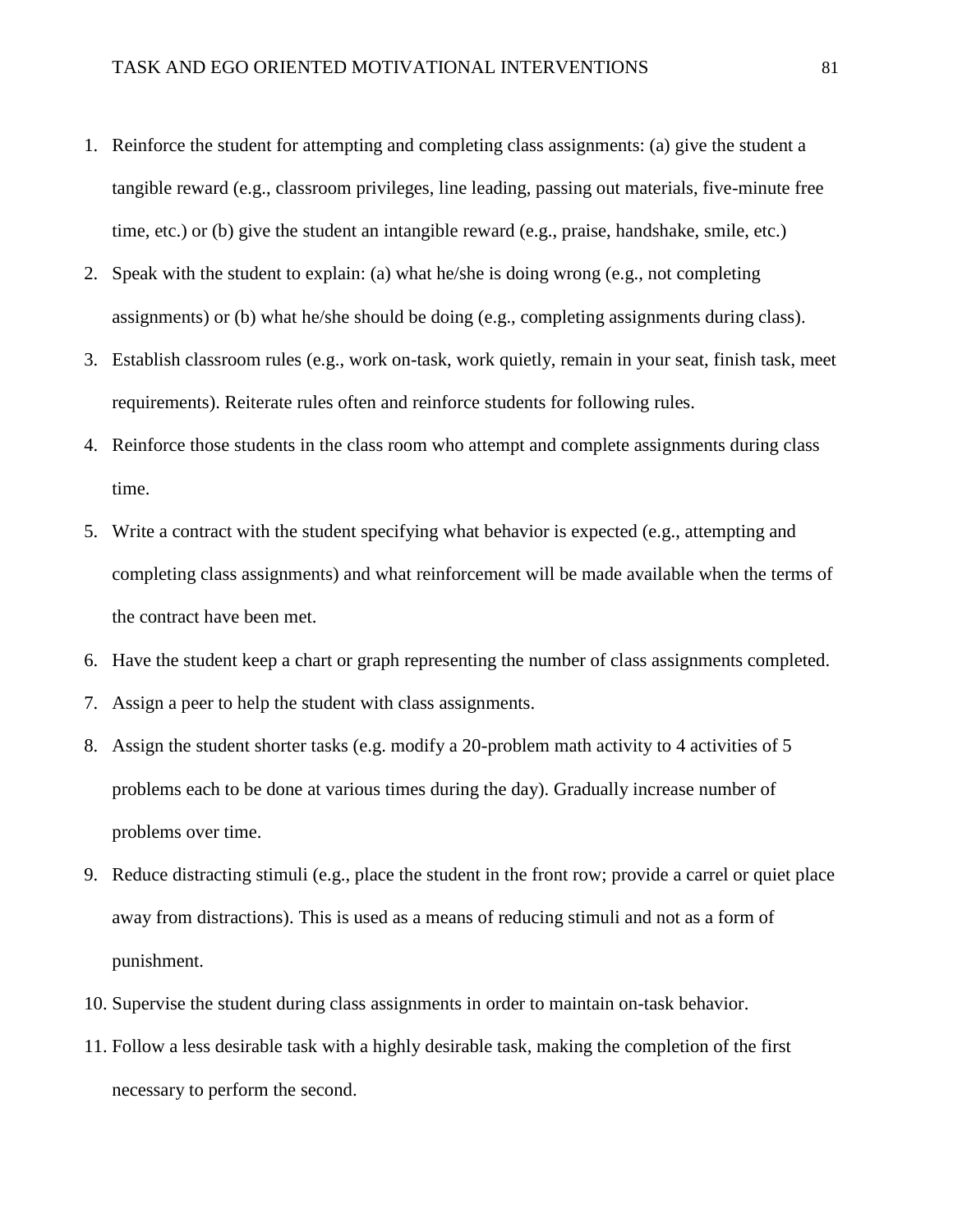- 12. Make certain the student understands the natural consequences of failing to complete assignments (e.g., students who do not finish their work do not get to do activities that are more desirable).
- 13. Explain to the student that work not done during work time will have to be done during other times (e.g., break time, recreational time, after school, etc.).
- 14. Take steps to deal with student refusal to perform an assignment in order that the rest of the group will not be exposed to contagion (e.g., refrain from arguing with the student, place the student at a carrel or other quiet place to work, remove the student from the group or classroom, etc.).
- 15. Maintain consistency in daily routine.
- 16. Reinforce the student for beginning, staying on, and completing assignments.
- 17. Communicate with parents (e.g., notes home, phone calls, etc.) in order to share information concerning the student's progress and so that they may reinforce the student at home for completing assignments at school.
- 18. Identify a peer to act as a model for the student to imitate appropriate completion of assignments.
- 19. Communicate clearly to the student when the assignment should be completed.
- 20. Have the student time his/her assignments in order to monitor his/her own behavior and accept time limits.
- 21. Structure time units in order that the student knows exactly how long he/she has to work and when he/she must be finished.
- 22. Provide the student with more than enough time to finish an activity and decrease the amount of time as the student demonstrates success.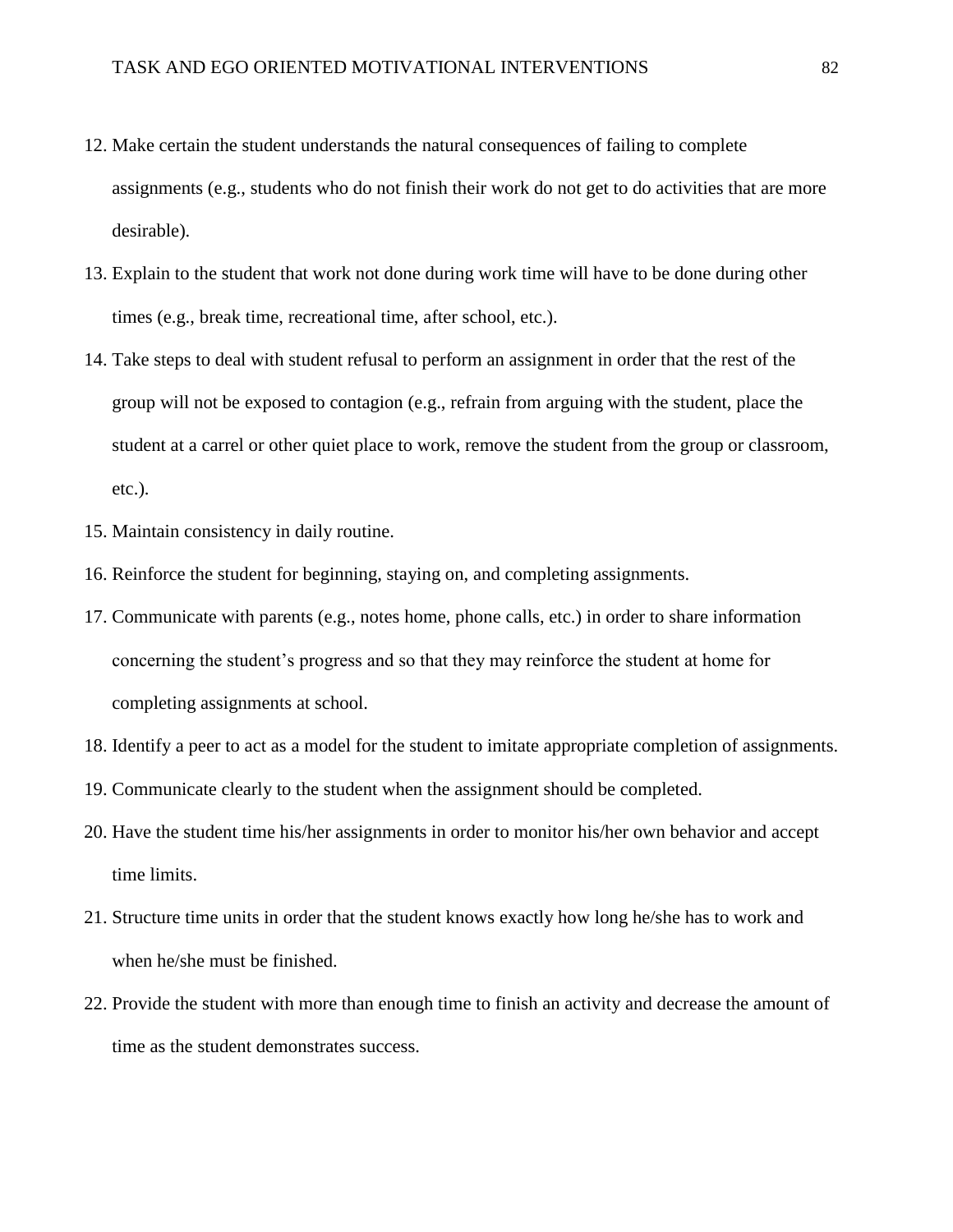- 23. Provide the student with a schedule of daily events in order that he/she knows exactly what and how much there is to do in a day.
- 24. Specify exactly what is to be done for the completion of the task (e.g., indicate definite starting and stopping points, indicate a minimum requirement, etc.).
- 25. Interact frequently with the student in order to help him/her follow directions for the assignment.
- 26. Reinforce the student for performing assignments independently.
- 27. Reinforce those students in the classroom who communicate their needs to others when necessary.
- 28. Reinforce the student for communicating his/her needs to others based on the number of times he/she can be successful. Gradually increase the number of times required for reinforcement as the student demonstrates success.
- 29. Call on the student often in order to encourage communication.
- 30. Teach the student communication skills (e.g., hand raising, expressing needs in written and/or verbal forms, etc.).
- 31. Communicate your own personal needs and feelings to student.
- 32. Encourage the student to communicate his/her needs to other personnel in the educational environment (e.g., school counselor, school psychologist, principal, etc.)
- 33. Communicate with parents, agencies, or appropriate parties in order to inform them of the problem, determine the cause of the problem, and solutions to the problem.
- 34. Teach the student to communicate his/her needs in an appropriate manner (e.g., raise hand, use normal tone of voice when speaking, verbally express problems, etc.)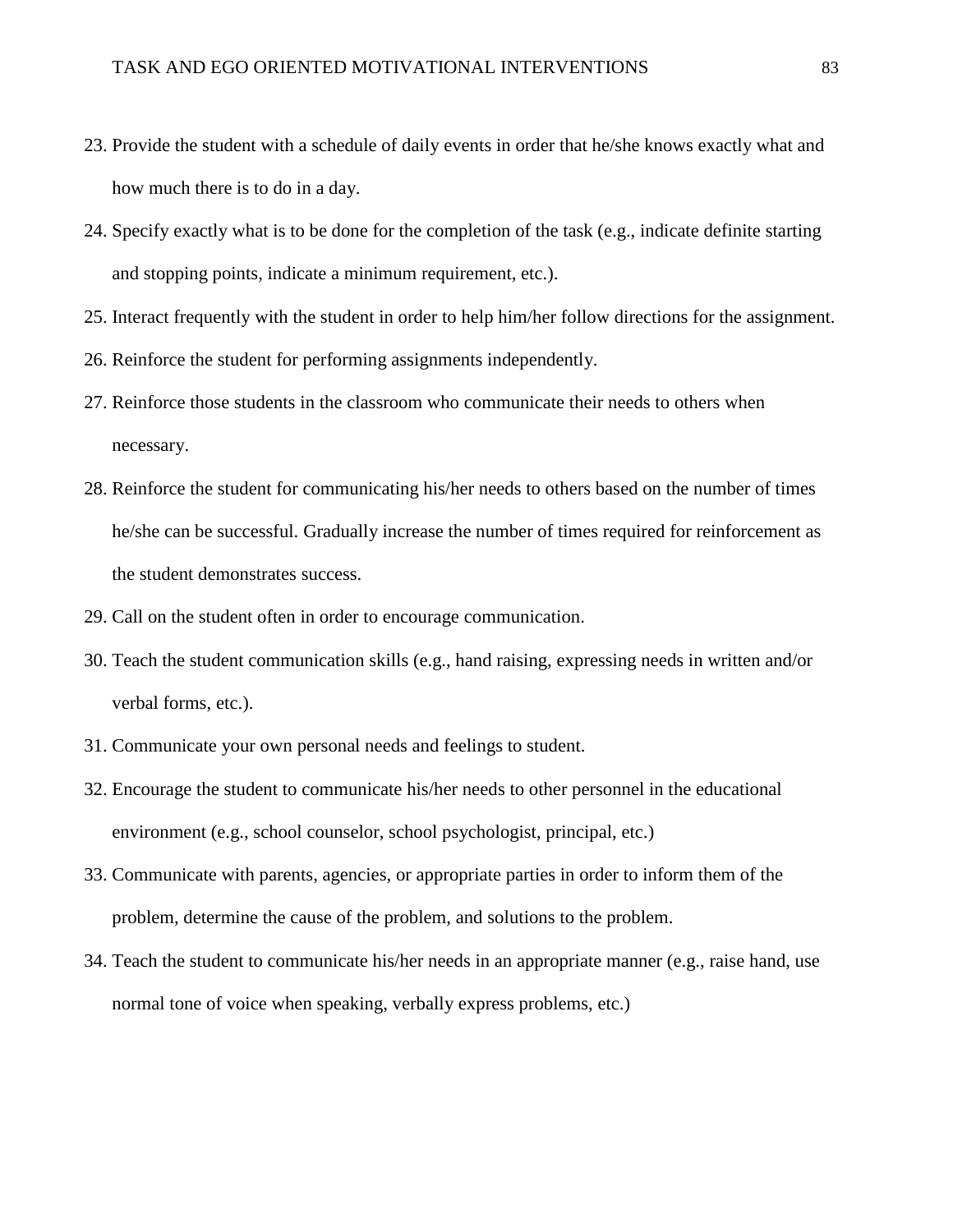- 35. Have the student interact with a peer in order to encourage him/her to communicate his/her needs to others. Gradually increase the number of peers the student interacts with as he/she demonstrates success in communicating his/her needs to others.
- 36. Give the student responsibilities with reinforcers (praise, stickers, etc., in the classroom in order to increase the probability of on-task behaviors (e.g., passing out materials, collecting schoolwork, etc.)
- 37. Give the student responsibilities in the classroom that require communication (e.g., peer tutor, group leader, teacher assistant, etc.)
- 38. Make an agreement with the parents in order that enjoyable activities as home (e.g. watching television, riding bike, visiting friends, etc.) are contingent upon appropriate behavior at school.
- 39. Write a contract with the student in order that he/she can earn reinforcement at home for appropriate behavior at school.
- 40. Make certain that the student can be successful at school in order to earn reinforcement.
- 41. Provide a wide variety of reinforces for the student at school (e.g., eating lunch with the teacher, one-on-one time with the teacher, principal, custodian, extra time in a favorite class, etc.)
- 42. Provide reinforcers that are social in nature (e.g., extracurricular activities, clubs, community organizations such as 4-H, scouting, etc.)
- 43. Help the student develop an interest in a hobby which can be used as a reinforcer at school (e.g. stamp collecting, rock collecting, model building, photography, art, reading, sewing, cooking, etc.)
- 44. Seat the student so that he/she experiences the least amount of auditory and visual stimuli possible.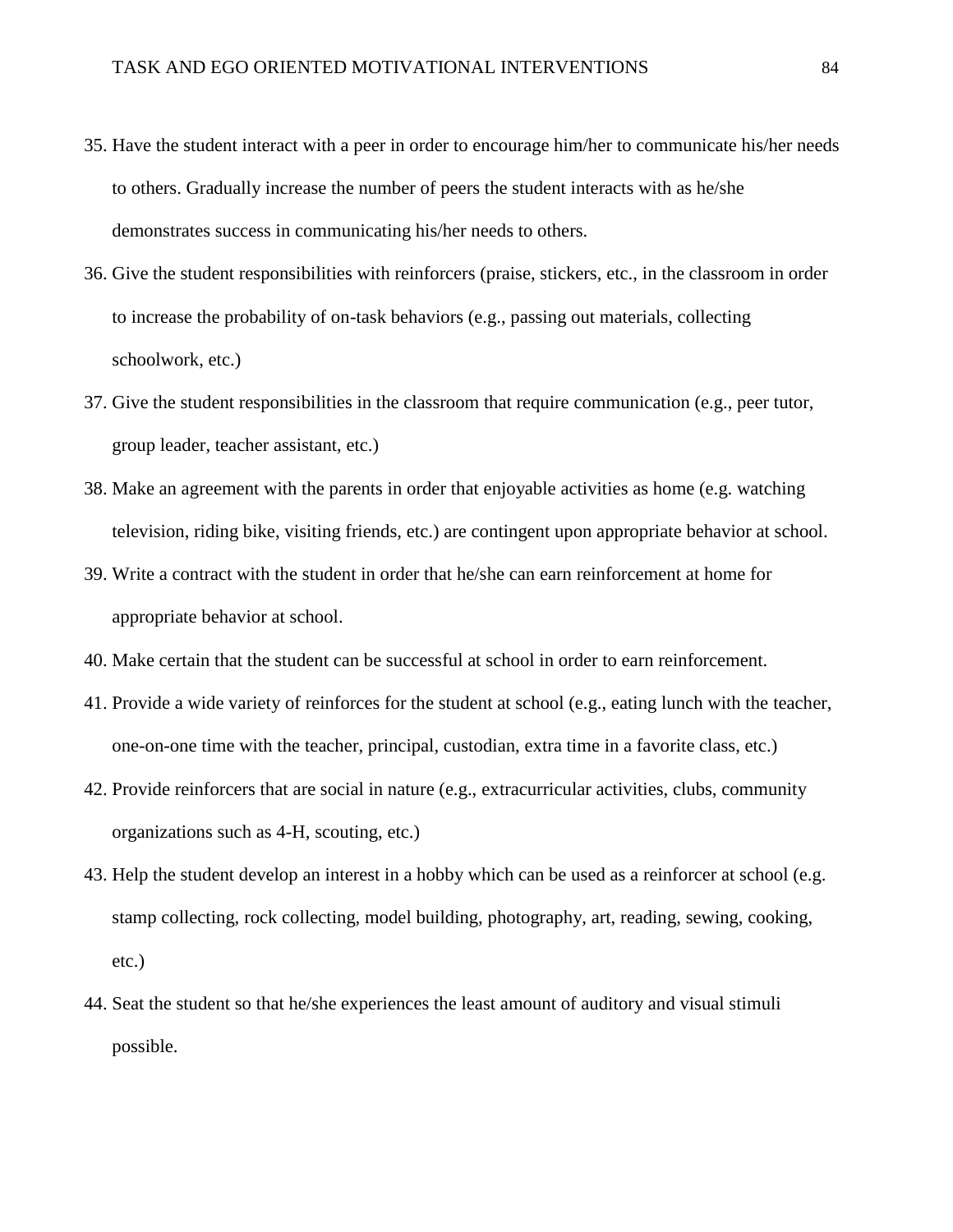- 45. Seat the student away from those peers who create the moist auditory and visual stimulation in the classroom.
- 46. Provide the student with a carrel or divider at his/her desk to reduce auditory and visual stimuli.
- 47. Make certain that all auditory and visual stimuli in the classroom is reduced as much as possible for all learners.
- 48. Require the student to be productive in the presence of auditory and visual stimuli for short periods of time. Gradually increase the length of time the student is required to be productive as he/she becomes successful.
- 49. Have the student engage in small group activities (e.g., free time, math, reading, etc.) in order to reduce the level of auditory and visual stimuli in the group. Gradually increase the group size as the student can function successfully.
- 50. Remove the student from an activity until he/she can demonstrate appropriate on-task behavior.
- 51. Provide the student with a timer which he/she may use to increase the amount of time during which he/she maintains attention (e.g., have the student work on the activity until the timer goes off.)
- 52. Provide the student with a predetermined signal (e.g., hand signal, verbal cue, etc.) when he/she begins to display off-task behaviors.
- 53. Structure the environment to reduce the opportunity for off-task behavior. Reduce lag time by providing the student with enough activities to maintain productivity.
- 54. Have the student work with a peer tutor in order to maintain attention to task.
- 55. Teach the student how to manage his/her time until the teacher can provide assistance (e.g., tries the problem again, go on to the next problem, wait quietly, etc.)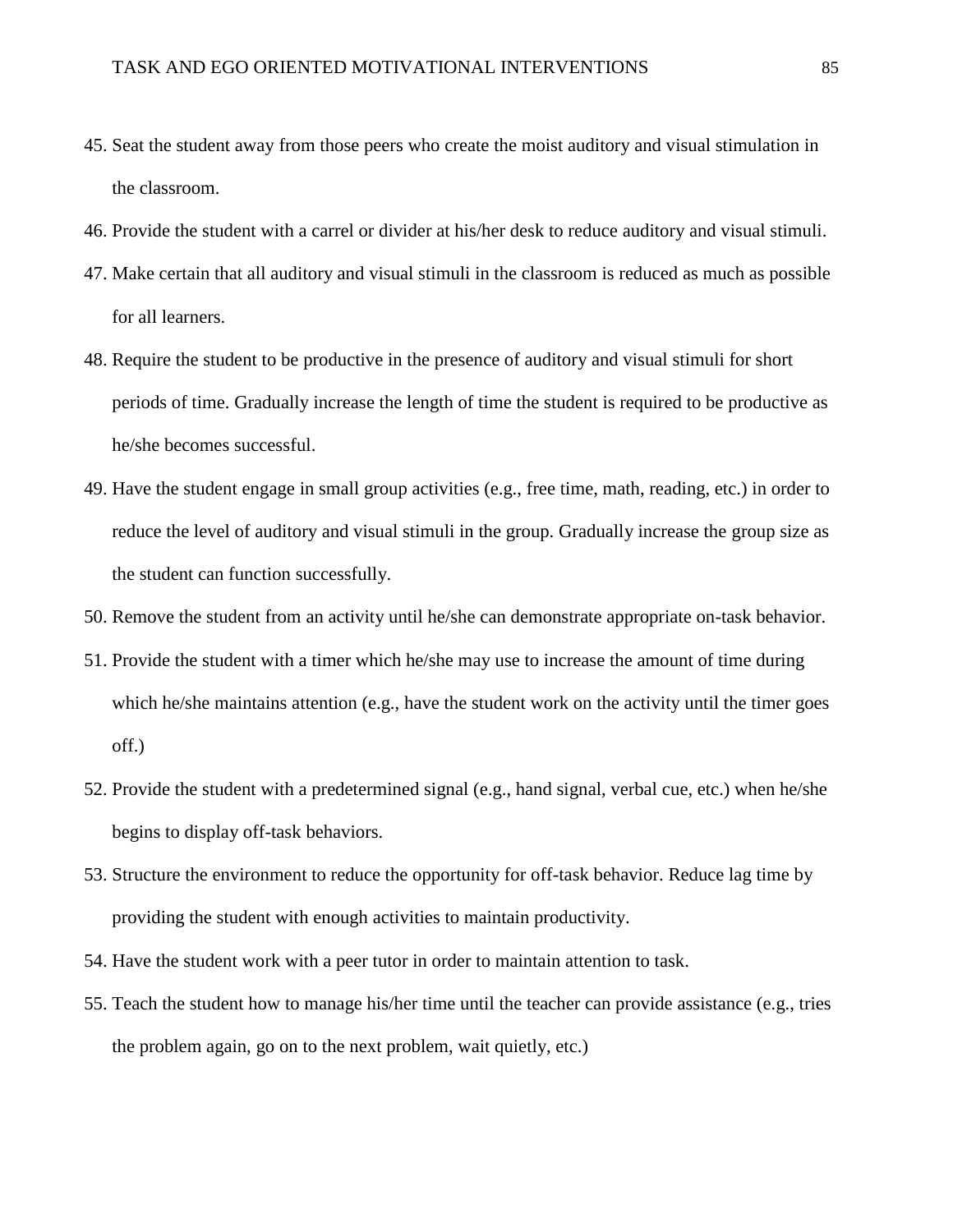- 56. Provide time at school for completion of homework if homework assigned has not been completed or has resulted in a failure. (The student's failure to complete homework assignments may be the result of variables in the home over which he/she has no control.
- 57. Teach the student note-taking skills.
- 58. Establish a level of minimum accuracy which will be accepted as a level of mastery.
- 59. Provide the student with self-checking materials, requiring correction before turning in the assignments.
- 60. Make certain the assignments measure knowledge of content and not related skills such as reading or writing.
- 61. Have assignments read to the student.
- 62. Have the student respond to tasks orally.
- 63. Teach the student to practice basic study skills (e.g., reading for the main idea, note taking, summarizing, highlighting, studying in a good environment, using time wisely, etc.)
- 64. Modify instruction to include more concrete examples in order to enhance student learning.
- 65. Monitor student performance in order to detect errors and determine where learning problems exist.
- 66. Allow/require the student to make corrections after assignments have been checked the first time.
- 67. Provide the student with evaluative feedback for assignments completed (i.e. identify what the student did successfully, what errors were made and what should be done to correct the errors).
- 68. Maintain consistency in assignment format and expectations so as not to confuse the student.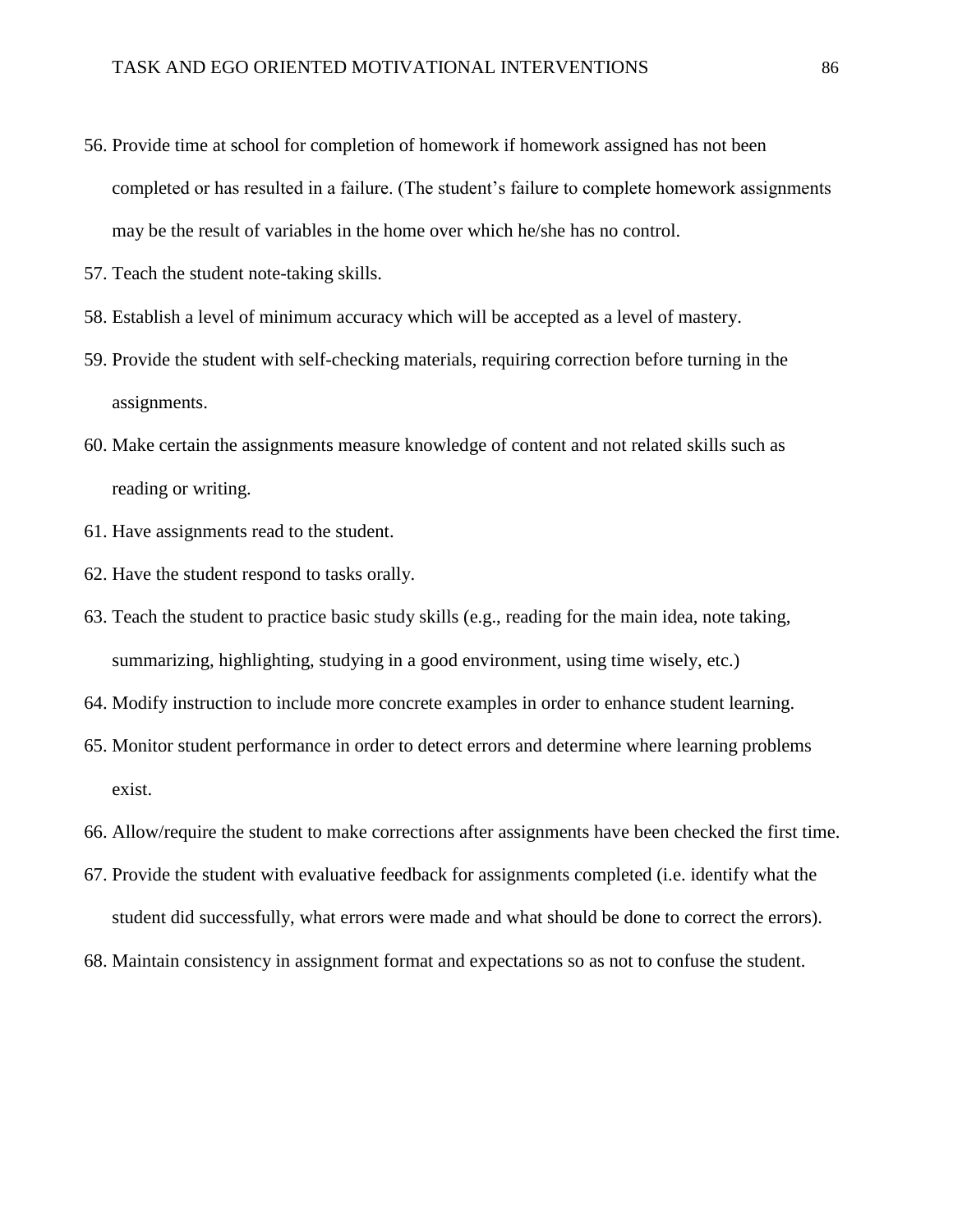#### Appendix C: Pilot survey

Emailed to 12 Educators and cc'd to Dr. Anderson:

Dear federal, state and local educational experts/colleagues,

I am writing to ask a favor. I recently defended and passed my PhD qualifying examination through Eastern Michigan University. My dissertation, *The Relationship between Motivational Interventions and Task-Orientation and Ego-Oriented Learners* includes a survey. As a part of the qualifying examination process, my dissertation committee had some concerns about the survey and asked if I would conduct a survey pilot. Specifically, they were concerned about the survey length and wondered if I would receive a sufficient number of responses. The survey will be emailed to all Eastern Upper Peninsula Intermediate School District (EUPISD) teachers. Data from my dissertation survey will be shared with the appropriate EUPISD staff.

Favor - Would you please read through my survey (link below) and then answer questions 16-20?

I would be very grateful if you could take the time out of your busy schedule to complete questions 16-20 sometime this week.

Thanks so much!

Northern Michigan Charter Officer JKL Bahweting School (JKL) Superintendent Office of Indian Education, Education Specialist (Dept. of the Interior, D.C.) Bureau of Indian Education, Midwest Regional Officer Michigan Department of Education, Director of 21st C. Learning Michigan Department of Education, Office of Field Services JKL Teachers - 6

Questions 16-20 - Added to clone survey for educator (above) to give feedback on the survey questions after reading them.

### **Survey Pilot Questions**

- 15. Clarity: Do you think teachers will understand the survey questions?
	- a. Teachers will understand all of the questions. (12)
	- b. Teachers will understand most of the questions. (0)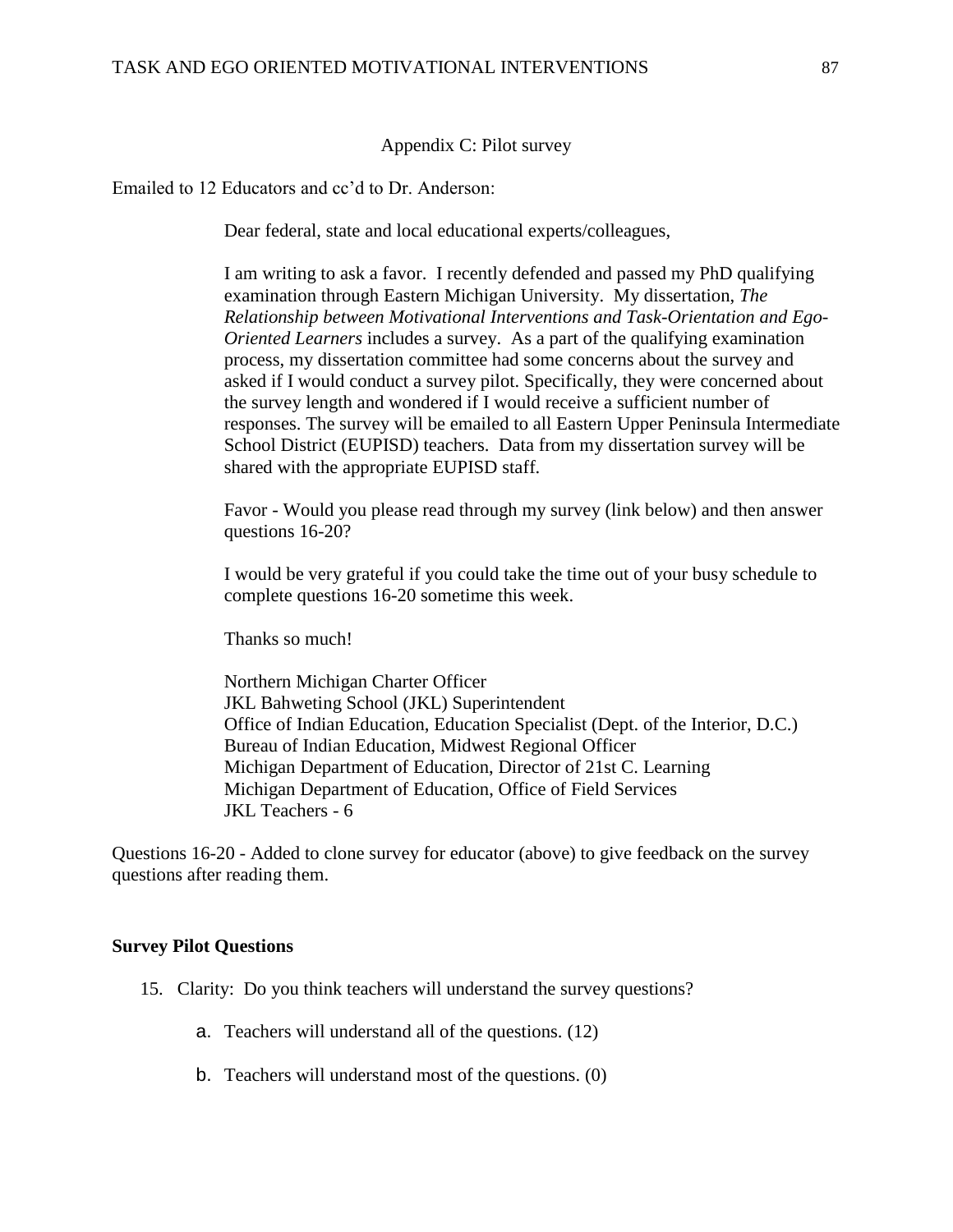- c. Teachers will understand some of the questions. (0)
- d. Teachers will not understand the questions. (0)
- 16. Length: Do you think the teachers will find the survey to be:
	- a. Too long.
	- b. An acceptable length. (12)
- 17. Incentive: Do you think an incentive will encourage teachers to complete the survey?
	- a. Yes (8)
	- b. No (4)
- 18. If you think an incentive is needed, what type of incentive do you suggest?

#### Two Responses:

- 1. A Little Caesar's Pizza Coupon and a raffle drawing.
- 2. A Target or Gas Card Something more generic, i.e., non-coffee drinkers wouldn't want

coffee, etc.

19. Additional Feedback: Do you have any other suggestions to help improve this survey?

(Open Text Box)

1. Cut down the number of pages to make it more psychologically pleasing. 2. Who is sending out the survey at the ISD? If Dan could send it personally with a note emphasizing the importance of your survey, I think that would really help

2.  $# 6 =$  too vague and too many choices (motivation hits most 'strategies and behavior programs' – plus as undergrads they 'all' \*should\* have had some motivation theory  $# 7 =$  need a context – i.e., playing Candyland with kids? Have fun. Playing Euchre with friends  $=$  win WIN WIN.  $\# 8 =$  motivation waivers depending upon content context within a class – one week / day / hour / minute it changes – PLUS I suggest percent of class rather than trying to identify a specific # of kids (the judgement of Unmotivated isn't based upon a formal assessment from the teacher therefore to convert my 'observations' to a specific # will be very hard. # 12 = too context dependent plus "advance your career" is pretty vague # 14 = needs some editing e.g., letter 'd' needs an end parenthesis after etc).

3. The shorter the question and options, the more likely people who are not vested in the survey are to complete the survey. Maybe shortening responses in 14-15 and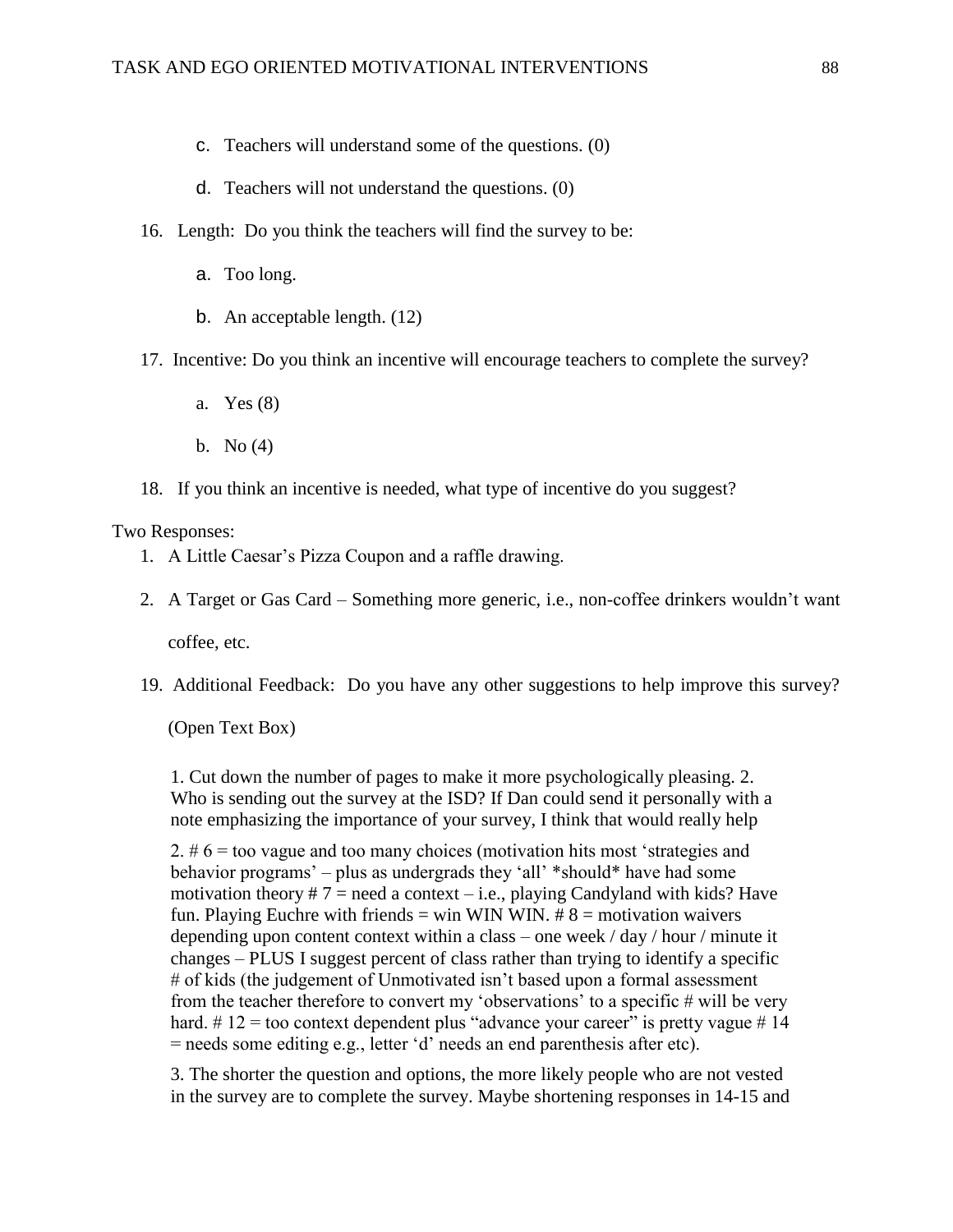omitting the definition in 8? Overall, I do not think 15 questions is too lengthy if the questions are short and quick to answer. Congratulations on defending and passing your qualifying exam!

4. Maybe a little bit more on why you are interested in this topic area and links to additional research or articles on student motivation.

5. Could you group the questions by like topic? Even though I understood the questions, I don't know if the question about if I liked team sports would give you an answer you needed to find out something about me as a teacher.